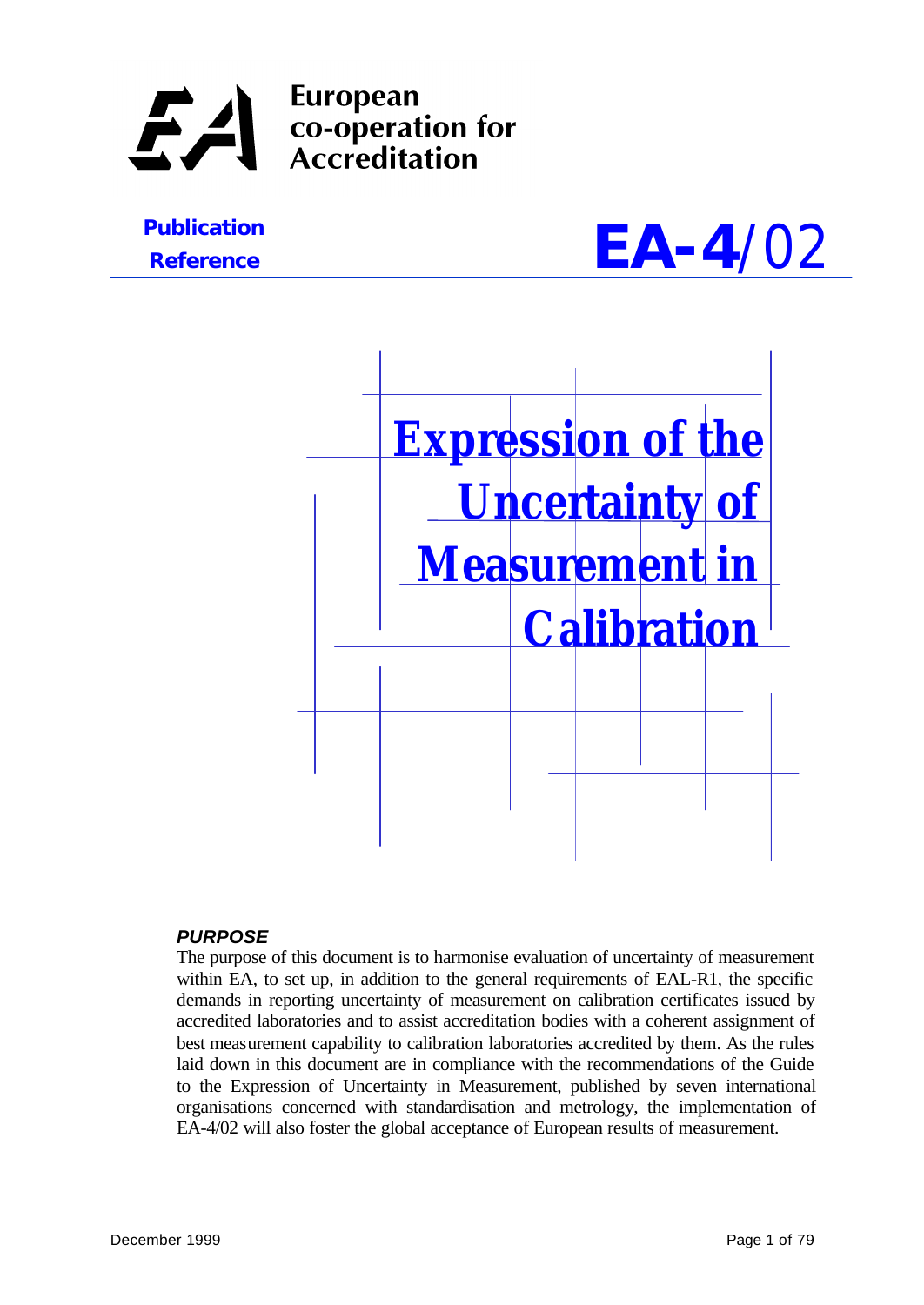#### *Authorship*

This document has been drafted by EAL Task Force for revision of WECC Doc. 19- 1990 on behalf of the EAL Committee 2 (Calibration and Testing Activities). It comprises a thorough revision of WECC Doc. 19-1990 which it replaces.

#### *Official language*

The text may be translated into other languages as required. The English language version remains the definitive version.

#### *Copyright*

The copyright of this text is held by EA. The text may not be copied for resale.

#### *Further information*

For further information about this publication, contact your National member of EA. You will find the list of members at the web-site: *www.european-accreditation.org*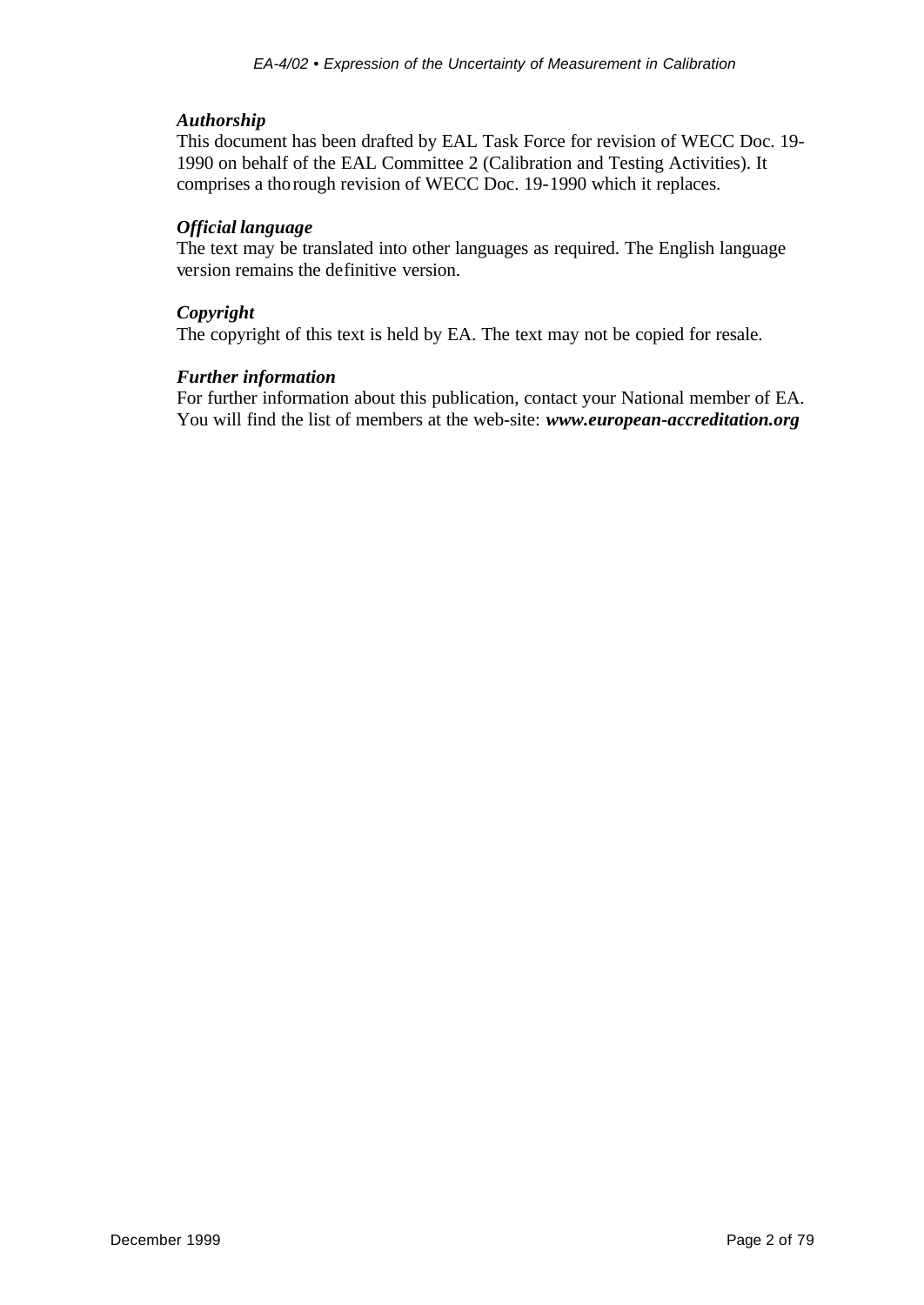| <b>CONTENTS</b>           |                                                                               |    |  |  |  |
|---------------------------|-------------------------------------------------------------------------------|----|--|--|--|
| 1                         | <b>INTRODUCTION</b>                                                           | 5  |  |  |  |
| 2                         | <b>OUTLINE AND DEFINITIONS</b>                                                | 6  |  |  |  |
| 3                         | EVALUATION OF UNCERTAINTY OF MEASUREMENT OF INPUT<br><b>ESTIMATES</b>         | 7  |  |  |  |
| 4                         | CALCULATION OF THE STANDARD UNCERTAINTY OF THE<br><b>OUTPUT ESTIMATE</b>      | 10 |  |  |  |
| 5                         | EXPANDED UNCERTAINTY OF MEASUREMENT                                           | 13 |  |  |  |
| 6                         | STATEMENT OF UNCERTAINTY OF MEASUREMENT IN<br><b>CALIBRATION CERTIFICATES</b> | 14 |  |  |  |
| 7                         | STEP-BY-STEP PROCEDURE FOR CALCULATING THE                                    |    |  |  |  |
|                           | UNCERTAINTY OF MEASUREMENT                                                    | 14 |  |  |  |
| 8                         | <b>REFERENCES</b>                                                             | 15 |  |  |  |
|                           | <b>APPENDIX A</b>                                                             | 16 |  |  |  |
| <b>APPENDIX B</b>         |                                                                               | 19 |  |  |  |
| <b>APPENDIX C</b>         |                                                                               | 21 |  |  |  |
|                           | <b>APPENDIX D</b>                                                             | 22 |  |  |  |
|                           | 25<br><b>APPENDIX E</b>                                                       |    |  |  |  |
| 27<br><b>SUPPLEMENT 1</b> |                                                                               |    |  |  |  |
|                           | 51<br><b>SUPPLEMENT 2</b>                                                     |    |  |  |  |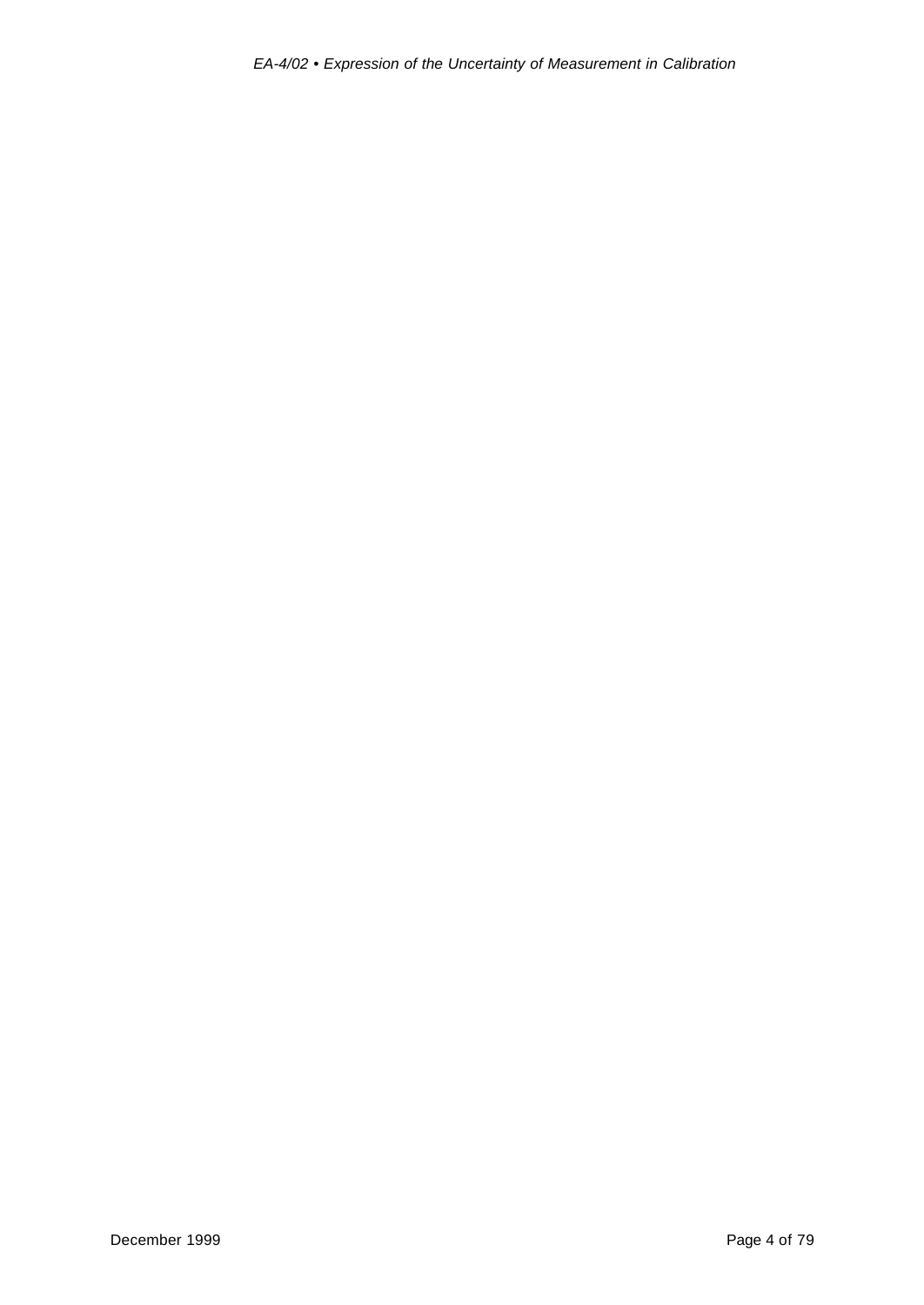### *1 INTRODUCTION*

- **1.1** This document sets down the principles of and the requirements on the evaluation of the uncertainty of measurement in calibration and the statement of this uncertainty in calibration certificates. The treatment is kept on a general level to suit all fields of calibration. The method outlined may have to be supplemented by more specific advice for different fields, to make the information more readily applicable. In developing such supplementary guidelines the general principles stated in this document should be followed to ensure harmonisation between the different fields.
- **1.2** The treatment in this document is in accordance with the *Guide to the Expression of Uncertainty in Measurement*, first published in 1993 in the name of BIPM, IEC, IFCC, ISO, IUPAC, IUPAP and OIML [ref. 1]. But whereas [ref. 1] establishes general rules for evaluating and expressing uncertainty in measurement that can be followed in most fields of physical measurements, this document concentrates on the method most suitable for the measurements in calibration laboratories and describes an unambiguous and harmonised way of evaluating and stating the uncertainty of measurement. It comprises the following subjects:
	- definitions basic to the document:
	- methods for evaluating the uncertainty of measurement of input quantities;
	- relationship between the uncertainty of measurement of the output quantity and the uncertainty of measurement of the input quantities;
	- expanded uncertainty of measurement of the output quantity;
	- statement of the uncertainty of measurement;
	- a step by step procedure for calculating the uncertainty of measurement.

Worked out examples showing the application of the method outlined here to specific measurement problems in different fields will be given in supplements. Evaluation of uncertainty of measurement is also addressed in several of the EAL documents which provide guidance on calibration methods, some of these documents containing specific worked out examples.

**1.3** Within EAL the **best measurement capability** (always referring to a particular quantity, *viz*. the measurand) is defined as the smallest uncertainty of measurement that a laboratory can achieve within its scope of accreditation, when performing more or less routine calibrations of nearly ideal measurement standards intended to define, realize, conserve or reproduce a unit of that quantity or one or more of its values, or when performing more or less routine calibrations of nearly ideal measuring instruments designed for the measurement of that quantity. The assessment of best measurement capability of accredited calibration laboratories has to be based on the method described in this document but shall normally be supported or confirmed by experimental evidence. To assist accreditation bodies with the assessment of the best measurement capability some further explanations are given in Annex A.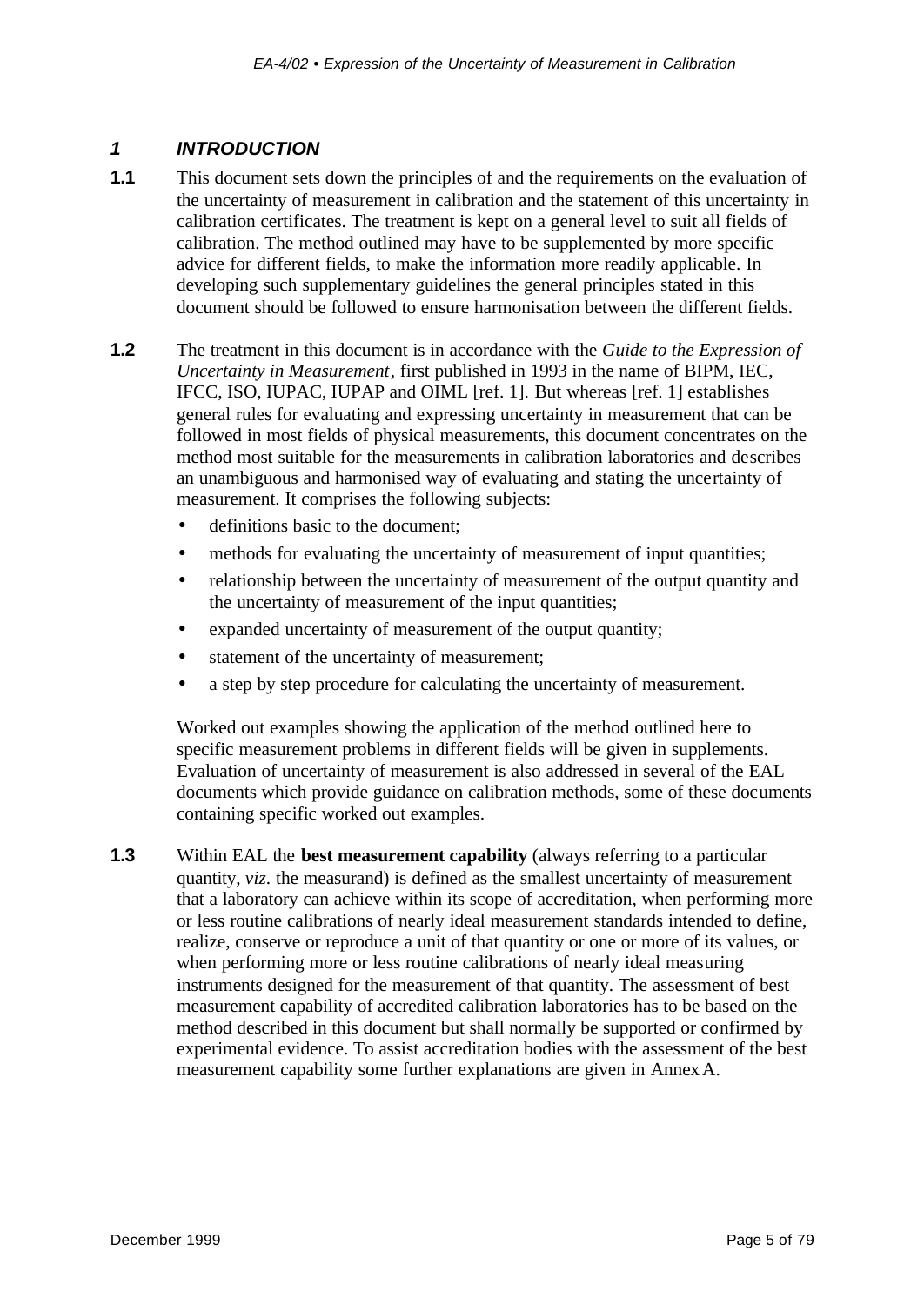#### *2 OUTLINE AND DEFINITIONS*

- Note: Terms of special relevance to the context of the main text are written in bold when they appear for the first time in this document. Appendix B contains a glossary of these terms together with references
- **2.1** The statement of the result of a measurement is complete only if it contains both the value attributed to the measurand and the uncertainty of measurement associated with that value. In this document all quantities which are not exactly known are treated as **random variables**, including the influence quantities which may affect the measured value.
- **2.2** The **uncertainty of measurement** is a parameter, associated with the result of a measurement, that characterises the dispersion of the values that could reasonably be attributed to the measurand [ref. 2]. In this document the shorthand term **uncertainty** is used for **uncertainty of measurement** if there is no risk of misunderstanding. For typical sources of uncertainty in a measurement see the list given in Annex C.
- **2.3** The **measurands** are the particular quantities subject to measurement. In calibration one usually deals with only one measurand or **output quantity** *Y* that depends upon a number of **input quantities**  $X_i$  ( $i = 1, 2, ..., N$ ) according to the functional relationship

$$
Y = f(X_1, X_2, \dots, X_n) \tag{2.1}
$$

The model function *f* represents the procedure of the measurement and the method of evaluation. It describes how values of the output quantity *Y* are obtained from values of the input quantities  $X_i$ . In most cases it will be an analytical expression, but it may also be a group of such expressions which include corrections and correction factors for systematic effects, thereby leading to a more complicated relationship that is not written down as one function explicitly. Further, *f* may be determined experimentally, or exist only as a computer algorithm that must be evaluated numerically, or it may be a combination of all of these.

- **2.4** The set of input quantities  $X_i$  may be grouped into two categories according to the way in which the value of the quantity and its associated uncertainty have been determined:
	- (a) quantities whose estimate and associated uncertainty are directly determined in the current measurement. These values may be obtained, for example, from a single observation, repeated observations, or judgement based on experience. They may involve the determination of corrections to instrument readings as well as corrections for influence quantities, such as ambient temperature, barometric pressure or humidity;
	- (b) quantities whose estimate and associated uncertainty are brought into the measurement from external sources, such as quantities associated with calibrated measurement standards, certified reference materials or reference data obtained from handbooks.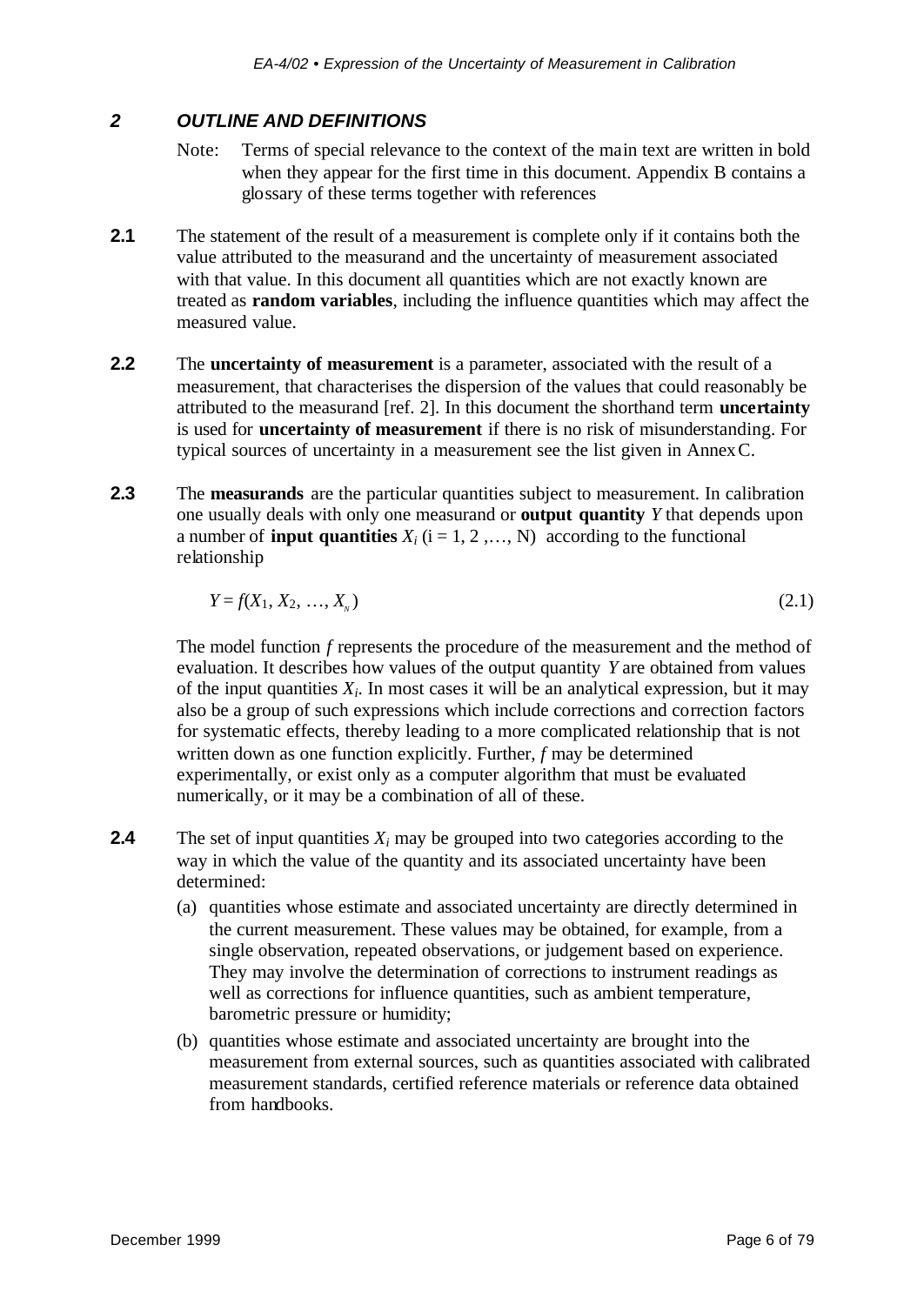**2.5** An estimate of the measurand *Y*, the **output estimate** denoted by *y*, is obtained from equation (2.1) using **input estimates**  $x_i$  for the values of the input quantities  $X_i$ 

$$
y = f(x_1, x_2, \dots, x_N)
$$
 (2.2)

It is understood that the input values are best estimates that have been corrected for all effects significant for the model. If not, the necessary corrections have been introduced as separate input quantities.

**2.6** For a random variable the **variance** of its distribution or the positive square root of the variance, called **standard deviation**, is used as a measure of the dispersion of values. The **standard uncertainty of measurement** associated with the output estimate or measurement result *y*, denoted by  $u(y)$ , is the standard deviation of the measurand *Y*. It is to be determined from the estimates  $x_i$  of the input quantities  $X_i$ and their associated standard uncertainties  $u(x_i)$ . The standard uncertainty associated with an estimate has the same dimension as the estimate. In some cases the **relative standard uncertainty of measurement** may be appropriate which is the standard uncertainty of measurement associated with an estimate divided by the modulus of that estimate and is therefore dimensionless. This concept cannot be used if the estimate equals zero.

### *3 EVALUATION OF UNCERTAINTY OF MEASUREMENT OF INPUT ESTIMATES*

### **3.1 General considerations**

- 3.1.1 The uncertainty of measurement associated with the input estimates is evaluated according to either a 'Type A' or a 'Type B' method of evaluation. The **Type A evaluation of standard uncertainty** is the method of evaluating the uncertainty by the statistical analysis of a series of observations. In this case the standard uncertainty is the experimental standard deviation of the mean that follows from an averaging procedure or an appropriate regression analysis. The **Type B evaluation of standard uncertainty** is the method of evaluating the uncertainty by means other than the statistical analysis of a series of observations. In this case the evaluation of the standard uncertainty is based on some other scientific knowledge.
	- Note:There are occasions, seldom met in calibration, when all possible values of a quantity lie on one side of a single limit value. A well known case is the socalled cosine error. For the treatment of such special cases, see ref. 1.

### **3.2 Type A evaluation of standard uncertainty**

3.2.1 The Type A evaluation of standard uncertainty can be applied when several independent observations have been made for one of the input quantities under the same conditions of measurement. If there is sufficient resolution in the measurement process there will be an observable scatter or spread in the values obtained.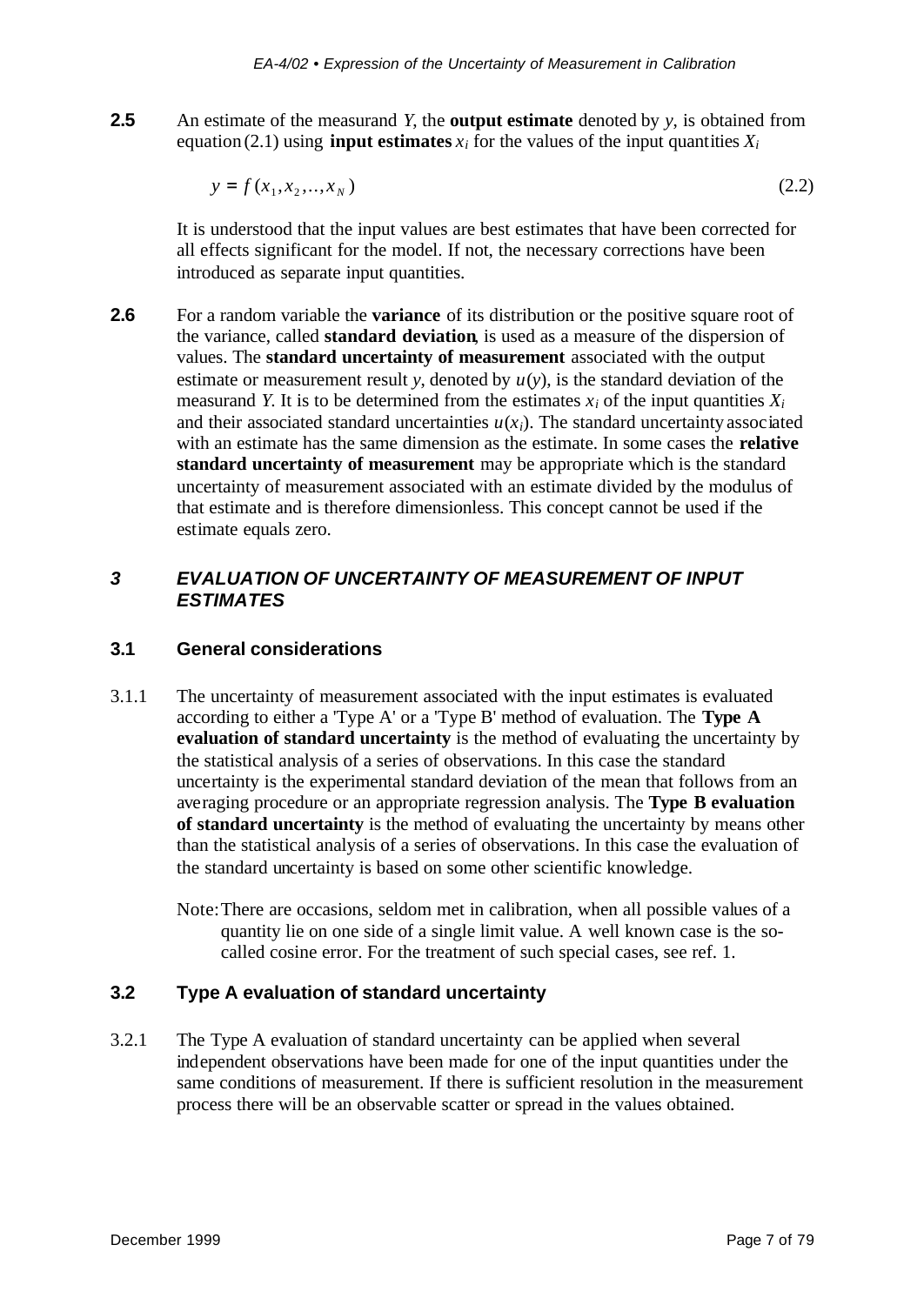3.2.2 Assume that the repeatedly measured input quantity  $X_i$  is the quantity  $Q$ . With  $n$ statistically independent observations ( $n > 1$ ), the estimate of the quantity *Q* is  $\bar{q}$ , the **arithmetic mean** or the **average** of the individual observed values *q<sup>j</sup>*  $(j = 1, 2, ..., n)$ 

$$
\overline{q} = \frac{1}{n} \sum_{j=1}^{n} q_j \tag{3.1}
$$

The uncertainty of measurement associated with the estimate  $\overline{q}$  is evaluated according to one of the following methods:

(a) An estimate of the variance of the underlying probability distribution is the **experimental variance**  $s^2(q)$  of values  $q_i$  that is given by

$$
s^{2}(q) = \frac{1}{n-1} \sum_{j=1}^{n} (q_{j} - \overline{q})^{2}
$$
 (3.2)

Its (positive) square root is termed **experimental standard deviation**. The best estimate of the variance of the arithmetic mean  $\overline{q}$  is the **experimental variance of the mean** given by

$$
s^2(\overline{q}) = \frac{s^2(q)}{n} \tag{3.3}
$$

Its (positive) square root is termed **experimental standard deviation of the mean**. The standard uncertainty  $u(\bar{q})$  associated with the input estimate  $\bar{q}$  is the experimental standard deviation of the mean

$$
u(\overline{q}) = s(\overline{q}) \tag{3.4}
$$

Warning: Generally, when the number *n* of repeated measurements is low (*n* < 10), the reliability of a Type A evaluation of standard uncertainty, as expressed by equation (3.4), has to be considered. If the number of observations cannot be increased, other means of evaluating the standard uncertainty given in the text have to be considered.

(b) For a measurement that is well-characterised and under statistical control a combined or **pooled estimate of variance**  $s_p^2$  may be available that characterises the dispersion better than the estimated standard deviation obtained from a limited number of observations. If in such a case the value of the input quantity *Q* is determined as the arithmetic mean  $\bar{q}$  of a small number *n* of independent observations, the variance of the mean may be estimated by

$$
s^2(\overline{q}) = \frac{s_p^2}{n} \tag{3.5}
$$

The standard uncertainty is deduced from this value by equation (3.4).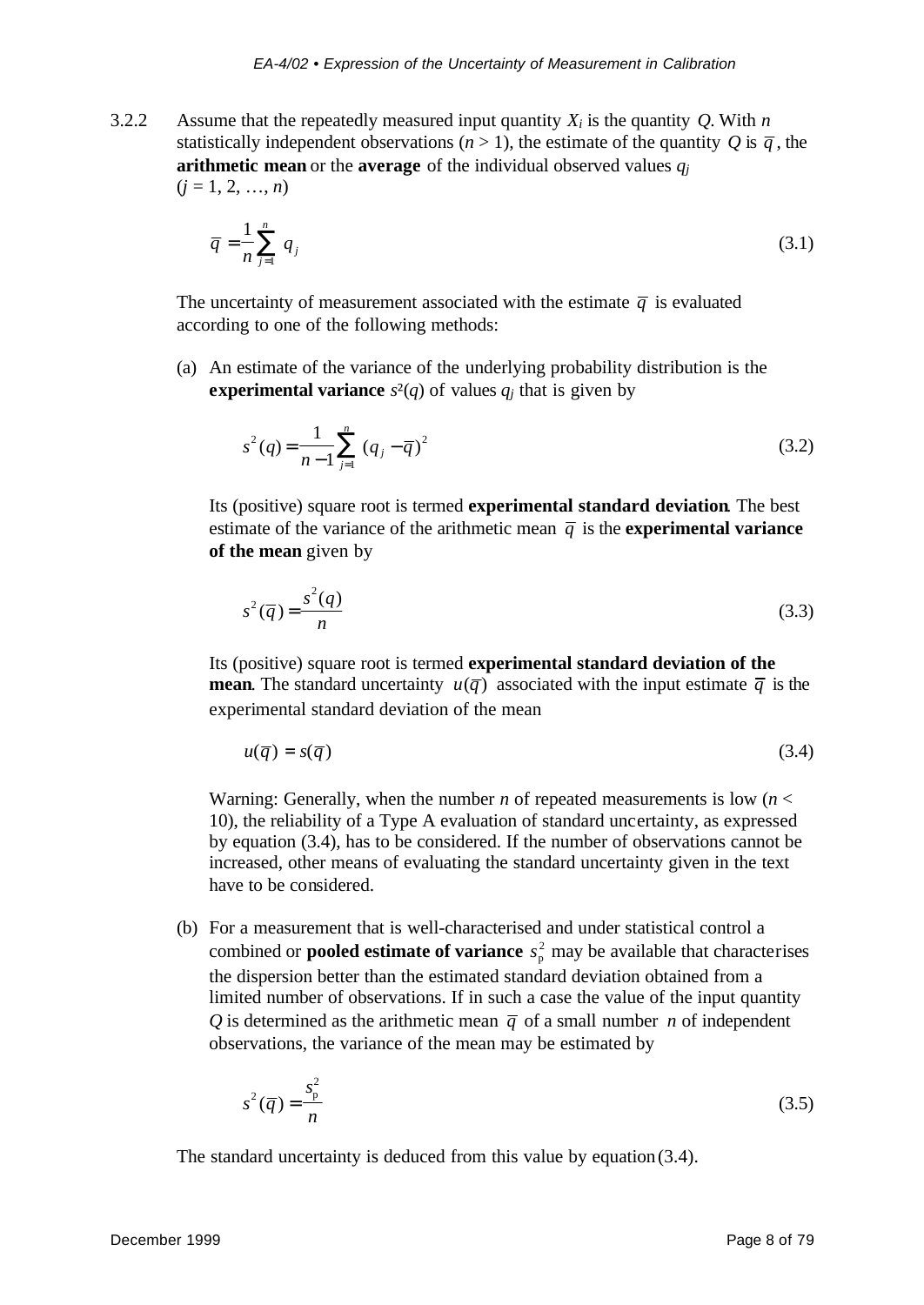#### **3.3 Type B evaluation of standard uncertainty**

- 3.3.1 The Type B evaluation of standard uncertainty is the evaluation of the uncertainty associated with an estimate  $x_i$  of an input quantity  $X_i$  by means other than the statistical analysis of a series of observations. The standard uncertainty  $u(x_i)$  is evaluated by scientific judgement based on all available information on the possible variability of *Xi*. Values belonging to this category may be derived from
	- previous measurement data;
	- experience with or general knowledge of the behaviour and properties of relevant materials and instruments;
	- manufacturer's specifications;
	- data provided in calibration and other certificates;
	- uncertainties assigned to reference data taken from handbooks.
- 3.3.2 The proper use of the available information for a Type B evaluation of standard uncertainty of measurement calls for insight based on experience and general knowledge. It is a skill that can be learned with practice. A well-based Type B evaluation of standard uncertainty can be as reliable as a Type A evaluation of standard uncertainty, especially in a measurement situation where a Type A evaluation is based only on a comparatively small number of statistically independent observations. The following cases must be discerned:
	- (a) When only a **single value** is known for the quantity  $X_i$ , e.g. a single measured value, a resultant value of a previous measurement, a reference value from the literature, or a correction value, this value will be used for *xi*. The standard uncertainty  $u(x_i)$  associated with  $x_i$  is to be adopted where it is given. Otherwise it has to be calculated from unequivocal uncertainty data. If data of this kind are not available, the uncertainty has to be evaluated on the basis of experience.
	- (b) When a **probability distribution** can be assumed for the quantity  $X_i$ , based on theory or experience, then the appropriate expectation or expected value and the square root of the variance of this distribution have to be taken as the estimate  $x_i$ and the associated standard uncertainty  $u(x_i)$ , respectively.
	- (c) If only **upper** and **lower limits**  $a_+$  and  $a_-$  can be estimated for the value of the quantity  $X_i$  (e.g. manufacturer's specifications of a measuring instrument, a temperature range, a rounding or truncation error resulting from automated data reduction), a probability distribution with constant probability density between these limits (rectangular probability distribution) has to be assumed for the possible variability of the input quantity  $X_i$ . According to case (b) above this leads to

$$
x_i = \frac{1}{2}(a_+ + a_-) \tag{3.6}
$$

for the estimated value and

$$
u^{2}(x_{i}) = \frac{1}{12}(a_{+} - a_{-})^{2}
$$
\n(3.7)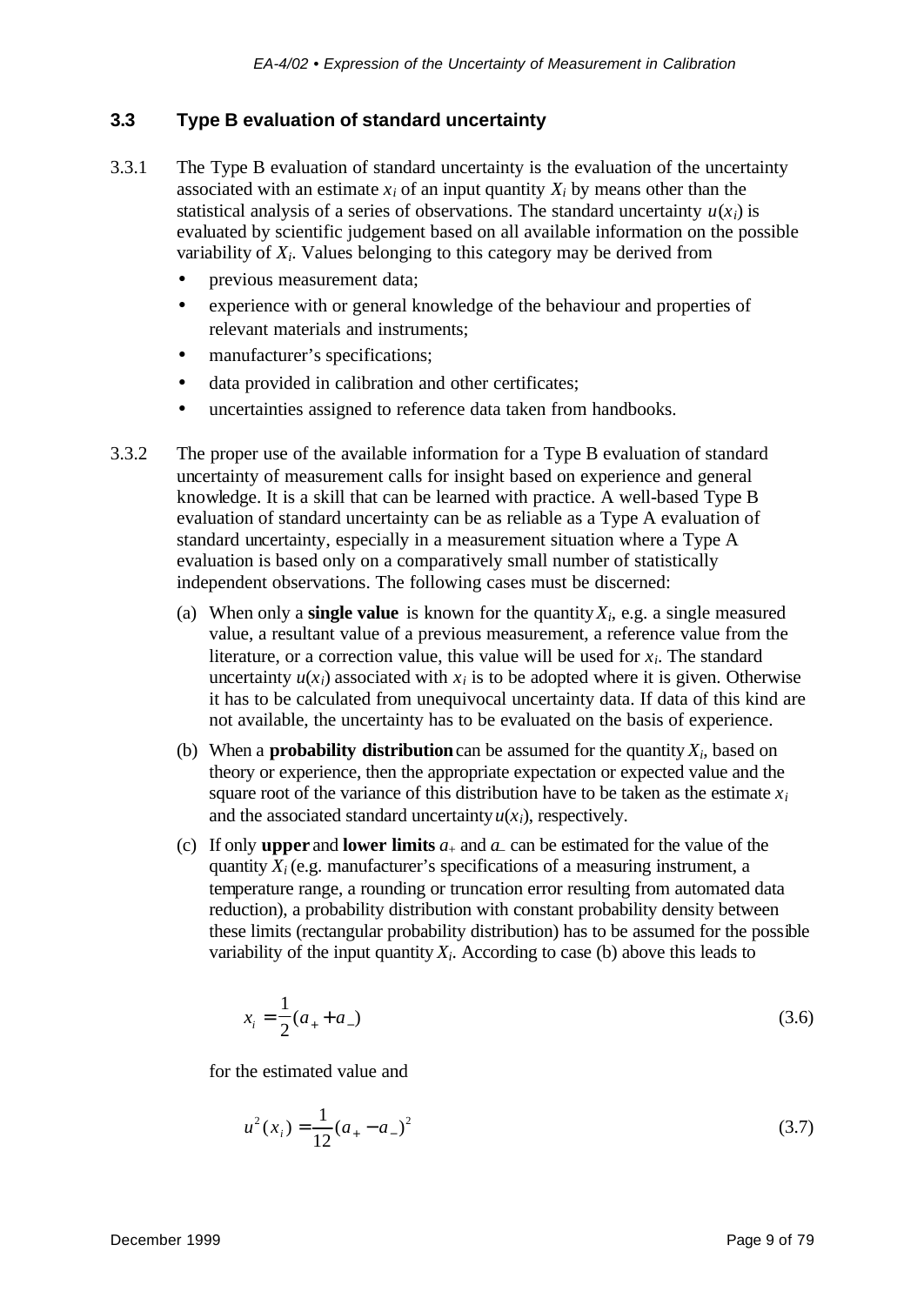for the square of the standard uncertainty. If the difference between the limiting values is denoted by 2*a*, equation (3.7) yields

$$
u^2(x_i) = \frac{1}{3}a^2
$$
 (3.8)

The rectangular distribution is a reasonable description in probability terms of one's inadequate knowledge about the input quantity  $X_i$  in the absence of any other information than its limits of variability. But if it is known that values of the quantity in question near the centre of the variability interval are more likely than values close to the limits, a triangular or normal distribution may be a better model. On the other hand, if values close to the limits are more likely than values near the centre, a U-shaped distribution may be more appropriate.

### *4 CALCULATION OF THE STANDARD UNCERTAINTY OF THE OUTPUT ESTIMATE*

**4.1** For uncorrelated input quantities the square of the standard uncertainty associated with the output estimate *y* is given by

$$
u^{2}(y) = \sum_{i=1}^{N} u_{i}^{2}(y)
$$
\n(4.1)

Note:There are cases, seldom occurring in calibration, where the model function is strongly non-linear or some of the sensitivity coefficients [see equation (4.2) and (4.3)] vanish and higher order terms have to be included into equation (4.1). For a treatment of such special cases see ref. 1.

The quantity  $u_i(y)$  ( $i = 1, 2, ..., N$ ) is the contribution to the standard uncertainty associated with the output estimate *y* resulting from the standard uncertainty associated with the input estimate *x<sup>i</sup>*

$$
u_i(y) = c_i u(x_i) \tag{4.2}
$$

where  $c_i$  is the **sensitivity coefficient** associated with the input estimate  $x_i$ , i.e. the partial derivative of the model function  $f$  with respect to  $X_i$ , evaluated at the input estimates *xi*,

$$
c_i = \frac{\P f}{\P x_i} = \frac{\P f}{\P X_i} \bigg|_{X_1 = x_1 \dots x_N = x_N}
$$
(4.3)

**4.2** The sensitivity coefficient  $c_i$  describes the extent to which the output estimate  $\gamma$  is influenced by variations of the input estimate  $x_i$ . It can be evaluated from the model function *f* by equation (4.3) or by using numerical methods, i.e. by calculating the change in the output estimate *y* due to a change in the input estimate  $x_i$  of  $+u(x_i)$  and  $u(x_i)$  and taking as the value of  $c_i$  the resulting difference in *y* divided by  $2u(x_i)$ . Sometimes it may be more appropriate to find the change in the output estimate *y* from an experiment by repeating the measurement at e.g.  $x_i \pm u(x_i)$ .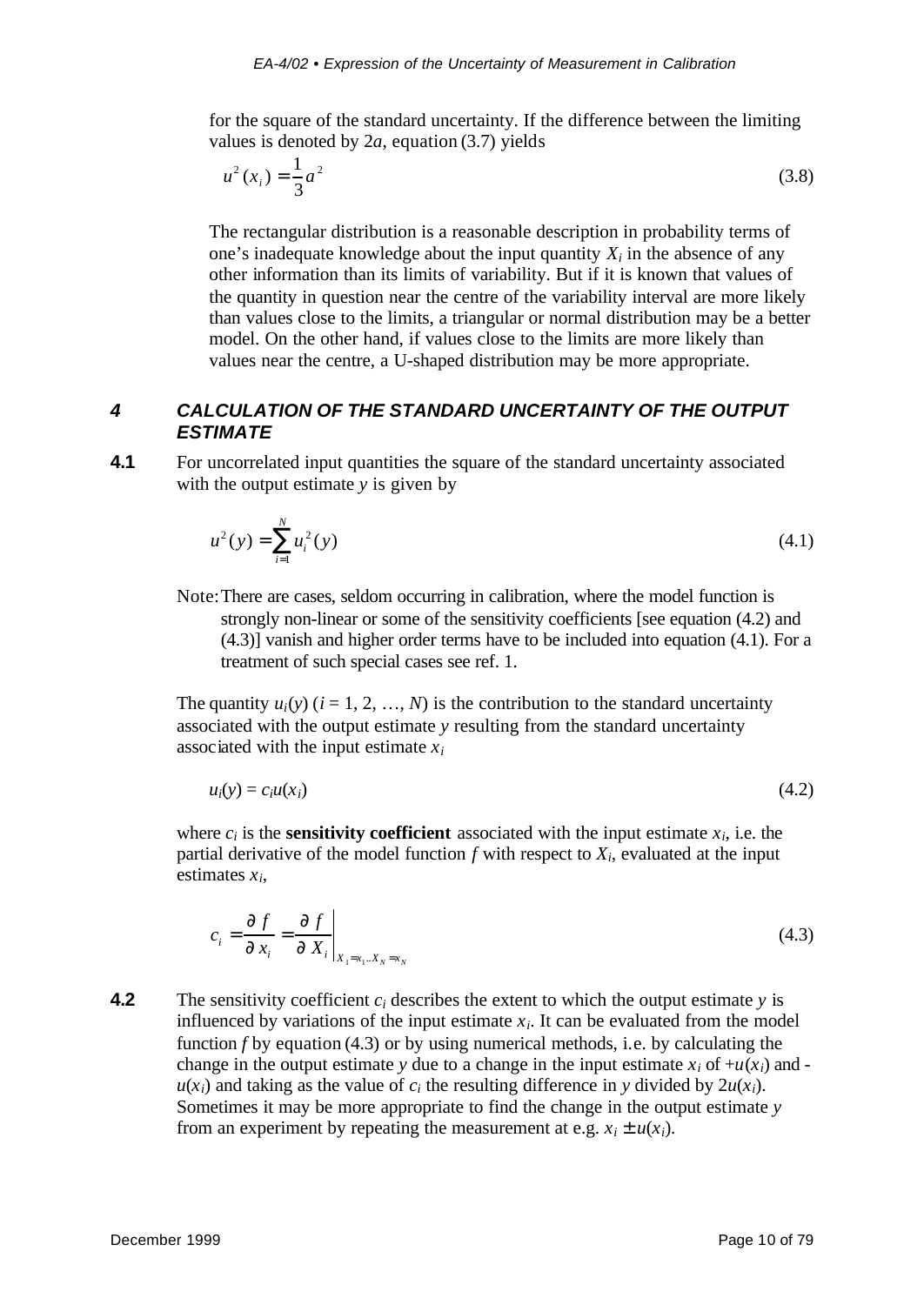- **4.3** Whereas  $u(x_i)$  is always positive, the contribution  $u_i(y)$  according to equation (4.2) is either positive or negative, depending on the sign of the sensitivity coefficient *ci*. The sign of  $u_i(y)$  has to be taken into account in the case of correlated input quantities, see equation (D4) of Annex D.
- **4.4** If the model function *f* is a sum or difference of the input quantities  $X_i$

$$
f(X_1, X_2, \dots, X_N) = \sum_{i=1}^{N} p_i X_i
$$
\n(4.4)

the output estimate according to equation (2.2) is given by the corresponding sum or difference of the input estimates

$$
y = \sum_{i=1}^{N} p_i x_i
$$
 (4.5)

whereas the sensitivity coefficients equal  $p_i$  and equation (4.1) converts to

$$
u^{2}(y) = \sum_{i=1}^{N} p_{i}^{2} u^{2}(x_{i})
$$
\n(4.6)

**4.5** If the model function *f* is a product or quotient of the input quantities  $X_i$ 

$$
f(X_1, X_2, \dots, X_N) = c \prod_{i=1}^N X_i^{p_i}
$$
\n(4.7)

the output estimate again is the corresponding product or quotient of the input estimates

$$
y = c \prod_{i=1}^{N} x_i^{p_i} \tag{4.8}
$$

The sensitivity coefficients equal  $p_i y / x_i$  in this case and an expression analogous to equation (4.6) is obtained from equation (4.1), if relative standard uncertainties  $w(y) = u(y) / |y|$  and  $w(x_i) = u(x_i) / |x_i|$  are used,

$$
w^{2}(y) = \sum_{i=1}^{N} p_{i}^{2} w^{2}(x_{i})
$$
\n(4.9)

**4.6** If two input quantities  $X_i$  and  $X_k$  are **correlated** to some degree, i.e. if they are mutually dependent in one way or another, their **covariance** also has to be considered as a contribution to the uncertainty. See Annex D for how this has to be done. The ability to take into account the effect of correlations depends on the knowledge of the measurement process and on the judgement of mutual dependency of the input quantities. In general, it should be kept in mind that neglecting correlations between input quantities can lead to an incorrect evaluation of the standard uncertainty of the measurand.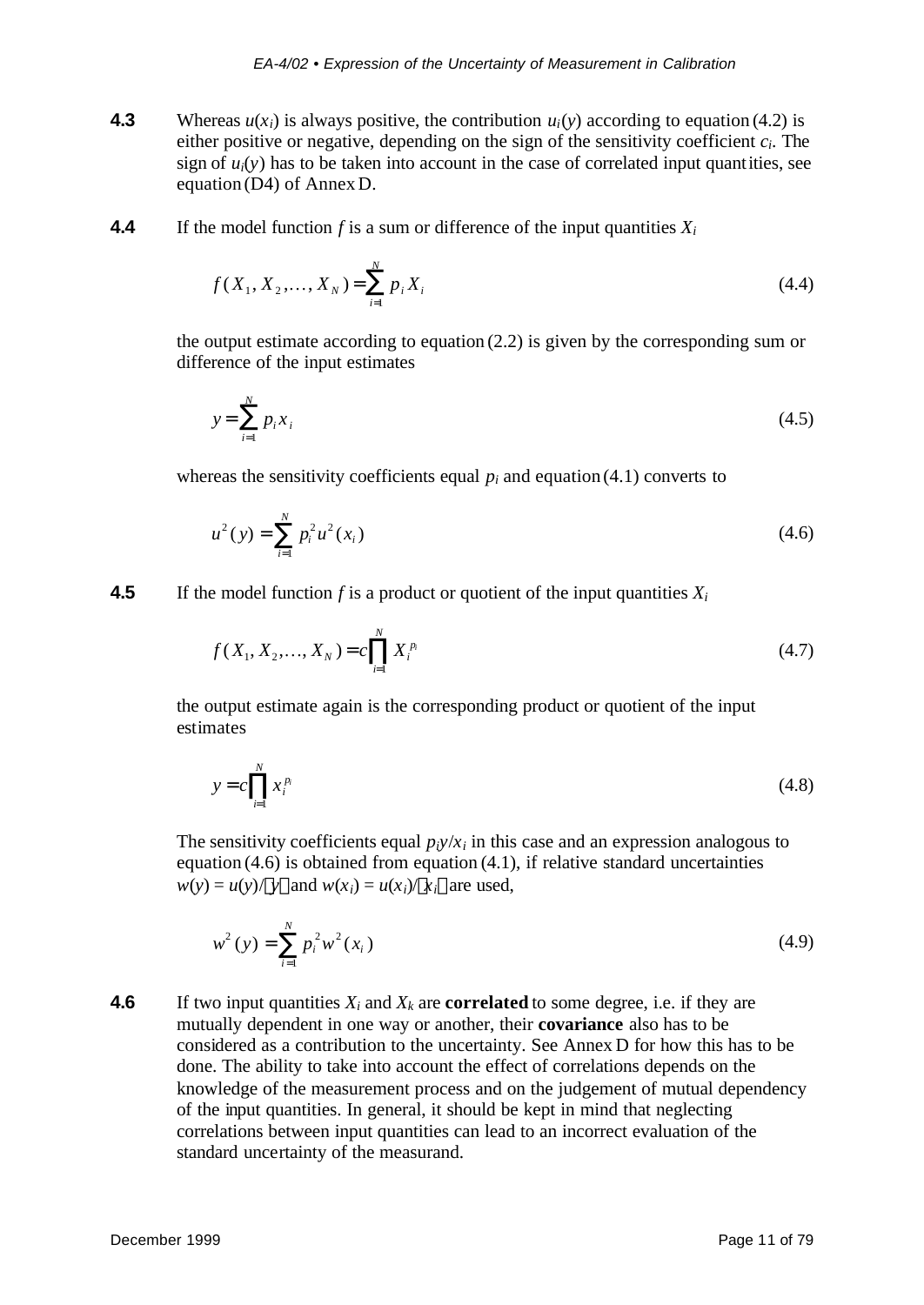- **4.7** The covariance associated with the estimates of two input quantities  $X_i$  and  $X_k$  may be taken to be zero or treated as insignificant if
	- (a) the input quantities  $X_i$  and  $X_k$  are independent, for example, because they have been repeatedly but not simultaneously observed in different independent experiments or because they represent resultant quantities of different evaluations that have been made independently, or if
	- (b) either of the input quantities  $X_i$  and  $X_k$  can be treated as constant, or if
	- (c) investigation gives no information indicating the presence of correlation between the input quantities  $X_i$  and  $X_k$ .

Sometimes correlations can be eliminated by a proper choice of the model function.

- **4.8** The uncertainty analysis for a measurement sometimes called the uncertainty budget of the measurement — should include a list of all sources of uncertainty together with the associated standard uncertainties of measurement and the methods of evaluating them. For repeated measurements the number *n* of observations also has to be stated. For the sake of clarity, it is recommended to present the data relevant to this analysis in the form of a table. In this table all quantities should be referenced by a physical symbol *Xi* or a short identifier. For each of them at least the estimate  $x_i$ , the associated standard uncertainty of measurement  $u(x_i)$ , the sensitivity coefficient  $c_i$  and the different uncertainty contributions  $u_i(y)$  should be specified. The dimension of each of the quantities should also be stated with the numerical values given in the table.
- **4.9** A formal example of such an arrangement is given as Table 4.1 applicable for the case of uncorrelated input quantities. The standard uncertainty associated with the measurement result  $u(y)$  given in the bottom right corner of the table is the root sum square of all the uncertainty contributions in the outer right column. The grey part of the table is not filled in.

| Quantity | Estimate   | Standard    | Sensitivity    | Contribution to the  |
|----------|------------|-------------|----------------|----------------------|
|          |            | uncertainty | coefficient    | standard uncertainty |
|          | $x_i$      | $u(x_i)$    | $c_i$          | $u_i(y)$             |
|          | $x_1$      | $u(x_1)$    | C <sub>1</sub> | $u_1(y)$             |
| $X_2$    | $\chi_{2}$ | $u(x_2)$    | c <sub>2</sub> | $u_2(y)$             |
|          |            |             |                |                      |
|          | х          |             |                |                      |
|          |            |             |                |                      |

#### **Table 4.1: Schematic of an ordered arrangement of the quantities, estimates, standard uncertainties, sensitivity coefficients and uncertainty contributions used in the uncertainty analysis of a measurement.**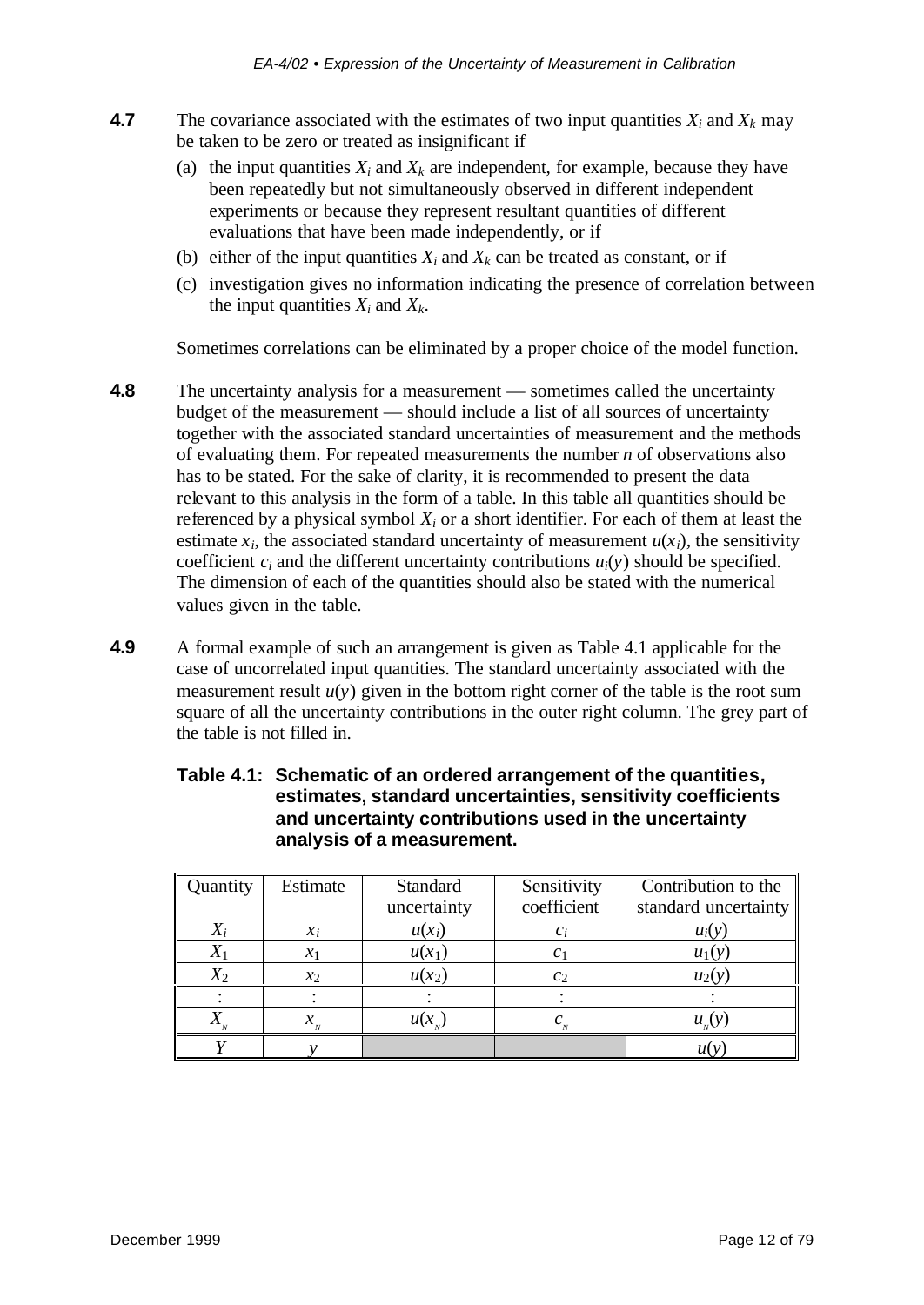#### *5 EXPANDED UNCERTAINTY OF MEASUREMENT*

**5.1** Within EAL it has been decided that calibration laboratories accredited by members of the EAL shall state an **expanded uncertainty of measurement** *U*, obtained by multiplying the standard uncertainty  $u(y)$  of the output estimate  $y$  by a **coverage factor** *k,*

$$
U = ku(y) \tag{5.1}
$$

In cases where a normal (Gaussian) distribution can be attributed to the measurand and the standard uncertainty associated with the output estimate has sufficient reliability, the standard coverage factor  $k = 2$  shall be used. The assigned expanded uncertainty corresponds to a **coverage probability** of approximately 95%. These conditions are fulfilled in the majority of cases encountered in calibration work.

- **5.2** The assumption of a normal distribution cannot always be easily confirmed experimentally. However, in the cases where several (i.e.  $N \ge 3$ ) uncertainty components, derived from well-behaved probability distributions of independent quantities, e.g. normal distributions or rectangular distributions, contribute to the standard uncertainty associated with the output estimate by comparable amounts, the conditions of the Central Limit Theorem are met and it can be assumed to a high degree of approximation that the distribution of the output quantity is normal.
- **5.3** The reliability of the standard uncertainty assigned to the output estimate is determined by its effective degrees of freedom (see Annex E). However, the reliability criterion is always met if none of the uncertainty contributions is obtained from a Type A evaluation based on less than ten repeated observations.
- **5.4** If one of these conditions (normality or sufficient reliability) is not fulfilled, the standard coverage factor  $k = 2$  can yield an expanded uncertainty corresponding to a coverage probability of less than 95%. In these cases, in order to ensure that a value of the expanded uncertainty is quoted corresponding to the same coverage probability as in the normal case, other procedures have to be followed. The use of approximately the same coverage probability is essential whenever two results of measurement of the same quantity have to be compared, e.g. when evaluating the results of an inter-laboratory comparison or assessing compliance with a specification.
- **5.5** Even if a normal distribution can be assumed, it may still occur that the standard uncertainty associated with the output estimate is of insufficient reliability. If, in this case, it is not expedient to increase the number *n* of repeated measurements or to use a Type B evaluation instead of the Type A evaluation of poor reliability, the method given in Annex E should be used.
- **5.6** For the remaining cases, i.e. all cases where the assumption of a normal distribution cannot be justified, information on the actual probability distribution of the output estimate must be used to obtain a value of the coverage factor *k* that corresponds to a coverage probability of approximately 95%.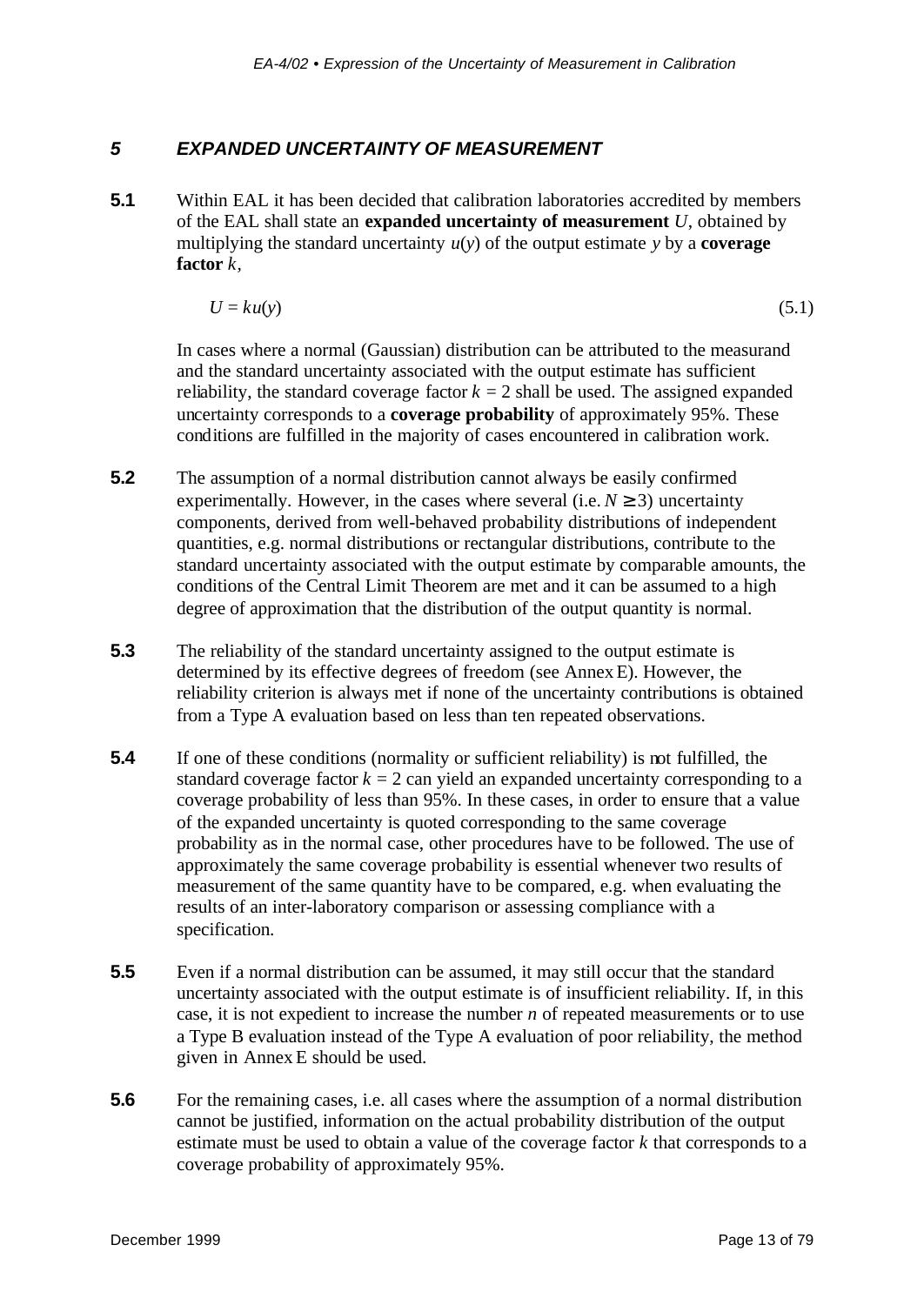### *6 STATEMENT OF UNCERTAINTY OF MEASUREMENT IN CALIBRATION CERTIFICATES*

**6.1** In calibration certificates the complete result of the measurement consisting of the estimate *y* of the measurand and the associated expanded uncertainty *U* shall be given in the form  $(y \pm U)$ . To this an explanatory note must be added which in the general case should have the following content:

> *The reported expanded uncertainty of measurement is stated as the standard uncertainty of measurement multiplied by the coverage factor k = 2, which for a normal distribution corresponds to a coverage probability of approximately 95%. The standard uncertainty of measurement has been determined in accordance with EAL Publication EAL-R2.*

**6.2** However, in cases where the procedure of Annex E has been followed, the additional note should read as follows:

> *The reported expanded uncertainty of measurement is stated as the standard uncertainty of measurement multiplied by the coverage factor k = XX, which for a t-distribution with neff = YY effective degrees of freedom corresponds to a coverage probability of approximately 95%. The standard uncertainty of measurement has been determined in accordance with EAL Publication EAL-R2.*

**6.3** The numerical value of the uncertainty of measurement should be given to at most two significant figures. The numerical value of the measurement result should in the final statement normally be rounded to the least significant figure in the value of the expanded uncertainty assigned to the measurement result. For the process of rounding, the usual rules for rounding of numbers have to be used (for further details on rounding see ISO 31-0:1992, Annex B). However, if the rounding brings the numerical value of the uncertainty of measurement down by more than 5%, the rounded up value should be used.

### *7 STEP-BY-STEP PROCEDURE FOR CALCULATING THE UNCERTAINTY OF MEASUREMENT*

- **7.1** The following is a guide to the use of this document in practice (cf. worked examples in Annex F and in separate supplementary documents):
	- (a) Express in mathematical terms the dependence of the measurand (output quantity) *Y* on the input quantities  $X_i$  according to equation (2.1). In the case of a direct comparison of two standards the equation may be very simple, e.g.  $Y = X_1 + X_2$ .
	- (b) Identify and apply all significant corrections.
	- (c) List all sources of uncertainty in the form of an uncertainty analysis in accordance with Section 4.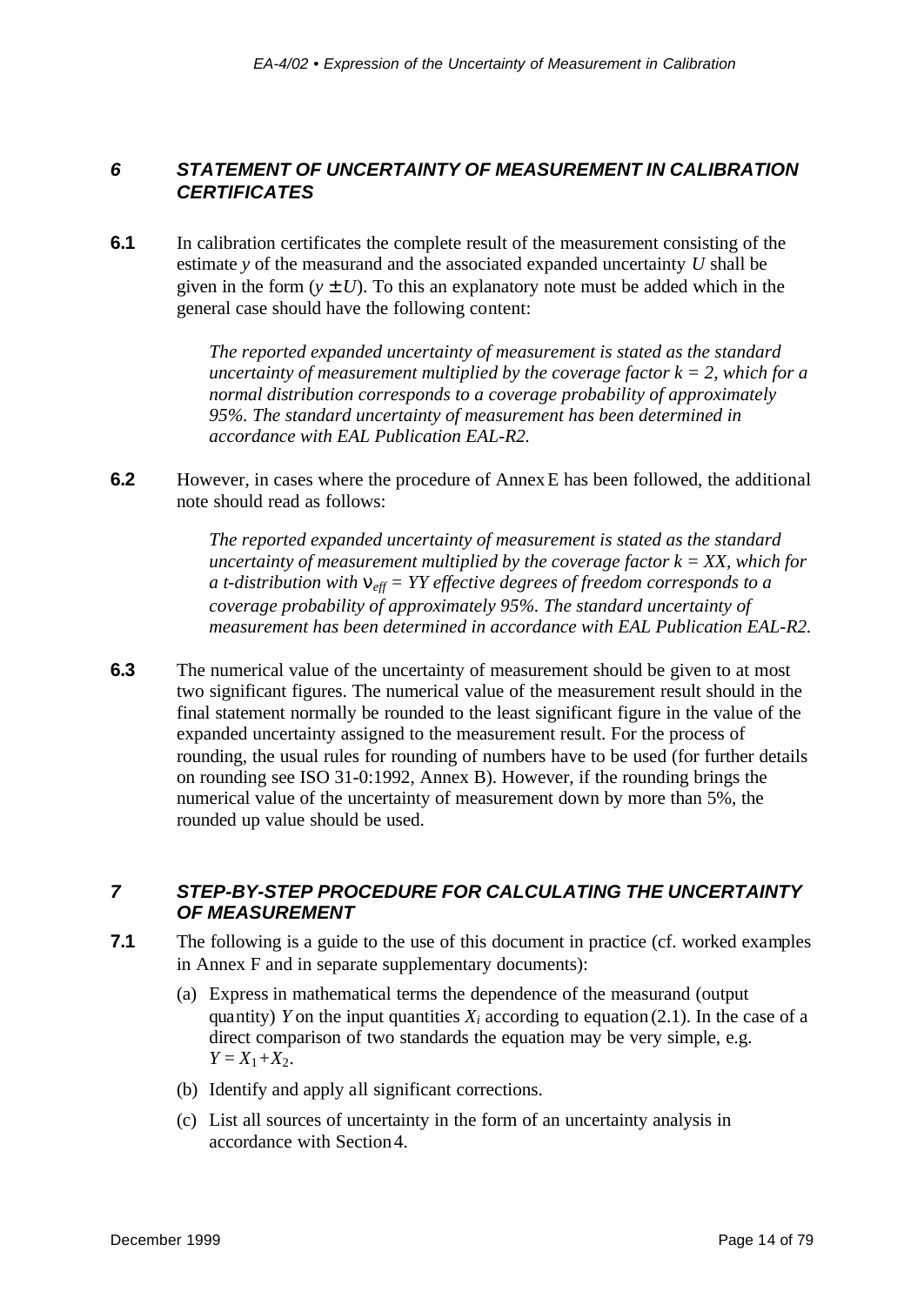- (d) Calculate the standard uncertainty  $u(\bar{q})$  for repeatedly measured quantities in accordance with sub-section 3.2.
- (e) For single values, e.g. resultant values of previous measurements, correction values or values from the literature, adopt the standard uncertainty where it is given or can be calculated according to paragraph 3.3.2 (a). Pay attention to the uncertainty representation used. If no data are available from which the standard uncertainty can be derived, state a value of  $u(x_i)$  on the basis of scientific experience.
- (f) For input quantities for which the probability distribution is known or can be assumed, calculate the expectation and the standard uncertainty  $u(x_i)$  according to paragraph 3.3.2 (b). If only upper and lower limits are given or can be estimated, calculate the standard uncertainty  $u(x_i)$  in accordance with paragraph 3.3.2 (c).
- (g) Calculate for each input quantity  $X_i$  the contribution  $u_i(y)$  to the uncertainty associated with the output estimate resulting from the input estimate  $x_i$  according to equations  $(4.2)$  and  $(4.3)$  and sum their squares as described in equation  $(4.1)$ to obtain the square of the standard uncertainty  $u(y)$  of the measurand. If input quantities are known to be correlated, apply the procedure given in Annex D.
- (h) Calculate the expanded uncertainty *U* by multiplying the standard uncertainty  $u(y)$  associated with the output estimate by a coverage factor  $k$  chosen in accordance with Section 5.
- (i) Report the result of the measurement comprising the estimate *y* of the measurand, the associated expanded uncertainty *U* and the coverage factor *k* in the calibration certificate in accordance with Section 6.

## *8 REFERENCES*

- [1] *Guide to the Expression of Uncertainty in Measurement*, first edition, 1993, corrected and reprinted 1995, International Organization for Standardization (Geneva, Switzerland).
- [2] *International Vocabulary of Basic and General Terms in Metrology*, second edition, 1993, International Organization for Standardization (Geneva, Switzerland).
- [3] International Standard ISO 3534-1, *Statistics Vocabulary and symbols Part I: Probability and General Statistical Terms*, first edition, 1993, International Organization for Standardization (Geneva, Switzerland).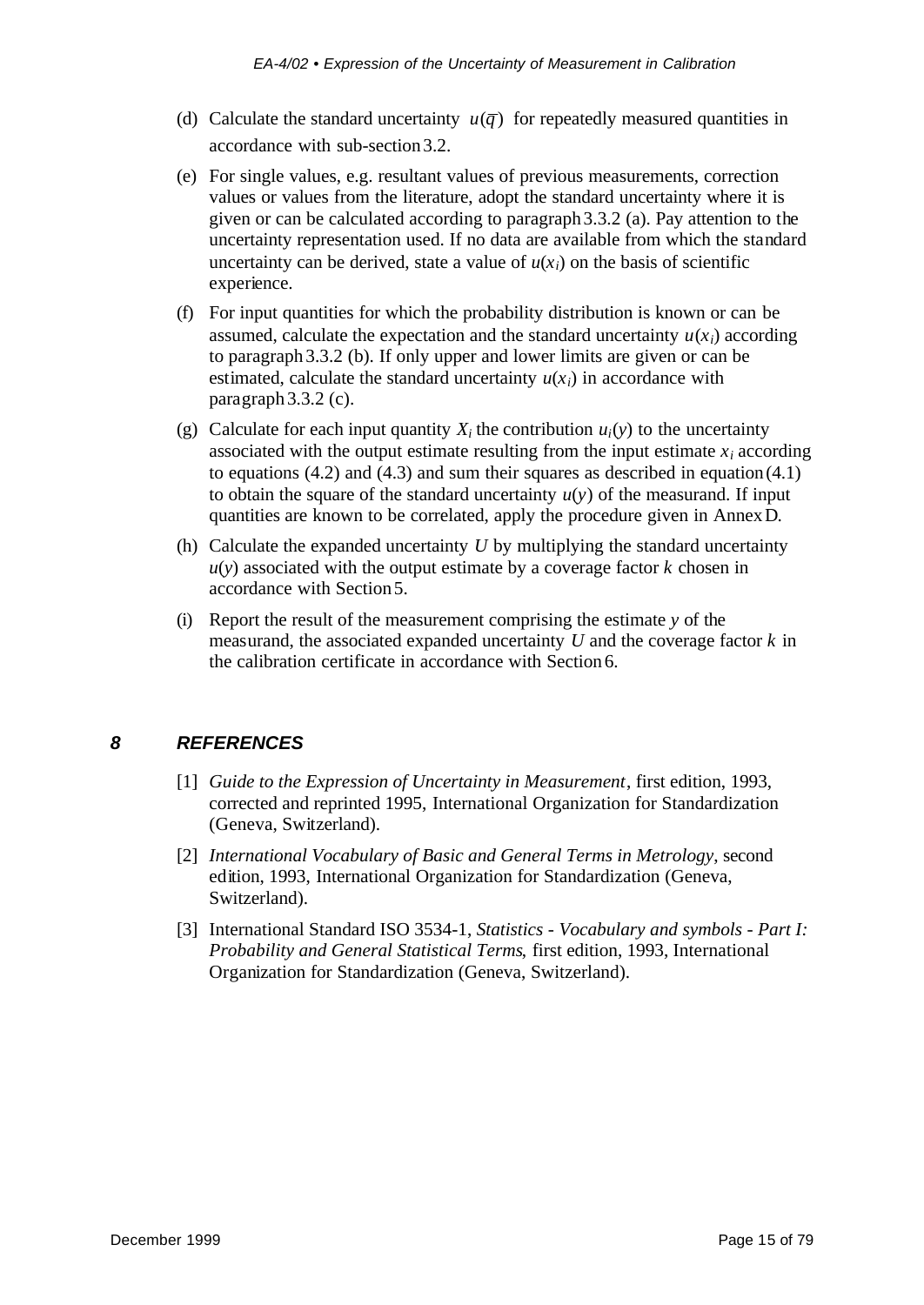#### **APPENDIX A**

#### *Comments on the assessment of best measurement capability*

- **A1** Best measurement capability (see Section 1 of the main text) is one of the parameters that is used to define the **scope** of an accredited calibration laboratory, the others being physical quantity, calibration method or type of instrument to be calibrated and measurement range. Best measurement capability is normally stated in the **accreditation schedule** or in other documentation that supports either the **decision on accreditation** or the **accreditation certificate** which in many cases is issued as evidence of accreditation. Occasionally it is stated both in the accreditation schedule and in the supporting documents. Best measurement capability is one of the essential pieces of information to be found in directories of accredited laboratories that are regularly issued by accreditation bodies and is used by potential customers to accredited laboratories to judge the suitability of a laboratory to carry out particular calibration work at the laboratory or on site.
- **A2** To make it possible to compare the capabilities of different calibration laboratories, in particular laboratories accredited by different accreditation bodies, the statement of best measurement capability needs to be harmonised. To facilitate this, some explanations are given below to the term best measurement capability, based on its definition as reported in the main text.
- **A3** With 'more or less routine calibrations' is meant that the laboratory shall be able to achieve the stated capability in the **normal** work that it performs under its accreditation. Obviously there are instances where the laboratory would be able to do better as a result of extensive investigations and additional precautions but these cases are not covered by the definition of best measurement capability, unless it is the outspoken policy of the laboratory to perform such scientific investigations (in which case these become the 'more or less routine' type calibrations of the laboratory).
- **A4** Inclusion of the qualifier 'nearly ideal' in the definition means that best measurement capability should not be dependent on the characteristics of the device to be calibrated. Inherent in the concept of being nearly ideal is thus that there should be no significant contribution to the uncertainty of measurement attributable to physical effects that can be ascribed to imperfections of the device to be calibrated. However, it should be understood that such a device should be available. If it is established that, in a particular case, even the most 'ideal' available device contributes to the uncertainty of measurement, this contribution shall be included in the determination of the best measurement capability and a statement should be made that the best measurement capability refers to calibration of that type of device.
- **A5** The definition of best measurement capability implies that within **its accreditation** a laboratory is not entitled to claim a smaller uncertainty of measurement than the best measurement capability. This means that the laboratory shall be required to state a larger uncertainty than that corresponding to the best measurement capability whenever it is established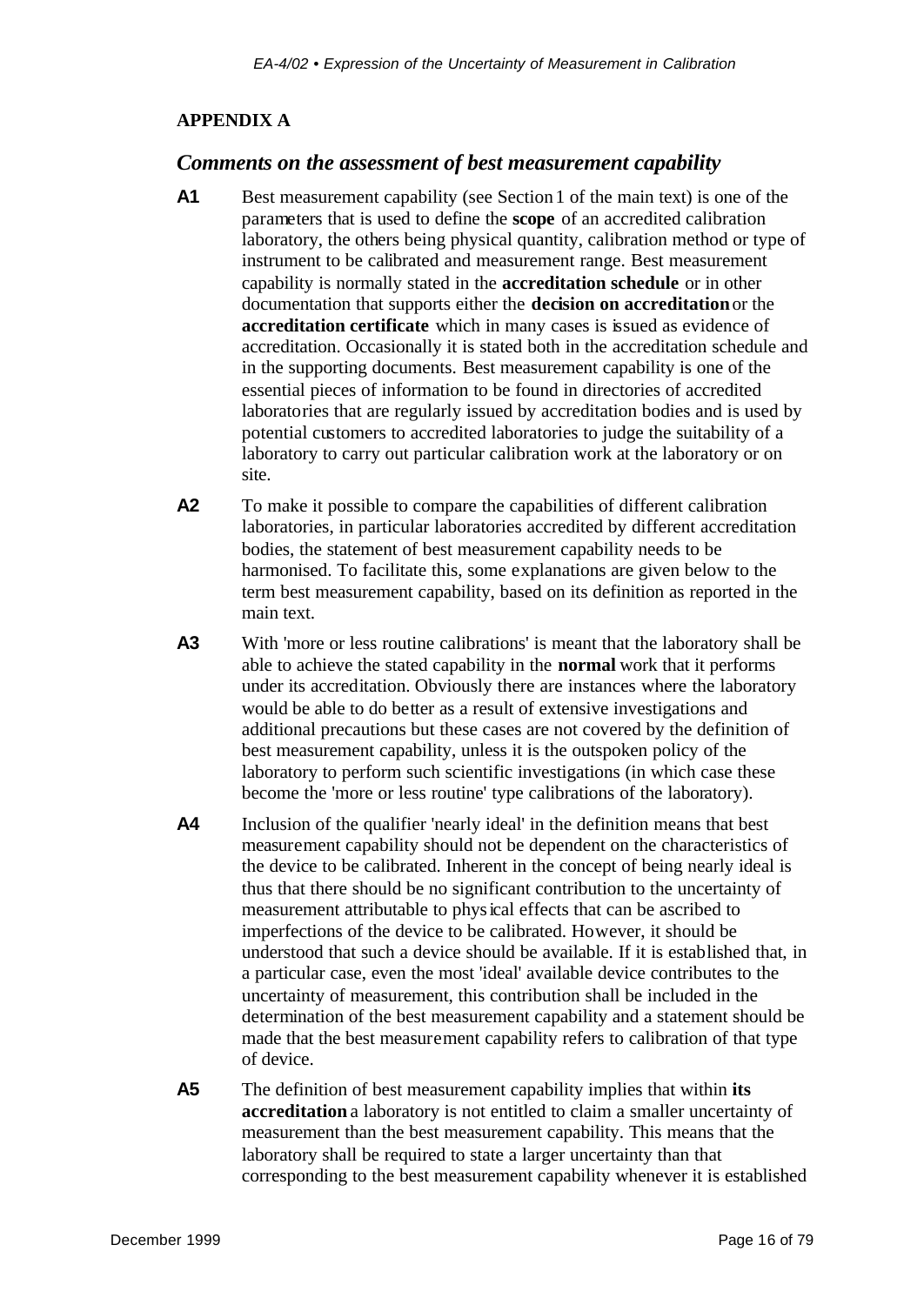that the actual calibration process adds significantly to the uncertainty of measurement. Typically the equipment under calibration may give a contribution. Obviously the **actual** uncertainty of measurement can never be smaller than the best measurement capability. When stating the actual uncertainty, the laboratory shall be asked to apply the principles of the present document.

- **A6** It should be pointed out that according to the definition of best measurement capability the concept is applicable only to results for which the laboratory claims its status as accredited laboratory. Thus, strictly speaking the term is of an administrative character and does not necessarily need to reflect the real technical capability of the laboratory. It should be possible for a laboratory to apply for accreditation with a larger uncertainty of measurement than its technical capability if the laboratory has internal reasons for doing so. Such internal reasons usually involve cases where the real capability has to be held in confidence to external customers, e.g. when doing research and development work or when providing service to special customers. The policy of the accreditation body should be to grant accreditation on any applied level if the laboratory is capable of carrying out calibrations on that level. (This consideration refers not only to the best measurement capability but to all parameters that define the scope of a calibration laboratory.)
- **A7** Assessment of best measurement capability is the task of the accreditation body. The estimation of the uncertainty of measurement that defines the best measurement capability should follow the procedure laid down in the present document, with the exception of the case covered in the previous sub-section. The best measurement capability shall be stated to the same level as required for calibration certificates, i.e. in the form of an expanded uncertainty of measurement, normally with coverage factor  $k = 2$ . (Only in those exceptional cases where the existence of a normal distribution cannot be assumed or the assessment is based on limited data, the best measurement capability has to be stated to a coverage probability of approximately 95%. See Section 5 of the main text.)
- **A8** All components contributing significantly to the uncertainty of measurement shall be taken into account when evaluating the best measurement capability. The evaluation of the contributions that are known to vary with time or with any other physical quantity can be based on limits of possible variations assumed to occur under normal working conditions. For instance, if the used working standard is known to drift, the contribution caused by the drift between subsequent calibrations of the standard has to be taken into account when estimating the uncertainty contribution of the working standard.
- A9 In some fields the uncertainty of measurement may depend on some additional parameter, e.g. frequency of applied voltage when calibrating standard resistors. Such additional parameters shall be stated together with the physical quantity in question and the best measurement capability specified for the additional parameters. Often this can be done by giving the best measurement capability as a function of these parameters.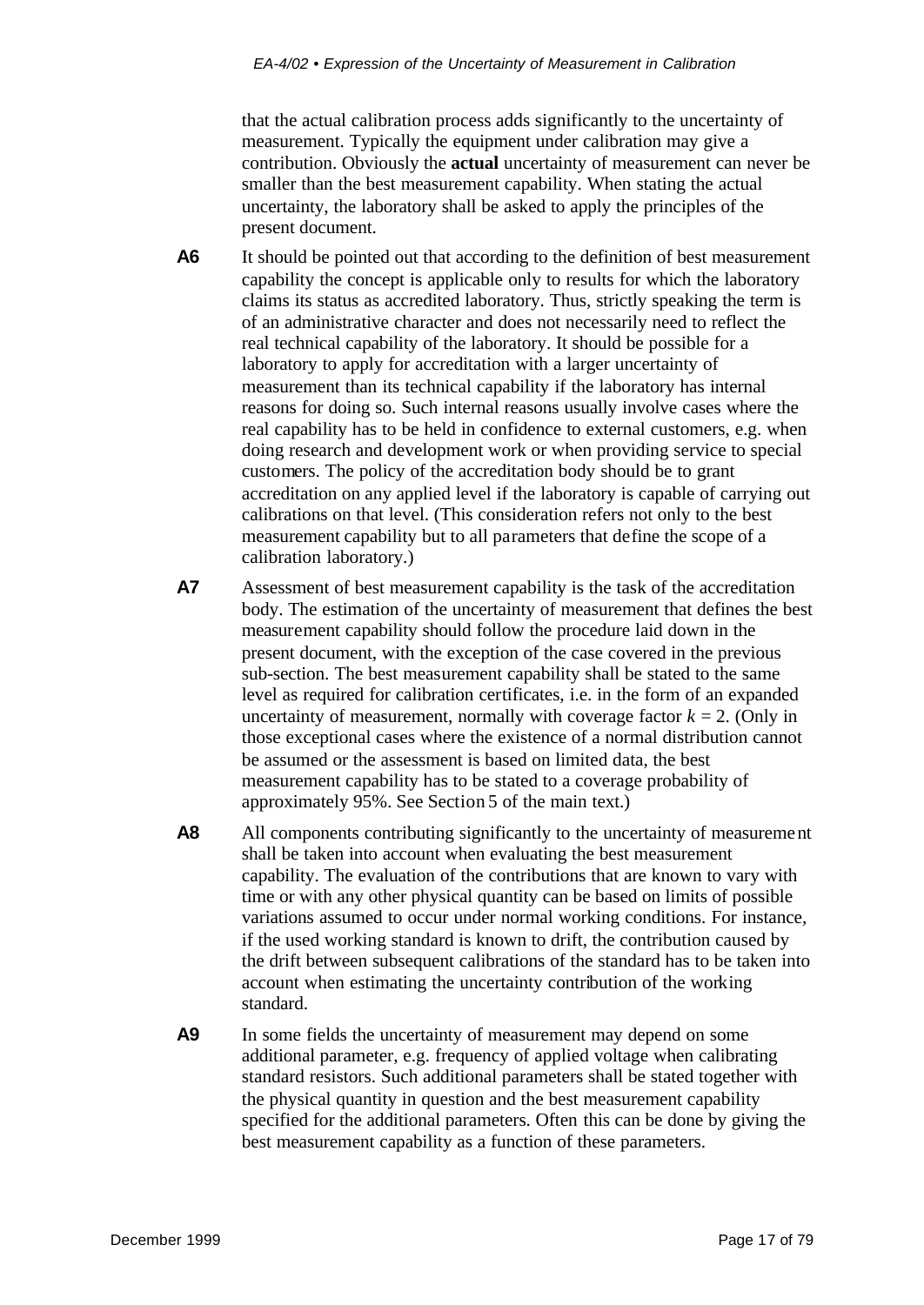- **A10** The best measurement capability should normally be stated numerically. Where the best measurement capability is a function of the quantity to which it refers (or any other parameter) it should be given in analytical form but in this case it may be illustrative to support the statement by a diagram. It should always be unequivocally clear whether the best measurement capability is given in absolute or relative terms. (Usually the inclusion of the relevant unit gives the necessary explanation but in case of dimensionless quantities a separate statement is needed.)
- **A11** Although the assessment should be based on the procedures of this document, in the main text there is the requirement that the assessment normally shall be 'supported or confirmed by experimental evidence'. The meaning of this requirement is that the accreditation body should not rely on an evaluation of the uncertainty of measurement only. Interlaboratory comparisons that substantiate the evaluation have to be carried out under the supervision of the accreditation body or on its behalf.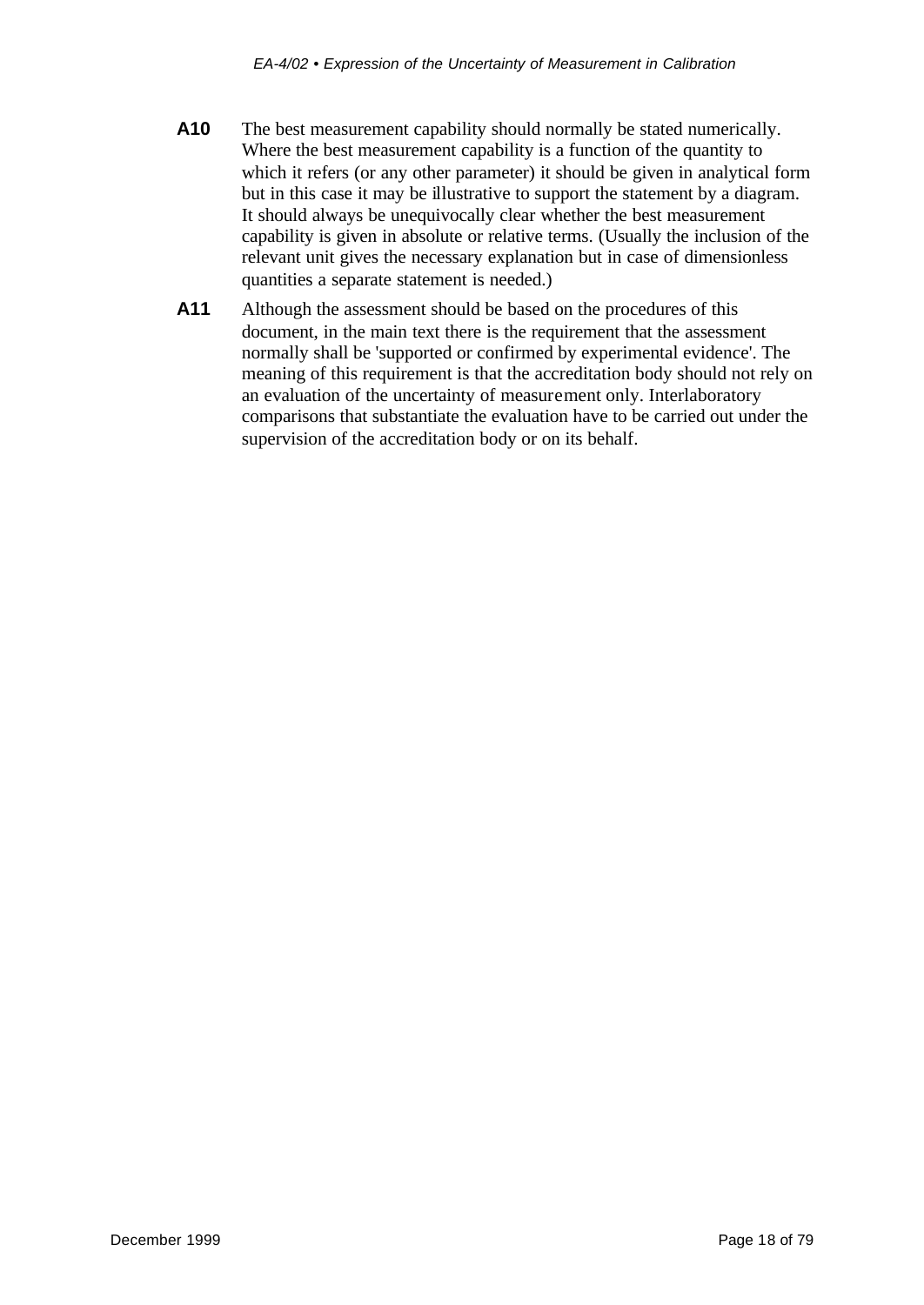## **APPENDIX B**

## *Glossary of some relevant terms*

| <b>B1</b>      | arithmetic mean ([ref. 3] term $2.26$ )<br>The sum of values divided by the number of values                                                                                                                                                                                                                                                                                                                                                                                                                  |
|----------------|---------------------------------------------------------------------------------------------------------------------------------------------------------------------------------------------------------------------------------------------------------------------------------------------------------------------------------------------------------------------------------------------------------------------------------------------------------------------------------------------------------------|
| <b>B2</b>      | best measurement capability (Section 1)<br>The smallest uncertainty of measurement that a laboratory can achieve<br>within its scope of accreditation, when performing more or less routine<br>calibrations of nearly ideal measurement standards intended to define,<br>realise, conserve or reproduce a unit of that quantity or one or more of its<br>values, or when performing more or less routine calibrations of nearly ideal<br>measuring instruments designed for the measurement of that quantity. |
| <b>B3</b>      | <b>correlation</b> ([ref. 3] term $1.13$ )<br>The relationship between two or several random variables within a distribution<br>of two or more random variables                                                                                                                                                                                                                                                                                                                                               |
| <b>B4</b>      | correlation coefficient (from [ref. 1] Section $C.3.6$ )<br>The measure of the relative mutual dependence of two random variables,<br>equal to the ratio of their covariance to the positive square root of the<br>product of their variances                                                                                                                                                                                                                                                                 |
| <b>B5</b>      | covariance (from [ref. 1] Section $C.3.4$ )<br>The measure of the mutual dependence of two random variables, equal to<br>the expectation of the product of the deviations of two random variables<br>from their respective expectations                                                                                                                                                                                                                                                                       |
| <b>B6</b>      | coverage factor ( $[ref. 1]$ term 2.3.6)<br>A numerical factor used as a multiplier of the standard uncertainty of<br>measurement in order to obtain an expanded uncertainty of measurement                                                                                                                                                                                                                                                                                                                   |
| <b>B7</b>      | coverage probability (from [ref. 1] term 2.3.5, NOTE 1)<br>The fraction, usually large, of the distribution of values that as a result of a<br>measurement could reasonably be attributed to the measurand                                                                                                                                                                                                                                                                                                    |
| B <sub>8</sub> | experimental standard deviation ([ref. 2] term 3.8)<br>The positive square root of the experimental variance.                                                                                                                                                                                                                                                                                                                                                                                                 |
| <b>B9</b>      | expanded uncertainty ([ref. 1] term 2.3.5)<br>A quantity defining an interval about the result of a measurement that may<br>be expected to encompass a large fraction of the distribution of values that<br>could reasonably be attributed to the measurand.                                                                                                                                                                                                                                                  |
| <b>B10</b>     | experimental variance (from [ref. 1] Section 4.2.2)<br>The quantity characterising the dispersion of the results of a series of $n$<br>observations of the same measurand given by equation $(3.2)$ in the text.                                                                                                                                                                                                                                                                                              |
| <b>B11</b>     | <b>input estimate</b> (from [ref. 1] Section 4.1.4)<br>The estimate of an input quantity used in the evaluation of the result of a<br>measurement.                                                                                                                                                                                                                                                                                                                                                            |
| <b>B12</b>     | <b>input quantity</b> (from [ref. 1] Section 4.1.2)<br>A quantity on which the measurand depends, taken into account in the<br>process of evaluating the result of a measurement.                                                                                                                                                                                                                                                                                                                             |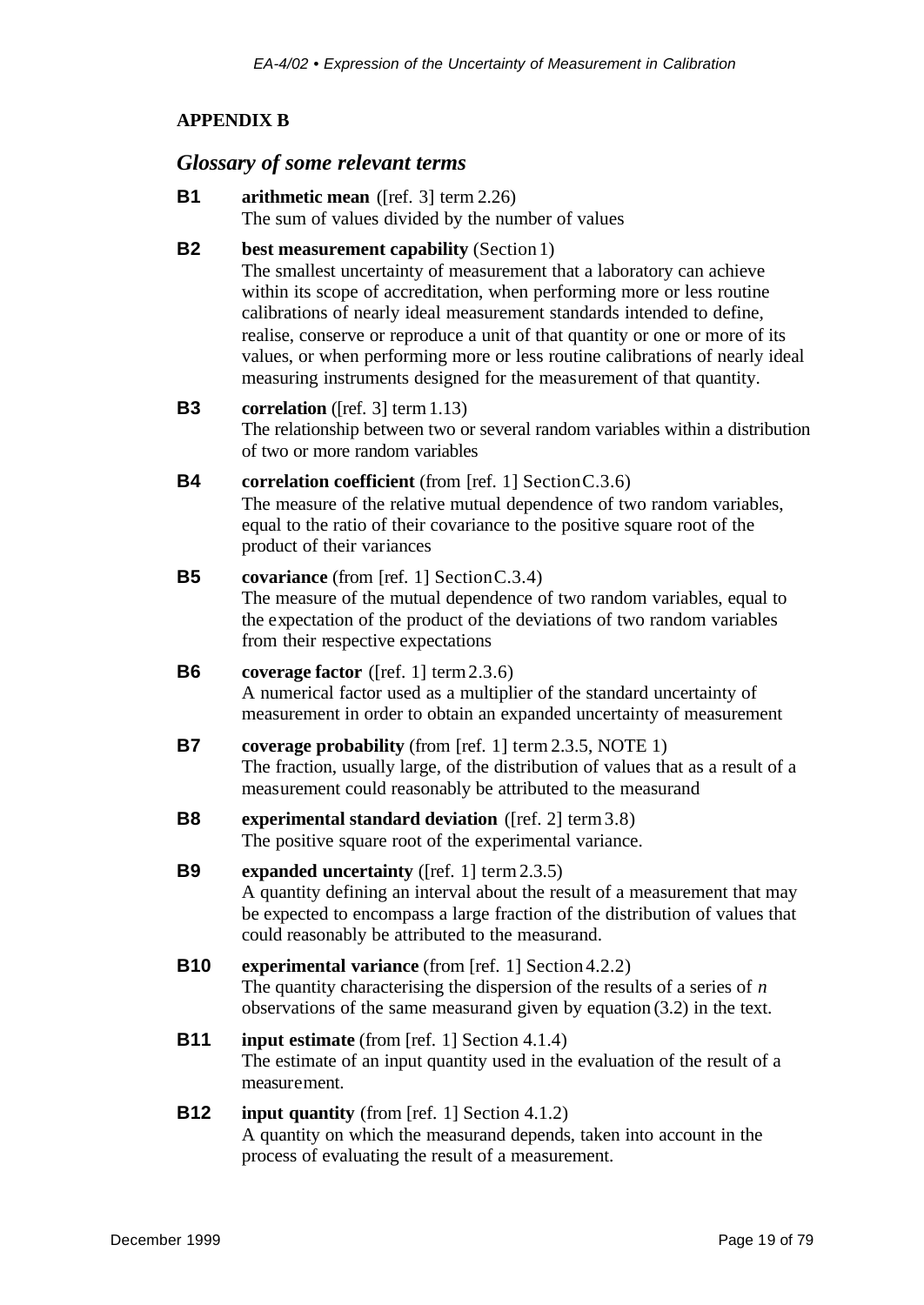| <b>B13</b> | <b>measurand</b> ([ref. 2] term $2.6$ )         |
|------------|-------------------------------------------------|
|            | The particular quantity subject to measurement. |

- **B14 output estimate** (from [ref. 1] Section 4.1.4) The result of a measurement calculated from the input estimates by the model function.
- **B15 output quantity** (from [ref. 1] Section 4.1.2) The quantity that represents the measurand in the evaluation of a measurement.
- **B16 pooled estimate of variance** (from [ref. 1] Section 4.2.4) An estimate of the experimental variance obtained from long series of observations of the same measurand in well-characterised measurements under statistical control.

### **B17 probability distribution** ([ref. 3] term 1.3) A function giving the probability that a random variable takes any given value or belongs to a given set of values

## **B18 random variable** ([ref. 3] term 1.2) A variable that may take any of the values of a specified set of values and with which is associated a probability distribution.

- **B19 relative standard uncertainty of measurement** (from [ref. 1] Section 5.1.6**)** The standard uncertainty of a quantity divided by the estimate of that quantity.
- **B20 sensitivity coefficient associated with an input estimate** (from [ref. 1] Section 5.1.3) The differential change in the output estimate generated by a differential

change in an input estimate divided by the change in that input estimate.

- **B21 standard deviation** (from [ref. 3] term 1.23) The positive square root of the variance of a random variable.
- **B22 standard uncertainty of measurement** ([ref. 1] term 2.3.1) The uncertainty of measurement expressed as the standard deviation
- **B23 Type A evaluation method** ([ref. 1] term 2.3.2) The method of evaluation of uncertainty of measurement by the statistical analysis of series of observations
- **B24 Type B evaluation method** ([ref. 1] term 2.3.3) The method of evaluation of uncertainty of measurement by means other than the statistical analysis of series of observations.
- **B25 uncertainty of measurement** ([ref. 2] term 3.9) A parameter, associated with the result of a measurement, that characterises the dispersion of the values that could reasonably be attributed to the measurand.

#### **B26 variance** (from [ref. 3] term 1.22) The expectation of the square of the deviation of a random variable about its expectation.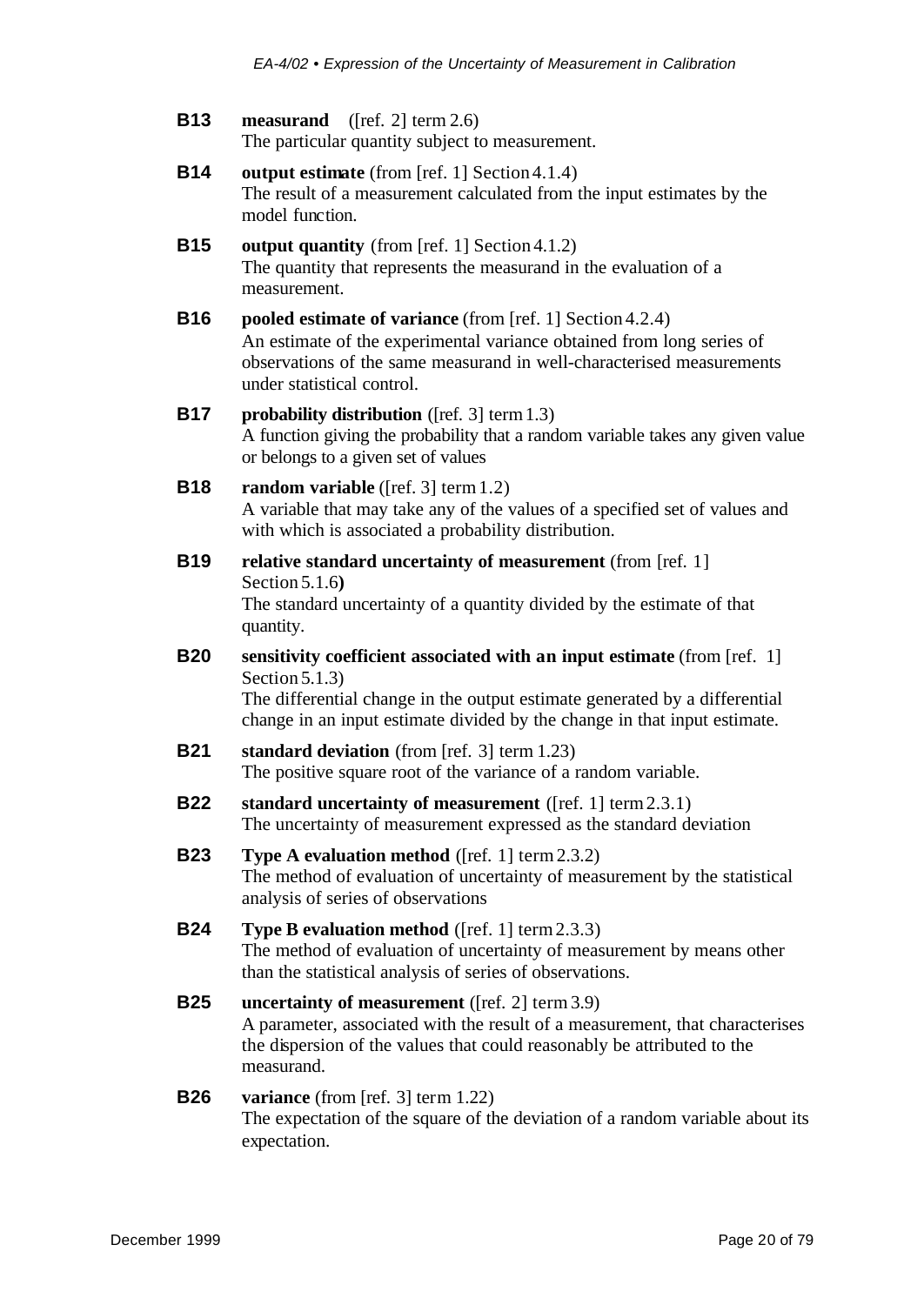## **APPENDIX C**

## *Sources of uncertainty of measurement*

- **C1** The uncertainty of the result of a measurement reflects the lack of complete knowledge of the value of the measurand. Complete knowledge requires an infinite amount of information. Phenomena that contribute to the uncertainty and thus to the fact that the result of a measurement cannot be characterised by a unique value, are called sources of uncertainty. In practice, there are many possible sources of uncertainty in a measurement [ref. 1], including:
	- (a) incomplete definition of the measurand;
	- (b) imperfect realisation of the definition of the measurand;
	- (c) non-representative sampling the sample measured may not represent the defined measurand;
	- (d) inadequately known effects of environmental conditions or imperfect measurements of these;
	- (e) personal bias in reading analogue instruments;
	- (f) finite instrument resolution or discrimination threshold;
	- (g) inexact values of measurement standards and reference materials;
	- (h) inexact values of constants and other parameters obtained from external sources and used in the data-reduction algorithm;
	- (i) approximations and assumptions incorporated in the measurement method and procedure;
	- (j) variations in repeated observations of the measurand under apparently identical conditions.
- **C2** These sources are not necessarily independent. Some of the sources (a) to (i) may contribute to (j).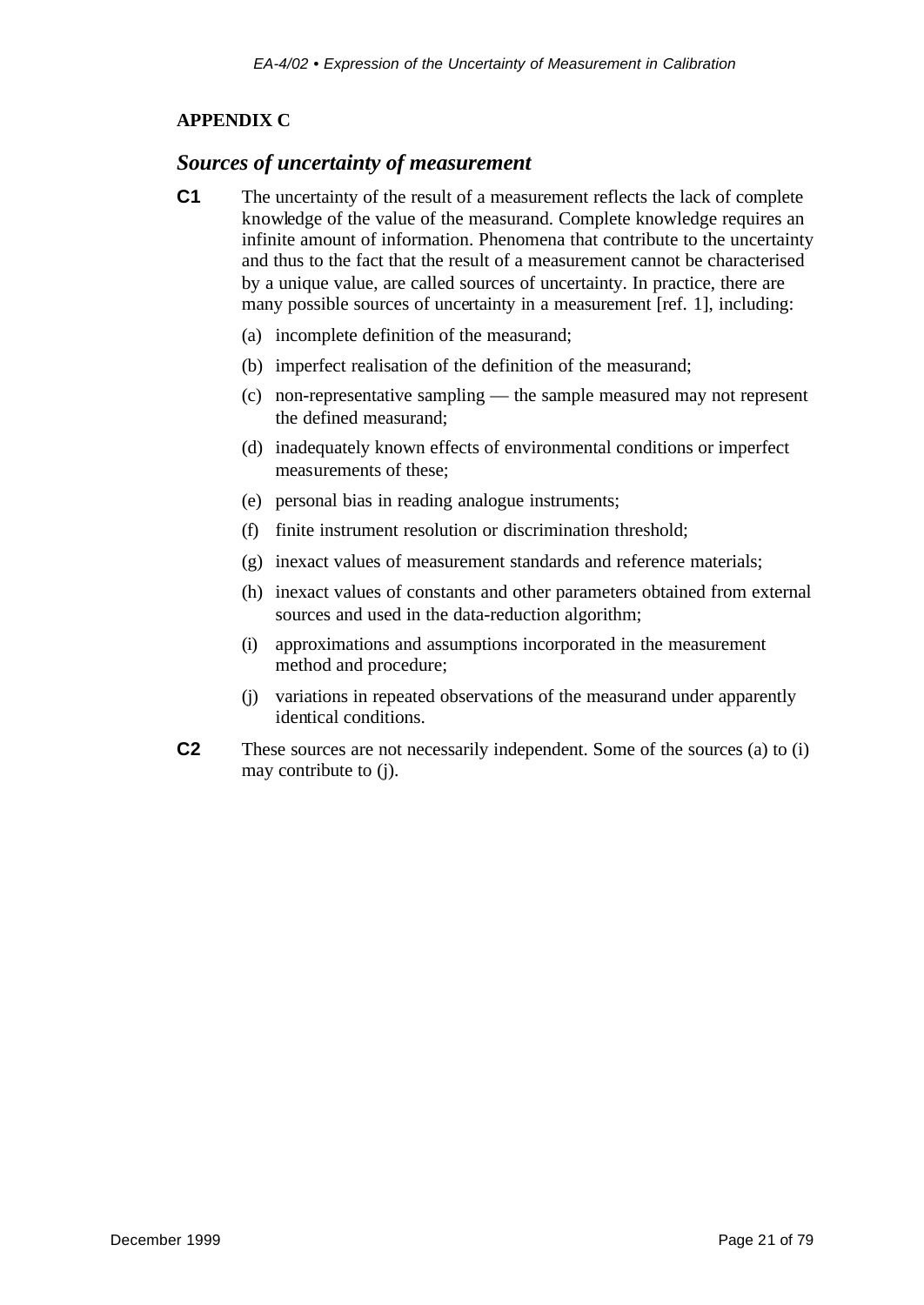#### **APPENDIX D**

#### *Correlated input quantities*

**D1** If two input quantities  $X_i$  and  $X_k$  are known to be correlated to some extent — i.e. if they are dependent on each other in one way or another — the **covariance** associated with the two estimates  $x_i$  and  $x_k$ 

$$
u(x_i, x_k) = u(x_i)u(x_k)r(x_i, x_k) \qquad (i \neq k)
$$
 (D.1)

has to be considered as an additional contribution to the uncertainty. The degree of correlation is characterised by the **correlation coefficient**  $r(x_i, x_k)$ (where  $i \neq k$  and  $|r| \leq 1$ ).

**D2** In the case of *n* independent pairs of simultaneously repeated observations of two quantities *P* and *Q* the covariance associated with the arithmetic means  $\overline{p}$  and  $\overline{q}$  is given by

$$
s(\overline{p}, \overline{q}) = \frac{1}{n(n-1)} \sum_{j=1}^{n} (p_j - \overline{p})(q_j - \overline{q})
$$
 (D.2)

and by substitution *r* can be calculated from equation (D.1).

**D3** For influence quantities any degree of correlation has to be based on experience. When there is correlation, equation (4.1) has to be replaced by

$$
u^{2}(y) = \sum_{i=1}^{N} c_{i}^{2} u^{2}(x_{i}) + 2 \sum_{i=1}^{N-1} \sum_{k=i+1}^{N} c_{i} c_{k} u(x_{i}, x_{k})
$$
 (D.3)

where  $c_i$  and  $c_k$  are the sensitivity coefficients defined by equation (4.3) or

$$
u^{2}(y) = \sum_{i=1}^{N} u_{i}^{2}(y) + 2 \sum_{i=1}^{N-1} \sum_{k=i+1}^{N} u_{i}(y) u_{k}(y) r(x_{i}, x_{k})
$$
 (D.4)

with the contributions  $u_i(y)$  to the standard uncertainty of the output estimate *y* resulting from the standard uncertainty of the input estimate  $x_i$  given by equation (4.2). It should be noted that the second summation of terms in equation (D.3) or (D.4) may become negative in sign.

**D4** In practice, input quantities are often correlated because the same physical reference standard, measuring instrument, reference datum, or even measurement method having a significant uncertainty is used in the evaluation of their values. Without loss of generality, suppose that two input quantities  $X_1$  and  $X_2$  estimated by  $x_1$  and  $x_2$  depend on the set of independent variables  $Q_l$  ( $l = 1, 2, ..., L$ )

$$
X_1 = g_1(Q_1, Q_2, ..., Q_L)
$$
  
\n
$$
X_2 = g_2(Q_1, Q_2, ..., Q_L)
$$
 (D.5)

although some of these variables may not necessarily appear in both functions. The estimates  $x_1$  and  $x_2$  of the input quantities will be correlated to some extent, even if the estimates  $q_l$  ( $l = 1, 2, \ldots, L$ ) are uncorrelated. In that case the covariance  $u(x_1, x_2)$  associated with the estimates  $x_1$  and  $x_2$  is given by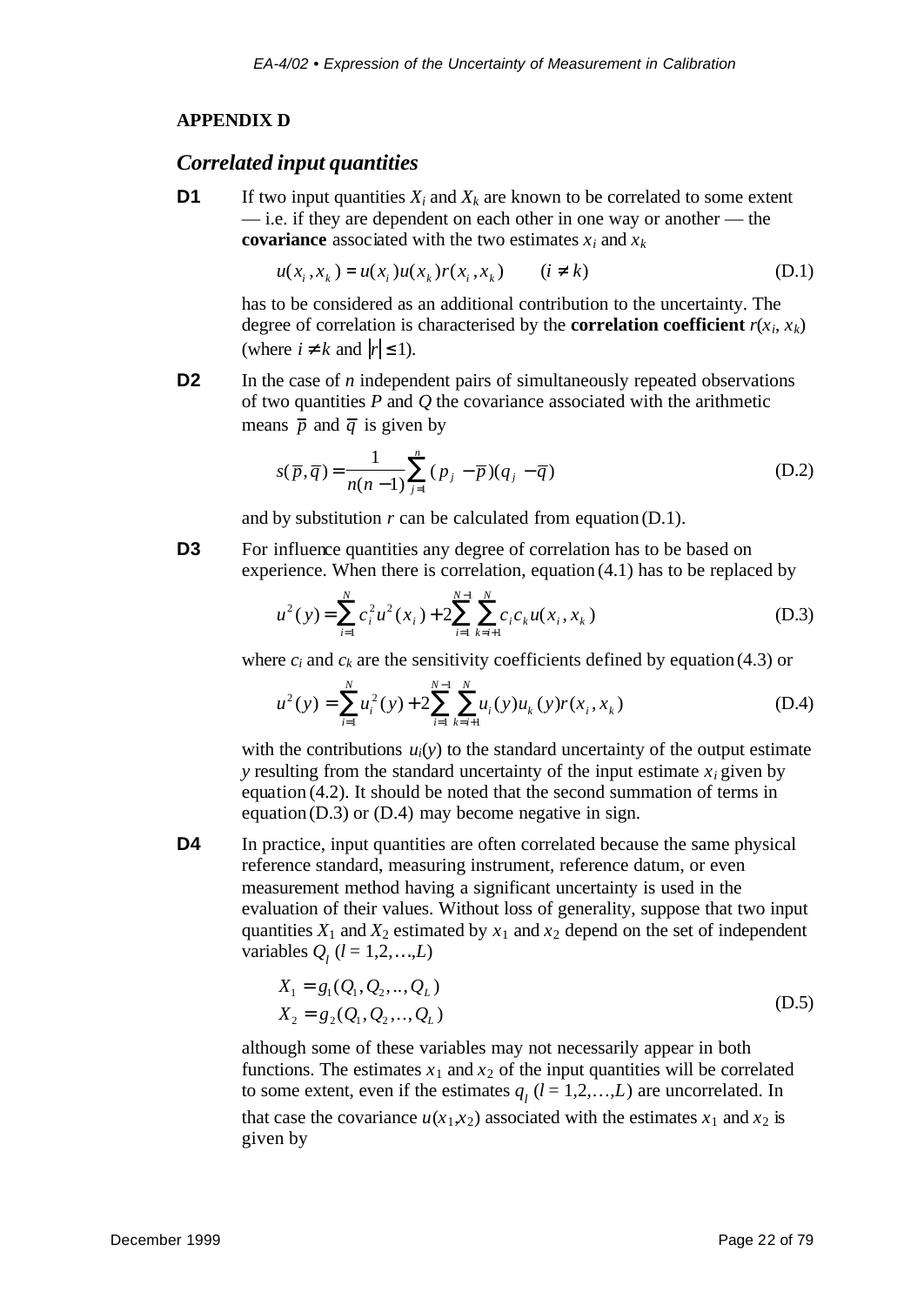$$
u(x_1, x_2) = \sum_{l=1}^{L} c_{1l} c_{2l} u^2(q_l)
$$
 (D.6)

where  $c_{1l}$  and  $c_{2l}$  are the sensitivity coefficients derived from the functions *g*1 and *g*2 in analogy to equation (4.3). Because only those terms contribute to the sum for which the sensitivity coefficients do not vanish, the covariance is zero if no variable is common to functions *g*1 and *g*2. The correlation coefficient  $r(x_1,x_2)$  associated with the estimates  $x_1$  and  $x_2$  is determined from equation (D.6) together with equation (D.1).

**D5** The following example demonstrates correlations which exist between values attributed to two artefact standards that are calibrated against the same reference standard.

#### *Measurement Problem*

The two standards  $X_1$  and  $X_2$  are compared with the reference standard  $Q_S$ by means of a measuring system capable of determining a difference *z* in their values with an associated standard uncertainty  $u(z)$ . The value  $q_S$  of the reference standard is known with standard uncertainty  $u(q_S)$ .

#### *Mathematical Model*

The estimates  $x_1$  and  $x_2$  depend on the value  $q_S$  of the reference standard and the observed differences  $z_1$  and  $z_2$  according to the relations

$$
x_1 = q_5 - z_1
$$
  
\n
$$
x_2 = q_5 - z_2
$$
 (D.7)

#### *Standard uncertainties and covariances*

The estimates  $z_1$ ,  $z_2$  and  $q_S$  are supposed to be uncorrelated because they have been determined in different measurements. The standard uncertainties are calculated from equation (4.4) and the covariance associated with the estimates  $x_1$  and  $x_2$  is calculated from equation (D.6), assuming that  $u(z_1) =$  $u(z_2) = u(z)$ ,

$$
u^{2}(x_{1}) = u^{2}(q_{S}) + u^{2}(z)
$$
  
\n
$$
u^{2}(x_{2}) = u^{2}(q_{S}) + u^{2}(z)
$$
  
\n
$$
u(x_{1}, x_{2}) = u^{2}(q_{S})
$$
\n(D.8)

The correlation coefficient deduced from these results is

$$
r(x_1, x_2) = \frac{u^2(q_5)}{u^2(q_5) + u^2(z)}
$$
 (D.9)

Its value ranges from 0 to  $+1$  depending on the ratio of the standard uncertainties  $u(q_S)$  and  $u(z)$ .

**D6** The case described by equation (D.5) is an occasion where the inclusion of correlation in the evaluation of the standard uncertainty of the measurand can be avoided by a proper choice of the model function. Introducing directly the independent variables  $Q_l$  by replacing the original variables  $X_1$ and  $X_2$  in the model function  $f$  in accordance with the transformation equations (D.5) gives a new model function that does not contain the correlated variables  $X_1$  and  $X_2$  any longer.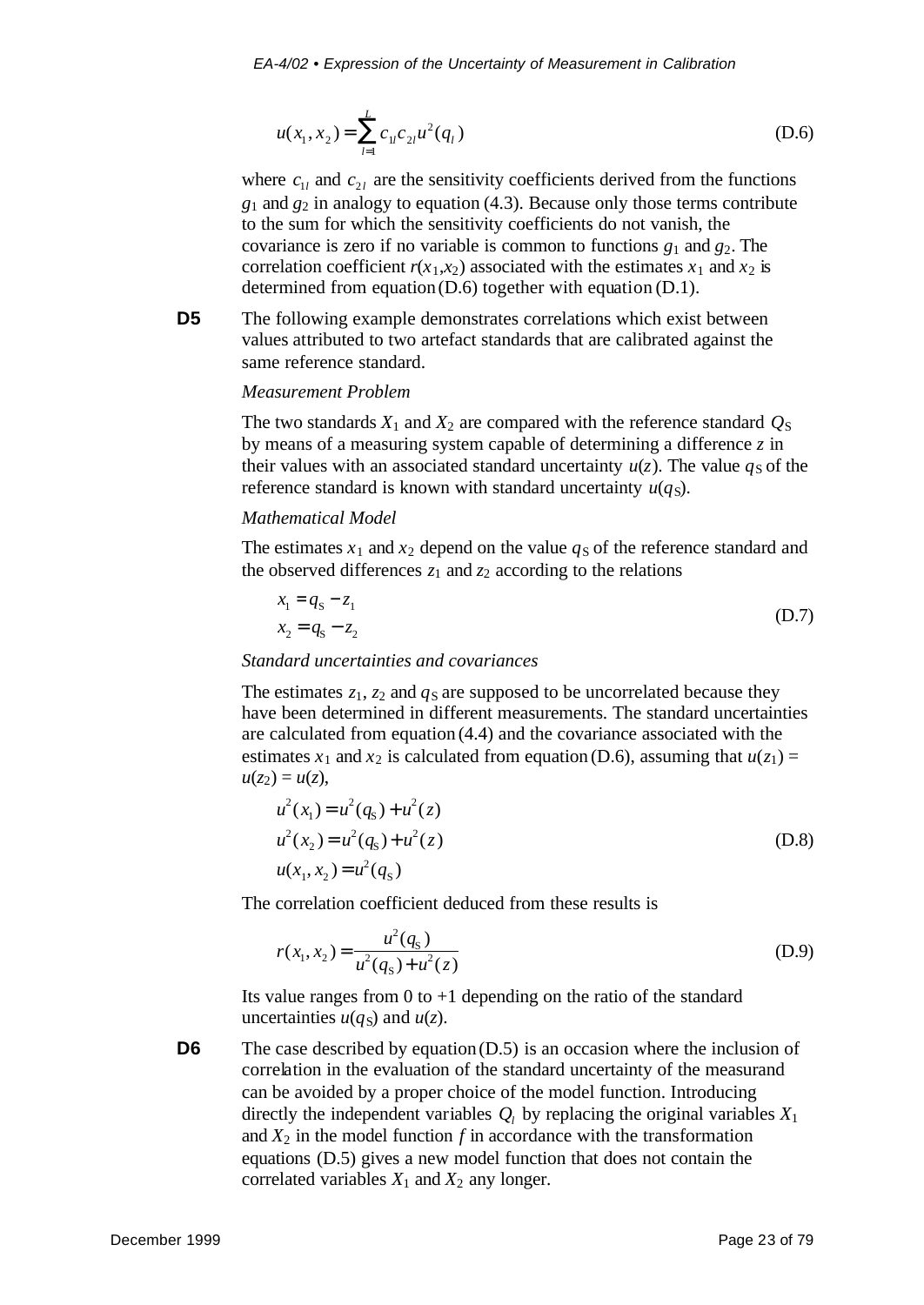**D7** There are cases however, where correlation between two input quantities  $X_1$ and  $X_2$  cannot be avoided, e.g. using the same measuring instrument or the same reference standard when determining the input estimates  $x_1$  and  $x_2$  but where transformation equations to new independent variables are not available. If furthermore the degree of correlation is not exactly known it may be useful to assess the maximum influence this correlation can have by an upper bound estimate of the standard uncertainty of the measurand which in the case that other correlations have not to be taken into account takes the form

$$
u^{2}(y) \leq (|u_{1}(y)| + |u_{2}(y)|)^{2} + u_{r}^{2}(y)
$$
\n(D.10)

with  $u_r(v)$  being the contribution to the standard uncertainty of all the remaining input quantities assumed to be uncorrelated.

Note: Equation (D.10) is easily generalised to cases of one or several groups with two or more correlated input quantities. In this case a respective worst case sum has to be introduced into equation (D.10) for each group of correlated quantities.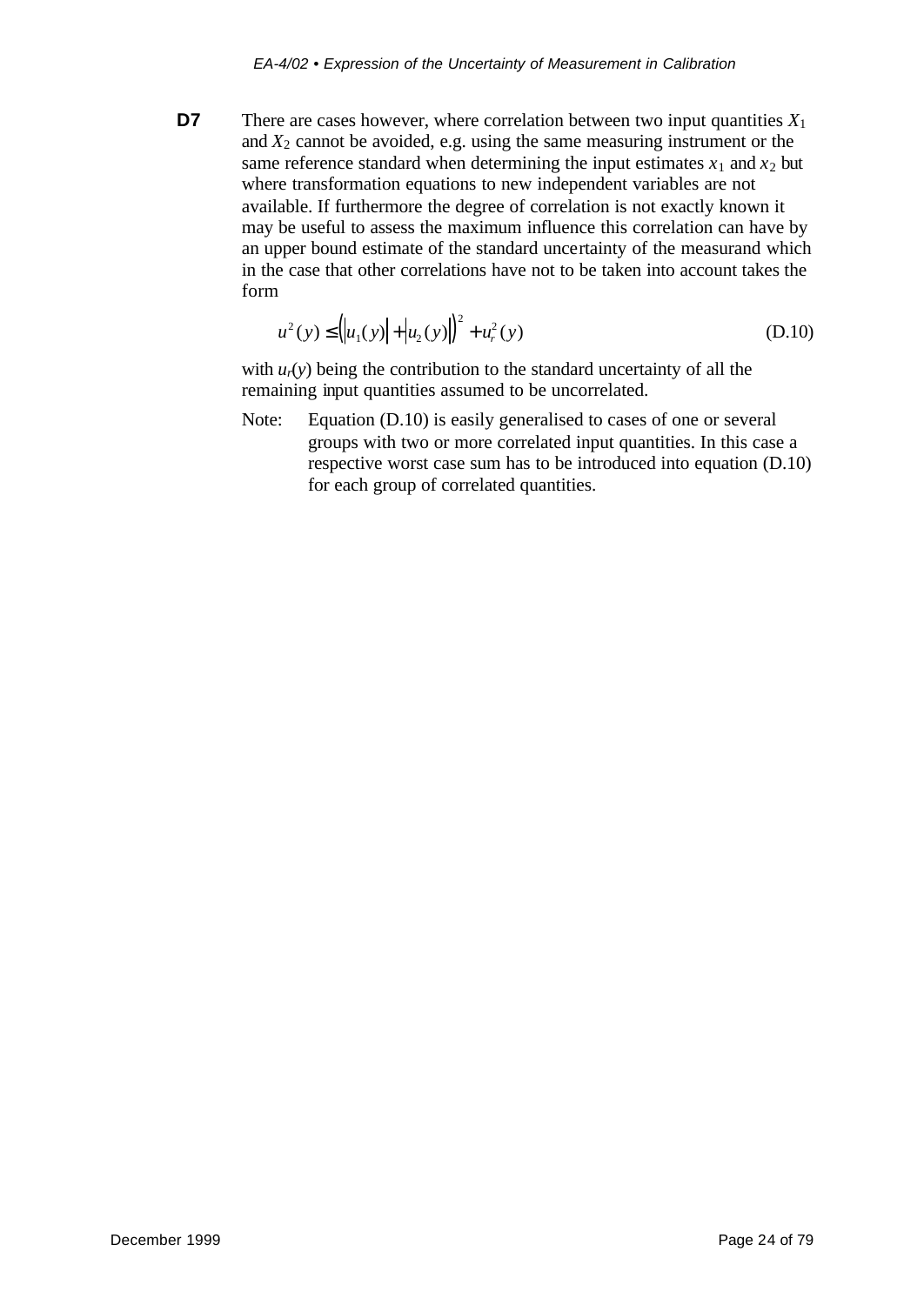#### **APPENDIX E**

#### *Coverage factors derived from effective degrees of freedom.*

- **E1** To estimate the value of a coverage factor *k* corresponding to a specified coverage probability requires that the reliability of the standard uncertainty  $u(y)$  of the output estimate  $y$  is taken into account. That means taking into account how well  $u(y)$  estimates the standard deviation associated with the result of the measurement. For an estimate of the standard deviation of a normal distribution, the degrees of freedom of this estimate, which depends on the size of the sample on which it is based, is a measure of the reliability. Similarly, a suitable measure of the reliability of the standard uncertainty associated with an output estimate is its effective degrees of freedom  $n_{\text{eff}}$ , which is approximated by an appropriate combination of the effective degrees of freedom of its different uncertainty contributions *ui*(*y*).
- **E2** The procedure for calculating an appropriate coverage factor *k* when the conditions of the Central Limit Theorem are met comprises the following three steps:
	- (a) Obtain the standard uncertainty associated with the output estimate according to the step by step procedure given in Section 7.
	- (b) Estimate the effective degrees of freedom  $n_{\text{eff}}$  of the standard uncertainty  $u(y)$  associated with the output estimate  $y$  from the Welch-Satterthwaite formula

$$
\mathbf{n}_{\text{eff}} = \frac{u^4(y)}{\sum_{i=1}^N \frac{u_i^4(y)}{\mathbf{n}_i}},
$$
(E.1)

where the  $u_i(y)$  ( $i=1,2,...,N$ ), defined in equation (4.2), are the contributions to the standard uncertainty associated with the output estimate *y* resulting from the standard uncertainty associated with the input estimate  $x_i$  which are assumed to be mutually statistically independent, and  $\mathbf{n}_i$  is the effective degrees of freedom of the standard uncertainty contribution  $u_i(y)$ .

For a standard uncertainty  $u(q)$  obtained from a Type A evaluation as discussed in sub-section 3.1, the degrees of freedom are given by  $n_i = n$ -1. It is more problematic to associate degrees of freedom with a standard uncertainty  $u(x_i)$  obtained from a Type B evaluation. However, it is common practice to carry out such evaluations in a manner that ensures that any underestimation is avoided. If, for example, lower and upper limits  $a_$  and  $a_+$  are set, they are usually chosen in such a way that the probability of the quantity in question lying outside these limits is in fact extremely small. Under the assumption that this practice is followed, the degrees of freedom of the standard uncertainty  $u(x_i)$ obtained from a Type B may be taken to be  $n_i \rightarrow \infty$ .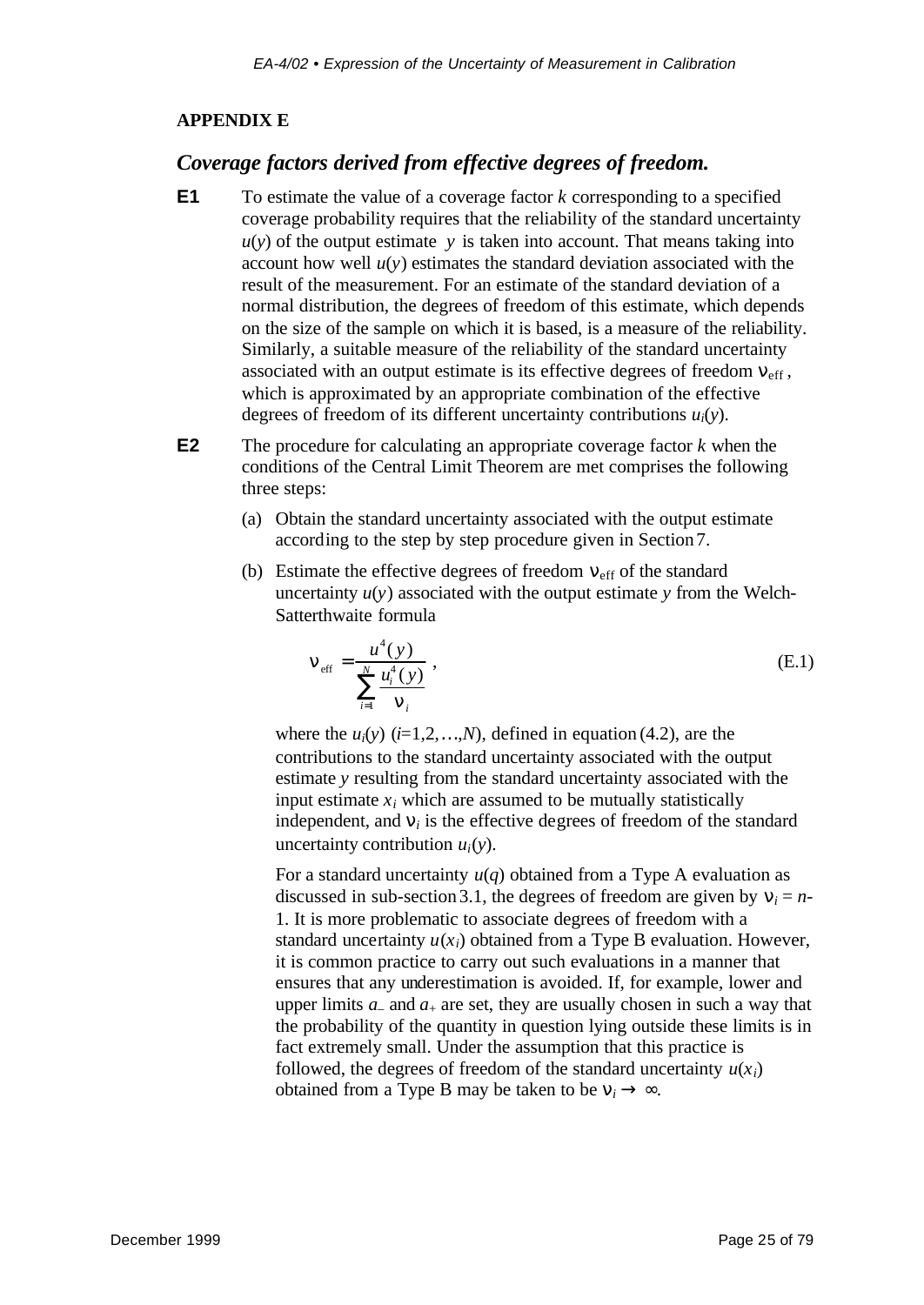(c) Obtain the coverage factor *k* from the table of values given as Table E.1 of this annex. This table is based on a *t*-distribution evaluated for a coverage probability of 95,45%. If  $n_{\text{eff}}$  is not an integer, which will usually be the case, truncate  $n_{\text{eff}}$  to the next lower integer.

## **Table E.1: Coverage factors** *k* **for different effective degrees of** freedom  $n_{\text{eff}}$ .

| $n_{eff}$ 1 2 3 4 5 6 7 8 10 20 50 $\infty$                    |  |  |  |  |  |  |
|----------------------------------------------------------------|--|--|--|--|--|--|
| k 13,97 4,53 3,31 2,87 2,65 2,52 2,43 2,37 2,28 2,13 2,05 2,00 |  |  |  |  |  |  |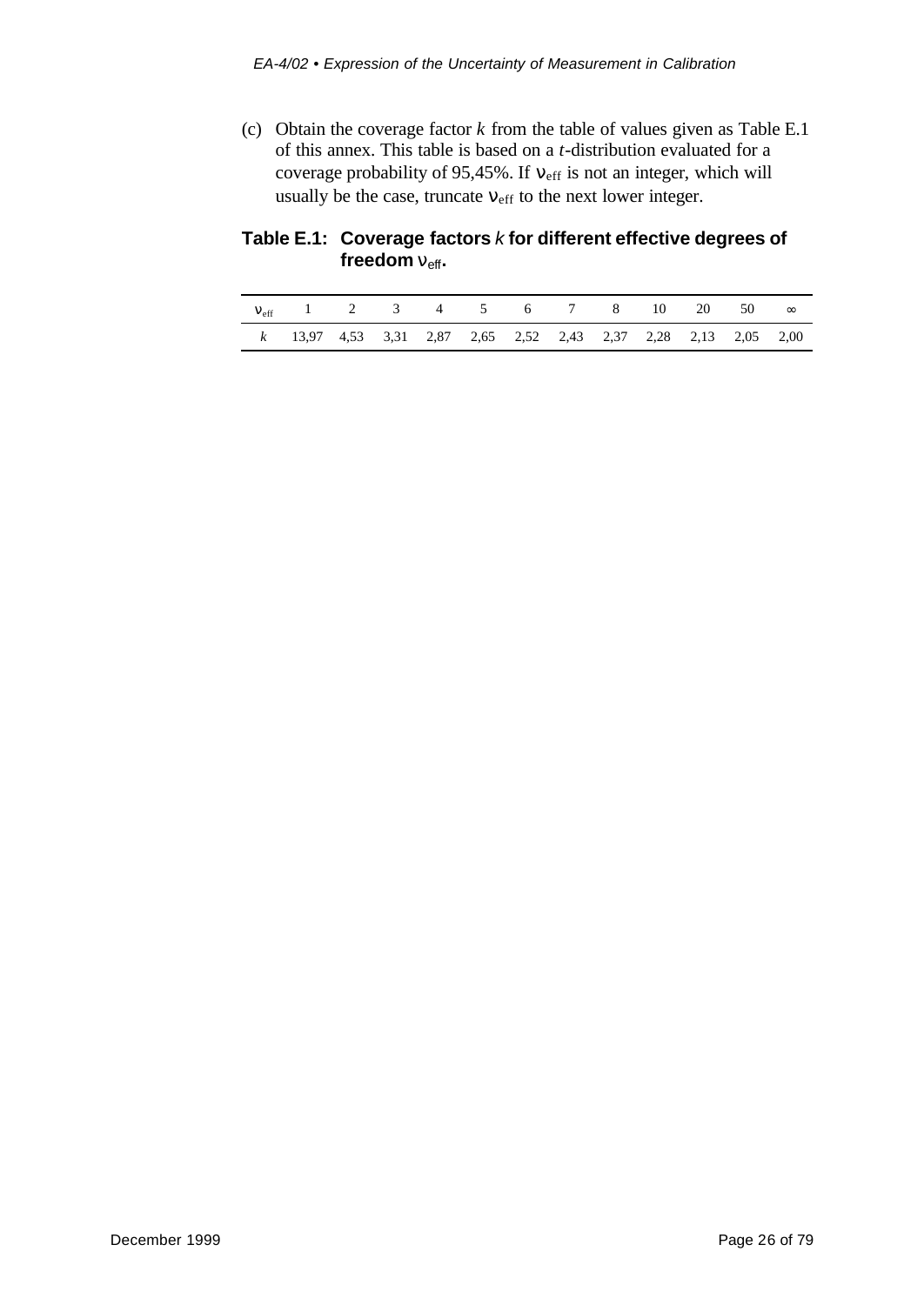# **SUPPLEMENT 1**

# **Examples**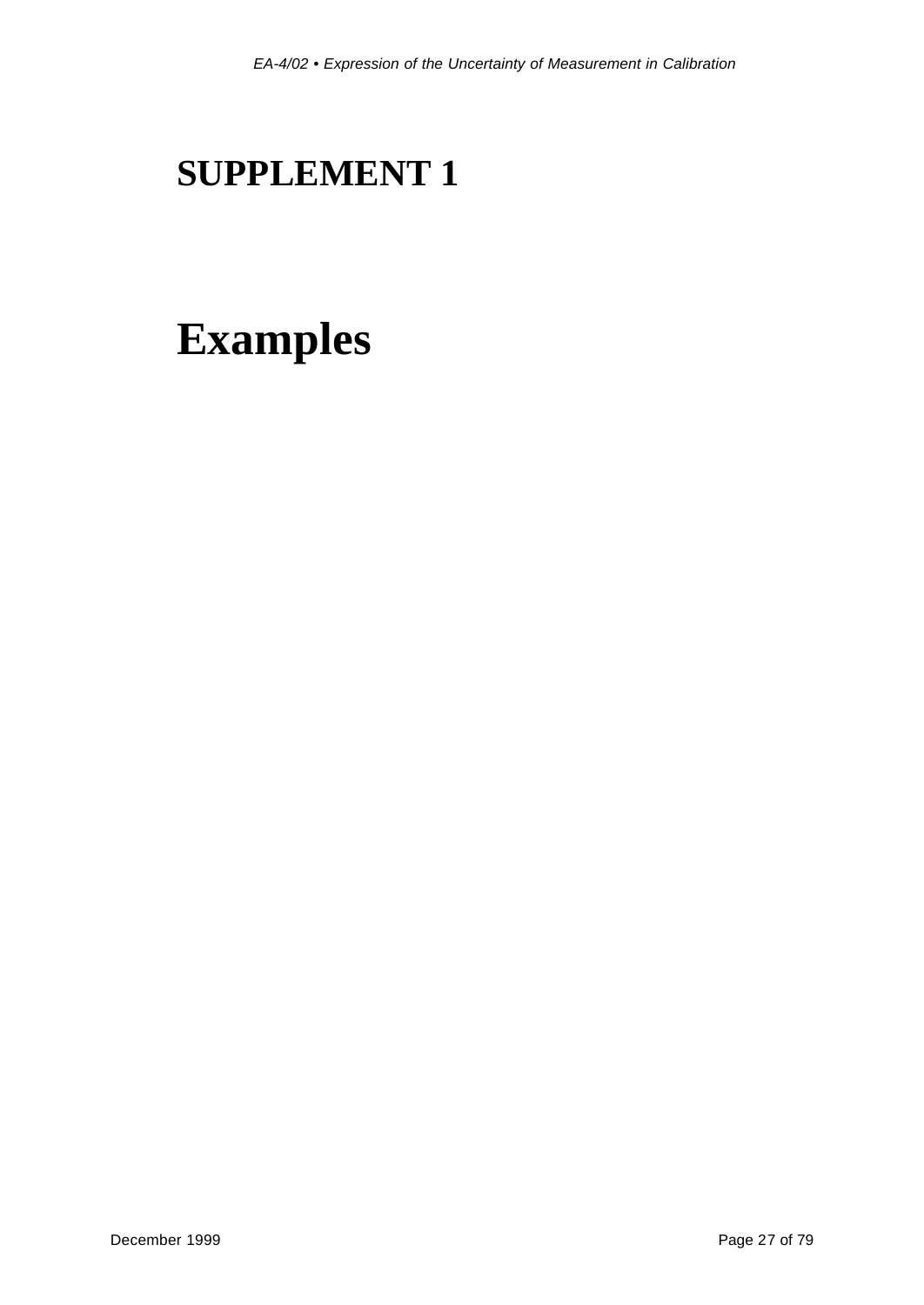## *CONTENTS*

| S <sub>1</sub> | <b>INTRODUCTION</b>                            | 29 |
|----------------|------------------------------------------------|----|
| S <sub>2</sub> | CALBRATION OF A WEIGHT OF NOMINAL VALUE 10 KG  | 30 |
| S <sub>3</sub> | CALIBRATION OF NOMINAL 10 k? STANDARD RESISTOR | 32 |
| S4             | CALIBRATION OF A GAUGE BLOCK OF NOMINAL LENGTH |    |
|                | 50 MM                                          | 35 |
| S <sub>5</sub> | CALIBRATION OF A TYPE N THERMOCOUPLE AT 1000°C | 38 |
| S <sub>6</sub> | CALIBRATION OF A POWER SENSOR AT A FREQUENCY   |    |
|                | OF 19 GHz                                      | 43 |
| S7             | CALIBRATION OF A COAXIAL STEP ATTENUATOR AT A  |    |
|                | SETTING OF 30 dB (INCREMENTAL LOSS)            | 47 |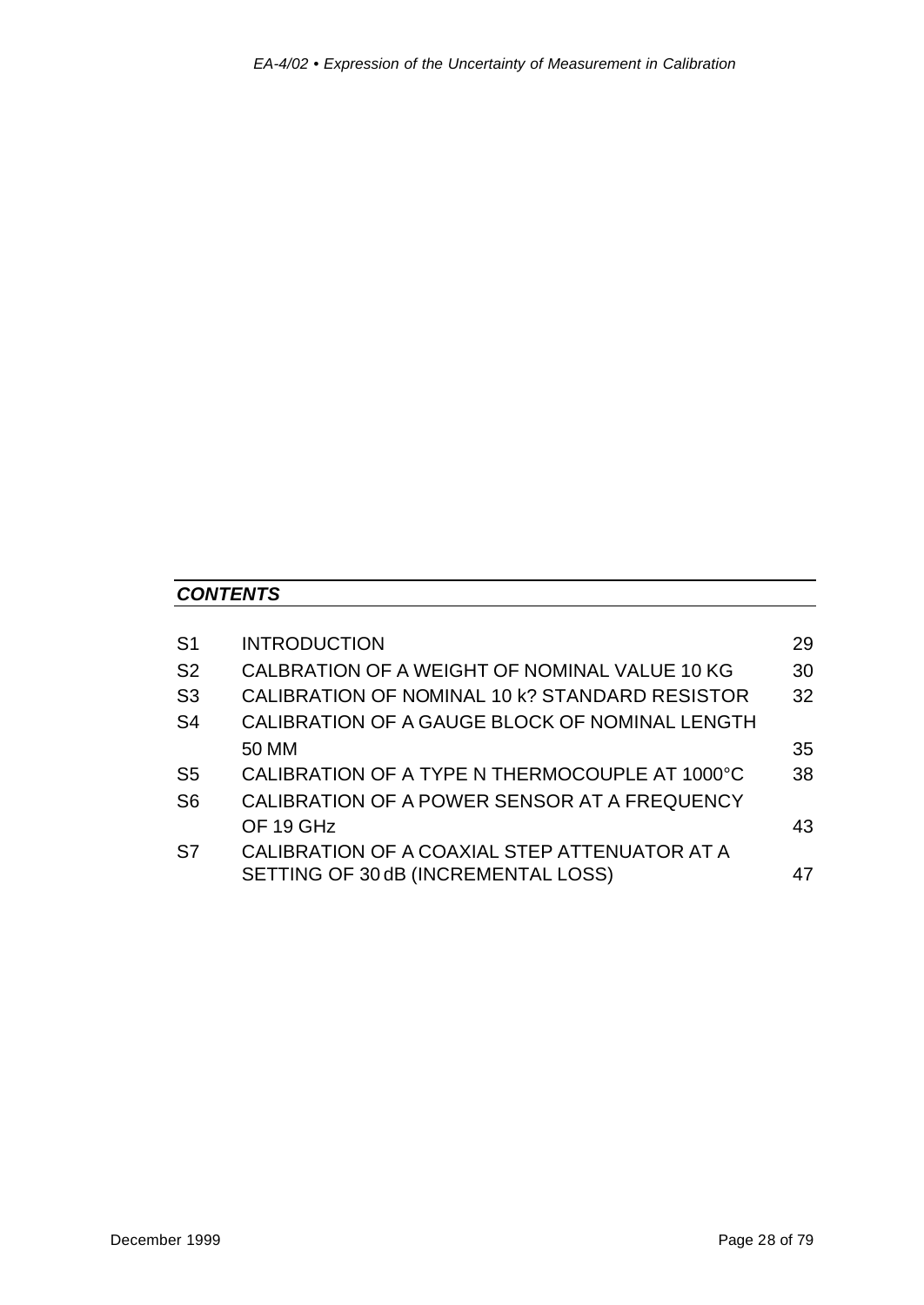### *S1 INTRODUCTION*

- **S1.1** The following examples are chosen to demonstrate the method of evaluating the uncertainty of measurement. More typical and representative examples based on appropriate models have to be developed by special working groups in the different areas. Nevertheless, the examples presented here provide a general guidance on how to proceed.
- **S1.2** The examples are based on drafts prepared by EAL Expert Groups. These drafts have been simplified and harmonised to make them transparent to laboratory staff in all fields of calibration. It is thus hoped that this set of examples will contribute to a better understanding of the details of setting up the model of evaluation and to the harmonisation of the process of evaluating the uncertainty of measurement, independent of the field of calibration.
- **S1.3** The contributions and values given in the examples are not intended to imply mandatory or preferred requirements. Laboratories should determine the uncertainty contributions on the basis of the model function they use in the evaluation of the particular calibration they perform and report the evaluated uncertainty of measurement on the calibration certificate they issue. In all the examples given, the conditions stated in section 5 for the use of the standard coverage factor  $k = 2$  are fulfilled.
- **S1.4** The presentation of the examples follows, in accordance with the step-by-step procedure of section 7 of EAL-R2, a common scheme containing:
	- a short descriptive title,
	- a general description of the process of measurement,
	- the model of evaluation with a list of symbols used,
	- an extended listing of input data with short descriptions of how they have been obtained,
	- the list of observations and the evaluation of the statistical parameters,
	- an uncertainty budget in table form,
	- the expanded uncertainty of measurement,
	- the reported complete result of measurement.
- **S1.5** This first supplement to EAL-R2 is intended to be followed by others containing further worked-out examples on the evaluation of uncertainty of measurement in connection with the calibration of instruments. Examples may also be found in EAL Guidance Documents dealing with the calibration of specific types of measurement instruments.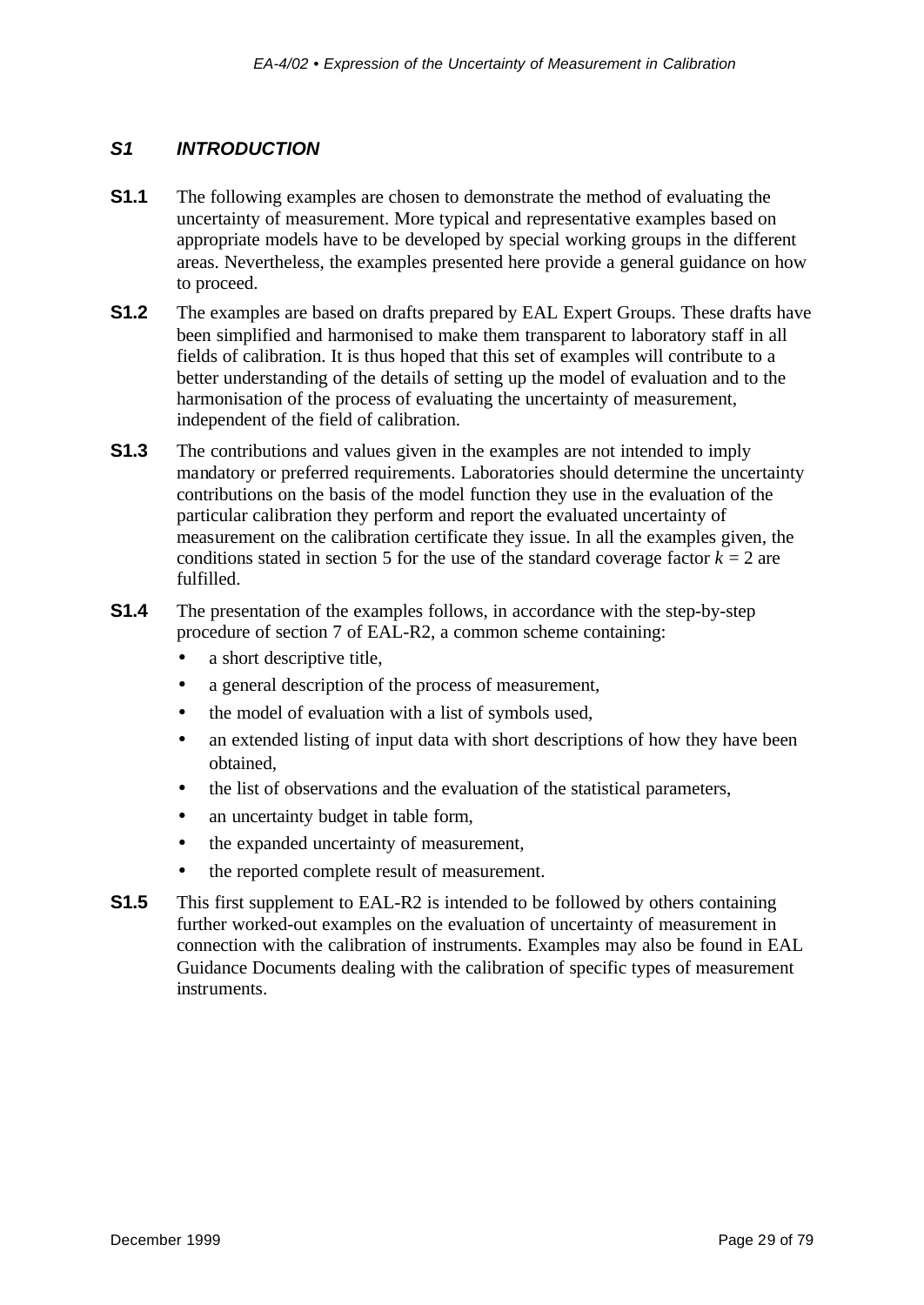### *S2 CALBRATION OF A WEIGHT OF NOMINAL VALUE 10 KG*

- **S2.1** The calibration of a weight of nominal value 10 kg of OIML class MI is carried out by comparison to a reference standard (OIML class F2) of the same nominal value using a mass comparator whose performance characteristics have previously been determined.
- **S2.2** The unknown conventional mass  $m_X$  is obtained from:

$$
m_X = m_S + \delta d_D + \delta m + \delta m_C + \delta B \tag{S2.1}
$$

where:

- *m*<sub>S</sub> conventional mass of the standard,
- $\delta m_D$  drift of value of the standard since its last calibration,
- δ*m* observed difference in mass between the unknown mass and the standard,
- δ*m*<sup>C</sup> correction for eccentricity and magnetic effects,
- δB correction for air buoyancy.
- **S2.3 Reference standard**  $(m<sub>S</sub>)$ : The calibration certificate for the reference standard gives a value of 10 000,005 g with an associated expanded uncertainty of 45 mg (coverage factor  $k = 2$ ).
- **S2.4 Drift of the value of the standard**  $(\delta m_D)$ : The drift of the value of the reference standard is estimated from previous calibrations to be zero within  $\pm 15$  mg.
- **S2.5 Comparator** ( $\delta m$ ,  $\delta m_C$ ): A previous evaluation of the repeatability of the mass difference between two weights of the same nominal value gives a pooled estimate of standard deviation of 25 mg. No correction is applied for the comparator, whereas variations due to eccentricity and magnetic effects are estimated to have rectangular limits of  $\pm 10$  mg.
- **S2.6 Air buoyancy (**δ*B***):** No correction is made for the effects of air buoyancy, the limits of deviation are estimated to be  $\pm 1\times 10^{-6}$  of the nominal value.
- **S2.7 Correlation:** None of the input quantities are considered to be correlated to any significant extent.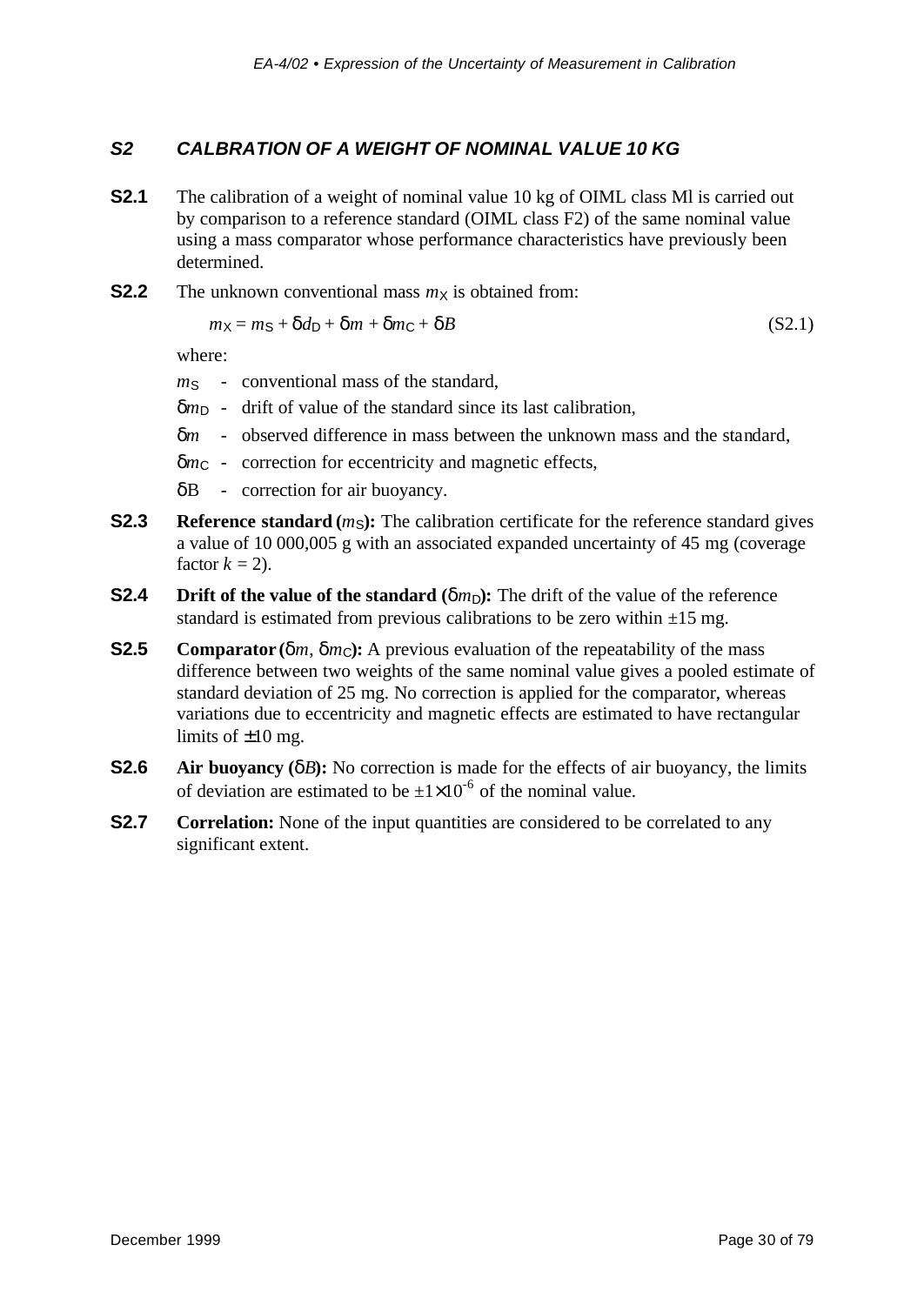**S2.8 Measurements:** Three observations of the difference in mass between the unknown mass and the standard are obtained using the substitution method and the substitution scheme ABBA ABBA ABBA:

| $\mathbf{n}\mathbf{o}$ | conventional mass | reading            | observed diffe rence |
|------------------------|-------------------|--------------------|----------------------|
| $\mathbf{1}$           | standard          | $+0,010 \text{ g}$ |                      |
|                        | unknown           | $+0,020$ g         |                      |
|                        | unknown           | $+0,025$ g         |                      |
|                        | standard          | $+0,015$ g         | $+0.01$ g            |
| $\overline{2}$         | standard          | $+0,025$ g         |                      |
|                        | unknown           | $+0,050$ g         |                      |
|                        | unknown           | $+0,055$ g         |                      |
|                        | standard          | $+0,020$ g         | $+0,03$ g            |
| 3                      | standard          | $+0,025$ g         |                      |
|                        | unknown           | $+0,045$ g         |                      |
|                        | unknown           | $+0,040$ g         |                      |
|                        | standard          | $+0,020$ g         | $+0,02$ g            |

arithmetic mean: pooled estimate of standard deviation:  $s_p(\delta m) = 25$  mg (obtained from prior evaluation)

$$
\frac{\overline{\delta m}}{\delta m} = 0.020 \text{ g}
$$
  

$$
s_p(\delta m) = 25 \text{ mg}
$$

 $standard$  uncertainty:

$$
u(\delta m) = s(\overline{\delta m}) = \frac{25 \text{ mg}}{\sqrt{3}} = 14,4 \text{ mg}
$$

## **S2.9 Uncertainty budget**  $(m_X)$ :

| quantity<br>$X_i$ | estimate<br>$\chi_i$ | standard<br>uncertainty<br>$u(x_i)$ | probability<br>distribution | sensitivity<br>coefficient<br>$c_i$ | uncertainty<br>contribution<br>$u_i(y)$ |
|-------------------|----------------------|-------------------------------------|-----------------------------|-------------------------------------|-----------------------------------------|
| m <sub>S</sub>    | $10000,005$ g        | $22,5$ mg                           | normal                      | 1,0                                 | $22,5$ mg                               |
| $\delta m_D$      | $0,000 \text{ g}$    | $8,95 \text{ mg}$                   | rectangular                 | 1,0                                 | $8,95 \text{ mg}$                       |
| $\delta m$        | $0,020 \text{ g}$    | $14,4 \text{ mg}$                   | normal                      | 1,0                                 | 14,4 mg                                 |
| $\delta m_C$      | $0,000 \text{ g}$    | $5,77$ mg                           | rectangular                 | 1,0                                 | $5,77$ mg                               |
| $\delta B$        | $0,000 \text{ g}$    | $5,77 \,\mathrm{mg}$                | rectangular                 | 1,0                                 | $5,77$ mg                               |
| m <sub>X</sub>    | 10 000,025 g         |                                     |                             |                                     | $29,3$ mg                               |

### **S2.10 Expanded uncertainty**

 $U = k \times u(m_X) = 2 \times 29.3$  mg  $\approx 59$  mg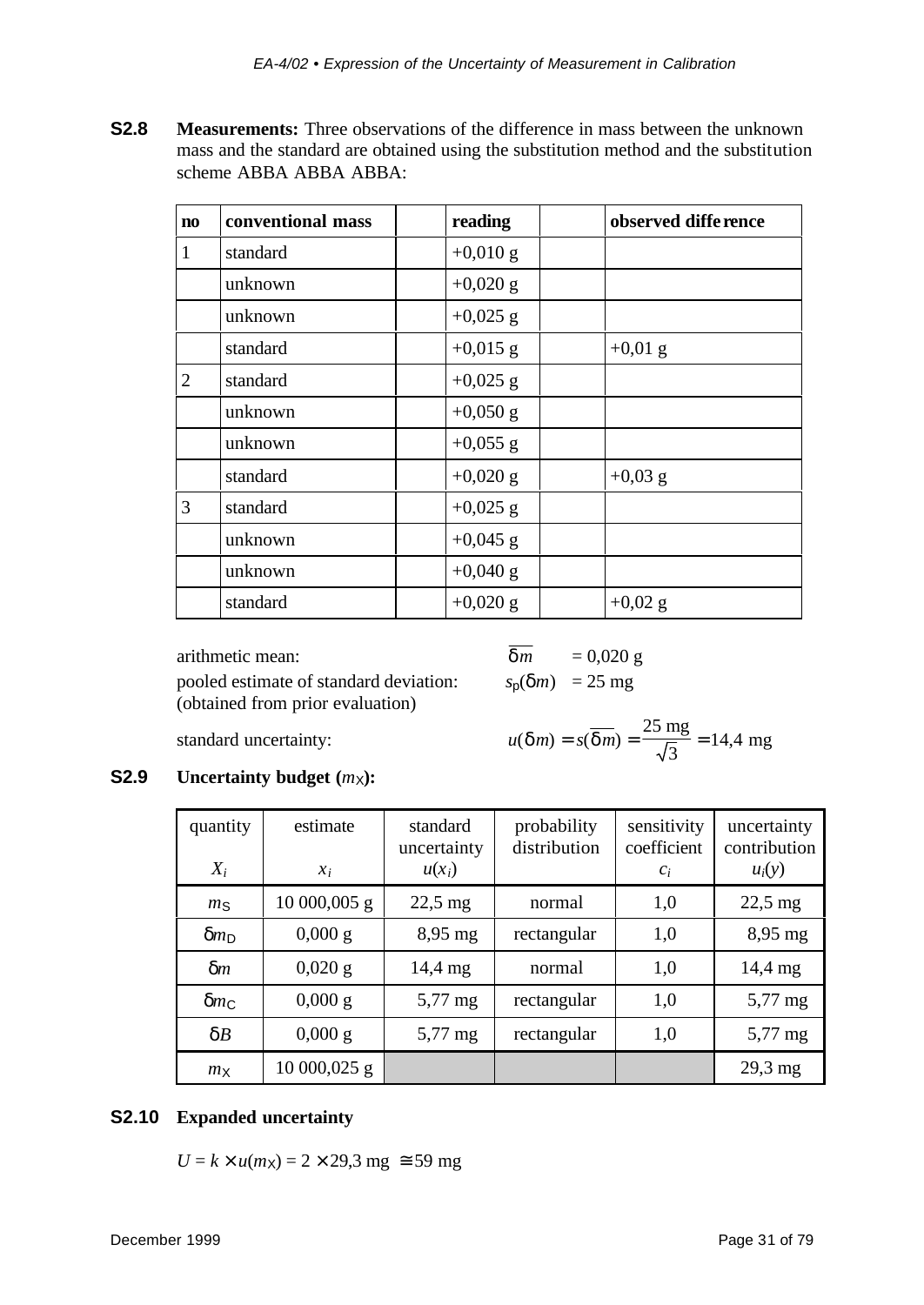#### **S2.11 Reported result**

The measured mass of the nominal 10 kg weight is 10,000 025 kg  $\pm$ 59 mg. The reported expanded uncertainty of measurement is stated as the standard uncertainty of measurement multiplied by the coverage factor  $k = 2$ , which for a normal distribution corresponds to a coverage probability of approximately 95 %.

#### *S3 CALIBRATION OF NOMINAL 10 K? STANDARD RESISTOR*

- **S3.1** The resistance of a four-terminal standard resistor is determined by direct substitution using a long-scale digital multimeter (7½ digit DMM) on its resistance range, and a calibrated four-terminal standard resistor of the same nominal value as the item to be calibrated as reference standard. The resistors are immersed in a well stirred oil bath operating at a temperature of 23 °C monitored by a centrally placed mercury-in-glass thermometer. The resistors are allowed to stabilise before the measurement. The four-terminal connectors of each resistor are connected in turn to the terminals of the DMM. It is determined that the measuring current on the  $10 \text{ k}\Omega$ range of the DMM of 100 μA is sufficiently low not to cause any appreciable selfheating of the resistors. The measuring procedure used also ensures that the effects of external leakage resistances on the result of measurement can be considered to be insignificant.
- **S3.2** The resistance  $R_X$  of the unknown resistor is obtained from the relationship:

$$
R_{\rm X} = (R_{\rm S} + \delta R_{\rm D} + \delta R_{\rm TS}) r_{\rm C} r - \delta R_{\rm TX}
$$
\n(S3.1)

where:

| $R_{\rm S}$            | - resistance of the reference,                                                                                                  |
|------------------------|---------------------------------------------------------------------------------------------------------------------------------|
| $\delta R_{\text{D}}$  | - drift of the resistance of the reference since its last calibration,                                                          |
| $\delta R_{\rm TS}$    | - temperature related resistance variation of the reference,                                                                    |
|                        | $r = R_{iX}/R_{iS}$ - ratio of the indicated resistance (index i means 'indicated') for the<br>unknown and reference resistors, |
| rC                     | - correction factor for parasitic voltages and instrument resolution                                                            |
| $\delta R_{T\text{X}}$ | temperature-related resistance variation of the unknown resistor.                                                               |

- **S3.3 Reference standard**  $(R_S)$ : The calibration certificate for the reference standard gives a resistance value of 10 000,053  $\Omega \pm 5$  m $\Omega$  (coverage factor  $k = 2$ ) at the specified reference temperature of 23 °C.
- **S3.4 Drift of the value of the standard (** $\delta R_D$ **):** The drift of the resistance of the reference resistor since its last calibration is estimated from its calibration history to be +20 m $\Omega$  with deviations within  $\pm 10$  m $\Omega$ .
- **S3.5 Temperature corrections** ( $\delta R_{T\text{S}}$ ,  $\delta R_{T\text{X}}$ ): The temperature of the oil bath is monitored using a calibrated thermometer to be 23,00 °C. Taking into account the metrological characteristics of the thermometer used and of gradients of temperature within the oil bath, the temperature of the resistors is estimated to coincide with the monitored temperature within  $\pm 0.055$  K. Thus the known value  $5\times10^{-6}$  K<sup>-1</sup> of the temperature coefficient (TC) of the reference resistor gives limits  $\pm 2.75$  m $\Omega$  for the deviation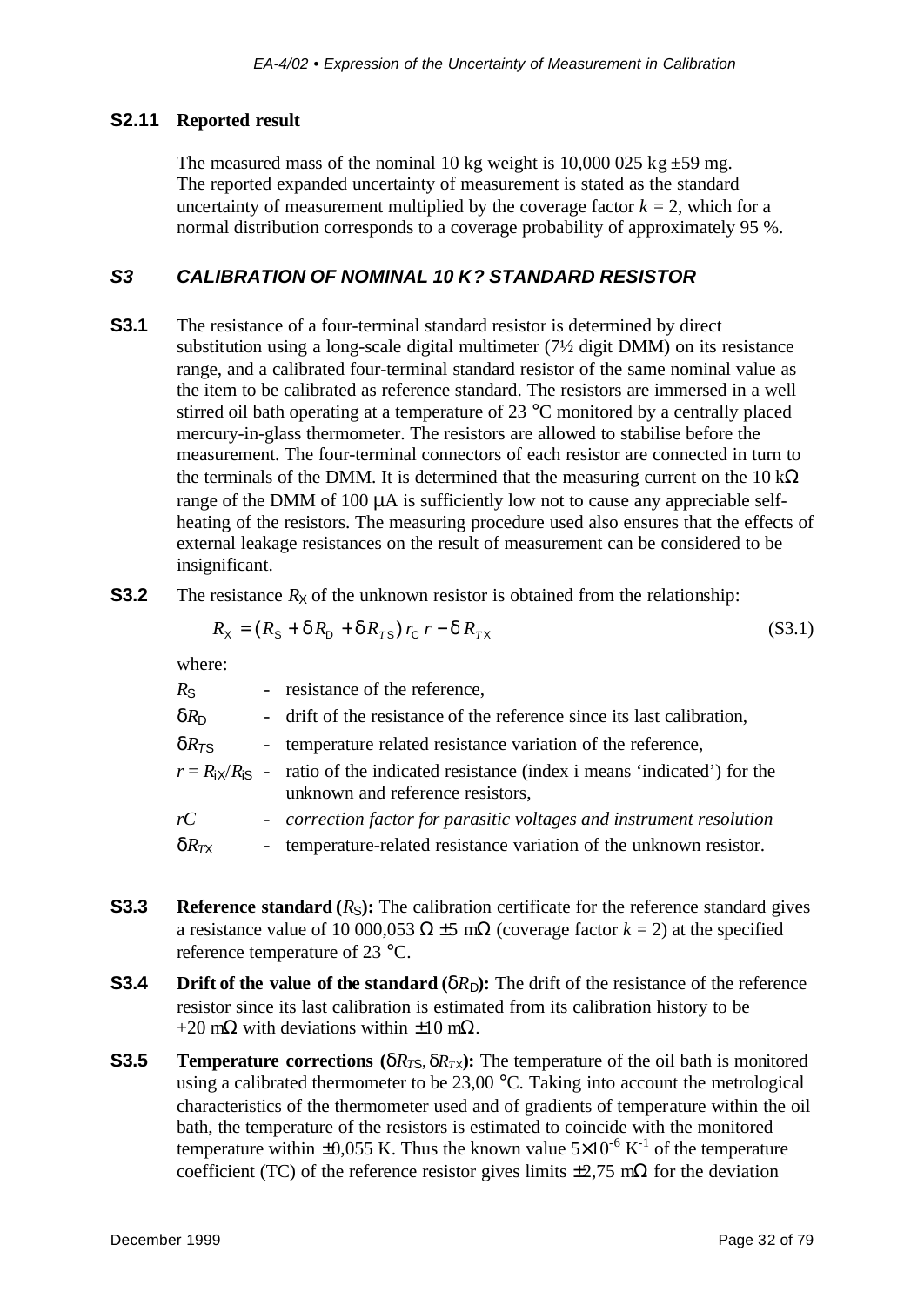from its resistance value according to calibration, due to a possible deviation from the operating temperature. From the manufacturer's literature, the TC of the unknown resistor is estimated not to exceed  $10\times10^{-6}$  K<sup>-1</sup>, thus the resistance variation of the unknown resistor due to a temperature variation is estimated to be within  $\pm 5.5$  m $\Omega$ .

- **S3.6 Resistance measurements**  $(r<sub>C</sub>)$ : Since the same DMM is used to observe both  $R_{iX}$ and  $R_i$ <sub>S</sub> the uncertainty contributions are correlated but the effect is to reduce the uncertainty and it is only necessary to consider the relative difference in the resistance readings due to systematic effects such as parasitic voltages and instrument resolution (see the mathematical note in paragraph S3.12), which are estimated to have limits of  $\pm 0.5 \times 10^{-6}$  for each reading. The distribution resulting for the ratio  $r_c$  is triangular with expectation 1,000 000 0 and limits  $\pm 1,0 \times 10^{-6}$ .
- **S3.7 Correlation:** None of the input quantities are considered to be correlated to any significant extent.

| observed ratio |
|----------------|
| 1,000 010 4    |
| 1,000 010 7    |
| 1,000 010 6    |
| 1,000 010 3    |
| 1,000 010 5    |
|                |

**S3.8 Measurements(***r***):** Five observations are made to record the ratio *r*:

arithmetic mean:  $\overline{r} = 1,000\,010\,5$ experimental standard deviation:  $s(r) = 0.158 \times 10^{-6}$ 

 $standard$  uncertainty:

```
\frac{\times 10^{-6}}{2} = 0.0707 \times0.158 \times 10^{-6} -0.0707 \times 10^{-7}5
              0,0707 \times 10\frac{158 \times 10^{-6}}{5} = 0.0707 \times 10^{-6}
```
**S3.9 Uncertainty budget**  $(R_X)$ :

| quantity<br>$X_i$  | estimate<br>$x_i$  | standard<br>uncertainty<br>$u(x_i)$ | probability<br>distribution | sensitivity<br>coefficient<br>$c_i$ | uncertainty<br>contribution<br>$u_i(y)$ |
|--------------------|--------------------|-------------------------------------|-----------------------------|-------------------------------------|-----------------------------------------|
| $R_{\rm S}$        | $10000,053$ Ω      | $2.5 \text{ m}\Omega$               | normal                      | 1,0                                 | $2.5 \text{ mA}$                        |
| $\delta R_{\rm D}$ | $0,020 \Omega$     | 5,8 m $\Omega$                      | rectangular                 | 1,0                                 | 5,8 m $\Omega$                          |
| $\delta R_{TS}$    | $0,000 \Omega$     | $1,6 \text{ m}\Omega$               | rectangular                 | 1,0                                 | $1,6 \text{ m}\Omega$                   |
| $\delta R_{TX}$    | $0,000 \Omega$     | $3.2 \text{ mA}$                    | rectangular                 | 1,0                                 | $3.2 \text{ mA}$                        |
| $r_{\rm C}$        | 1,000 000 0        | $0.41\times10^{-6}$                 | triangular                  | 10000 Ω                             | 4,1 m $\Omega$                          |
| r                  | 1,000 010 5        | $0.07\times10^{-6}$                 | normal                      | 10000 Ω                             | $0.7 \text{ mA}$                        |
| $R_{\rm X}$        | $10000,178 \Omega$ |                                     |                             |                                     | $8,33 \text{ m}\Omega$                  |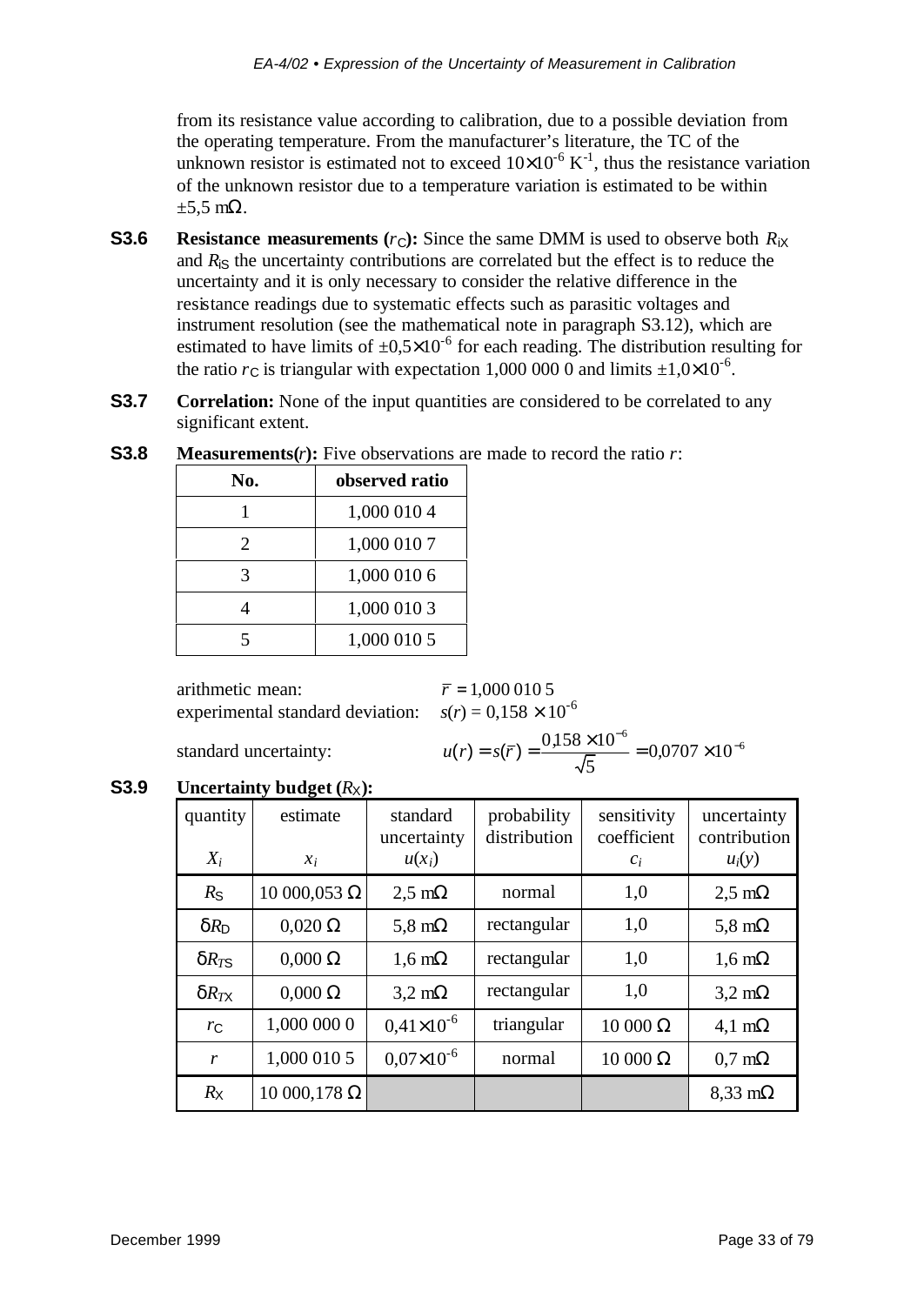#### **S3.10 Expanded uncertainty:**

 $U = k \times u(R_{\rm X}) = 2 \times 8,33 \text{ m}\Omega \approx 17 \text{ m}\Omega$ 

**S3.11 Reported result:** The measured value of the nominal 10 kΩ resistor, at a measuring temperature of 23,00 °C and a measuring current of 100  $\mu$ A, is  $(10\ 000, 178\ \pm0, 017)$  Ω.

The reported expanded uncertainty of measurement is stated as the standard uncertainty of measurement multiplied by the coverage factor  $k = 2$ , which for a normal distribution corresponds to a coverage probability of approximately 95 %.

**S3.12 Mathematical note on the standard uncertainty of measurement of the ratio of indicated resistance values:** The unknown and the reference resistors have nearly the same resistance. Within the usual linear approximation in the deviations, the values causing the DMM indications  $R_{iX}$  and  $R_{iS}$  are given by

$$
R_{X}' = R_{iX} (1 + \frac{\delta R_{X}'}{R})
$$
  
\n
$$
R_{S} = R_{iS} (1 + \frac{\delta R_{S}'}{R})
$$
\n(S3.2)

with *R* being the nominal value of the resistors and  $\delta R_X'$  and  $\delta R_S'$  the unknown deviations. The resistance ratio deduced from these expressions is

$$
\frac{R_{\rm x'}}{R_{\rm s'}} = rr_{\rm C} \tag{S3.3}
$$

with the ratio of the indicated resistance for the unknown and the reference resistor

$$
r = \frac{R_{ix}}{R_{is}}\tag{S3.4}
$$

and the correction factor (linear approximation in the deviations)

$$
r_{\rm C} = 1 + \frac{\delta R_{\rm X} - \delta R_{\rm S}}{R}
$$
\n<sup>(S3.5)</sup>

Because of the fact that the difference of the deviations enters into equation (S3.5), correlated contributions of systematic effects resulting from the internal scale of the DMM do not influence the result. The standard uncertainty of the correction factor is determined only by uncorrelated deviations resulting from the parasitic effects and the resolution of the DMM. Assuming that  $u(\delta R_X') = u(\delta R_S') = u(\delta R')$ , it is given by the expression

$$
u^{2}(r_{\rm C}) = 2 \frac{u^{2}(\delta R')}{R^{2}}
$$
 (S3.6)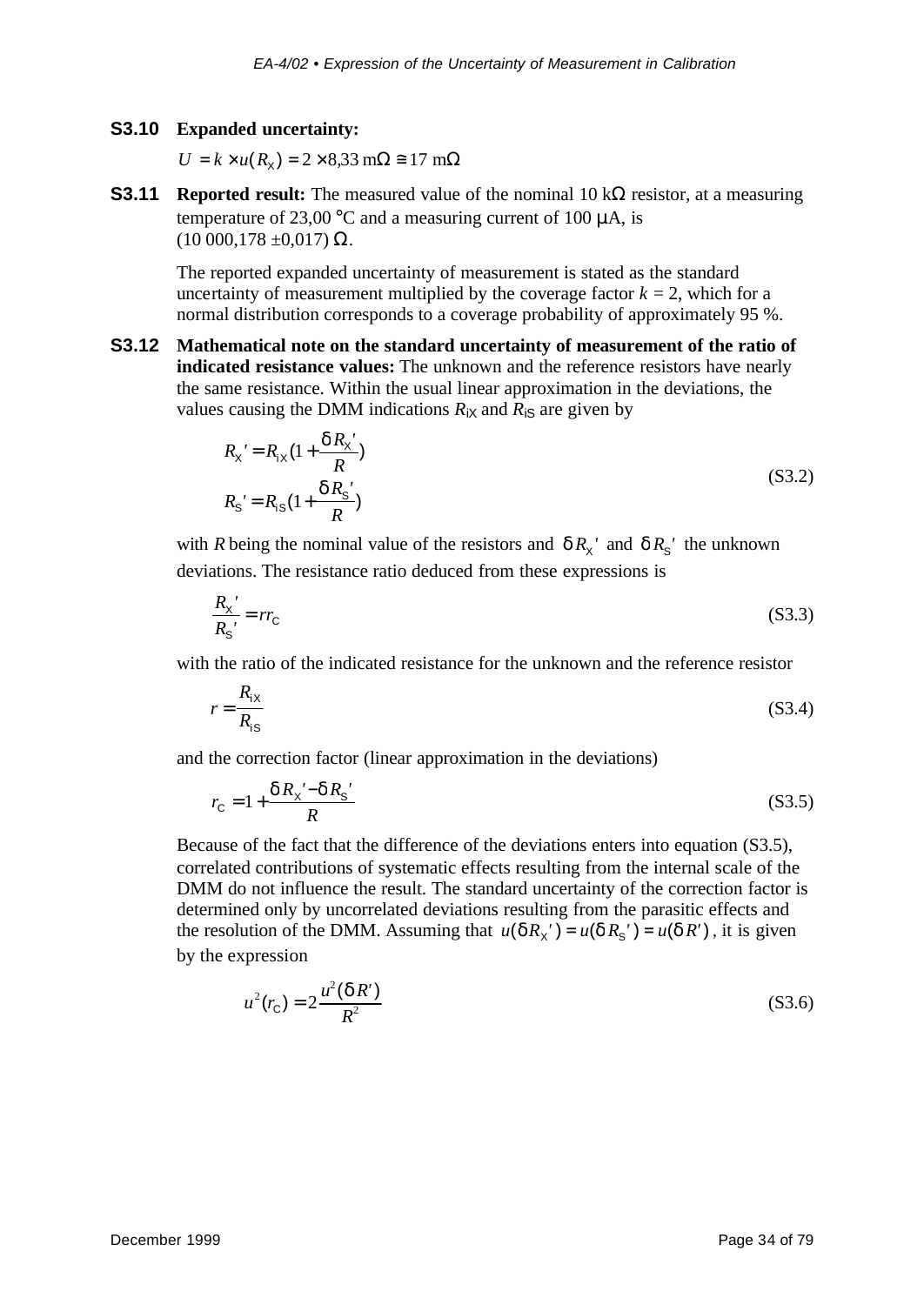## *S4 CALIBRATION OF A GAUGE BLOCK OF NOMINAL LENGTH 50 MM*

**S4.1** The calibration of the grade 0 gauge block (ISO 3650) of 50 mm nominal length is carried out by comparison using a comparator and a calibrated gauge block of the same nominal length and the same material as reference standard. The difference in central length is determined in vertical position of the two gauge blocks using two length indicators contacting the upper and lower measuring faces. The actual length  $l_X$ <sup>'</sup> of the gauge block to be calibrated is related to the actual length  $l_S$ <sup>'</sup> of the reference standard by the equation

$$
l_{\mathsf{x}} = l_{\mathsf{s}} + \delta l \tag{S4.1}
$$

with  $\delta l$  being the measured length difference.  $l_x$ <sup>'</sup> and  $l_s$ <sup>'</sup> are the lengths of the gauge blocks under measurement conditions, in particular at a temperature which, on account of the uncertainty in the measurement of laboratory temperature, may not be identical with the reference temperature for length measurements.

**S4.2** The length  $l_X$  of the unknown gauge block at the reference temperature is obtained from the relationship:

$$
l_{x} = l_{s} + \delta l_{p} + \delta l + \delta l_{c} - L(\vec{a} \times \delta t + \delta \vec{a} \times \Delta \vec{t}) - \delta l_{v}
$$
 (S4.2)

where:

| $l_{\rm S}$                                              |                          | length of the reference gauge block at the reference<br>temperature $t_0 = 20$ °C according to its calibration<br>certificate; |
|----------------------------------------------------------|--------------------------|--------------------------------------------------------------------------------------------------------------------------------|
| $\delta l_{\rm D}$                                       |                          | - change of the length of the reference gauge block since its<br>last calibration due to drift;                                |
| $\delta l$                                               |                          | - observed difference in length between the unknown and the<br>reference gauge block;                                          |
| $\delta l_{\rm C}$                                       | $\overline{\phantom{a}}$ | correction for non-linearity and offset of the comparator;                                                                     |
| L                                                        |                          | nominal length of the gauge blocks considered;                                                                                 |
| $\overline{a} = (a_x + a_s)/2$                           |                          | average of the thermal expansion coefficients of the                                                                           |
|                                                          |                          | unknown and reference gauge blocks;                                                                                            |
| $\delta t = (t_{\rm X} - t_{\rm S})$                     |                          | temperature difference between the unknown and reference<br>gauge blocks;                                                      |
| $\delta a = (a_X - a_S)$                                 | $\overline{\phantom{a}}$ | difference in the thermal expansion coefficients between the<br>unknown and the reference gauge blocks;                        |
| $\Delta \bar{t} = (t_{\rm x} + t_{\rm s})/2 - t_{\rm o}$ | $\pm$                    | deviation of the average temperature of the unknown and                                                                        |
|                                                          |                          | the reference gauge blocks from the reference temperature;                                                                     |
| $\delta\omega$                                           |                          | correction for non-central contacting of the measuring faces<br>of the unknown gauge block.                                    |

**S4.3 Reference standard**  $(l_S)$ : The length of the reference gauge block together with the associated expanded uncertainty of measurement is given in the calibration certificate of a set of gauge blocks as  $50,00002$  mm  $\pm 30$  nm (coverage factor  $k = 2$ ).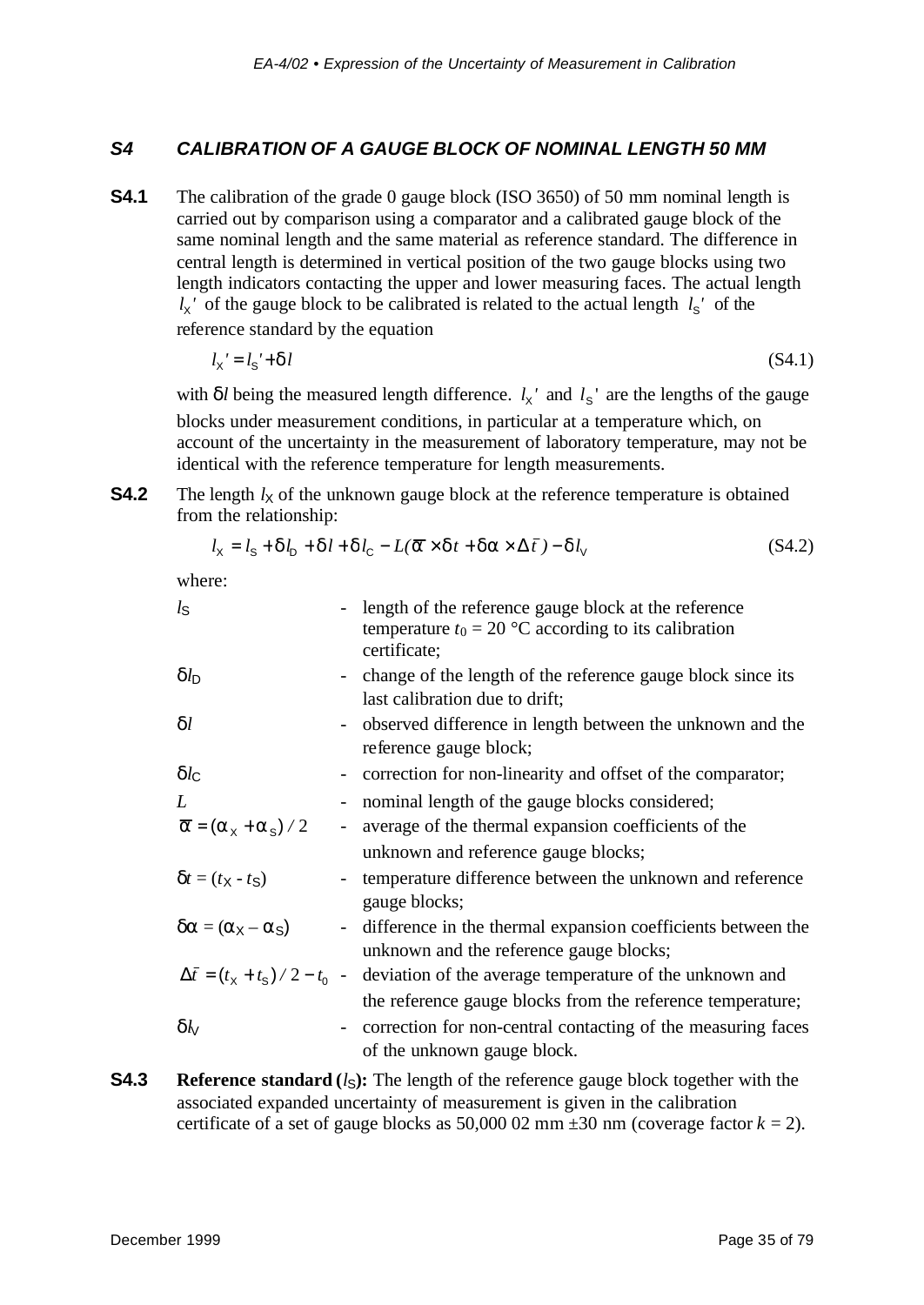- **S4.4 Drift of the standard**  $(\delta l_D)$ : The temporal drift of the length of the reference gauge block is estimated from previous calibrations to be zero with limits ±30 nm. General experience with gauge blocks of this type suggests that zero drift is most probable and that a triangular probability distribution can be assumed.
- **S4.5 Comparator** ( $\delta l_c$ ): The comparator has been verified to meet the specifications stated in EAL-G21. From this, it can be ascertained that for length differences *D* up to  $\pm 10$  μm corrections to the indicated length difference are within the limits  $\pm(30 \text{ nm} +0.02 \cdot |D|)$ . Taking into account the tolerances of the grade 0 gauge block to be calibrated and the grade K reference gauge block, the maximum length difference will be within  $\pm 1$  um leading to limits of  $\pm 32$  nm for non-linearity and offset corrections of the comparator used.
- **S4.6 Temperature corrections**  $(\overline{a}, \delta t, \delta a, \Delta \overline{t})$ : Before calibration, care is taken to ensure that the gauge blocks assume ambient temperature of the measuring room. The remaining difference in temperature between the standard and the gauge block to be calibrated is estimated to be within  $\pm 0.05$  K. Based on the calibration certificate of the reference gauge block and the manufacturer's data for the gauge block to be calibrated the linear thermal expansion coefficient of the steel gauge blocks is assumed to be within the interval  $(11,5\pm1,0)\times10^{-6}$  °C<sup>-1</sup>. Combining the two rectangular distributions the difference in linear thermal expansion coefficient is triangularly distributed within the limits  $\pm 2 \times 10^{-6}$  °C<sup>-1</sup>. The deviation of the mean temperature of measurement from the reference temperature  $t_0 = 20$  °C is estimated to be within  $\pm 0.5$  °C. The best estimates of the difference in linear expansion coefficients and the deviations of the mean temperature from the reference temperature are zero. Therefore second order terms have to be taken into account in the evaluation of their uncertainty contribution resulting in the product of standard uncertainties associated with the factors of the product term  $\delta a \times \Delta \bar{t}$  in equation (S4.2) (see the mathematical note in paragraph S4.13, eq. (S4.5)). The final standard uncertainty is  $u(\delta \mathbf{a} \times \Delta \mathbf{f}) = 0.236 \times 10^{-6}$ .
- **S4.7 Variation in length**  $(\delta l_V)$ : For gauge blocks of grade 0 the variation in length determined from measurements at the centre and the four corners has to be within  $\pm 0.12$  μm (ISO 3650). Assuming that this variation occurs on the measuring faces along the short edge of length 9 mm and that the central length is measured inside a circle of radius 0,5 mm, the correction due to central misalignment of the contacting point is estimated to be within  $\pm 6.7$  nm.
- **S4.8 Correlation:** None of the input quantities are considered to be correlated to any significant extent.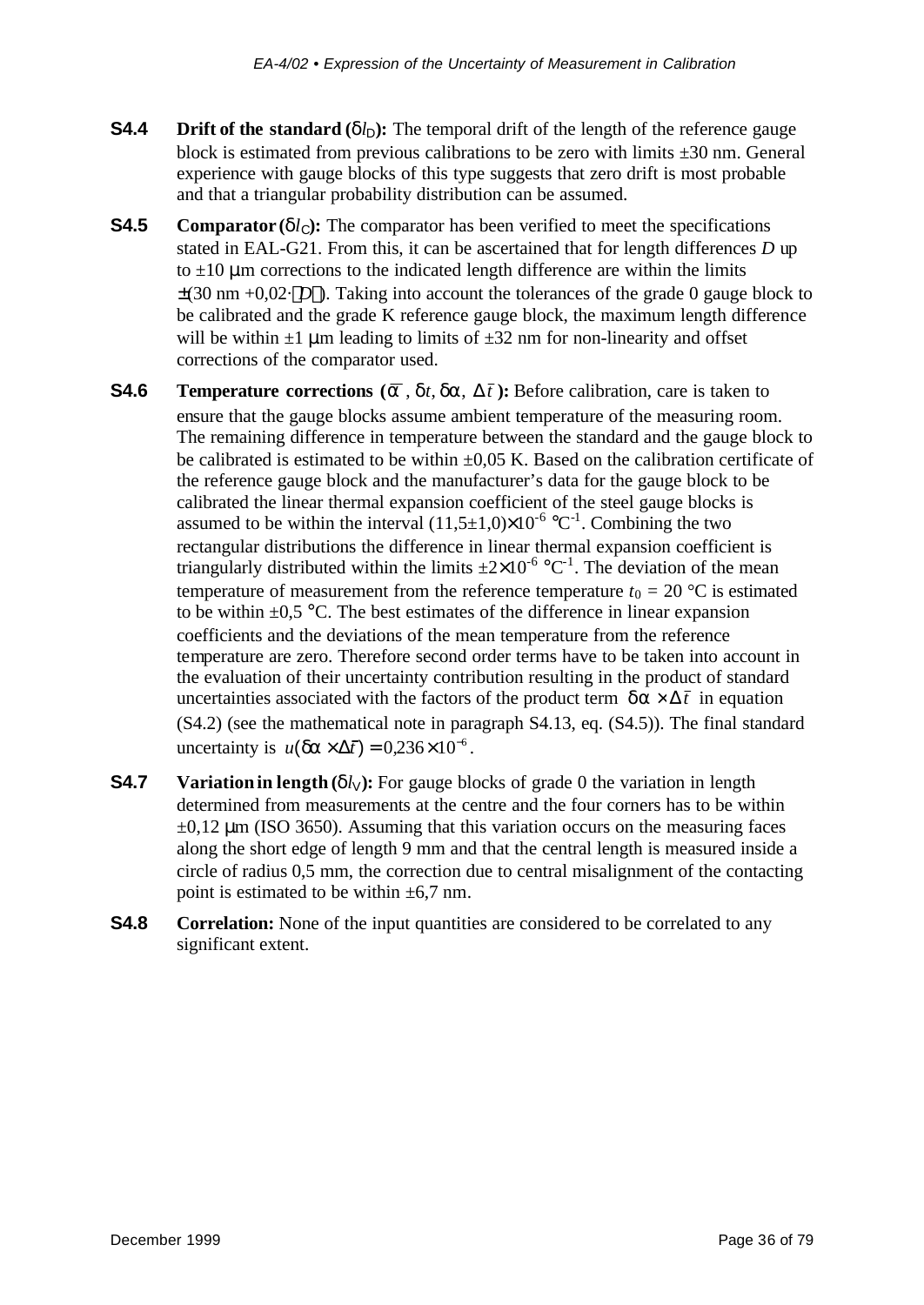**S4.9 Measurements (**δ*l***):** The following observations are made for the difference between the unknown gauge block and the reference standard, the comparator being reset using the reference standard before each reading.

| obs.<br>no.           | obs. value |
|-----------------------|------------|
|                       | $-100$ nm  |
| $\mathcal{D}_{\cdot}$ | $-90$ nm   |
| 3                     | $-80$ nm   |
|                       | $-90$ nm   |
|                       | $-100$ nm  |

arithmetic mean:  $\overline{\delta l}$  = −94 nm

pooled estimate of standard deviation: (obtained from prior evaluation)

 $p_p(\delta l) = 12$  nm

standard uncertainty: *u* 

$$
u(\delta l) = s(\overline{\delta l}) = \frac{12 \text{ nm}}{\sqrt{5}} = 5.37 \text{ nm}
$$

The pooled estimate of the standard deviation has been taken from the tests made to confirm compliance of the comparator used with the requirements of EAL-G21.

| quantity                        | estimate        | standard             | probability  | sensitivity                            | uncertainty       |
|---------------------------------|-----------------|----------------------|--------------|----------------------------------------|-------------------|
|                                 |                 | uncertainty          | distribution | coefficient                            | contribution      |
| $X_i$                           | $\mathcal{X}$ i | $u(x_i)$             |              | $c_i$                                  | $u_i(y)$          |
| $l_{\mathsf{S}}$                | 50,000 020 mm   | $15 \text{ nm}$      | normal       | 1,0                                    | $15,0 \text{ nm}$ |
| $\delta l_{\rm D}$              | $0 \text{ mm}$  | $17.3 \text{ nm}$    | triangular   | 1,0                                    | $17,3 \text{ nm}$ |
| $\delta l$                      | $-0,000094$ mm  | 5,37 nm              | normal       | 1,0                                    | 5,37 nm           |
| $\delta l_{\rm C}$              | $0 \text{ mm}$  | 18,5 nm              | rectangular  | 1,0                                    | 18,5 nm           |
| $\delta t$                      | $0^{\circ}C$    | $0,0289$ °C          | rectangular  | $-575$ nm <sup>o</sup> C <sup>-1</sup> | $-16,6$ nm        |
| $\delta \alpha \times \Delta t$ | $\theta$        | $0,236\times10^{-6}$ | special      | $50 \text{ mm}$                        | $-11,8$ nm        |
| $\delta k$                      | $0 \text{ mm}$  | 3,87 nm              | rectangular  | $-1,0$                                 | $-3,87$ nm        |
| $l_{\mathsf{X}}$                | 49,999 926 mm   |                      |              |                                        | 36,4 nm           |

**S4.10 Uncertainty budget**  $(\delta l_{\chi})$ :

# **S4.11 Expanded uncertainty**

 $U = k \times u(l_{x}) = 2 \times 36,4 \text{ nm} \approx 73 \text{ nm}$ 

#### **S4.12 Reported result**

The measured value of the nominal 50 mm gauge block is 49,999 926 mm  $\pm$ 73 nm.

The reported expanded uncertainty of measurement is stated as the standard uncertainty of measurement multiplied by the coverage factor  $k = 2$ , which for a normal distribution corresponds to a coverage probability of approximately 95 %.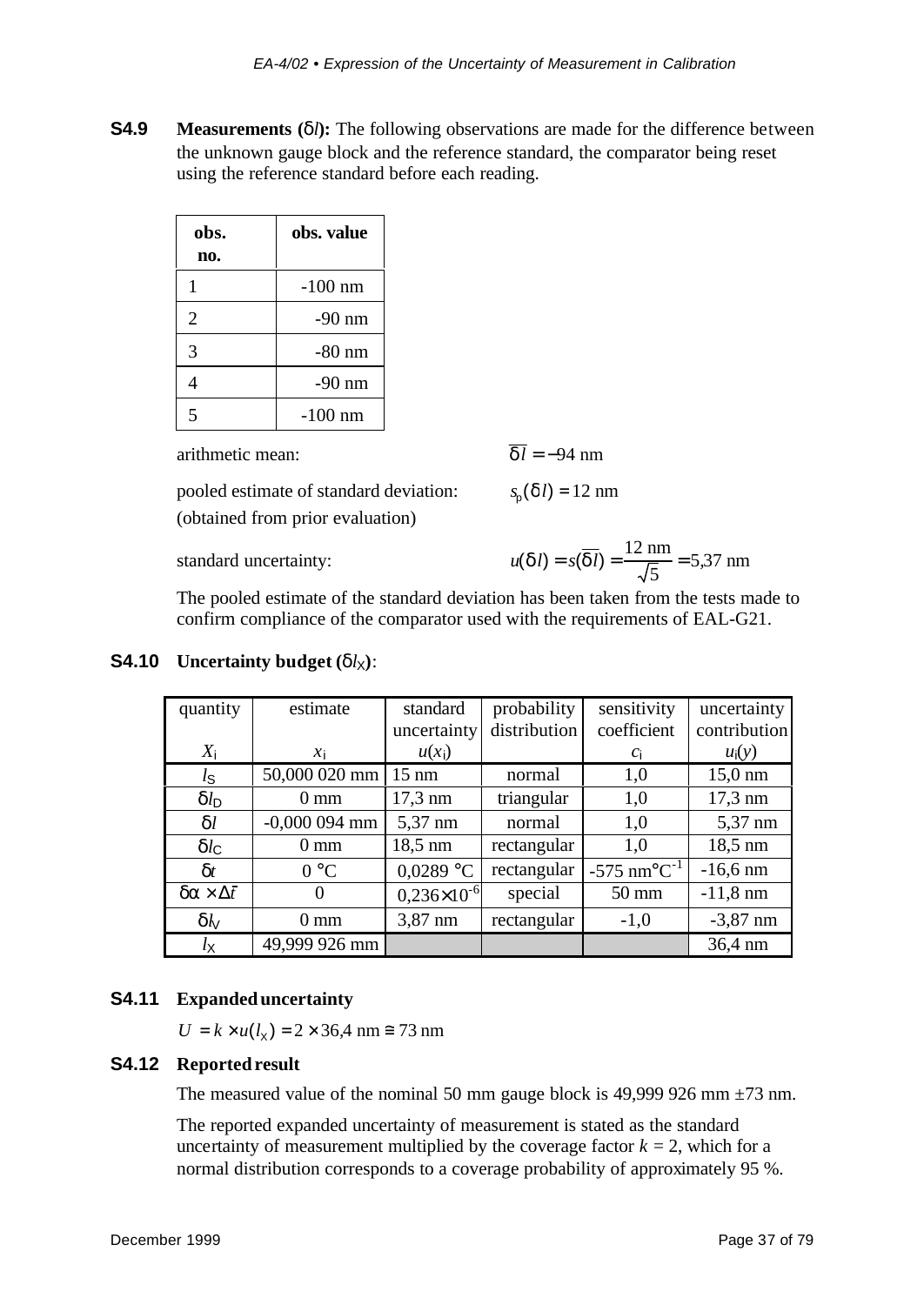**S4.13 Mathematical note on the standard uncertainty of measurement of the product of two quantities with zero expectation:** If a product of two quantities is considered, the usual method of evaluation of uncertainty contributions based on the linearisation of the model function has to be modified if one or both of the expectations of the factors in the product are zero. If the factors in the product are statistically independent with non-zero expectations, the square of the relative standard uncertainty of measurement (relative variance) associated with the product can be expressed without any linearisation by the squares of the relative standard uncertainties associated with the estimates of the factors:

$$
w^{2}(x_{1} \times x_{2}) = w^{2}(x_{1}) + w^{2}(x_{2}) + w^{2}(x_{1}) \times w^{2}(x_{2})
$$
\n(S4.2)

Using the definition of the relative standard uncertainty of measurement this expression is easily transformed into the general relation

$$
u^{2}(x_{1} \times x_{2}) = x_{2}^{2} u^{2}(x_{1}) + x_{1}^{2} u^{2}(x_{2}) + u^{2}(x_{1}) \times u^{2}(x_{2})
$$
\n(S4.3)

If the standard uncertainties  $u(x_1)$  and  $u(x_2)$  associated with the expectations  $x_1$  and  $x_2$ are much smaller than the moduli of the respective expectation values the third term on the right side may be neglected. The resulting equation represents the case described by the usual method based on the linearisation of the model function.

If, however, one of the moduli of the expectation values, for example  $x_2$ , is much smaller than the standard uncertainty  $u(x_2)$  associated with this expectation or even zero, the product term involving this expectation may be neglected on the right side of equation (S4.3), but not the third term. The resulting equation is

$$
u^{2}(x_{1} \times x_{2}) \approx x_{1}^{2} u^{2}(x_{2}) + u^{2}(x_{1}) \times u^{2}(x_{2})
$$
\n(S4.4)

If both moduli of the expectation values are much smaller than their associated standard uncertainties or even zero, only the third term in equation (S4.3) gives a significant contribution:

$$
u^{2}(x_{1} \times x_{2}) \approx u^{2}(x_{1}) \times u^{2}(x_{2})
$$
\n(S4.5)

#### *S5 CALIBRATION OF A TYPE N THERMOCOUPLE AT 1000°C*

**S5.1** A type N thermocouple is calibrated by comparison with two reference thermocouples of type R in a horizontal furnace at a temperature of 1000  $^{\circ}$ C. The emfs generated by the thermocouples are measured using a digital voltmeter through a selector/reversing switch. All thermocouples have their reference junctions at 0 °C. The thermocouple to be calibrated is connected to the reference point using compensating cables. Temperature values are give in the *t*90 temperature scale.

#### **S5.2** The temperature  $t_X$  of the hot junction of the thermocouple to be calibrated is

$$
t_{\chi} = t_{S}(V_{iS} + \delta V_{iS1} + \delta V_{iS2} + \delta V_{R} - \frac{\delta t_{0S}}{C_{S0}}) + \delta t_{D} + \delta t_{F}
$$
  
\n
$$
\approx t_{S}(V_{iS}) + C_{S} \times \delta V_{iS1} + C_{S} \times \delta V_{iS2} + C_{S} \times \delta V_{R} - \frac{C_{S}}{C_{S0}} \delta t_{0S} + \delta t_{D} + \delta t_{F}
$$
\n(S5.1)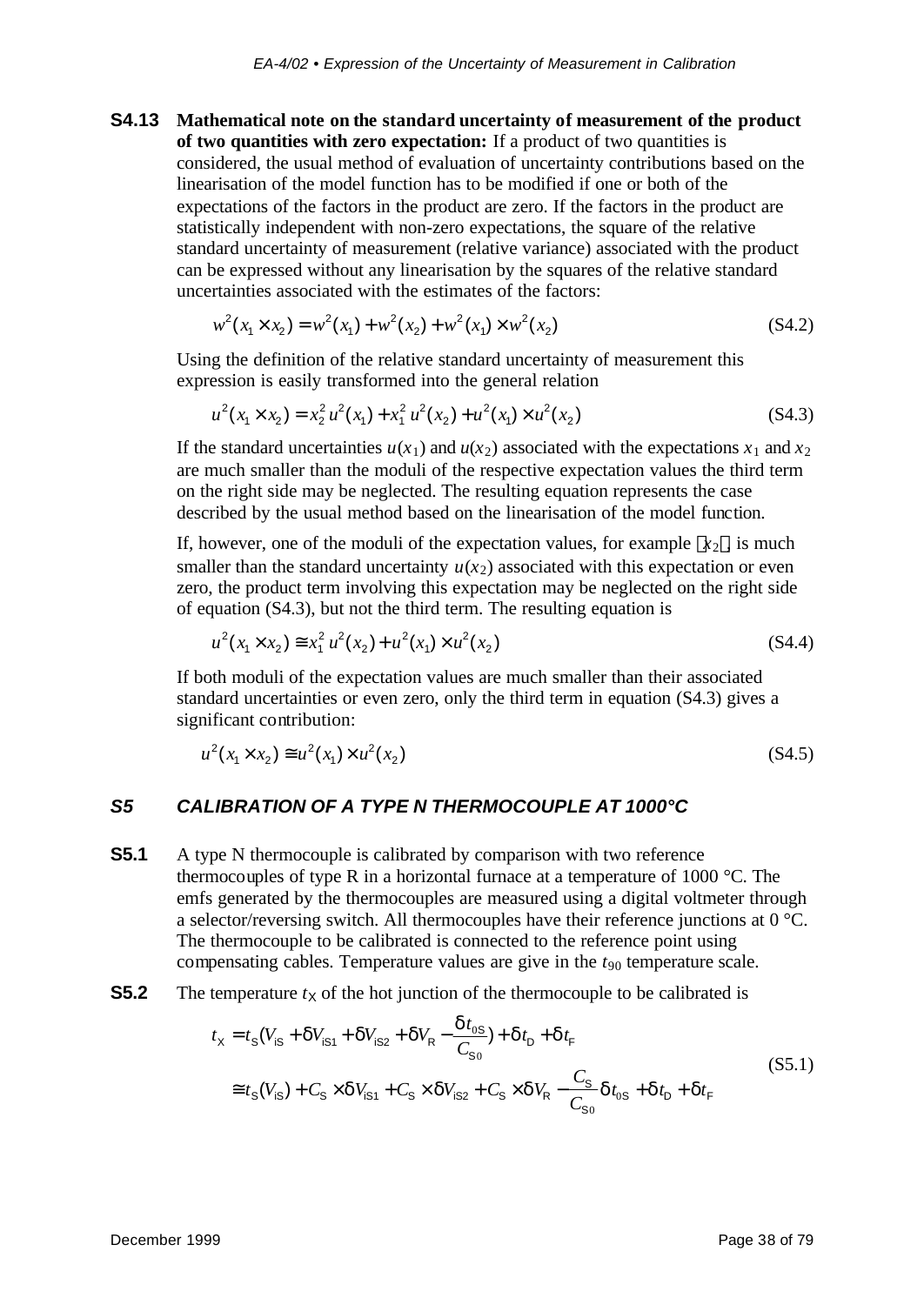**S5.3** The voltage  $V_X$  across the thermocouple wires with the cold junction at 0 °C during calibration is

$$
V_{\chi}(t) \approx V_{\chi}(t_{\chi}) + \frac{\Delta t}{C_{\chi}} - \frac{\delta t_{0\chi}}{C_{\chi_{0}}}
$$
  
=  $V_{i\chi} + \delta V_{i\chi_{1}} + \delta V_{i\chi_{2}} + \delta V_{R} + \delta V_{L\chi} + \frac{\Delta t}{C_{\chi}} - \frac{\delta t_{0\chi}}{C_{\chi_{0}}}$  (S5.2)

where:

| $t_S(V)$                                      | temperature of the reference thermometer in terms of voltage<br>with cold junction at $0^{\circ}$ C. The function is given in the<br>calibration certificate; |
|-----------------------------------------------|---------------------------------------------------------------------------------------------------------------------------------------------------------------|
| $V$ <sub>i</sub> s, $V$ <sub>i</sub> $\times$ | indication of the voltmeter;                                                                                                                                  |
| $\delta V_{\rm iS1}, \delta V_{\rm iX1}$      | voltage corrections obtained from the calibration of the<br>$\overline{\phantom{0}}$<br>voltmeter;                                                            |
| $\delta V_{\rm iS2}, \delta V_{\rm iX2}$      | voltage corrections due to the limited resolution of the<br>voltmeter;                                                                                        |
| $\delta V_{\rm R}$                            | voltage correction due to contact effects of the reversing switch;                                                                                            |
| $\delta t_{0S}, \delta t_{0X}$                | temperature corrections due to the deviation of the reference<br>temperatures from $0^{\circ}C$ ;                                                             |
| $C_S, C_X$                                    | sensitivities of the thermocouples for voltage at the measuring<br>temperature of $1000 \degree C$ ;                                                          |
| $C_{S0}$ , $C_{X0}$                           | sensitivities of the thermocouples for voltage at the reference<br>temperature of $0^{\circ}C$ ;                                                              |
| $\delta t_{\rm D}$                            | change of the values of the reference thermometers since their<br>last calibration due to drift;                                                              |
| $\delta t$ F                                  | temperature correction due to non-uniformity of the temperature<br>of the furnace:                                                                            |
| t                                             | temperature at which the thermocouple is to be calibrated<br>(calibration point);                                                                             |
| $\Delta t = t - t_{\mathsf{X}}$               | deviation of the temperature of the calibration point from the<br>$\blacksquare$<br>temperature of the furnace;                                               |
| $\delta V_{\text{L}X}$                        | voltage correction due to the compensating cables.                                                                                                            |
|                                               |                                                                                                                                                               |

- **S5.4** The reported result is the output emf of the thermocouple at the temperature of its hot junction. Because the measurement process consists of two steps — determination of the temperature of the furnace and determination of emf of the thermocouple to be calibrated — the evaluation of the uncertainty of measurement is split in two parts.
- **S5.5 Reference standards**  $(t_S(V))$ : The reference thermocouples are supplied with calibration certificates that relate the temperature at their hot junction with their cold junction at 0 °C to the voltage across their wires. The expanded uncertainty of measurement at 1000 °C is  $U = 0.3$  °C (coverage factor  $k = 2$ ).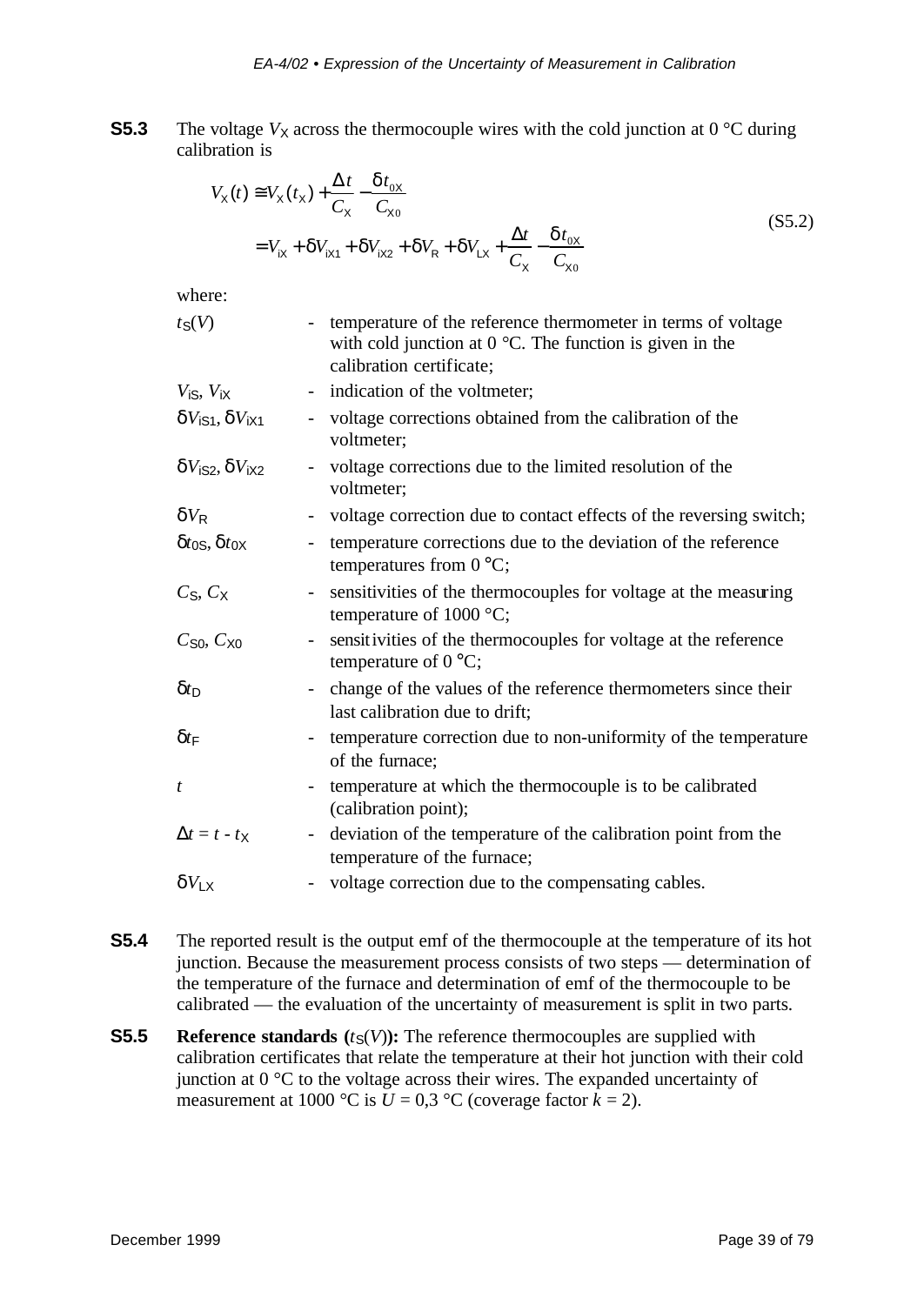- **S5.6 Calibration of the voltmeter** ( $\delta V_{\text{IS1}}$ ,  $\delta V_{\text{IX1}}$ ): The voltmeter has been calibrated. Corrections to the measured voltages are made to all results. The calibration certificate gives a constant expanded uncertainty of measurement for voltages smaller than 50 mV of  $U = 2.0 \mu V$  (coverage factor  $k = 2$ ).
- **S5.7 Resolution of the voltmeter** ( $\delta V_{iS2}, \delta V_{iX2}$ ): A 4½ digit microvoltmeter has been used in its 10 mV range resulting in resolution limits of  $\pm 0.5 \mu$ V at each indication.
- **S5.8 Parasitic voltages** ( $\delta V_R$ ): Residual parasitic offset voltages due to the switch contacts have been estimated to be zero within  $\pm 2 \mu V$ .
- **S5.9 Reference temperatures** ( $\delta t_{0S}$ ,  $\delta t_{0X}$ ): The temperature of the reference point of each thermocouple is known to be  $0^{\circ}$ C within  $\pm 0.1^{\circ}$ C.
- **S5.10 Voltage sensitivities**  $(C_S, C_X, C_{S_0}, C_{X_0})$ : The voltage sensitivities of the thermocouples have been taken from reference tables:

|                        | 1000 °C                         | $0^{\circ}C$                 |
|------------------------|---------------------------------|------------------------------|
| reference thermocouple | $C_{\rm S} = 0.077$ °C/ $\mu$ V | $C_{S0} = 0.189$ °C/ $\mu$ V |
| unknown thermocouple   | $C_{\rm X} = 0.026$ °C/ $\mu$ V | $C_{S0} = 0.039$ °C/ $\mu$ V |

- **S5.11 Drift of the reference standard** ( $\delta t_D$ ): From previous calibrations the drift of the reference standards are estimated to be zero within the limits  $\pm 0.3$  °C.
- **S5.12 Temperature gradients** ( $\delta t_F$ ): The temperature gradients inside the furnace have been measured. At 1000 °C, deviations from non-uniformity of temperature in the region of measurement are within  $\pm 1$  °C.
- **S5.13** Compensating cables  $(\delta V_X)$ : The compensating cables have been investigated in the range  $0^{\circ}$ C to 40 °C. From this, the voltage differences between the cables and the thermocouple wires are estimated to be within  $\pm 5 \mu V$ .
- **S5.14 Measurements** ( $V_{\text{is}}$ ,  $t_S(V_{\text{is}})$ ,  $V_{\text{ix}}$ ): The indications of the voltmeter are recorded in the following operational procedure which gives four readings for every thermocouple and reduces the effects of temperature drift in the thermal source and of parasitic thermal voltages in the measuring circuit:

1<sup>st</sup> cycle:

- 1<sup>st</sup> standard, unknown thermocouple, 2<sup>nd</sup> standard,
- 2<sup>nd</sup> standard, unknown thermocouple, 1<sup>st</sup> standard.

Reversion of polarity.

 $2<sup>nd</sup>$  cycle:

- 1<sup>st</sup> standard, unknown thermocouple, 2<sup>nd</sup> standard,
- 2<sup>nd</sup> standard, unknown thermocouple, 1<sup>st</sup> standard.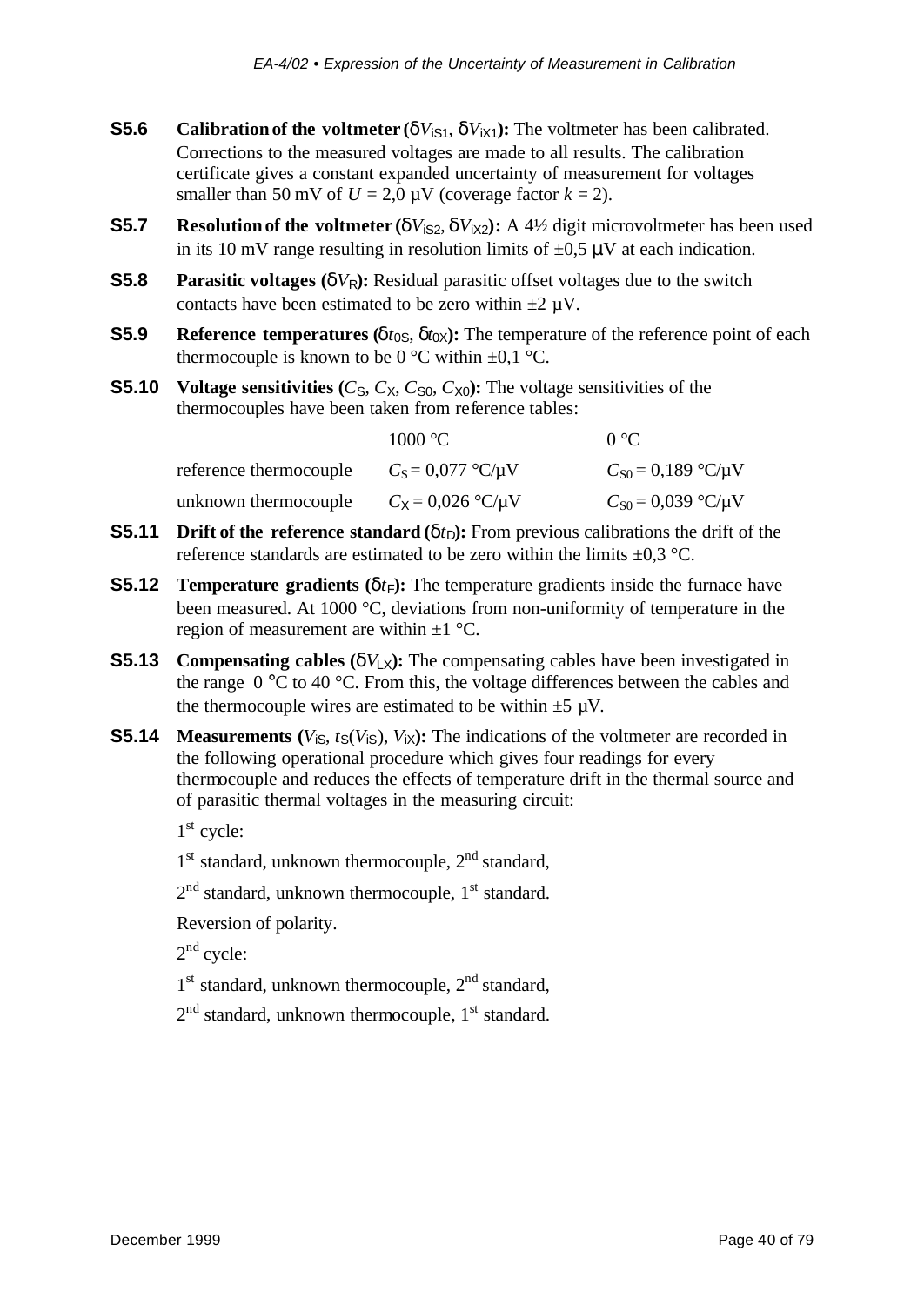**S5.15** The procedure requires that the difference between the two reference standards must not exceed  $\pm 0.3$  °C. If the difference is not within these limits the observations have to be repeated and/or the reasons for such a large difference have to be investigated.

| <b>Thermocouple</b>               | 1 <sup>st</sup> reference | <b>Unknown</b> | $2nd$ reference |
|-----------------------------------|---------------------------|----------------|-----------------|
| Indicated voltage, corrected      | $+10500 \mu V$            | $+36245 \mu V$ | $+10503 \mu V$  |
|                                   | $+10503 \mu V$            | $+36248 \mu V$ | $+10503 \mu V$  |
|                                   | $-10503 \mu V$            | $-36248 \mu V$ | $-10505 \mu V$  |
|                                   | $-10504 \mu V$            | $-36251 \mu V$ | $-10505 \mu V$  |
| <b>Mean voltage</b>               | $10502,5 \mu V$           | 36248 µV       | 10504 µV        |
| Temperature of the hot junction   | 1000,4 °C                 |                | 1000,6 °C       |
| <b>Temperature of the furnace</b> |                           | 1000,5 °C      |                 |

**S5.16** From the four readings on each thermocouple given in the table above, the mean value of the voltages of each thermocouple is deduced. The voltage values of the reference thermocouples are converted into temperature values by means of the temperature-voltage relations stated in their calibration certificates. The observed temperature values are highly correlated (correlation factor nearly one). Therefore, by taking their mean value, they are combined to one observation only, which is the temperature of the furnace at the location of the thermocouple to be calibrated. In a similar way, one observation of the voltage of the thermocouple to be calibrated has been extracted. In order to evaluate the uncertainty of measurement associated with these observations, a series of ten measurements has been previously undertaken at the same temperature of operation. It gave a pooled estimate of standard deviation for the temperature of the furnace and the voltage of the thermocouple to be calibrated.

The respective standard uncertainties of measurement of the observed quantities are:

| pooled estimate of standard deviation: | $s_p(t_S) = 0.10$ °C                                       |
|----------------------------------------|------------------------------------------------------------|
| standard uncertainty:                  | $u(t_S) = \frac{s_p(t_S)}{\sqrt{1}} = 0,10 \text{ °C}$     |
| pooled estimate of standard deviation: | $s_p(V_{iX}) = 1.6 \,\mu V$                                |
| standard uncertainty:                  | $u(V_{iX}) = \frac{s_{p}(V_{iX})}{\sqrt{1}} = 1.6 \ \mu V$ |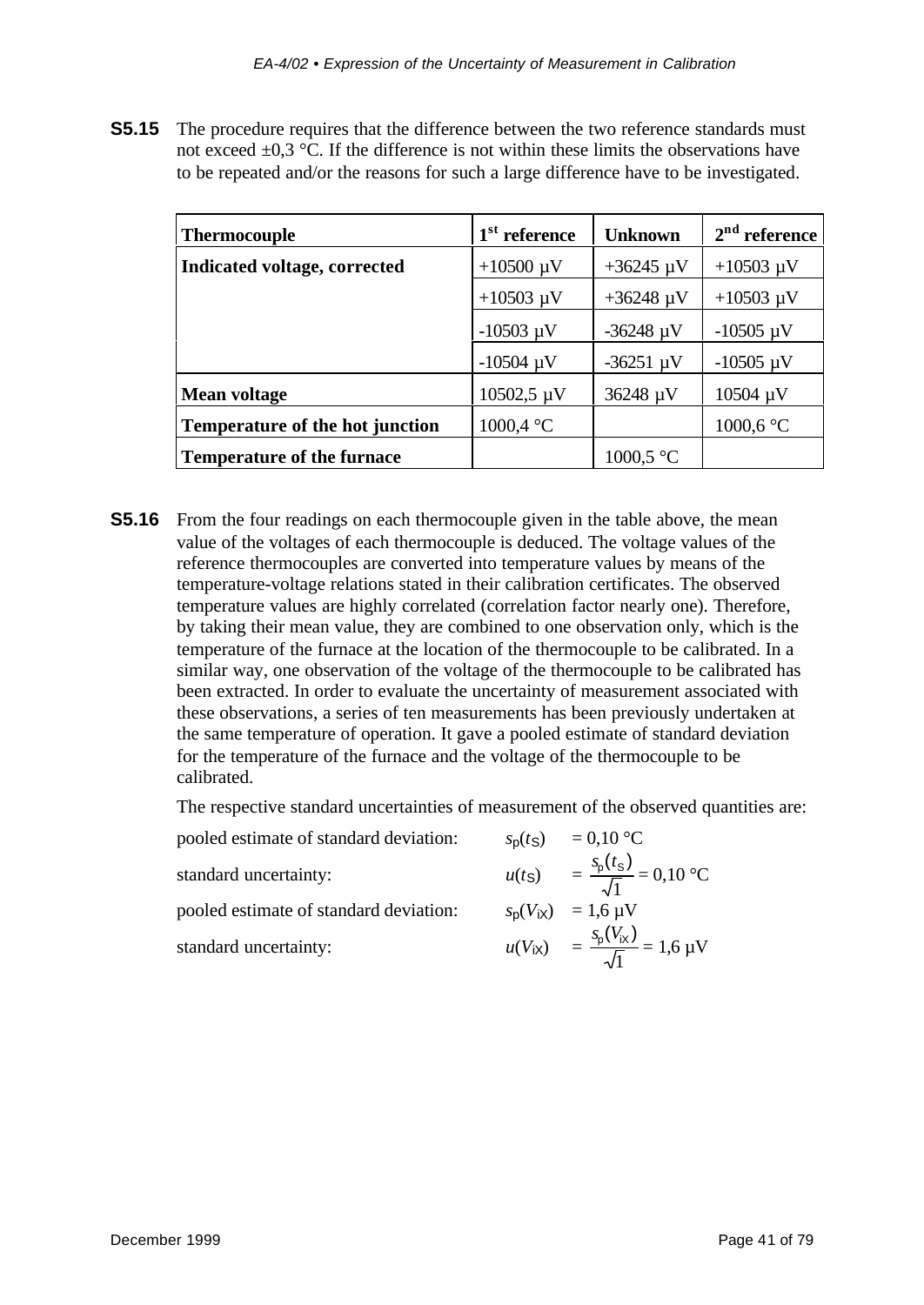| quantity<br>$X_i$        | estimate<br>$x_i$ | standard<br>uncertainty<br>$u(x_i)$ | probability<br>distribution | sensitivity<br>coefficient<br>$c_i$ | uncertainty<br>contribution<br>$u_i(y)$ |
|--------------------------|-------------------|-------------------------------------|-----------------------------|-------------------------------------|-----------------------------------------|
| $t_{\rm S}$              | 1000,5 °C         | $0,10\text{ °C}$                    | normal                      | 1,0                                 | $0,10\text{ °C}$                        |
| $\delta V_{\rm iS1}$     | $0 \mu V$         | $1,00 \mu V$                        | normal                      | $0.077$ °C/ $\mu$ V                 | $0,077$ °C                              |
| $\delta V_{\rm iS2}$     | $0 \mu V$         | $0,29 \mu V$                        | rectangular                 | $0,077$ °C/ $\mu$ V                 | $0,022$ °C                              |
| $\delta V_{\mathsf{R}}$  | $0 \mu V$         | $1,15 \mu V$                        | rectangular                 | $0.077$ °C/ $\mu$ V                 | $0,089$ °C                              |
| $\delta t$ <sub>0S</sub> | 0 °C              | $0.058$ °C                          | rectangular                 | $-0,407$                            | $-0,024$ °C                             |
| $\delta t$ s             | 0 °C              | $0.15$ °C                           | normal                      | 1,0                                 | $0.15$ °C                               |
| $\delta t_{\rm D}$       | 0 °C              | $0,173$ °C                          | rectangular                 | 1,0                                 | $0,173$ °C                              |
| $\delta t_{\text{F}}$    | 0 °C              | $0,577$ °C                          | rectangular                 | 1,0                                 | $0,577$ °C                              |
| $t_{\mathsf{X}}$         | 1000,5 °C         |                                     |                             |                                     | $0,641$ °C                              |

**S5.17 Uncertainty budget (temperature** *t***<sub>x</sub> of the furnace):** 

#### **S5.18 Uncertainty budget (emf**  $V_X$  of the thermocouple to be calibrated):

The standard uncertainty of measurement associated with the temperature deviation of the calibration point from the temperature of the furnace is the standard uncertainty of measurement associated with the temperature of the furnace because the temperature point is a defined value (exactly known).

| quantity<br>$X_i$                | estimate<br>$x_i$ | standard<br>uncertainty<br>$u(x_i)$ | probability<br>distribution | sensitivity<br>coefficient<br>$c_i$ | uncertainty<br>contribution<br>$u_i(y)$ |
|----------------------------------|-------------------|-------------------------------------|-----------------------------|-------------------------------------|-----------------------------------------|
| $V_{\mathsf{IX}}$                | 36 248 µV         | $1,60 \mu V$                        | normal                      | 1,0                                 | $1,60 \mu V$                            |
| $\delta V_{\text{IX1}}$          | $0 \mu V$         | $1,00 \mu V$                        | normal                      | 1,0                                 | $1,00 \mu V$                            |
| $\delta V_{\text{IX2}}$          | $0 \mu V$         | $0,29 \mu V$                        | rectangular                 | 1,0                                 | $0,29 \mu V$                            |
| $\delta V_{\rm R}$               | $0 \mu V$         | $1,15 \mu V$                        | rectangular                 | 1,0                                 | $1,15 \mu V$                            |
| $\delta V_{\rm IX}$              | $0 \mu V$         | $2.9 \mu V$                         | rectangular                 | 1,0                                 | $2.9 \mu V$                             |
| $\Delta t$                       | 0.5 °C            | $0,641$ °C                          | normal                      | 38,5 $\mu$ V/°C                     | $24.5 \mu V$                            |
| $\delta t$ <sub>O</sub> $\times$ | 0 °C              | $0,058$ °C                          | rectangular                 | $-25,6 \mu V$ <sup>o</sup> C        | $-1,48 \mu V$                           |
| $V_{\rm X}$                      | 36 229 µV         |                                     |                             |                                     | $25,0 \mu V$                            |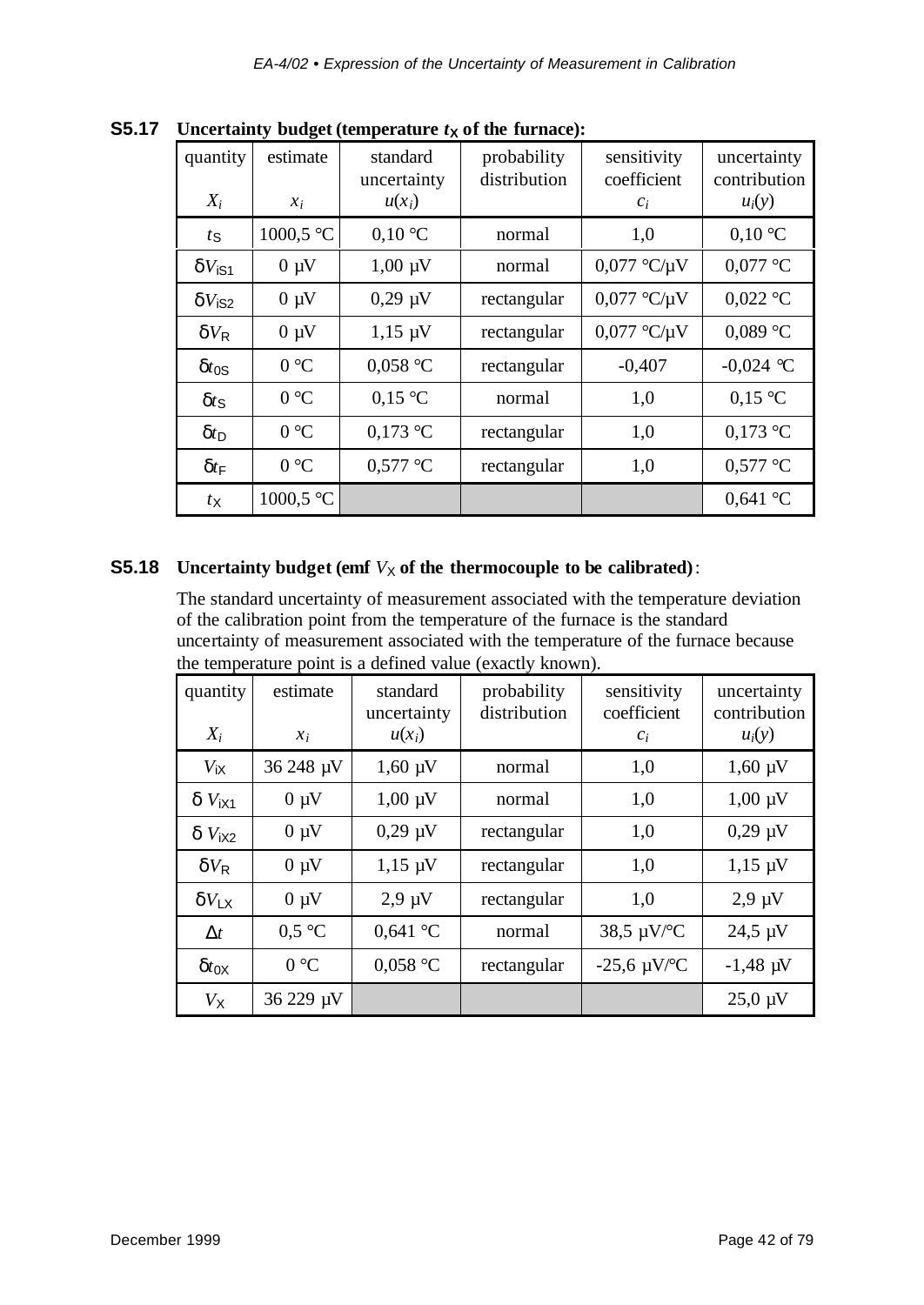#### **S5.19 Expanded uncertainties**

The expanded uncertainty associated with the measurement of the temperature of the furnace is

 $U = k \times u(t_{\rm X}) = 2 \times 0.641$  °C  $\approx 1.3$  °C

The expanded uncertainty associated with the emf value of the thermocouple to be calibrated is

$$
U = k \times u(V_X) = 2 \times 25.0 \, \mu\text{V} \cong 50 \, \mu\text{V}
$$

#### **S5.20 Reported result**

The type N thermocouple shows, at the temperature of  $1000.0 \degree C$  with its cold junction at a temperature of 0 °C, an emf of 36 230  $\mu$ V  $\pm$ 50  $\mu$ V.

The reported expanded uncertainty of measurement is stated as the standard uncertainty of measurement multiplied by the coverage factor  $k = 2$ , which for a normal distribution corresponds to a coverage probability of approximately 95 %.

#### *S6 CALIBRATION OF A POWER SENSOR AT A FREQUENCY OF 19 GHZ*

**S6.1** The measurement involves the calibration of an unknown power sensor with respect to a calibrated power sensor used as a reference by substitution on a stable transfer standard of known small reflection coefficient. The measurement is made in terms of calibration factor, which is defined as the ratio of incident power at the reference frequency of 50 MHz to the incident power at the calibration frequency under the condition that both incident powers give equal power sensor response. At each frequency, one determines the (indicated) ratio of the power for the sensor to be calibrated, respectively the reference sensor and the internal sensor that forms part of the transfer standard, using a dual power meter with ratio facility.



**S6.2** Schematic of the measuring system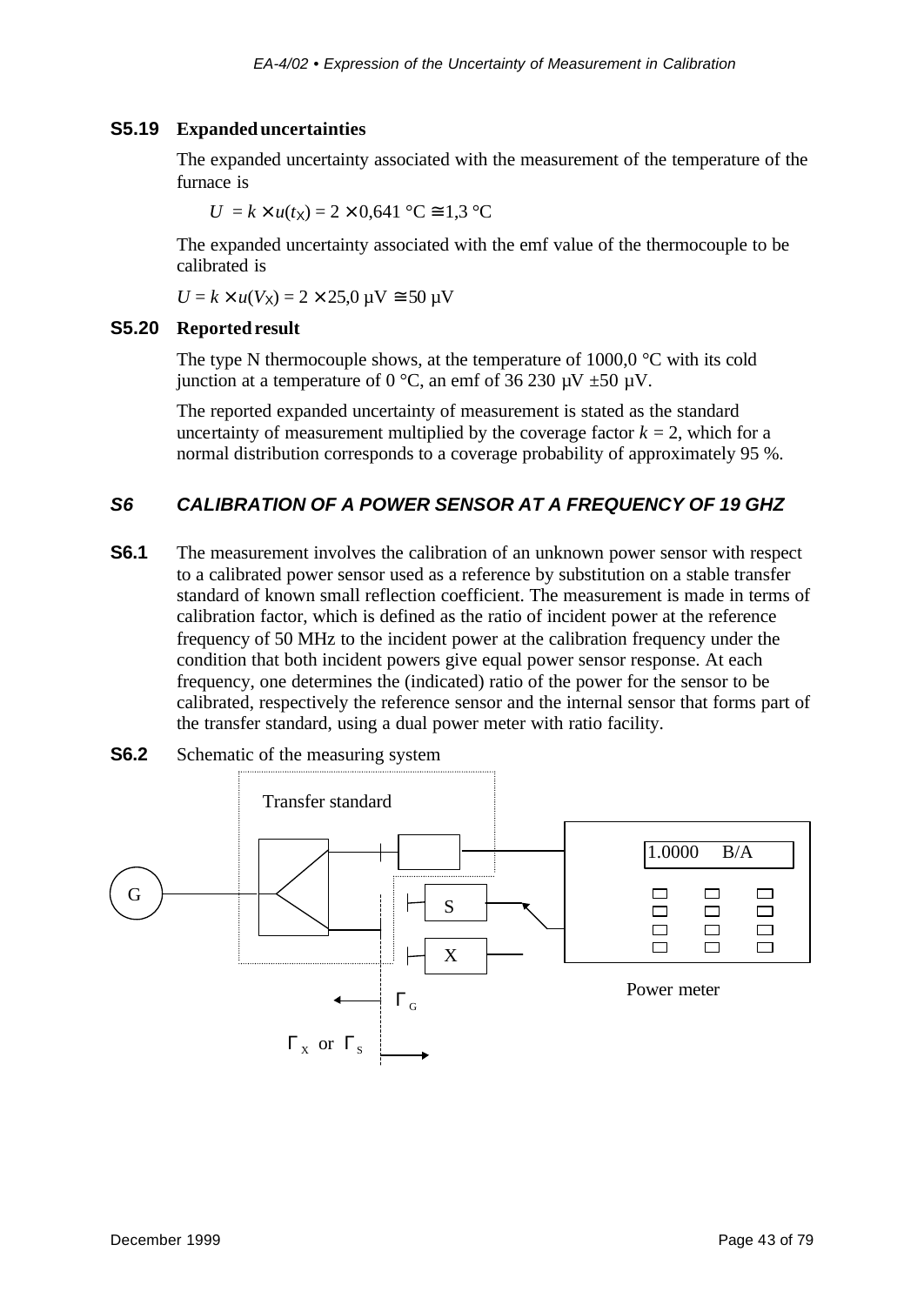**S6.3** The quantity *K*, termed 'calibration factor' by some manufacturers, is defined as:

$$
K = \frac{P_{\text{lr}}}{P_{\text{lc}}} = \frac{(1 + |\mathbf{G}_{\text{r}}|^2) P_{\text{Ar}}}{(1 + |\mathbf{G}_{\text{c}}|^2) P_{\text{Ac}}}
$$
(S6.1)

for the equal power meter indication

where:

| $P\vert$ r      | - incident power at the reference frequency (50 MHz),                       |
|-----------------|-----------------------------------------------------------------------------|
| $P_{\rm  c}$    | - incident power at the calibration frequency,                              |
| $G_{r}$         | - voltage reflection coefficient of the sensor at the reference frequency   |
| $G_{\rm C}$     | - voltage reflection coefficient of the sensor at the calibration frequency |
| $P_{\text{Ar}}$ | - power absorbed by the sensor at the reference frequency                   |
| $P_{\text{Ac}}$ | - power absorbed by the sensor at the calibration frequency                 |
|                 |                                                                             |

**S6.4** The calibration factor of the unknown sensor is obtained from the relationship

$$
K_{\rm X} = (K_{\rm S} + \delta K_{\rm D}) \frac{M_{\rm Sr} M_{\rm Xc}}{M_{\rm Sc} M_{\rm Xr}} p_{\rm Cr} p_{\rm Co} p \tag{S6.2}
$$

where:

| $K_{\mathsf{S}}$                                                    | calibration factor of the reference power sensor;                                                                                                     |
|---------------------------------------------------------------------|-------------------------------------------------------------------------------------------------------------------------------------------------------|
| $\delta K_{\mathsf{D}}$                                             | change of the calibration factor of the reference power sensor since                                                                                  |
|                                                                     | its last calibration due to drift;                                                                                                                    |
| $M_{\rm Sr}$                                                        | - mismatch factor of reference sensor at the reference frequency;                                                                                     |
| $M_{\rm Sc}$                                                        | mismatch factor of standard sensor at the calibration frequency,                                                                                      |
| $M_{\rm{Xr}}$                                                       | mismatch factor of sensor to be calibrated at the reference<br>frequency;                                                                             |
| $M_{\rm Xc}$                                                        | mismatch factor of sensor to be calibrated at the calibration<br>frequency;                                                                           |
| $p_{\text{Cr}}$                                                     | correction of the observed ratio for non-linearity and limited<br>resolution of the power meter at power ratio level of the reference<br>frequency;   |
| $p_{\mathsf{Cc}}$                                                   | correction of the observed ratio for non-linearity and limited<br>resolution of the power meter at power ratio level of the calibration<br>frequency; |
| $p = \frac{p_{\text{Sr}}p_{\text{Xc}}}{p_{\text{Sc}}p_{\text{Xr}}}$ | - observed ratio of power ratios derived from:                                                                                                        |
| $p_{\mathsf{Sr}}$                                                   | indicated power ratio for the reference sensor at the reference<br>frequency;                                                                         |
| $p_{\mathsf{Sc}}$                                                   | indicated power ratio for the reference sensor at the calibration<br>frequency;                                                                       |
| $p_{\mathsf{Xr}}$                                                   | indicated power ratio for the sensor to be calibrated at the reference<br>$\overline{\phantom{a}}$<br>frequency;                                      |
| $p_{\text{Xc}}$                                                     | indicated power ratio for the sensor to be calibrated at the<br>calibration frequency.                                                                |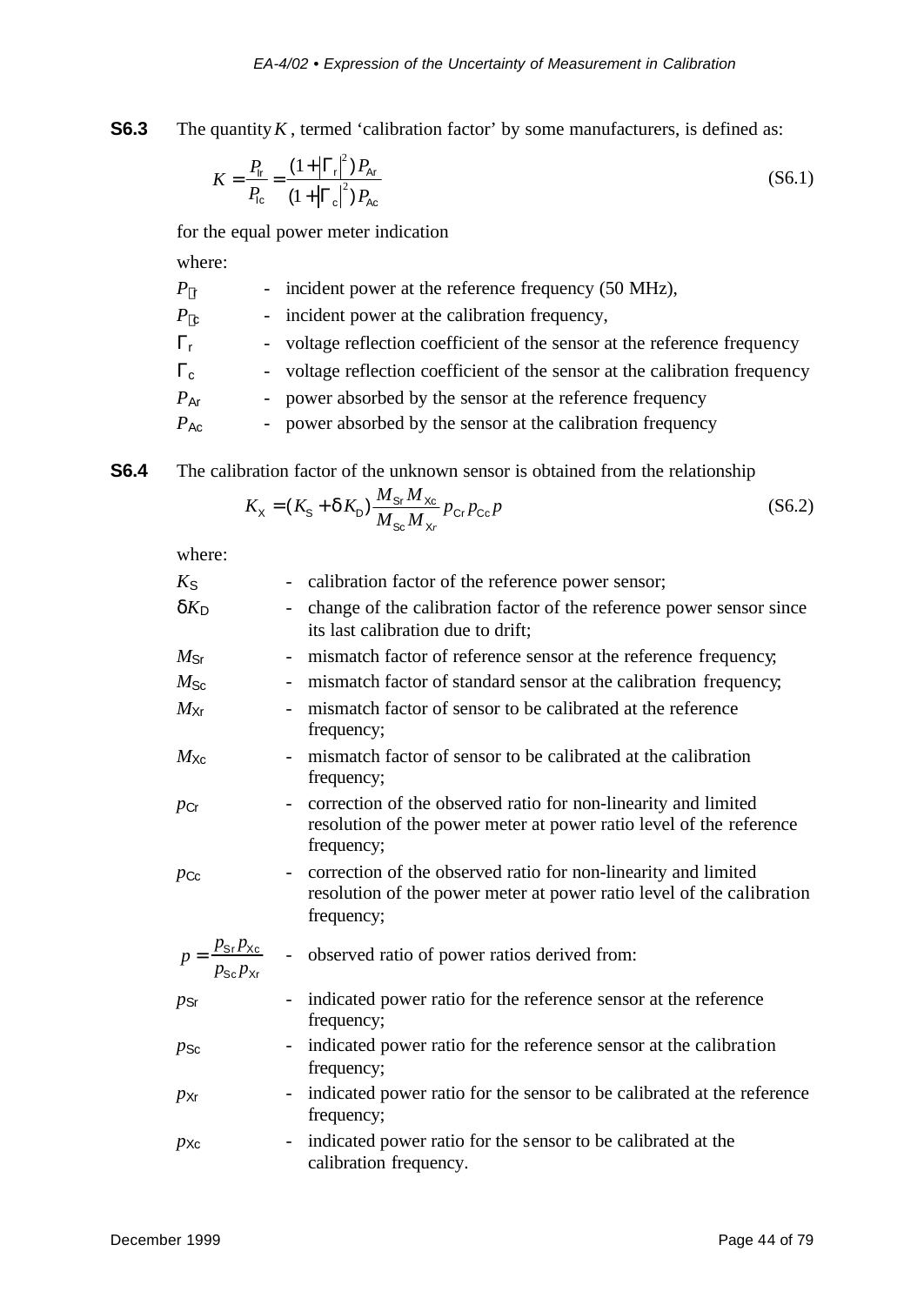- **S6.5 Reference sensor**  $(K_S)$ : The reference sensor was calibrated six months before the calibration of the unknown power sensor. The value of the calibration factor, given in the calibration certificate, is  $(95.7\pm1.1)$  % (coverage factor  $k = 2$ ), which may also be expressed as 0,957±0,011.
- **S6.6 Drift of the standard** ( $\delta K_D$ ): The drift of the calibration factor of the reference standard is estimated from annual calibrations to be -0,002 per year with deviations within  $\pm 0.004$ . From these values, the drift of the reference sensor, which was calibrated half a year ago, is estimated to equal  $-0.001$  with deviations within  $\pm 0.002$ .
- **S6.7 Linearity and resolution of the power meter**  $(p_{Cr}, p_{Cc})$ **: The expanded uncertainty** of 0,002 (coverage factor  $k = 2$ ) is assigned to the power meter readings at the power ratio level of the reference frequency and of  $0,0002$  (coverage factor  $k = 2$ ) at the power ratio level of calibration frequency due to non-linearity of the power meter used. These values have been obtained from previous measurements. Since the same power meter has been used to observe both  $p<sub>S</sub>$  and  $p<sub>X</sub>$ , the uncertainty contributions at the reference as well at the calibration frequency are correlated. Because power ratios at both frequencies are considered, the effect of the correlations is to reduce the uncertainty. Thus, only the relative difference in the readings due to systematic effects should be taken into account (see the mathematical note in paragraph S3.12), resulting in a standard uncertainty of 0,00142 associated with the correction factor  $p_{Cr}$  and 0,000142 with the correction factor  $p_{Cr}$ .

The expanded uncertainty of measurement stated for the readings of the power meter contains linearity and resolution effects. The linearity effects are correlated whereas the resolution effects are uncorrelated. As shown in S3.12, building the power ratio cancels the influence of correlations and gives a reduced standard uncertainty of measurement to be associated with the ratio. In the calculations above, however, the separated correlated and uncorrelated contributions are not known and the values given are upper bounds for the standard uncertainty of measurement associated with ratios. The uncertainty budget finally shows that the contributions arising from these ratios are insignificant, i.e. the approximations are justified.

**S6.8 Mismatch factors**  $(M_{\text{Sr}}, M_{\text{Sc}}, M_{\text{Xr}} M_{\text{Xc}})$ : As the transfer standard system is not perfectly matched and the phase of the reflection coefficients of the transfer standard, the unknown and the standard power sensors are not known, there will be an uncertainty due to mismatch for each sensor at the reference frequency and at the calibration frequency. The corresponding limits of deviation have to be calculated for the reference and the calibration frequencies from the relationship:

$$
M_{\rm S,X} = 1 \pm 2 \left| \mathbf{G}_{\rm S,X} \right| \tag{S6.3}
$$

where the magnitudes of the reflection coefficients of the transfer standard, the reference sensor and the sensor to be calibrated are:

|                        | <b>50 MHz</b> | 18 GHz |
|------------------------|---------------|--------|
| $ G_{\rm G} $          | 0,02          | 0,07   |
| $ G_{\text{\tiny S}} $ | 0,02          | 0,10   |
| $ \pmb{G}_\times $     | 0,02          | 0,12   |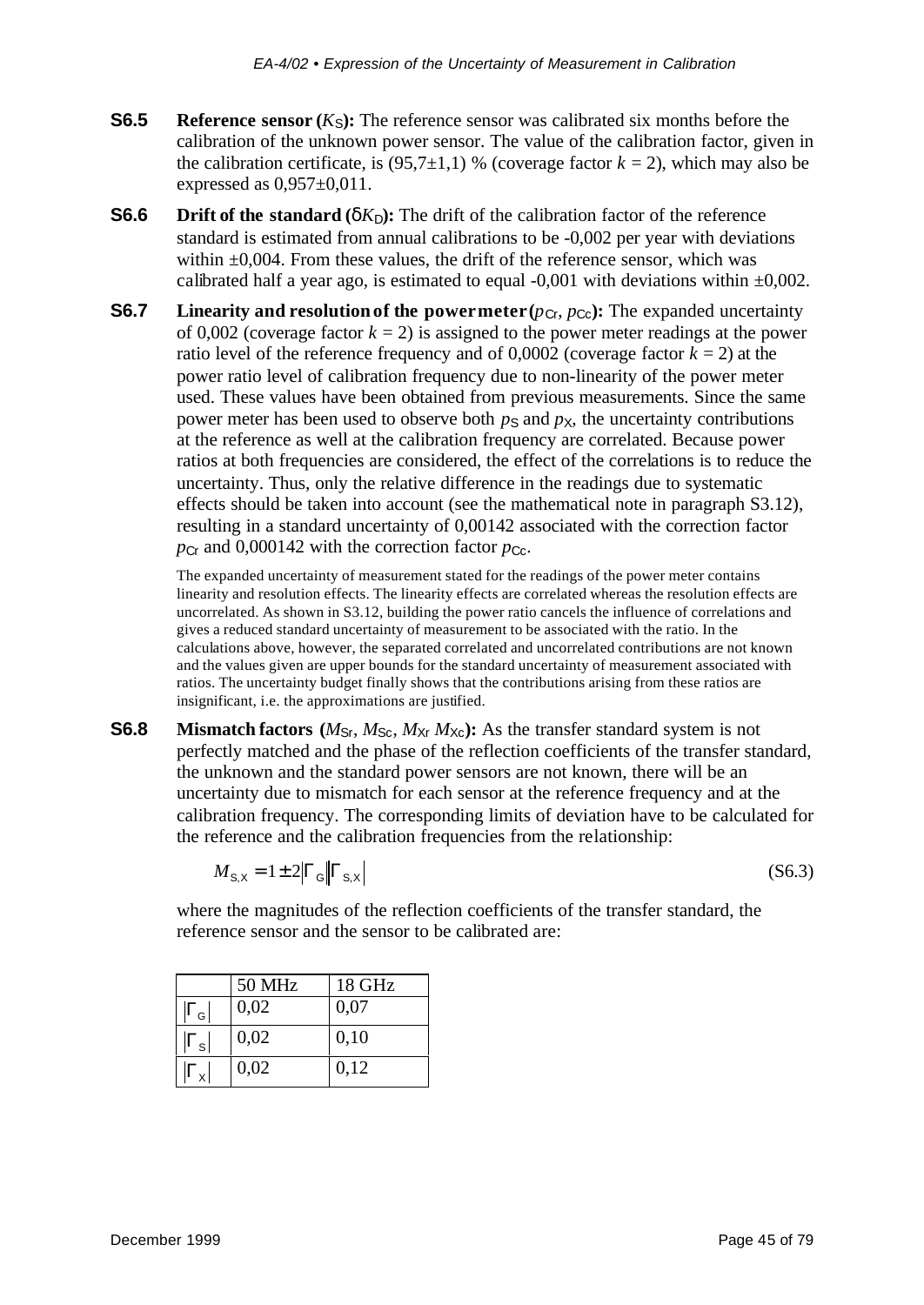The probability distribution of the individual contributions is U-shaped. This is taken into account by replacing the factor 1/3 for a rectangular distribution by 1/2 in calculating the variance from the square of the half-width determined from the limits. The standard uncertainty due to mismatch is therefore obtained from:

$$
u(M_{\rm S,X}) = \frac{2|\boldsymbol{G}_{\rm S}||\boldsymbol{G}_{\rm S}|}{\sqrt{2}}
$$
(S6.4)

Note: The values of the reflection coefficients are the results of measurements which are themselves subject to uncertainty. This is accounted for by adding the square root of the sum of the uncertainty of measurement squared and the measured value squared.

- **S6.9 Correlation:** None of the input quantities are considered to be correlated to any significant extent.
- **S6.10 Measurements** (*p*): Three separate readings are made which involve disconnection and reconnection of both the reference sensor and the sensor to be calibrated on the transfer standard to take connector repeatability into account. The power meter readings used to calculate the observed power ratio *p* are as follows:

| obs. no | $p_{\textsf{Sr}}$ | $p_{\mathsf{Sc}}$ | $p_{Xr}$ | $p_{\rm Xc}$ |        |
|---------|-------------------|-------------------|----------|--------------|--------|
|         | 1,0001            | 0,9924            | 1,0001   | 0,9698       | 0,9772 |
|         | 1,0000            | 0,9942            | 1,0000   | 0,9615       | 0,9671 |
|         | 0,9999            | 0,9953            | 1,0001   | 0,9792       | 0,9836 |

arithmetic mean:  $\bar{p} = 0.9760$ experimental standard deviation:  $s(p) = 0.0083$ 

standard uncertainty: *u* 

$$
u(p) = s(\overline{p}) = \frac{0,0083}{\sqrt{3}} = 0,0048
$$

#### **S6.11 Uncertainty budget**  $(K_X)$ :

| quantity         | estimate | standard<br>uncertainty | probability<br>distribution | sensitivity<br>coefficient | uncertainty<br>contribution |
|------------------|----------|-------------------------|-----------------------------|----------------------------|-----------------------------|
| $X_i$            | $x_i$    | $u(x_i)$                |                             | $c_i$                      | $u_i(y)$                    |
| $K_{\text{S}}$   | 0,957    | 0,0055                  | normal                      | 0,976                      | 0,00537                     |
| $\delta K_D$     | $-0,001$ | 0,0012                  | rectangular                 | 0,976                      | 0,00113                     |
| $M_{\rm Sr}$     | 1,000    | 0,0006                  | U-shaped                    | 0,933                      | 0,00053                     |
| $M_{\rm Sc}$     | 1,000    | 0,0099                  | U-shaped                    | $-0,933$                   | 0,00924                     |
| $M_{\rm{Xr}}$    | 1,000    | 0,0006                  | U-shaped                    | $-0,933$                   | $-0,00053$                  |
| $M_{\text{Xc}}$  | 1,000    | 0,0119                  | U-shaped                    | 0,933                      | 0,01110                     |
| $p_{\text{Cr}}$  | 1,000    | 0,0014                  | normal                      | 0,933                      | 0,00132                     |
| $p_{\text{Cc}}$  | 1,000    | 0,0001                  | normal                      | 0,933                      | 0,00013                     |
| $\boldsymbol{p}$ | 0,976    | 0,0048                  | normal                      | 0,956                      | 0,00459                     |
| $K_{\rm X}$      | 0,933    |                         |                             |                            | 0,01623                     |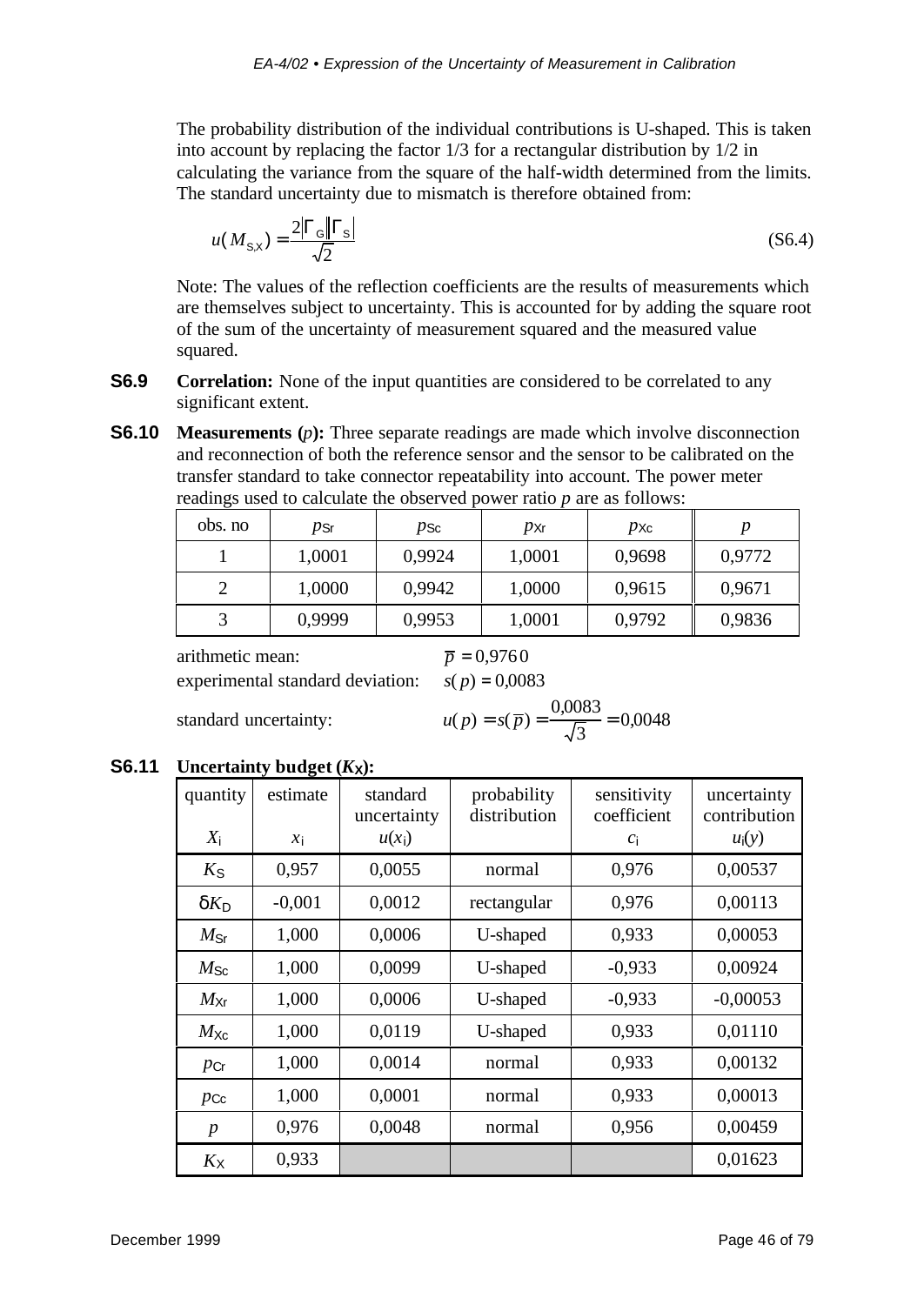#### **S6.12 Expanded uncertainty**:

 $U = k \times u(K_X) = 2 \times 0.01623 \approx 0.032$ 

#### **S6.13 Reported result:**

The calibration factor of the power sensor at 18 GHz is 0,933  $\pm$ 0,032, which may also be expressed as  $(93,3\pm3,2)$  %.

The reported expanded uncertainty of measurement is stated as the standard uncertainty of measurement multiplied by the coverage factor  $k = 2$ , which for a normal distribution corresponds to a coverage probability of approximately 95 %.

## *S7 CALIBRATION OF A COAXIAL STEP ATTENUATOR AT A SETTING OF 30 DB (INCREMENTAL LOSS)*

- **S7.1** The measurement involves the calibration of a coaxial step attenuator at 10 GHz using an attenuation measuring system containing a calibrated step attenuator which acts as the attenuation reference. The method of measurement involves the determination of the attenuation between matched source and matched load. In this case the unknown attenuator can be switched between settings of 0 dB and 30 dB and it is this change (called incremental loss) that is determined in the calibration process. The attenuation measuring system has a digital readout and an analogue null detector which is used to indicate the balance condition.
- **S7.2** Schematic of the measuring system



RF attenuation measuring system

**S7.3** The attenuation  $L<sub>X</sub>$  of the attenuator to be calibrated is obtained from the relation:

$$
L_X = L_S + \delta L_S + \delta L_D + \delta L_M + \delta L_K + \delta L_{\text{lb}} - \delta L_{\text{ia}} + \delta L_{\text{Ob}} - \delta L_{\text{0a}} \tag{S7.1}
$$

where:

| $L_S = L_{ib} - L_{ia}$ | - attenuation difference of reference attenuator derived from:                                      |
|-------------------------|-----------------------------------------------------------------------------------------------------|
| $L_{\text{ia}}$         | - indicated attenuation with the attenuator to be calibrated, set at<br>$0$ dB;                     |
| $L_{\rm ib}$            | - indicated attenuation with the attenuator to be calibrated, set at<br>$30$ dB;                    |
| $\delta L_{\rm S}$      | - correction obtained from the calibration of the reference<br>attenuator;                          |
| $\delta L_{\text{D}}$   | - change of the attenuation of the reference attenuator since its<br>last calibration due to drift; |
| $\delta L_{\rm M}$      | - correction due to mismatch loss;                                                                  |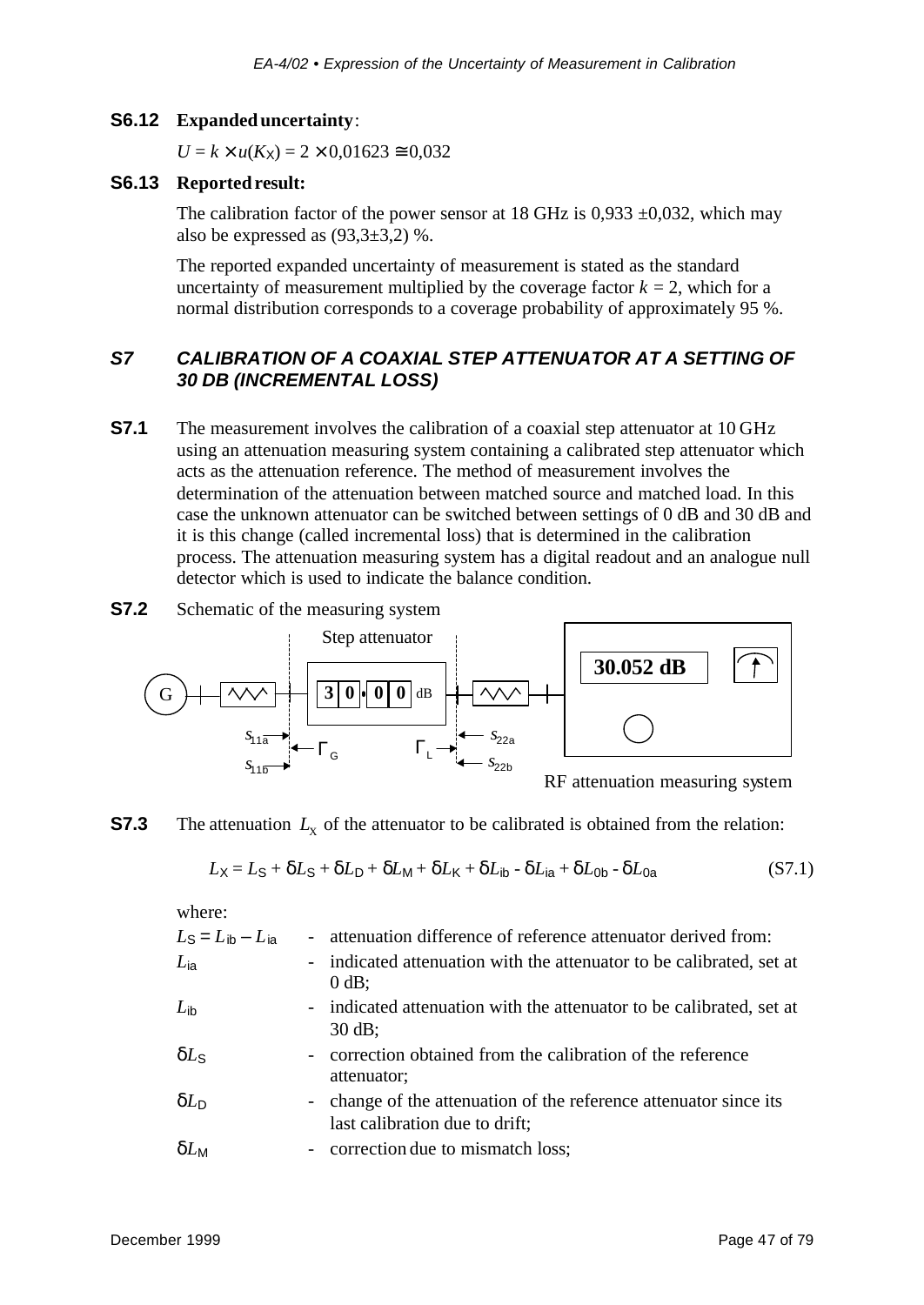| $\delta L_{\mathsf K}$         | - correction for leakage signals between input and output of the                                     |
|--------------------------------|------------------------------------------------------------------------------------------------------|
|                                | attenuator to be calibrated due to imperfect isolation;                                              |
| $\delta L$ ia, $\delta L$ ib   | - corrections due to the limited resolution of the reference detector<br>at 0 dB and 30 dB settings; |
| $\delta L_{0a}, \delta L_{0b}$ | - corrections due to the limited resolution of the null detector at<br>0 dB and 30 dB settings.      |

- **S7.4 Reference attenuator** ( $\delta L_s$ ): The calibration certificate for the reference attenuator gives a value of attenuation for the 30,000 dB setting at 10 GHz of 30,003 dB with an associated expanded uncertainty of  $0.005$  dB (coverage factor  $k = 2$ ). The correction of +0,003 dB with the associated expanded uncertainty of 0,005 dB (coverage factor  $k = 2$ ) is considered to be valid for attenuation settings of the reference attenuator that differ not more than  $\pm 0.1$  dB from the calibrated setting of 30,000 dB.
- **S7.5 Drift of the reference**  $(\delta L_D)$ : The drift of the attenuation of the reference attenuator is estimated from its calibration history to be zero with limits  $\pm 0.002$  dB.
- **S7.6 Mismatch loss** (δ*L<sub>M</sub>*): The reflection coefficients of the source and the load at the insertion point of the attenuator to be calibrated have been optimised by impedance matching to as low magnitudes as possible. Their magnitudes and the magnitudes of the scattering coefficients of the attenuator to be calibrated have been measured but their phase remains unknown. Without any phase information, a correction for mismatch error cannot be made, but the standard uncertainty (in dB) due to the incomplete knowledge of the match is estimated from the relationship [1]:

$$
u(\delta L_{\rm M}) = \frac{8,686}{\sqrt{2}} \sqrt{|G_{\rm S}|^2 (|s_{11a}|^2 + |s_{11b}|^2) + |G_{\rm L}|^2 (|s_{22a}|^2 + |s_{22b}|^2) + |G_{\rm S}|^2 \times |G_{\rm L}|^2 (|s_{21a}|^4 + |s_{21b}|^4)}
$$
\n(S7.2)

with the source and load reflection coefficients

 $G_{L} = 0.03$  and  $G_{S} = 0.03$ 

and the scattering coefficients of the attenuator to be calibrated at 10 GHz

|                 | $0$ dB | 30 dB |
|-----------------|--------|-------|
| S <sub>11</sub> | 0,05   | 0,09  |
| $S_{22}$        | 0,01   | 0,01  |
| S21             | 0,95   | 0,031 |

as  $u(\delta L_M) = 0.02$  dB.

Note: The values of scattering and reflection coefficients are the results of measurements which are themselves not exactly known. This is accounted for by adding the square root of the sum of uncertainty of measurement squared and the measured value squared.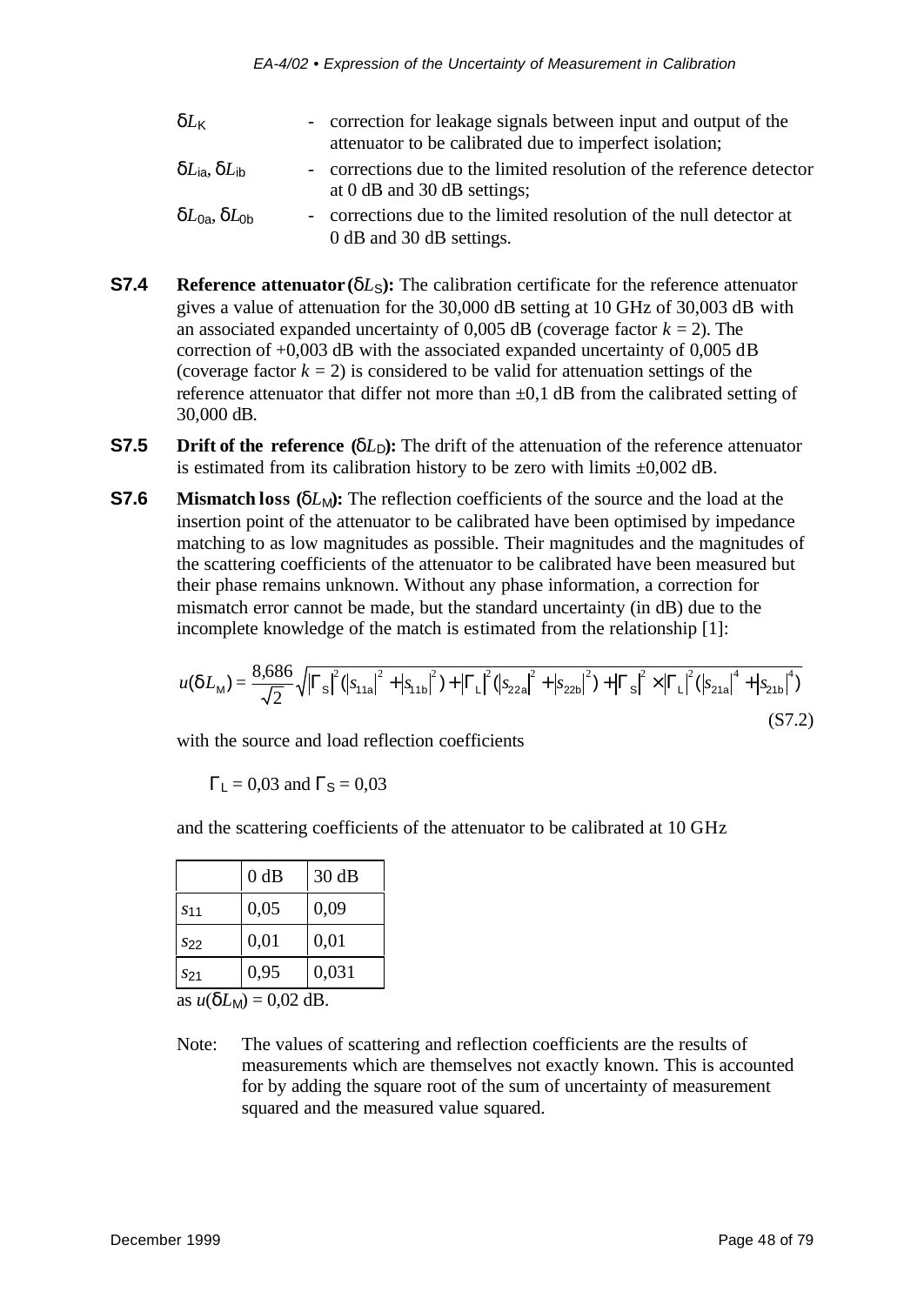- **S7.7 Leakage correction** ( $\delta L_K$ ): Leakage signals through the attenuator to be calibrated have been estimated from the measurements at 0 dB setting to be at least 100 dB below the measurement signal. The correction for leakage signals is estimated from these findings to be within  $\pm 0,003$  dB at the 30 dB setting.
- **S7.8 Resolution of the reference attenuator setting (** $\delta L_{\text{ia}}$ **,**  $\delta L_{\text{ib}}$ **): The digital readout of** the reference attenuator has a resolution of 0,001 dB from which the correction for resolution is estimated to be within ±0,0005 dB.
- **S7.9 Resolution of the null detector (** $\delta L_{0a}$ **,**  $\delta L_{0b}$ **): The detector resolution was** determined from a previous evaluation to have a standard deviation of 0,002 dB at each reading with assumed normal probability distribution.
- **S7.10 Correlation:** None of the input quantities are considered to be correlated to any significant extent.
- **S7.11 Measurements**  $(L<sub>S</sub>)$ : Four observations are made of the incremental loss of the attenuator to be calibrated between settings of 0 dB and 30 dB:

| obs. no.              |                                  | obs. values at                                                               |
|-----------------------|----------------------------------|------------------------------------------------------------------------------|
|                       | $0$ dB setting                   | 30 dB setting                                                                |
|                       | $0,000$ dB                       | 30,033 dB                                                                    |
| $\overline{2}$        | $0,000$ dB                       | 30,058 dB                                                                    |
| 3                     | $0,000$ dB                       | 30,018 dB                                                                    |
| $\overline{4}$        | $0,000$ dB                       | 30,052 dB                                                                    |
| arithmetic mean:      |                                  | $\overline{L}_{\rm s}$ = 30,040 dB                                           |
|                       | experimental standard deviation: | $s(LS) = 0,018$ dB                                                           |
| standard uncertainty: |                                  | $u(L_{\rm S}) = s(\overline{L}_{\rm S}) = \frac{0.018 \text{ dB}}{\sqrt{4}}$ |

**S7.12 Uncertainty budget**  $(L_X)$ :

| quantity                | estimate   | standard<br>uncertainty | probability<br>distribution | sensitivity<br>coefficient | uncertainty<br>contribution |
|-------------------------|------------|-------------------------|-----------------------------|----------------------------|-----------------------------|
| $X_i$                   | $x_i$      | $u(x_i)$                |                             | $c_i$                      | $u_i(y)$                    |
| $L_{\rm S}$             | 30,040 dB  | $0,0090$ dB             | normal                      | 1,0                        | $0,0090$ dB                 |
| $\delta L$ <sub>S</sub> | $0,003$ dB | $0,0025$ dB             | rectangular                 | 1,0                        | $0,0025$ dB                 |
| $\delta L_{\text{D}}$   | 0 dB       | $0,0011$ dB             | U-shaped                    | 1,0                        | $0,0011$ dB                 |
| $\delta L_{\rm M}$      | 0 dB       | $0,0200$ dB             | U-shaped                    | 1,0                        | $0,0200$ dB                 |
| $\delta L_{\mathsf K}$  | 0 dB       | $0,0017$ dB             | U-shaped                    | 1,0                        | $0,0017$ dB                 |
| $\delta L_{\sf ia}$     | 0 dB       | $0,0003$ dB             | U-shaped                    | $-1,0$                     | $-0,0003$ dB                |
| $\delta L_{\rm ib}$     | 0 dB       | $0,0003$ dB             | rectangular                 | 1,0                        | $0,0019$ dB                 |
| $\delta L_{0a}$         | 0 dB       | $0,0020$ dB             | rectangular                 | $-1,0$                     | $0,0020$ dB                 |
| $\delta L_{0b}$         | 0 dB       | $0,0020$ dB             | normal                      | 1,0                        | $-0,0020$ dB                |
| $L_{\rm X}$             | 30,043 dB  |                         |                             |                            | $0,0224$ dB                 |

4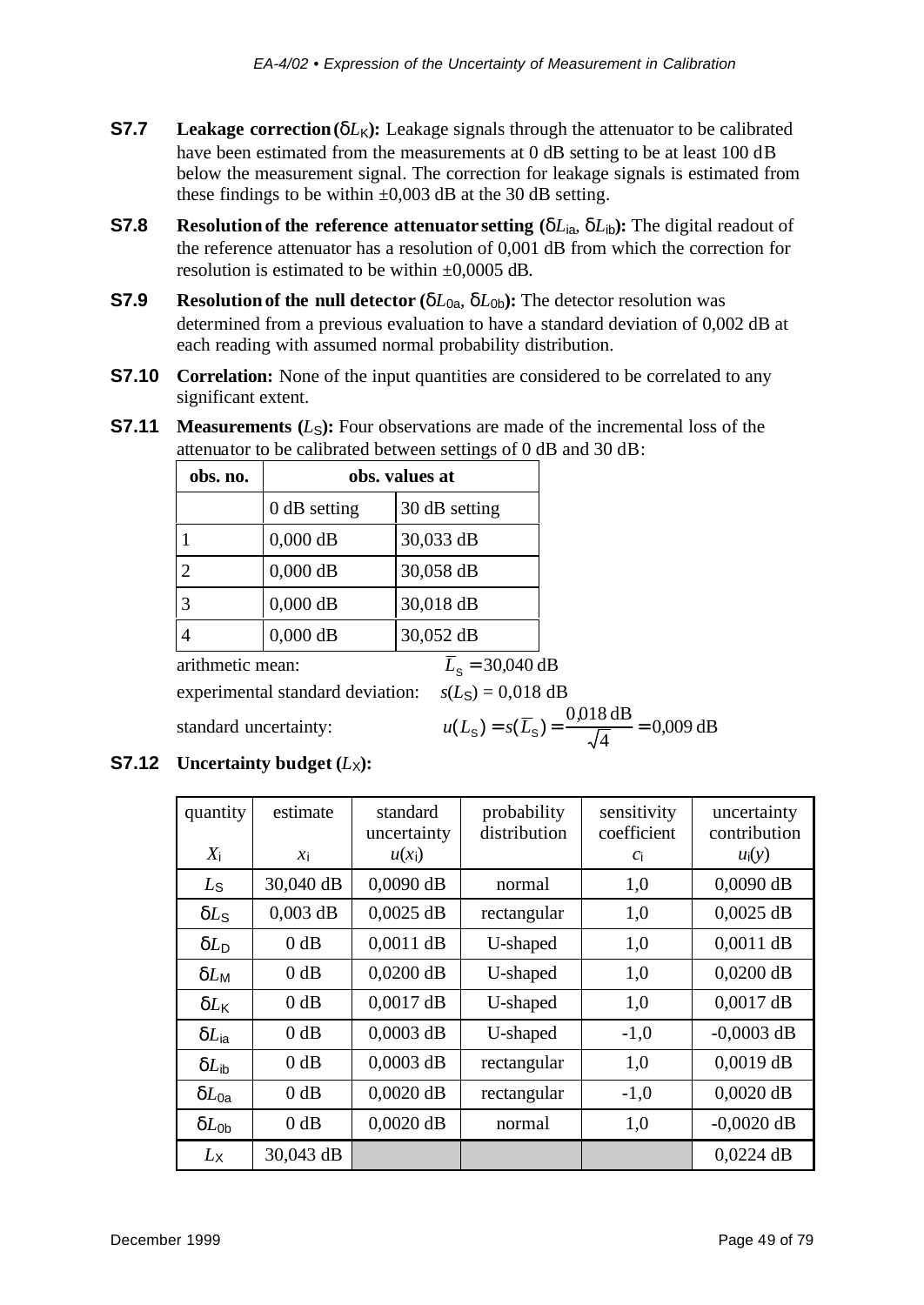#### **S7.13 Expanded uncertainty:**

 $U = k \times u(L_X) = 2 \times 0,0224 \text{ dB} \approx 0,045 \text{ dB}$ 

#### **S7.14 Reported result:**

The measured value of the step attenuator for a setting of 30 dB at 10 GHz is  $(30,043 \pm 0,045)$  dB.

The reported expanded uncertainty of measurement is stated as the standard uncertainty of measurement multiplied by the coverage factor  $k = 2$ , which for a normal distribution corresponds to a coverage probability of approximately 95 %.

#### **S7.15 Reference**

[1] Harris, I. A. ; Warner, F. L. : *Re-examination of mismatch uncertainty when measuring microwave power and attenuation*. In: IEE Proc., Vol. 128, Pt. H, No. 1, Febr. 1981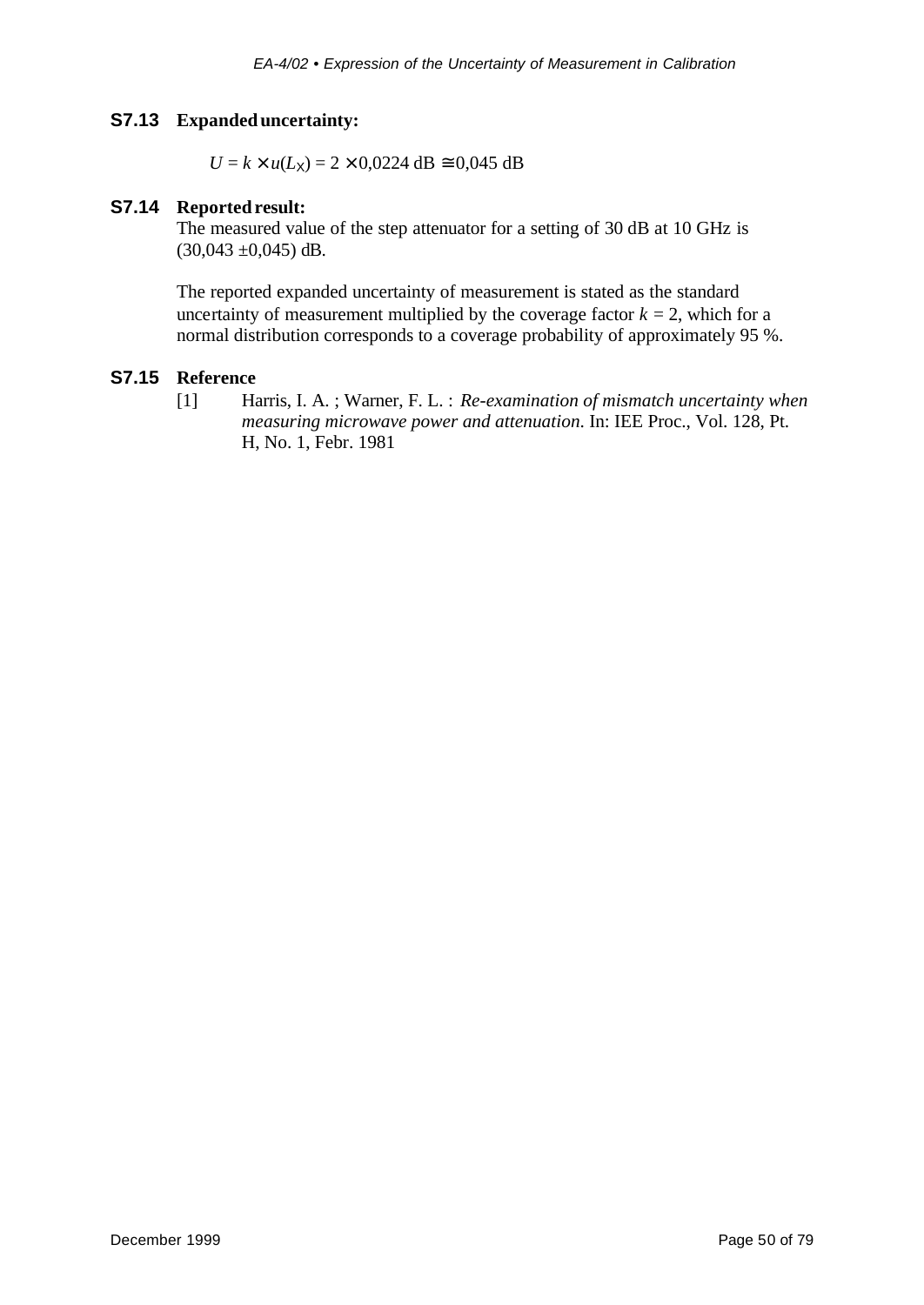# **SUPPLEMENT 2**

# **Examples**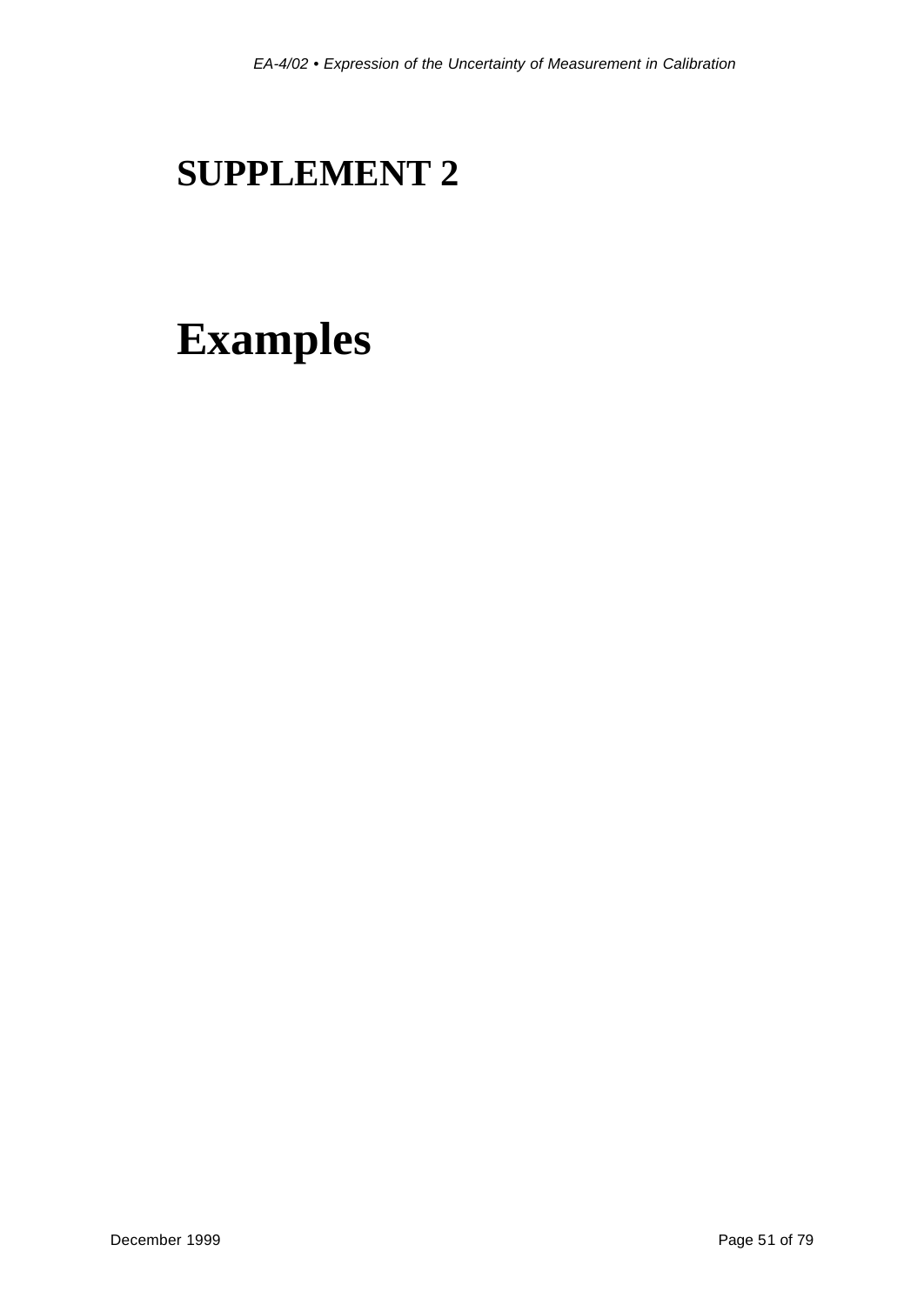# *CONTENTS*

| S <sub>8</sub>  | <b>INTRODUCTION</b>                           | 53 |
|-----------------|-----------------------------------------------|----|
| S <sub>9</sub>  | CALBRATION OF A HAND-HELD DIGITAL MULTIMETER  |    |
|                 | AT 100 V DC                                   | 56 |
| S <sub>10</sub> | CALIBRATION OF A VERNIER CALLIPER             | 60 |
| S <sub>11</sub> | CALIBRATION OF A TEMPERATURE BLOCK CALIBRATOR |    |
|                 | AT A TEMPERATURE OF 180°C                     | 65 |
| S <sub>12</sub> | CALIBRATION OF A HOUSEHOLD WATER METER        | 69 |
| S <sub>13</sub> | CALIBRATION OF A RING GAUGE WITH A NOMINAL    |    |
|                 | <b>DIAMETER OF 90 MM</b>                      | 73 |
|                 |                                               |    |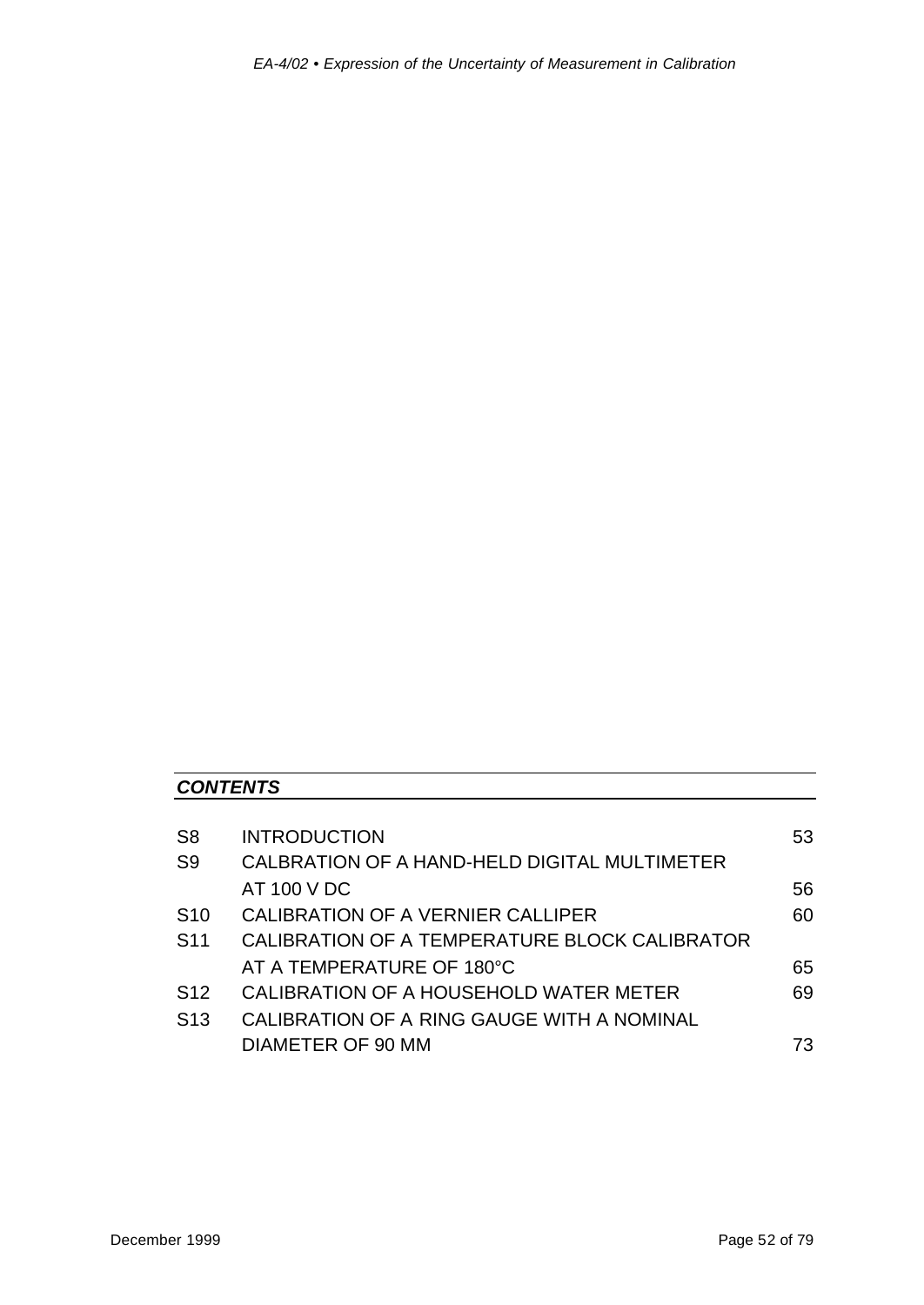#### *S8 INTRODUCTION*

- **S8.1** The following examples are chosen to demonstrate further the method of evaluating the uncertainty of measurement. They supplement the examples presented in Supplement 1 to EAL-R2 (Edition 1, November 1997). The present collection of examples focuses on situations where there are one or two dominant terms in the uncertainty propagation or where the number of repeated measurements is small.
- **S8.2** The examples are chosen to illustrate situations encountered in practice. It should be emphasised, however, that in practical applications there is no need to go through the mathematical derivations presented in these examples, in particular in the mathematical notes appended to some of the examples. Rather, the user is encouraged to employ the results of the theoretical presentations after having made himself acquainted with the conditions that have to be fulfilled. For instance, if it is ascertained, in a given situation, that the result of measurement has a rectangular distribution (as would be the case if there were only one term, rectangularly distributed, that needed to be considered in the propagation), one can immediately draw the conclusion that the coverage factor to be used to arrive at a coverage probability of 95 % is  $k = 1,65$  (see S9.14).
- **S8.3** One general conclusion that may be drawn from the uncertainty propagation is that in the case of only one dominant contribution the type of distribution of this contribution applies for the result of measurement as well. However, to evaluate the uncertainty of the result of measurement, the applicable sensitivity coefficient has to be employed, as usual.
- **S8.4** It should be added that the situation where there is only one or a few dominant terms to the uncertainty of measurement is often met in connection with less complicated measuring instruments, where the dominant term often is due to the limited resolution of the instrument. Thus it may appear a paradox that the treatment of uncertainty of measurement for less complicated instruments, as shown by the examples of this Supplement, is more complicated than the treatment of the more straight-forward examples in Supplement 1. However, it should be kept in mind that the mathematical derivations, which may be felt as complications, are inserted for pedagogical reasons at places where they are needed instead of presenting them in the main document.
- **S8.5** The examples are based on drafts prepared by EA Expert Groups. These drafts have been simplified and harmonised to make them transparent to the laboratory staff in all fields of calibration. It is thus hoped that this set of examples, like the preceding set published as Supplement 1 to EAL-R2, will contribute to a better understanding of the details of setting up the model of evaluation and to the harmonisation of the process of evaluating the uncertainty of measurement, independent of the field of calibration.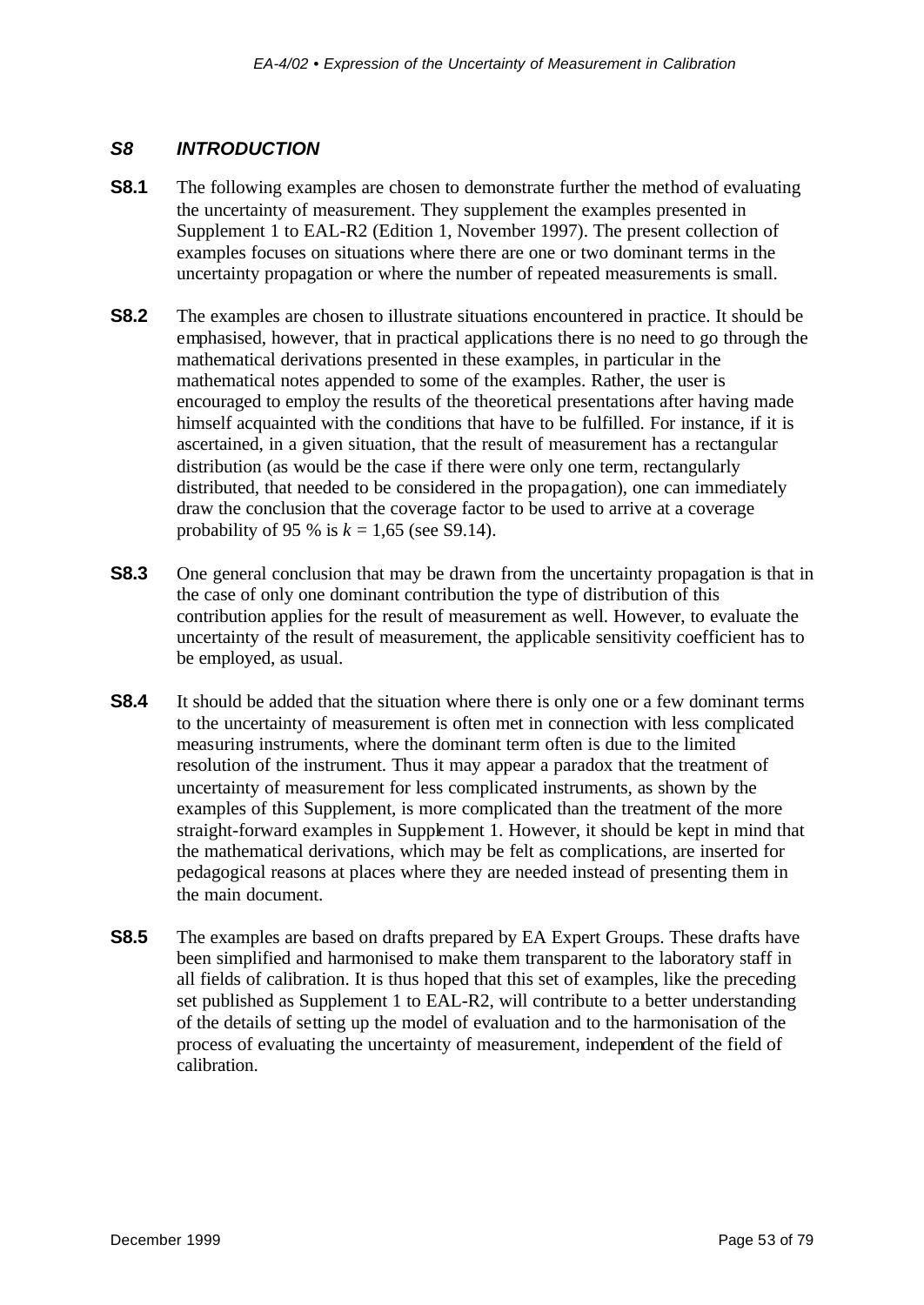- **S8.6** The contributions and values given in the examples are not intended to imply mandatory or preferred requirements. Laboratories should determine the uncertainty contributions on the basis of the model function they use in the evaluation of the particular calibration they perform and report the evaluated uncertainty of measurement on the calibration certificate they issue.
- **S8.7** The presentation of the examples follows the common scheme presented and implemented in the first supplement to EAL-R2. For details the reader is referred to clause S1.4 of that document.
- **S8.8** The uncertainty analysis of the examples is intended to represent the fundamentals of the specific measurement process and the method of evaluating the measurement result and the associated uncertainty. To keep the analysis transparent, also for those who are not experts in the relevant metrological field, a uniform method for the choice of the symbols of quantities has been followed, focused more on the physical background than on the current practice in different fields.
- **S8.9** There are several recurrent quantities involved in all cases. One of them is the measurand, i.e. the quantity to be measured, another is the quantity presented by the working standard, which realises the local unit; with this quantity the measurand is compared. Besides these two quantities there are several others, in all cases, which take the role of additional local quantities or corrections.
- **S8.10** Corrections describe the imperfect equality between a measurand and the result of a measurement. Some of the corrections are given by complete results of measurement, i.e. a measured value and its associated measurement uncertainty. For others the distribution of values is inferred from more or less complete knowledge of their nature. In most cases this will lead to an estimation of the limits for the unknown deviations.
- **S8.11** In certain cases the quantity presented by a working standard is characterised by the nominal value of the standard. Thus nominal values, which generally speaking characterise or identify calibration artefacts, often enter the uncertainty analysis.
- **S8.12** To distinguish in the mathematical models of evaluation between these concepts, the examples have been designed to follow the notational rules given below. It is evident, however, that it is not possible to follow such rules strictly, because the practice concerning the use of symbols is different in different metrological fields.
- **S8.13** The notation applied here distinguishes between main values, nominal values, correction values and values of limits:

Main values are measured or observed values that contribute an essential part to the value of a measurand. They are represented by lower-case letters in italics; they will be preceded by an upper-case Greek delta if the quantity represents a difference.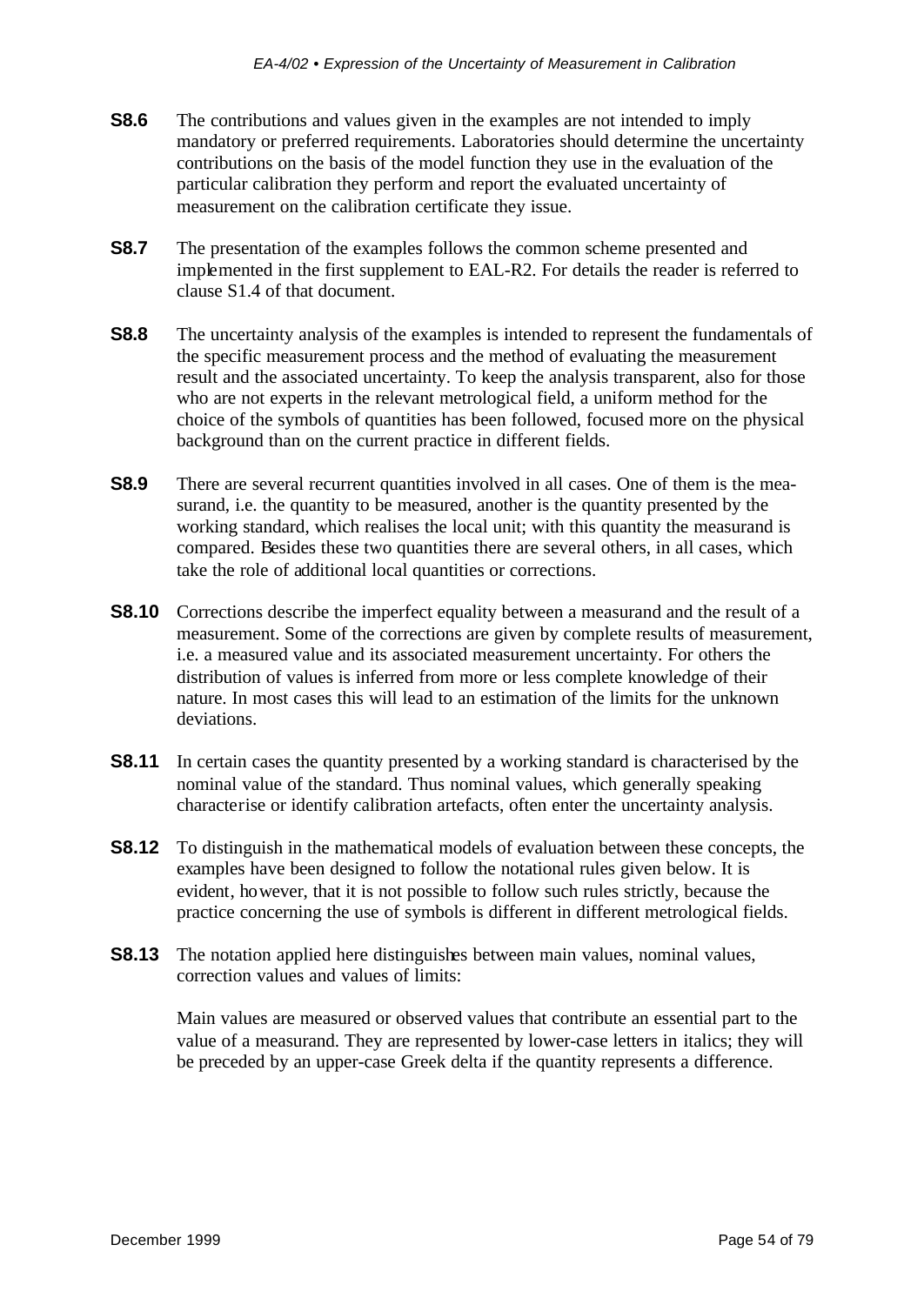#### EXAMPLE:

- *t* i X temperature indicated by a thermometer  $X$  to be calibrated. (index  $\mathbf{i}$  means indicated),
- $\Delta l$  observed difference in the displacement of a measuring spindle.

Nominal values are assigned values of the realisation of a quantity by a standard or a measuring instrument. They are approximate values that give the main part of the realised value. They are represented by upper-case letters in italics.

#### EXAMPLE:

*L* - nominal length of a gauge block to be calibrated.

Correction values give small deviations from the main values that are known or have to be estimated. In most cases they are additive. They are represented by the symbol chosen for the quantity under consideration, preceded by a lower-case Greek delta.

#### EXAMPLE:

- $\delta$   $m_{\text{D}}$  possible deviation because of the drift of the value of a reference weight since its last calibration
- $\delta$   $m_{\rm C}$  correction for eccentricity of load and magnetic effects in the calibration of a weight.

Values of limits are fixed, estimated values of possible variations of the unknown values of a quantity. They are represented by the symbol chosen for the quantity under consideration, preceded by a upper-case Greek delta.

#### EXAMPLE:

 $\Delta a_{x}$  - estimated half-width of the interval of possible deviations of a linear thermal resistivity coefficient given in a manufacturer's specification for a resistor to be calibrated.

The differentiation between different quantities of the same kind is effected by indices as shown in the examples. The internationally accepted notational rules for physical quantities have been followed: indices representing physical quantities are given in italics whereas indices that symbolise artefacts, instruments and so on are written in upright letters.

**S8.14** Defined reference values are represented by a quantity symbol with the index zero.

#### EXAMPLE:

 $p_0$  reference pressure, e.g. of 1000 mbar.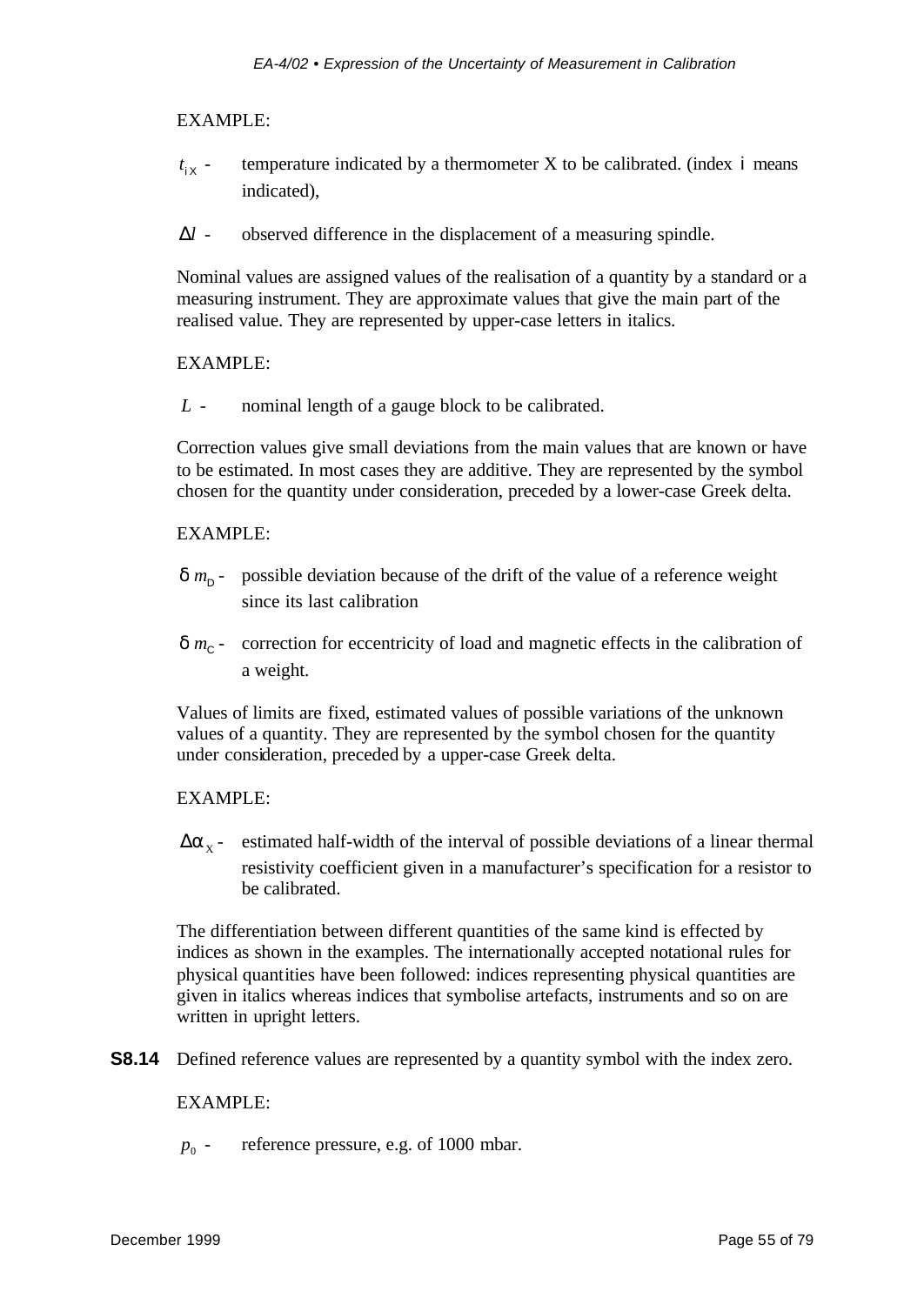**S8.15** Ratios of quantities of the same kind (dimensionless ratios) are represented by lowercase letters in italics.

EXAMPLE:

- $r = R_{iX} / R_{iN}$  ratio of indicated resistance of an unknown resistor and a reference resistor (index *i* means indicated).
- **S8.16** If several indices are used, the sequence of indices is chosen in such a way that the index representing the most general concept is leftmost and the one representing the most specific concept is rightmost.

EXAMPLE:

 $V_{11}$ ,  $V_{12}$  - voltage indicated by voltmeter '1' and voltmeter '2', respectively

**S8.17** The examples in this second supplement to EAL-R2 are intended to be followed by others, illustrating different aspects encountered in connection with the calibration of measuring instruments. Examples may also be found in EAL and EA Guidance Documents<sup>1</sup> dealing with the calibration of specific types of measuring instruments.

## *S9 CALBRATION OF A HAND-HELD DIGITAL MULTIMETER AT 100 V DC*

- **S9.1** As part of a general calibration, a hand-held digital multimeter (DMM) is calibrated at an input of 100 V DC using a multifunction calibrator as a working standard. The following measuring procedure is used:
- (1) The calibrator's output terminals are connected to the input terminals of the DMM using suitable measuring wires.
- (2) The calibrator is set to its 100V setting and, after a suitable stabilising period, the DMM reading is noted.
- (3) The error of indication of the DMM is calculated using the DMM readings and the calibrator settings.
- **S9.2** It must be noted that the error of indication of the DMM which is obtained using this measuring procedure includes the effect of offset as well as deviations from linearity.
- **S9.3** The error of indication  $E<sub>X</sub>$  of the DMM to be calibrated is obtained from

$$
E_{\rm X} = V_{\rm iX} - V_{\rm S} + dV_{\rm iX} - dV_{\rm S}
$$
 (S9.1)

where

l

<sup>1</sup> EAL-G26, Calibration of pressure balances

EAL-G31, Calibration of thermocouples

EAL-G32, Measurement and generation of small ac voltages with inductive voltage dividers

EA-10/10, EA Guidelines on the Determination of Pitch Diameter of Parallel Thread gauges by Mechanical Probing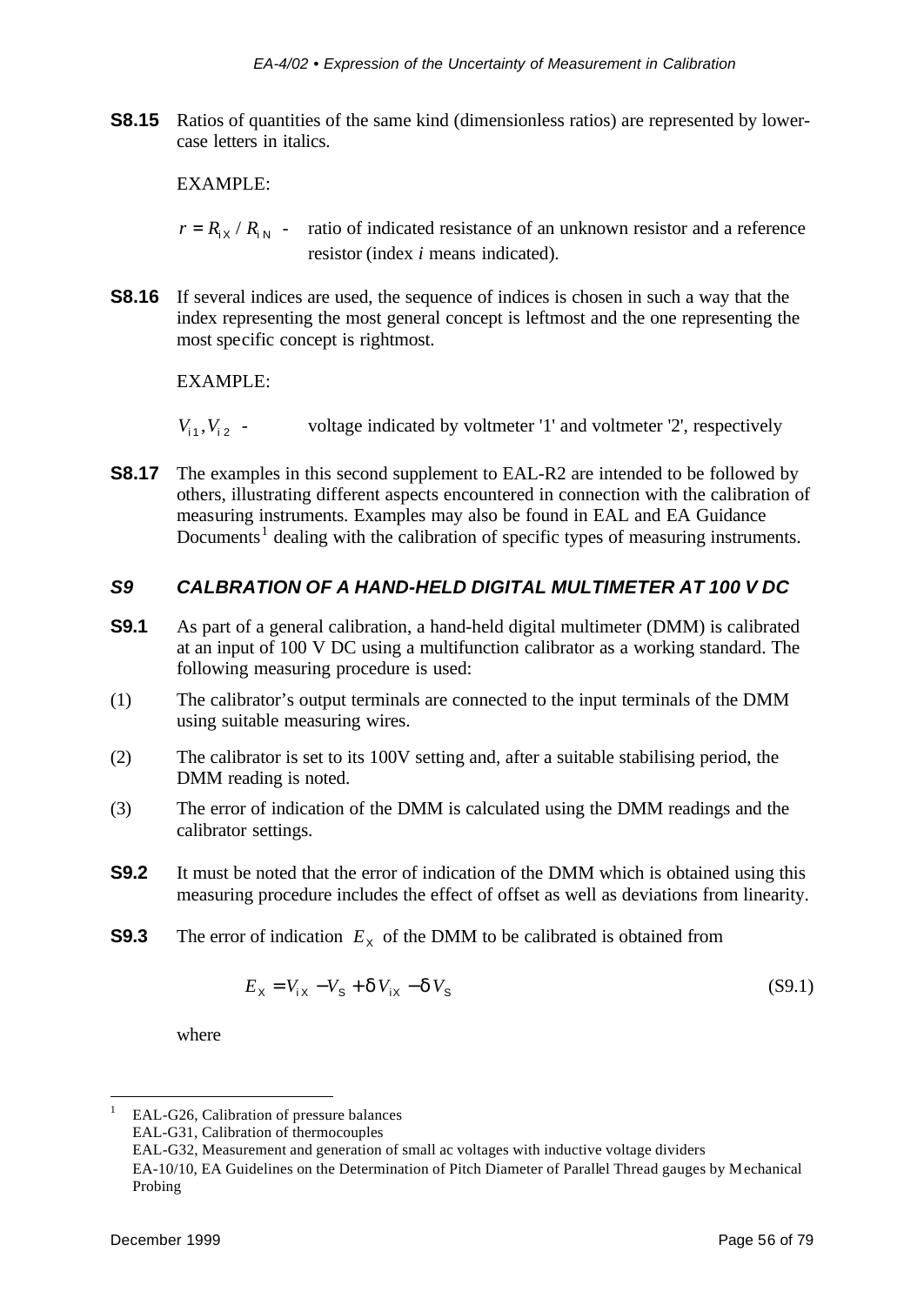- $V_{i \times}$ - voltage, indicated by the DMM (index i means indication),
- $V_{\rm s}$ - voltage generated by the calibrator,
- $dV_{iX}$ - correction of the indicated voltage due to the finite resolution of the DMM,

 $dV_{\rm s}$ - correction of the calibrator voltage due to

- (1) drift since its last calibration,
	- (2) deviations resulting from the combined effect of offset, non-linearity and differences in gain,
	- (3) deviations in the ambient temperature,
	- (4) deviations in mains power,
	- (5) loading effects resulting from the finite input resistance of the DMM to be calibrated.
- **S9.4** Because of the limited resolution of the indication of the DMM, no scatter in the indicated values is observed.

# **S9.5 DMM** readings  $(V_{iX})$

The DMM indicates the voltage 100,1 V at the calibrator setting 100 V. The DMM reading is assumed to be exact (see S9.4).

# **S9.6 Working standard**  $(V<sub>S</sub>)$

The calibration certificate for the multifunction calibrator states that the voltage generated is the value indicated by the calibrator setting and that the associated expanded relative uncertainty of measurement is W=0,000 02 (coverage factor  $k = 2$ ), resulting in an expanded uncertainty of measurement associated with the 100 V setting of U=0,002 V (coverage factor  $k = 2$ ).

# **S9.7 Resolution of DMM to be calibrated (***d* $V_{iX}$ **)**

The least significant digit of the DMM display corresponds to 0,1 V. Each DMM reading has a correction due to the finite resolution of the display which is estimated to be 0,0 V with limits of  $\pm 0.05$  V (i.e. one half of the magnitude of the least significant digit).

# **S9.8 Other corrections**  $(dV<sub>S</sub>)$

Because of the fact that individual figures are not available the uncertainty of measurement associated with the different sources is derived from the accuracy specification given by the manufacturer of the calibrator. These specifications state that the voltage generated by the calibrator coincides with the calibrator setting within  $\pm (0.000 \text{ 1xV}_\text{S} + 1 \text{ mV})^2$  under the measuring conditions

- (1) the ambient temperature is within the range  $18 \degree C$  to  $23 \degree C$
- (2) the mains voltage powering the calibrator is in the range  $210 \text{ V}$  to  $250 \text{ V}$ ,
- (3) the resistive load at the calibrator's terminals is greater than 100 k $\Omega$ ,

l

 $2^2$  A widely used method of presenting accuracy specification of measuring instruments in data sheets or manuals consists in giving the specification limits in terms of 'settings'. For the calibrator, the statement would be  $\pm$ (0,01% of setting + 1 mV). Even if this method is considered to be equivalent to the expression given above it is not used here because it may be misleading in many cases and because it does not represent an equation of physical quantities in the internationally accepted symbolic nomenclature.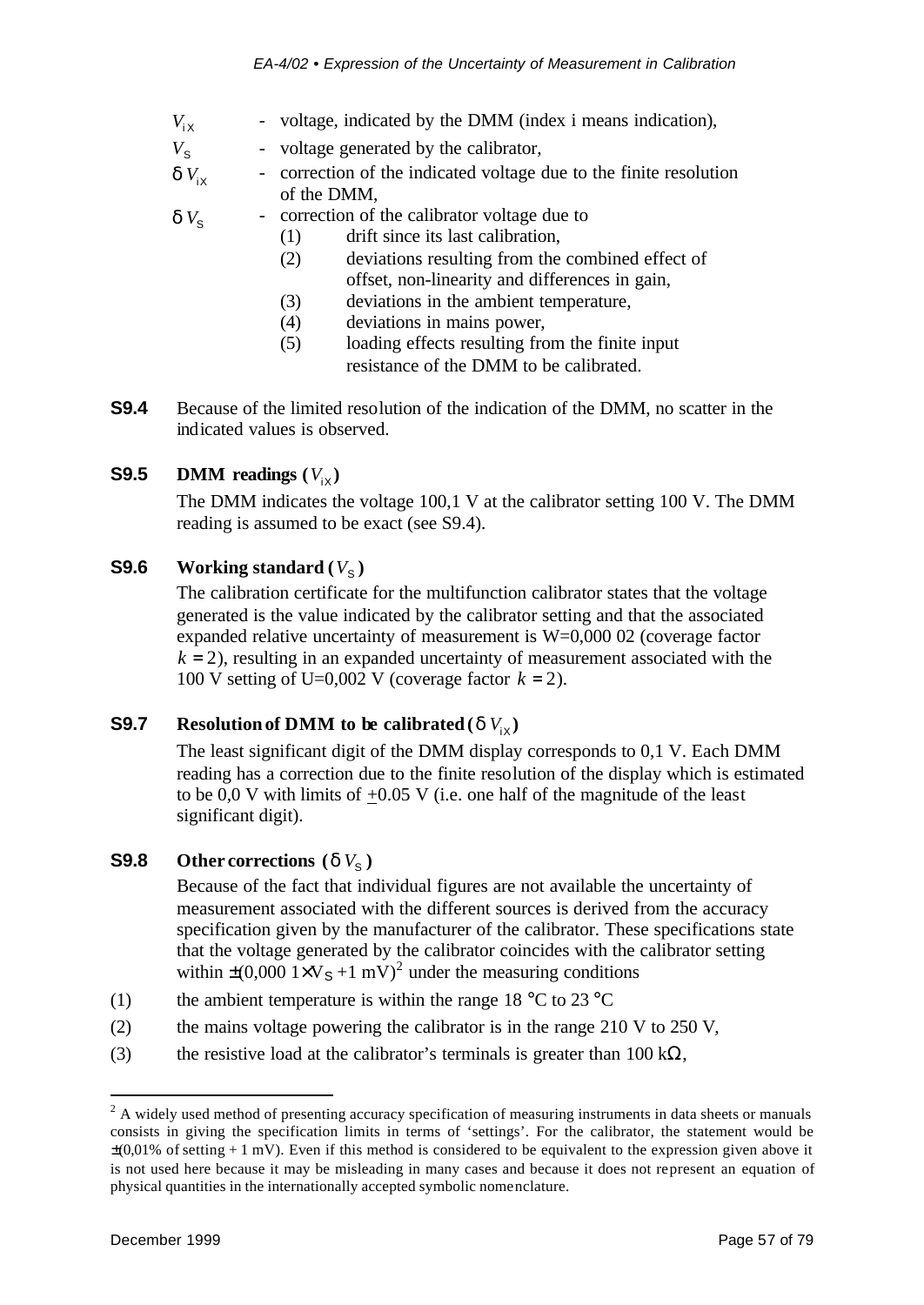(4) the calibrator has been calibrated within the last year.

Since these conditions of measurement are fulfilled and the calibration history of the calibrator shows that the manufacturer's specification may be relied upon, the correction to be applied to the voltage generated by the calibrator is assumed to be 0,0 V within ±0,011 V.

#### **S9.9 Correlation**

None of the input quantities are considered to be correlated to any significant extent.

| quantity       | estimate | standard<br>uncertainty | probability<br>distribution | sensitivity<br>coefficient | uncertainty<br>contribution |
|----------------|----------|-------------------------|-----------------------------|----------------------------|-----------------------------|
| $X_{i}$        | $x_i$    | $u(x_i)$                |                             | $c_i$                      | $u_i(y)$                    |
| $V_{iX}$       | 100,1 V  |                         |                             |                            |                             |
| $V^{}_{\tt S}$ | 100,0 V  | $0,001$ V               | normal                      | $-1,0$                     | $-0,001$ V                  |
| $dV_{iX}$      | 0.0V     | $0,029$ V               | rectangular                 | 1,0                        | $0,029$ V                   |
| $dV_{\rm s}$   | 0.0V     | $0,0064$ V              | rectangular                 | $-1,0$                     | $-0,0064$ V                 |
| $E_{\times}$   | $0,1$ V  |                         |                             |                            | $0,030$ V                   |

# **S9.10** Uncertainty budget  $(E_\chi)$

#### **S9.11 Expanded uncertainty**

The standard uncertainty of measurement associated with the result is clearly dominated by the effect of the finite resolution of the DMM. The final distribution is not normal but essentially rectangular. Therefore, the method of effective degrees of freedom described in Annex E of EAL-R2 is not applicable. The coverage factor appropriate for a rectangular distribution is calculated from the relation given in eq. (S9.8) in the mathematical note S9.14.

 $U = k \cdot u(E_X) = 1,65 \cdot 0,030 \text{ V} \approx 0,05 \text{ V}$ 

#### **S9.12 Reported result**

The measured error of indication of the hand-held digital voltmeter at 100 V is  $(0.10 \pm 0.05)$  V.

The reported expanded uncertainty of measurement is stated as the standard uncertainty of measurement multiplied by the coverage factor  $k = 1.65$  which has been derived from the assumed rectangular probability distribution for a coverage probability of 95%.

#### **S9.13 Additional remark**

The method used for calculating the coverage factor is clearly related to the fact that the measurement uncertainty associated with the result is dominated by the effect of the finite resolution of the DMM. This will be true for the calibration of all lowresolution indicating instruments provided the finite resolution is the only dominant source in the uncertainty budget.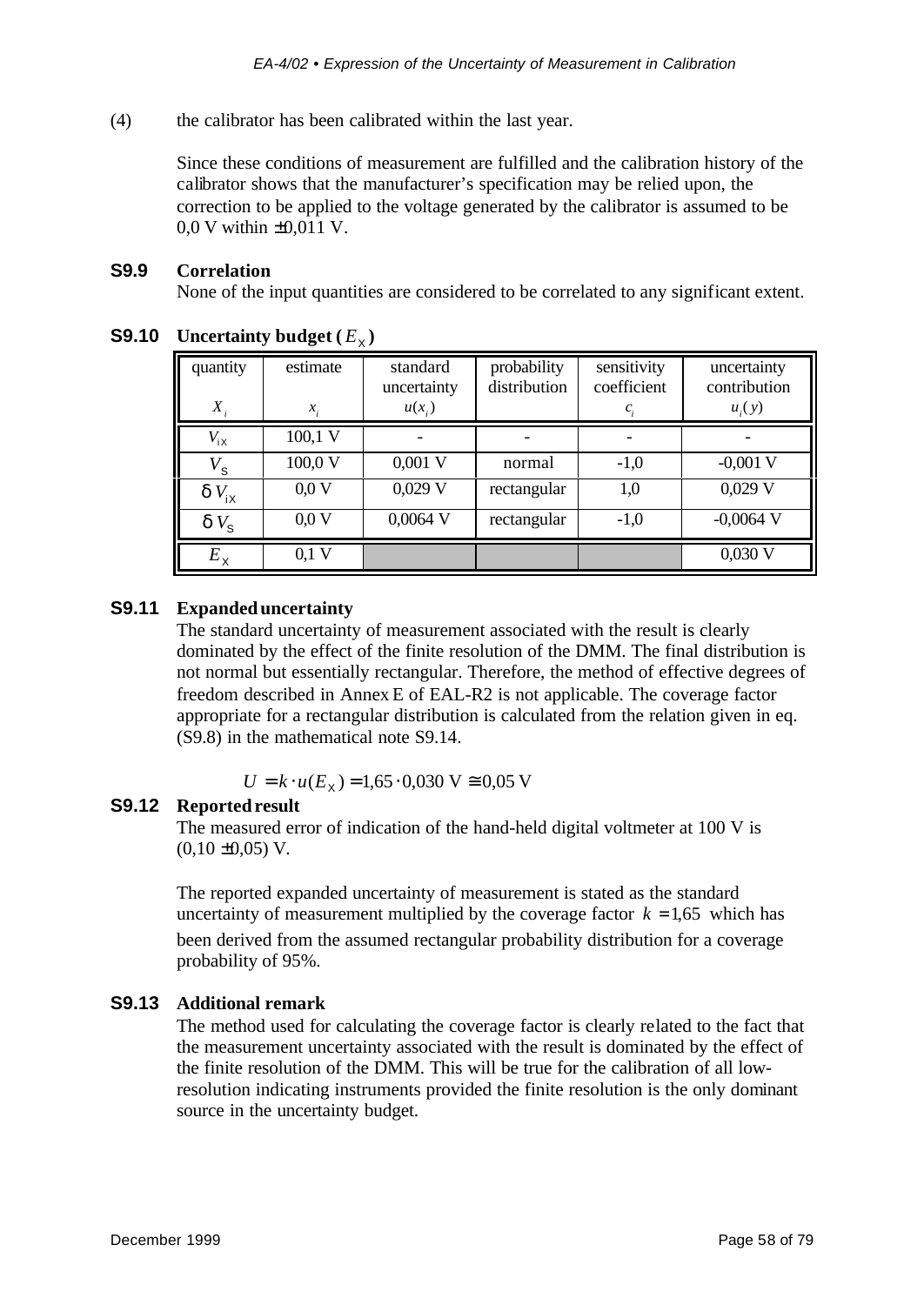#### **S9.14 Mathematical note**

If the situation of measurement is such that one of the uncertainty contributions in the budget can be identified as a dominant term, for instance the term with index 1, the standard uncertainty to be associated with the measurement result  $y$  can be written as

$$
u(y) = \sqrt{u_1^2(y) + u_R^2(y)}.
$$
 (S9.2)

Here is

$$
u_{R}(y) = \sqrt{\sum_{i=2}^{N} u_{i}^{2}(y)}
$$
 (S9.3)

denotes the total uncertainty contribution of the non-dominant terms. As long as the ratio of the total uncertainty contribution  $u_R(y)$  of the non-dominant terms to the uncertainty contribution  $u_1(y)$  of the dominant term is not larger than 0,3, eq. (S9.2) may be approximated by

$$
u(y) \cong u_1(y) \cdot \left[ 1 + \frac{1}{2} \left( \frac{u_R(y)}{u_1(y)} \right)^2 \right].
$$
 (S9.4)

The relative error of approximation is smaller than  $1 \times 10^{-3}$ . The maximum relative change in the standard uncertainty resulting from the factor within the brackets in eq. (S9.4) is not larger than 5%. This value is within the accepted tolerance for mathematical rounding of uncertainty values.

Under these assumptions the distribution of values that could reasonably be attributed to the measurand is essentially identical with the distribution resulting from the known dominant contribution. From this distribution density *j*( *y*) the coverage probability *p* may be determined for any value of the expanded measurement uncertainty *U* by the integral relation

$$
p(U) = \int_{y-U}^{y+U} (y')dy'.
$$
 (S9.5)

Inverting this relation for a given coverage probability results in the relation between the expanded measurement uncertainty and the coverage probability  $U = U(p)$  for the given distribution density  $j(y)$ . Using this relation, the coverage factor may finally be expressed as

$$
k(p) = \frac{U(p)}{u(y)}.
$$
\n<sup>(S9.6)</sup>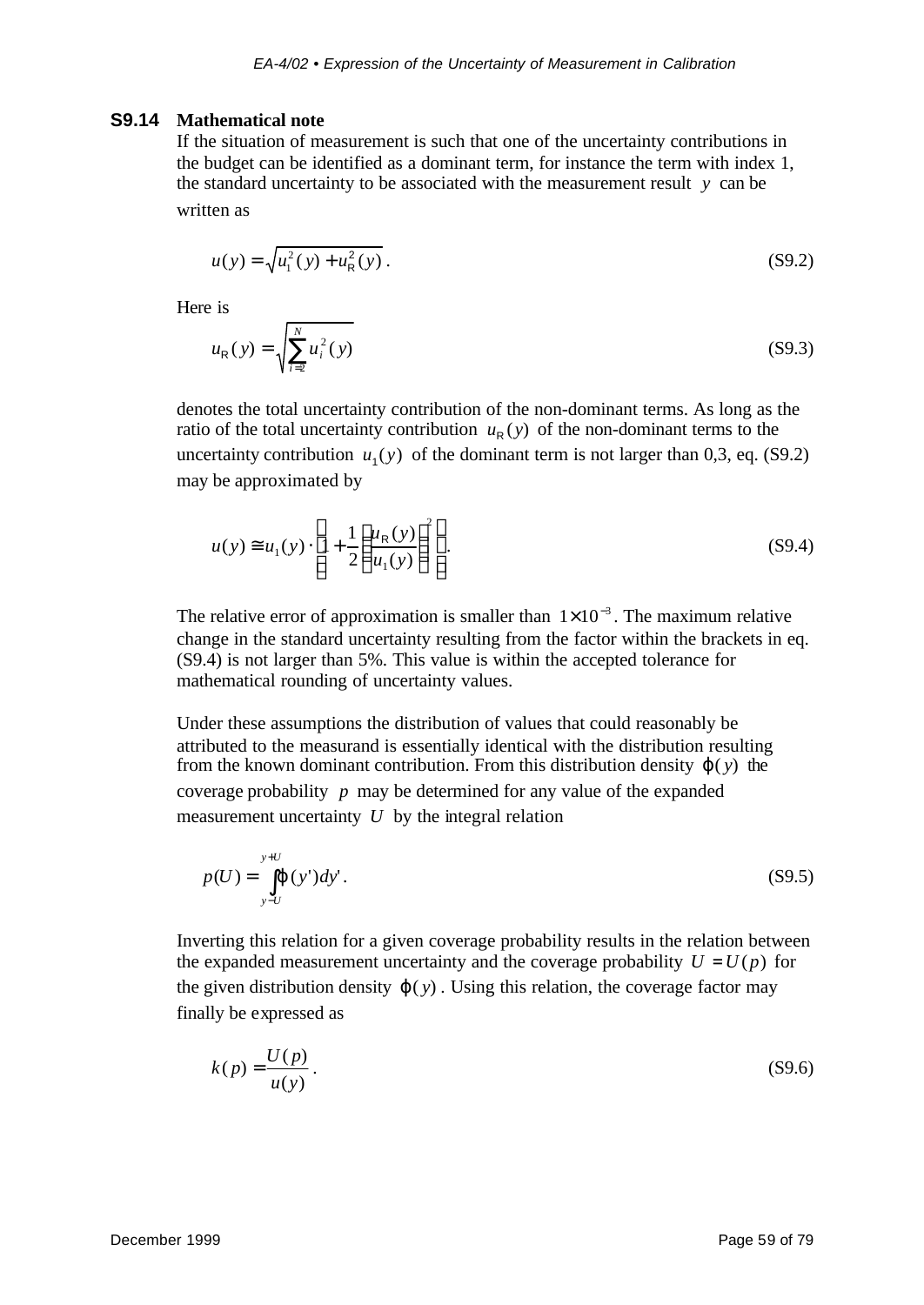In the case of the hand-held digital voltmeter the dominant uncertainty contribution resulting from the finite resolution of the indication is  $u_{dV_x}(E_x) = 0.029$  V whereas the total uncertainty contribution of the non-dominant terms is  $u_R(E_X) = 0.0064$  V. The relevant ratio is  $u_R(E_X) / u_{dV_X}(E_X) = 0.22$ . Thus the resulting distribution of values that can reasonably be attributed as errors of indications is essentially rectangular. The coverage probability for a rectangular distribution is linearly related to the expanded measurement uncertainty ( *a* being the half-width of the rectangular distribution)

$$
p = \frac{U}{a} \,. \tag{S9.7}
$$

Solving this relation for the expanded measurement uncertainty *U* and inserting the result together with the expression of the standard measurement uncertainty related to a rectangular distribution as given by eq. (3.8) of EAL-R2 finally gives the relation

$$
k(p) = p\sqrt{3} \tag{S9.8}
$$

For a coverage probability  $p = 95$  % applicable in the EA, the relevant coverage factor is thus  $k = 1.65$ .

# *S10 CALIBRATION OF A VERNIER CALLIPER*

**S10.1** A vernier calliper made of steel is calibrated against grade I gauge blocks of steel used as working standards. The measurement range of the calliper is 150 mm. The reading interval of the calliper is 0,05 mm (the main scale interval is 1 mm and the vernier scale interval 1/20 mm). Several gauge blocks with nominal lengths in the range 0,5 - 150 mm are used in the calibration. They are selected in such a way that the measurement points are spaced at nearly equal distances (e.g. at 0 mm, 50 mm, 100 mm, 150 mm) but give different values on the vernier scale (e.g. 0,0 mm, 0,3 mm, 0,6 mm, 0,9 mm). The example concerns the 150 mm calibration point for measurement of external dimensions. Before calibration several checks of the condition of the calliper are made. These include dependence of the result of measurement on the distance of the measured item from the beam (Abbe error), quality of the measuring faces of the jaws (flatness, parallelism, squareness), and function of the locking mechanism.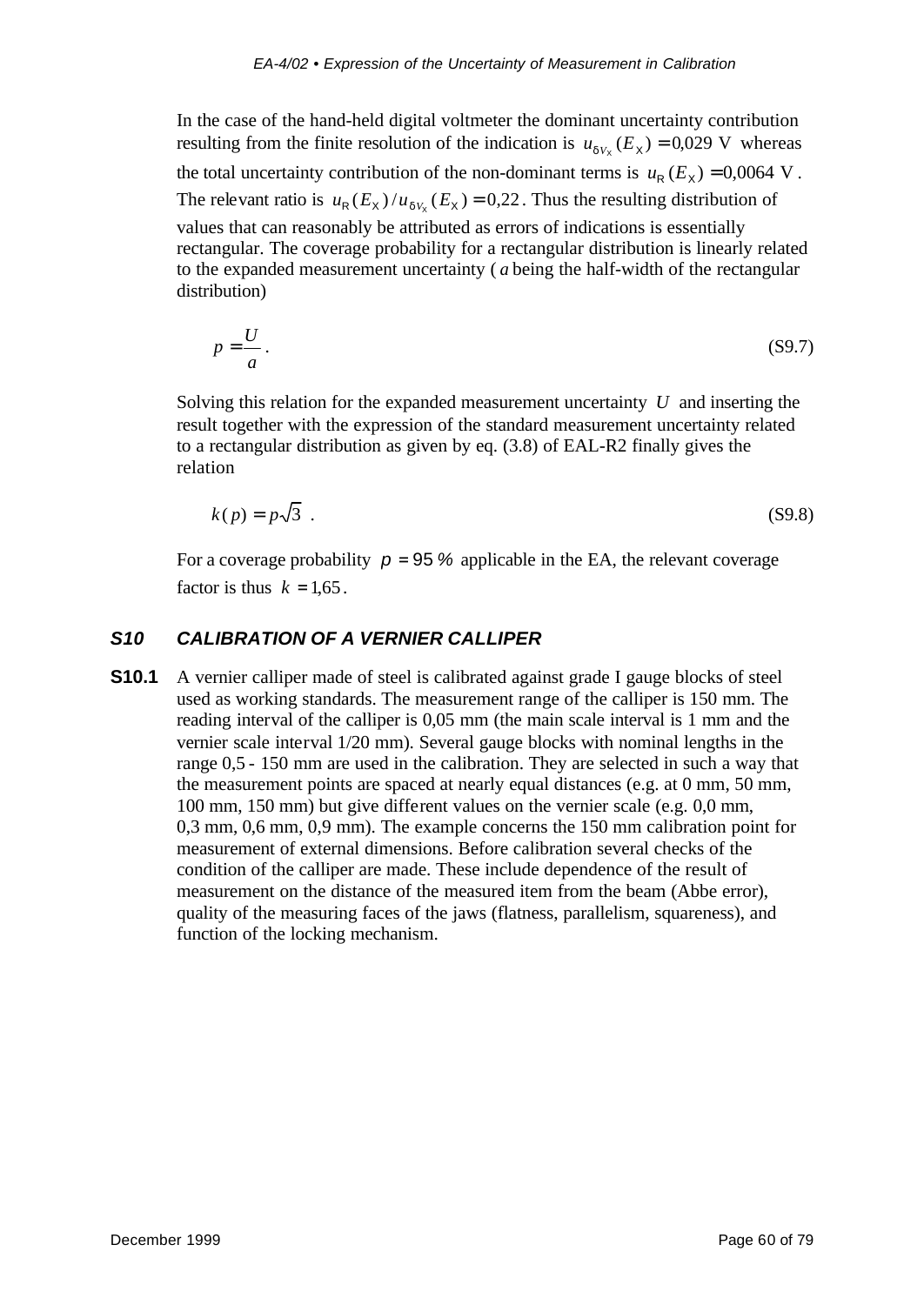**S10.2** The error of indication  $E<sub>X</sub>$  of the calliper at the reference temperature  $t<sub>0</sub> = 20^{\circ}$ C is obtained from the relation:

$$
E_{\rm X} = l_{\rm i X} - l_{\rm S} + L_{\rm S} \cdot \overline{\mathbf{a}} \cdot \Delta t + \mathbf{d} l_{\rm i X} + \mathbf{d} l_{\rm M}
$$
 (S10.1)

where:

| $l_{\rm ix}$                | indication of the calliper,                                                                                                                           |
|-----------------------------|-------------------------------------------------------------------------------------------------------------------------------------------------------|
| $l_{\rm S}$                 | length of the actual gauge block,                                                                                                                     |
| $L_{\rm S}$                 | nominal length of the actual gauge block,                                                                                                             |
| $\overline{a}$              | average thermal expansion coefficient of the calliper and the gauge<br>block,                                                                         |
| $\Delta t$<br>$dl_{\rm ix}$ | difference in temperature between the calliper and the gauge block,<br>correction due to the finite resolution of the calliper,                       |
| $dl_{\scriptscriptstyle M}$ | correction due to mechanical effects, such as applied measurement<br>force, Abbe errors, flatness and parallelism errors of the measurement<br>faces. |

# **S10.3** Working standards  $(l_s, L_s)$

The lengths of the reference gauge blocks used as working standards, together with their associated expanded uncertainty of measurement, are given in the calibration certificate. This certificate confirms that the gauge blocks comply with the requirements for grade I gauge blocks according to ISO 3650, i.e. that the central length of the gauge blocks coincides within  $\pm 0.8$  µm with the nominal length. For the actual lengths of the gauge blocks their nominal lengths are used without correction, taking the tolerance limits as the upper and lower limits of the interval of variability.

#### **S10.4 Temperature**  $(\Delta t, \overline{a})$

After an adequate stabilisation time, the temperatures of the calliper and the gauge block are equal within  $\pm 2$  °C. The average thermal expansion coefficient is 11,5 $\cdot$ 10<sup>-6</sup>  $^{\circ}C^{-1}$ . (The uncertainty in the average thermal expansion coefficient and in the difference of the thermal expansion coefficients has not been taken into account; its influence is considered negligible for the present case. Cf. EAL-R2-S1, example S4.)

# **S10.5** Resolution of the calliper ( $d l_{iX}$ )

The scale interval of the vernier scale is 0,05 mm. Thus variations due to the finite resolution are estimated to have rectangular limits of  $\pm 25$  µm.

#### **S10.6 Mechanical effects**  $(d l_M)$

These effects include the applied measurement force, the Abbe error and the play between the beam and the sliding jaw. Additional effects may be caused by the fact that the measuring faces of the jaws are not exactly flat, not parallel to each other and not perpendicular to the beam. To minimise effort, only the range of the total variation, equal to  $\pm 50 \mu m$  is considered.

#### **S10.7 Correlation**

None of the input quantities are considered to be correlated to any significant extent.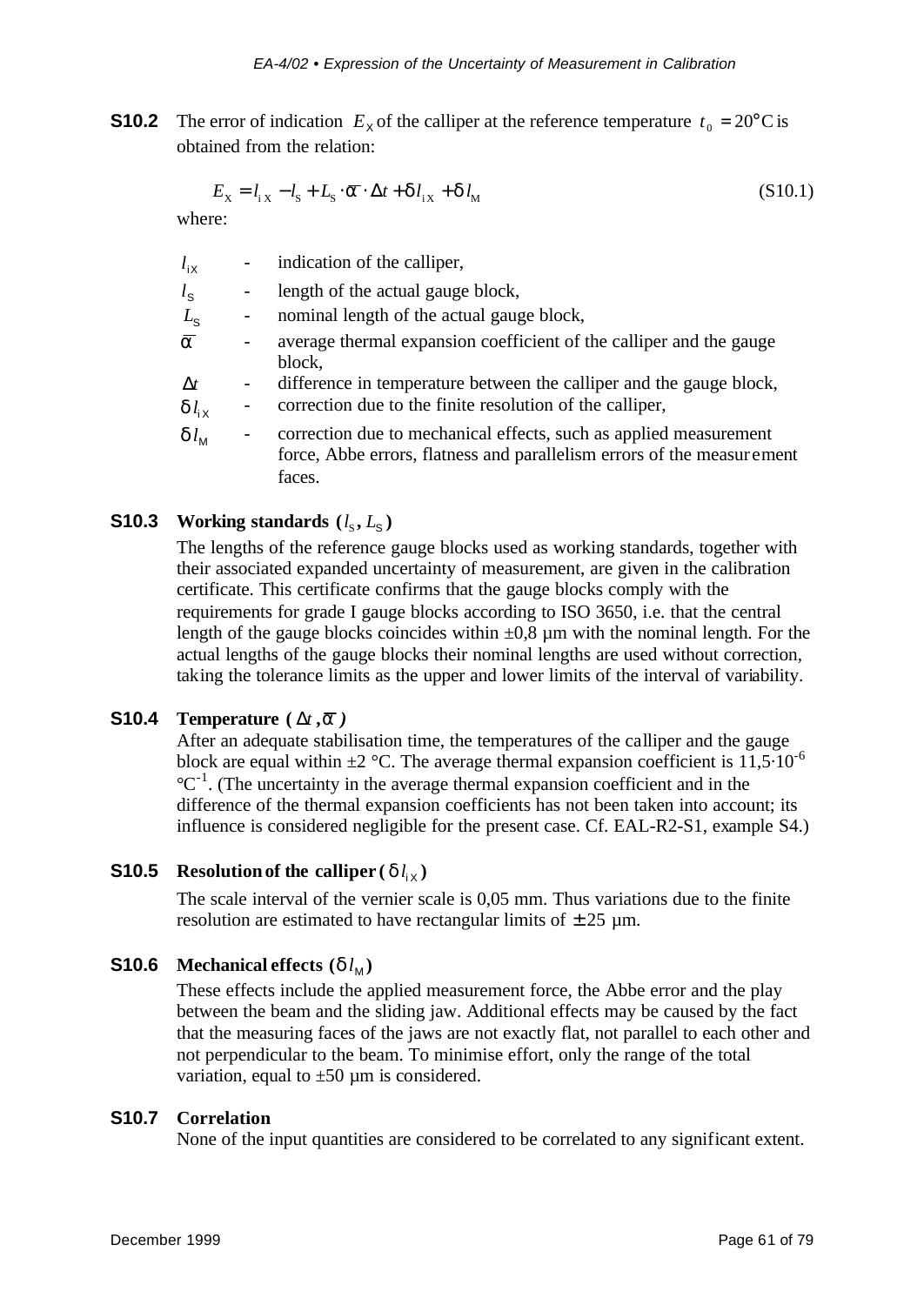#### **S10.8 Measurements**  $(l_{iX})$

The measurement is repeated several times without detecting any scatter in the observations. Thus uncertainty due to limited repeatability does not give a contribution. The result of measurement for the 150 mm gauge block is 150,10 mm.

| quantity        | estimate          | standard     | probability  | sensitivity       | uncertainty   |
|-----------------|-------------------|--------------|--------------|-------------------|---------------|
|                 |                   | uncertainty  | distribution | coefficient       | contribution  |
| $X_i$           | $\mathcal{X}_{i}$ | $u(x_i)$     |              | $\mathcal{C}$     | $u_i(y)$      |
| $l_{\rm ix}$    | 150,10 mm         |              |              |                   |               |
| $l_{\rm S}$     | 150,00 m          | $0,46 \mu m$ | rectangular  | $-1,0$            | $-0,46 \mu m$ |
| $\Delta t$      |                   | 1,15 K       | rectangular  | $1,7 \mu Mk^{-1}$ | $2,0 \mu m$   |
| $d_l$           |                   | $15 \mu m$   | rectangular  | 1,0               | $15 \mu m$    |
| $d$ $l_{\rm M}$ |                   | $29 \mu m$   | rectangular  | 1,0               | $29 \mu m$    |
| $E_{\rm X}$     | $0,10$ mm         |              |              |                   | $33 \mu m$    |

# **S10.9** Uncertainty budget  $(d l_{\chi})$

#### **S10.10 Expanded uncertainty**

The uncertainty of measurement associated with the result is clearly dominated by the combined effect of the measurement force and the finite resolution of the vernier. The final distribution is not normal but essentially trapezoidal with a ratio  $\mathbf{b} = 0.33$ of the half-width of the plateau region to the half-width of the variability interval. Therefore the method of effective degrees of freedom described in EAL-R2, Annex E is not applicable. The coverage factor  $k = 1.83$  appropriate for this trapezoidal distribution of values is calculated from eq. (S10.10) of the mathematical note S10.13. Thus

 $U = k \cdot u(E_X) = 1,83 \cdot 0,033$  mm  $\approx 0,06$  mm

#### **S10.11 Reported result**

At 150 mm the error of indication of the calliper is  $(0,10 \pm 0,06)$  mm.

The reported expanded uncertainty of measurement is stated as the standard uncertainty of measurement multiplied by the coverage factor  $k = 1.83$  which has been derived from the assumed trapezoidal probability distribution for a coverage probability of 95 %.

#### **S10.12 Additional remark**

The method used for calculating the coverage factor is clearly related to the fact that uncertainty of measurement associated with the result is dominated by two influences: the mechanical effects and the finite resolution of the vernier scale. Thus the assumption of a normal distribution for the output quantity is not justified and the conditions of EAL-R2, paragraph 5.6 apply. In the sense that probabilities and probability densities in practice may only be determined to within 3 %− 5 %, the distribution is essentially trapezoidal, obtained by convolution of the two rectangular distributions associated with the dominant contributions. The half-widths of the base and the top of the resulting symmetrical trapezoid are  $75 \mu m$  and  $25 \mu m$ ,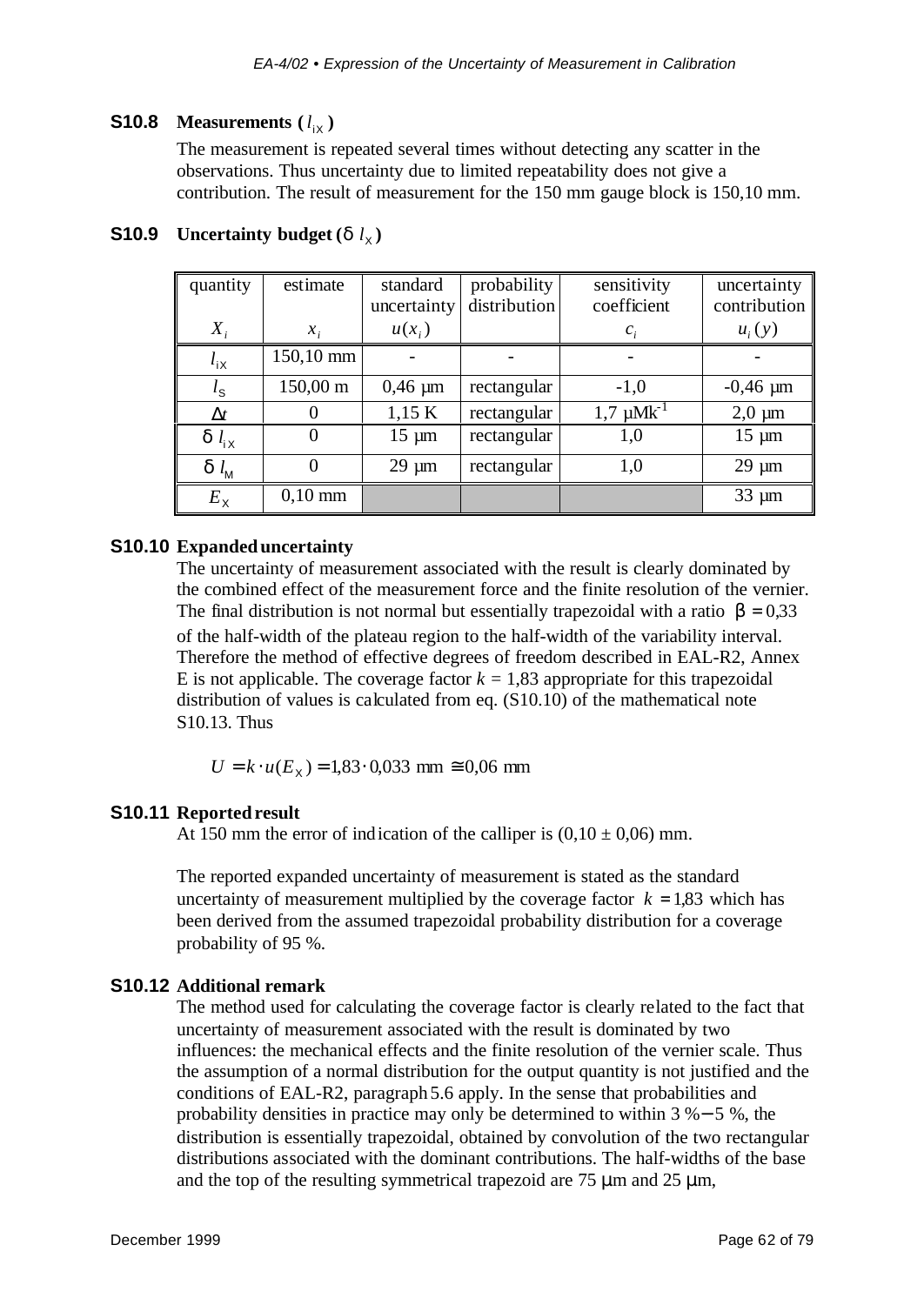respectively. 95 % of the area of the trapezoid is encompassed by an interval  $\pm 60 \,\mu$ m around its symmetry axis, corresponding to  $k = 1,83$ .

#### **S10.13 Mathematical note**

If the situation of measurement is such that two of the uncertainty contributions in the budget can be identified as dominant terms, the method presented in S9.14 can be applied when the two dominant contributions, for instance the terms with indices 1 and 2 , are combined into one dominant term. The standard uncertainty to be associated with the measurement result *y* may be written in this case as

$$
u(y) = \sqrt{u_0^2(y) + u_R^2(y)}
$$
 (S10.2)

where

$$
u_0(y) = \sqrt{u_1^2(y) + u_2^2(y)}
$$
 (S10.3)

denotes the combined contribution of the two dominant terms and

$$
u_{R}(y) = \sqrt{\sum_{i=3}^{N} u_{i}^{2}(y)}
$$
 (S10.4)

the total uncertainty contribution of the remaining non-dominant terms. If the two dominant contributions arise from rectangular distributions of values with halfwidths  $a_1$  and  $a_2$ , the distribution resulting from convolving them is a symmetrical trapezoidal distribution



**Fig. 1**: Unified symmetrical trapezoidal probability distribution with the value *b*=0,33 of the edge parameter, resulting from the convolution of two rectangular distributions.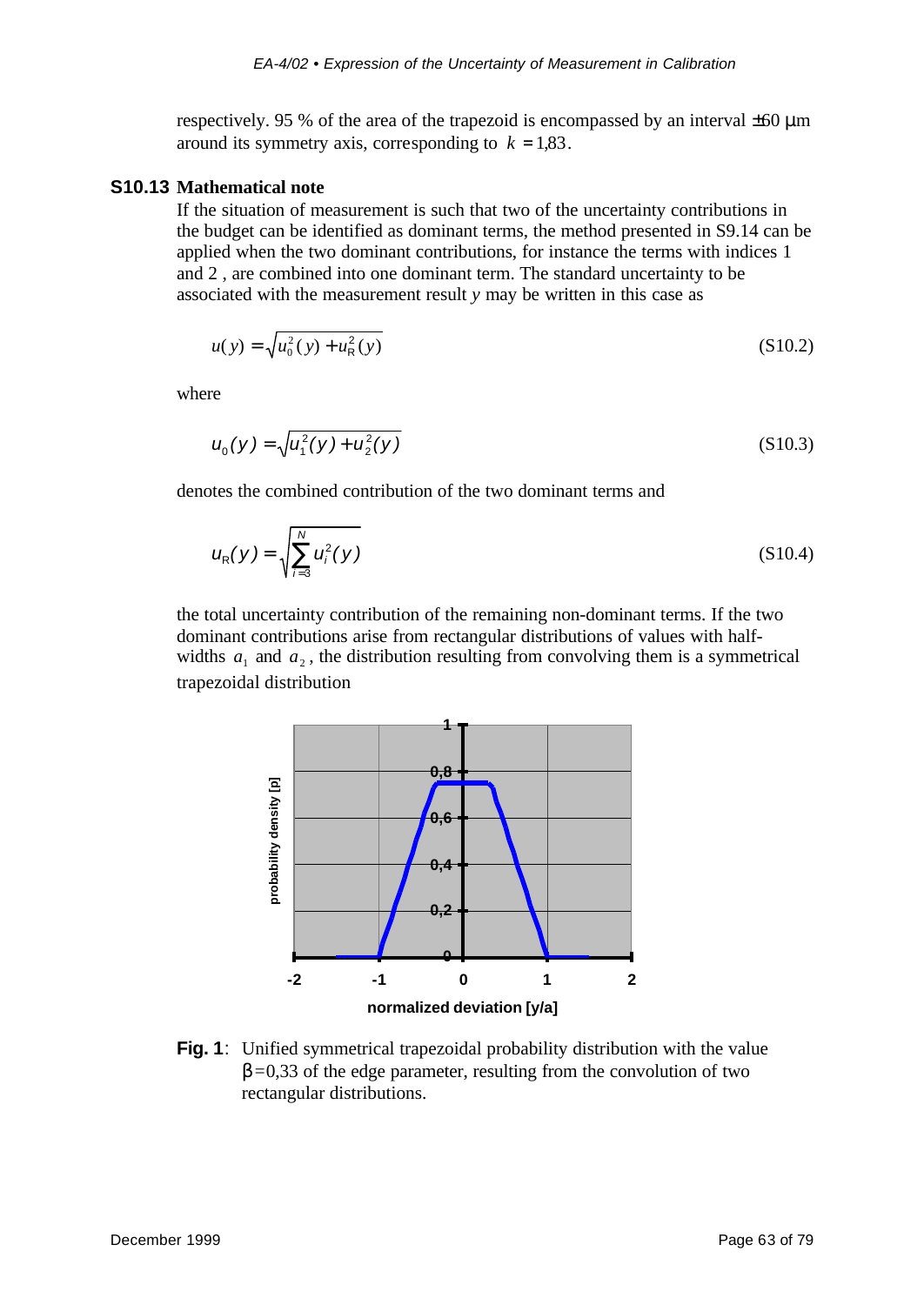with half-widths

$$
a = a_1 + a_2 \text{ and } b = |a_1 - a_2|
$$
 (S10.5)

of the base and the top, respectively (see example in Fig. 1). The distribution may be conveniently expressed in the unified form

$$
\boldsymbol{j}(y) = \frac{1}{a(1+\boldsymbol{b})} \times \begin{cases} 1 & |y| < \boldsymbol{b} \cdot a \\ \frac{1}{1-\boldsymbol{b}} \left( 1 - \frac{|y|}{a} \right) & \boldsymbol{b} \cdot a \le |y| \le a \\ 0 & a < |y| \end{cases}
$$
(S10.6)

with the edge parameter

$$
\mathbf{b} = \frac{b}{a} = \frac{|a_1 - a_2|}{a_1 + a_2} \tag{S10.7}
$$

The square of the standard measurement uncertainty deduced from the trapezoidal distribution of eq. (S10.6) is

$$
u^{2}(y) = \frac{a^{2}}{6}(1+b^{2}).
$$
 (S10.8)

Using the distribution of eq. (S10.6) the dependence of the coverage factor on the coverage probability is derived according to the method sketched in S9.14

$$
k(p) = \frac{1}{\sqrt{\frac{1 + \mathbf{b}^2}{6}}} \times \begin{cases} \frac{p(1 + \mathbf{b})}{2} & \frac{p}{2 - p} < \mathbf{b} \\ 1 - \sqrt{(1 - p)(1 - \mathbf{b}^2)} & \mathbf{b} \le \frac{p}{2 - p} \end{cases}
$$
(S10.9)

Fig. 2 shows the dependence of the coverage factor  $k$  on the value of the edge parameter *b* for a coverage probability of 95 %.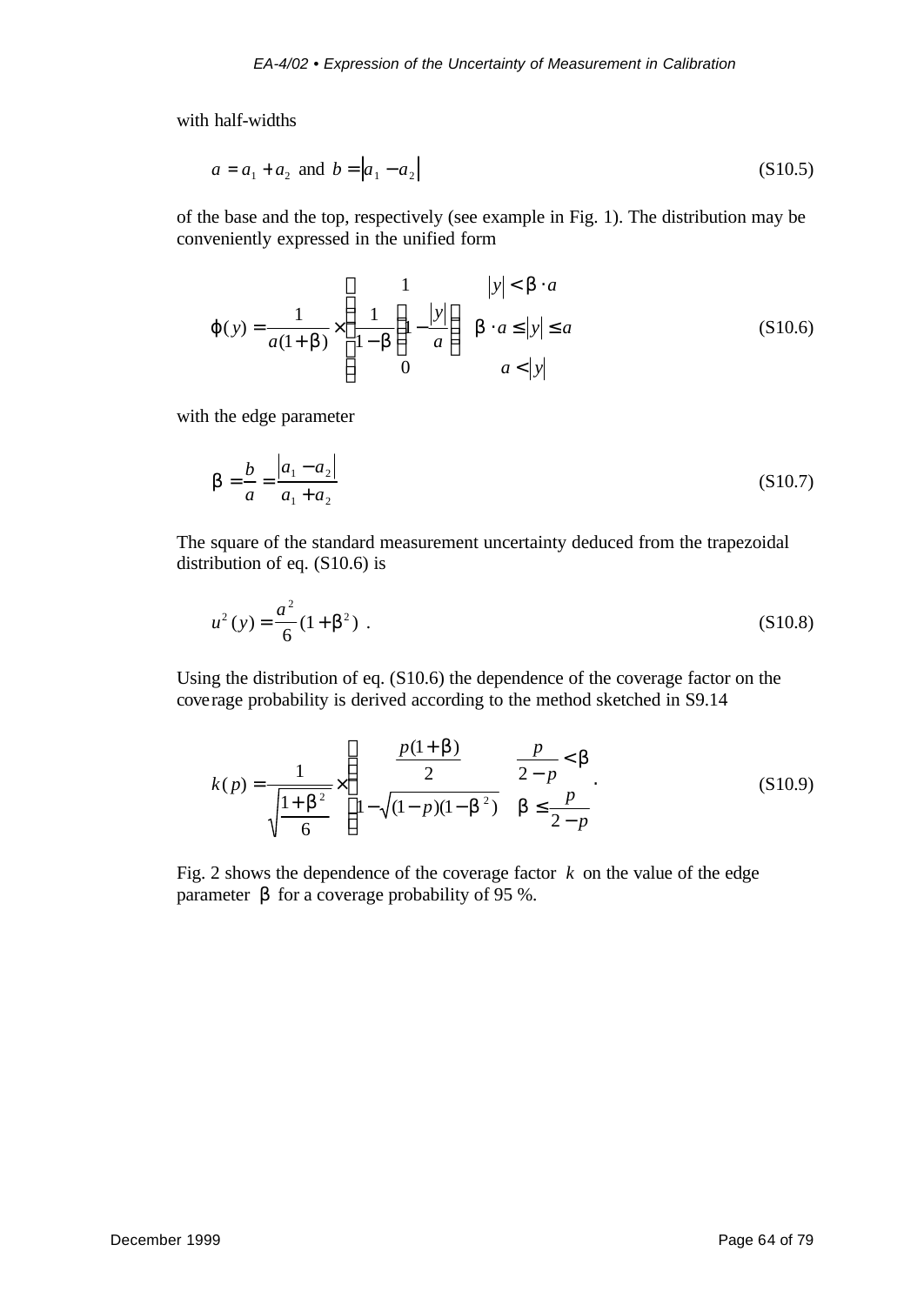

**Fig. 2**: Dependence of the coverage factor *k* on the value of the edge parameter *b* of a trapezoidal distribution for a coverage probability of 95 %.

The coverage factor for a coverage probability of 95 % appropriate to a trapezoidal distribution with an edge parameter of  **is calculated from the relation** 

$$
k = \frac{1 - \sqrt{(1 - p)(1 - b^2)}}{\sqrt{\frac{1 + b^2}{6}}} \tag{S10.10}
$$

#### *S11 CALIBRATION OF A TEMPERATURE BLOCK CALIBRATOR AT A TEMPERATURE OF 180°C<sup>3</sup>*

**S11.1** As part of a calibration, the temperature that has to be assigned to the calibration bore of a temperature block calibrator, is measured. This is done when the indication of the built-in temperature indicator has stabilised at 180,0 °C. The temperature of the calibration bore is determined by an inserted platinum resistance thermometer, used as a working standard, by measuring the electrical resistance of the thermometer by an ac resistance bridge. The temperature  $t<sub>x</sub>$ , that has to be assigned as the temperature of the bore when the reading of the built-in temperature indicator is 180,0  $\degree$ C, is given by:

$$
t_{\rm X} = t_{\rm S} + dt_{\rm S} + dt_{\rm D} - dt_{\rm iX} + dt_{\rm R} + dt_{\rm A} + dt_{\rm H} + dt_{\rm V}
$$
 (S11.1)

l

A similar example will be found in the EA guideline  $EA-10/xx$ , Calibration of temperature block calibrators. It has been included here, in a dimplified form, in order to highligt how a value is assigned to an indication of an instrument in a calibration process. This process is basic for calibrations in different metrological fields and, therefore, of general interest. The example further demonstrates that there are two equivalent ways to tackle this problem: the direct assignment of a value to the indication of the instrument and the association of a correction to the indication, usually called the error of indication.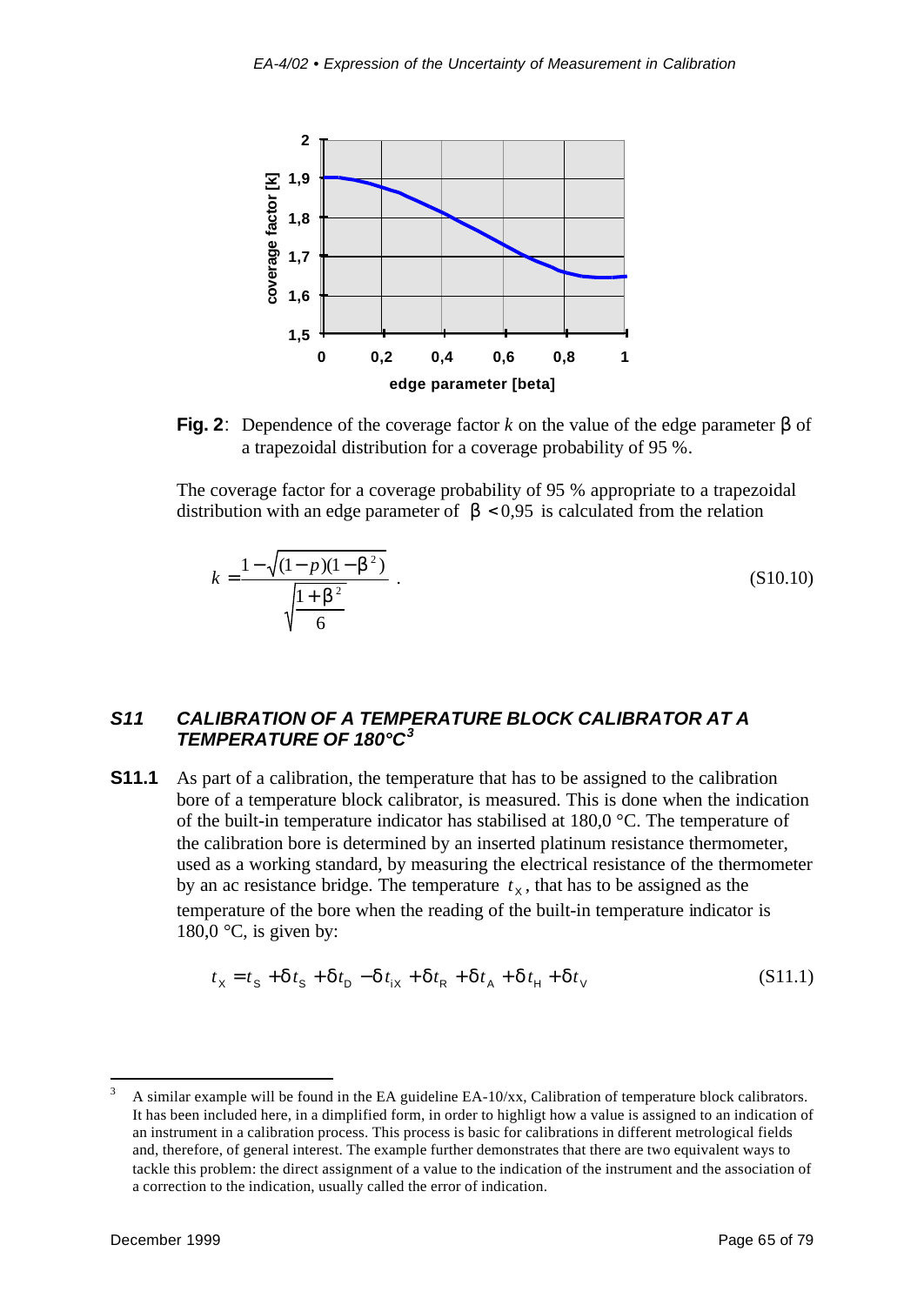where:

| $t_{\rm S}$                     | - temperature of the working standard derived from the ac                                                                        |
|---------------------------------|----------------------------------------------------------------------------------------------------------------------------------|
|                                 | resistance measurement,                                                                                                          |
| $\boldsymbol{d}$ t <sub>s</sub> | temperature correction due to the ac resistance measurement,                                                                     |
| $\boldsymbol{d}$ t <sub>n</sub> | temperature correction due to drift in the value of the<br>working standard since its last calibration,                          |
| d $t_{i \times}$                | temperature correction due to the settability limitations of the<br>block temperature calibrator,                                |
| $\boldsymbol{d}$ t <sub>R</sub> | temperature correction due to the radial temperature<br>difference between the built-in thermometer and the working<br>standard, |
| $\boldsymbol{d}$ t <sub>A</sub> | temperature correction due to the axial inhomogeneity of<br>temperature in the measuring bore,                                   |
| $\boldsymbol{d}$ t <sub>H</sub> | temperature correction due to hysteresis in the increasing and<br>decreasing branches of the measuring cycle,                    |
| $\boldsymbol{d}$ t <sub>v</sub> | temperature variation within the time of measurement.                                                                            |

Temperature corrections due to stem conduction are not considered, since the platinum resistance thermometer used as working standard has an outer diameter  $d \leq 6$  mm. Prior investigations have shown that stem conduction effects can be neglected in this case.

# **S11.2** Working standard  $(t<sub>S</sub>)$

The calibration certificate of the resistance thermometer used as working standard gives the relationship between resistance and temperature. The measured resistance value corresponds to a temperature of 180,1 °C, with an associated expanded uncertainty of measurement  $U = 30$  mK (coverage factor  $k = 2$ ).

# **S11.3 Determination of the temperature by resistance measurement(***d* $t_s$ **)**

The temperature of the resistance thermometer used as working standard is determined as 180,1 °C. The standard measurement uncertainty associated with the resistance measurement converted to temperature corresponds to  $u(\mathbf{d} t_{\rm s}) = 10 \text{ mK}$ .

# **S11.4** Drift of the temperature of the working standard  $(d t_D)$

From general experience with platinum resistance thermometers of the type used as working standard in the measurement, the change of temperature due to resistance ageing since the last calibration of the standard is estimated to be within the limits  $\pm 40$  mK.

# **S11.5** Settability of the block temperature calibrator (*d*  $t_{iX}$ )

The built-in controlling thermometer of the block temperature calibrator has a scale interval of 0,1 K. This gives temperature resolution limits of  $\pm 50$  mK within which the thermodynamic state of the temperature block can be uniquely set.

Note: If the indication of the built-in temperature indicator is not given in units of temperature the resolution limits must be converted into equivalent temperature values by multiplying the indication with the relevant instrument constant.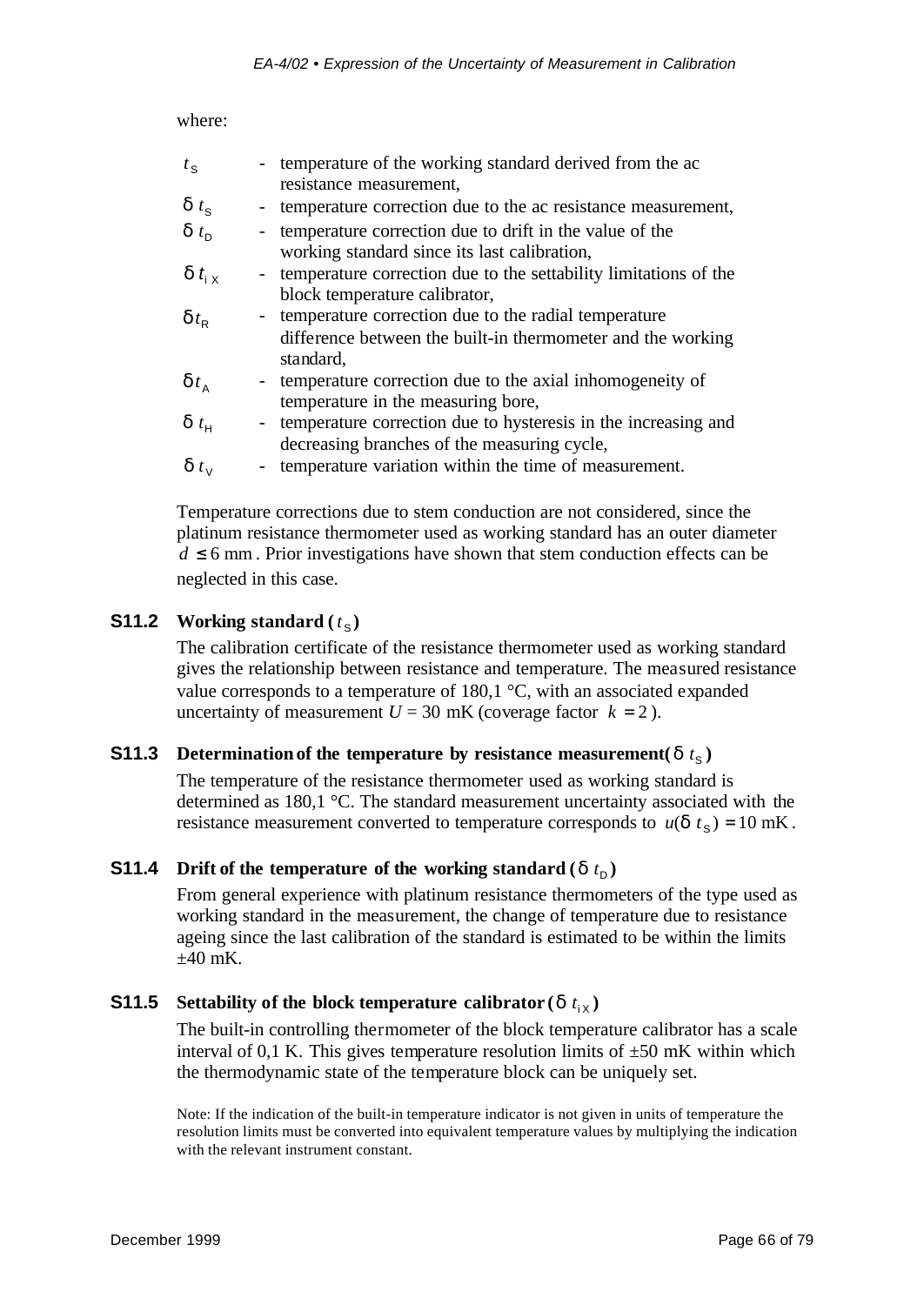#### **S11.6 Radial inhomogeneity of temperature**  $(d t<sub>R</sub>)$

The radial temperature difference between the measuring bore and the built-in thermometer has been estimated to be within  $\pm 100$  mK.

#### **S11.7 Axial inhomogeneity of temperature**  $(d t_{\mu})$

The temperature deviations due to axial inhomogeneity of temperature in the calibration bore have been estimated from readings for different immersion depths to be within  $\pm 250$  mK.

## **S11.8 Hysteresis effects (***d*  $t_H$ )

From readings of the reference thermometer during measurement cycles of increasing and decreasing temperature, the temperature deviation of the calibration bore due to hysteresis effect has been estimated to be within  $\pm 50$  mK.

# **S11.9 Temperature instability** ( $d t<sub>V</sub>$ )

Temperature variations due to temperature instability during the measuring cycle of 30 min are estimated to be within  $\pm 30$  mK.

#### **S11.10 Correlations**

None of the input quantities are considered to be correlated to any significant extent.

#### **S11.11 Repeated observations**

Due to the finite resolution of the indication of the built-in thermometer no scatter in the indicated values has been observed and taken into account.

| Quantity                         | Estimate         | Standard        | Probability  | Sensitivity | Uncertainty     |
|----------------------------------|------------------|-----------------|--------------|-------------|-----------------|
|                                  |                  | uncertainty     | distribution | coefficient | contribution    |
| $X_i$                            | $x_i$            | $u(x_i)$        |              | $c_i$       | $u_i(y)$        |
| $t_{\rm S}$                      | 180,1 °C         | 15 mK           | normal       | 1,0         | 15 mK           |
| $\boldsymbol{d}$ t <sub>s</sub>  | $0.0 \text{ °C}$ | $10$ mK         | normal       | 1,0         | $10$ mK         |
| $\boldsymbol{d}$ t <sub>D</sub>  | $0.0 \degree C$  | $23$ mK         | rectangular  | 1,0         | $23$ mK         |
| $\boldsymbol{d}$ t <sub>iX</sub> | $0.0 \text{ °C}$ | $29$ mK         | rectangular  | $-1,0$      | $-29$ mK        |
| $\boldsymbol{d} t_{\text{R}}$    | $0.0 \degree C$  | 58 mK           | rectangular  | 1,0         | 58 mK           |
| $\boldsymbol{d} t_{A}$           | $0.0 \text{ °C}$ | 144 mK          | rectangular  | 1,0         | 144 mK          |
| $\boldsymbol{d}$ $t_{\rm H}$     | $0.0 \degree C$  | 29 mK           | rectangular  | 1,0         | 29 mK           |
| $\boldsymbol{d}$ t <sub>v</sub>  | $0.0 \text{ °C}$ | $17 \text{ mK}$ | rectangular  | 1,0         | $17 \text{ mK}$ |
| $t_{\rm X}$                      | 180,1 °C         |                 |              |             | 164 mK          |

# **S11.12** Uncertainty budget  $(t_\chi)$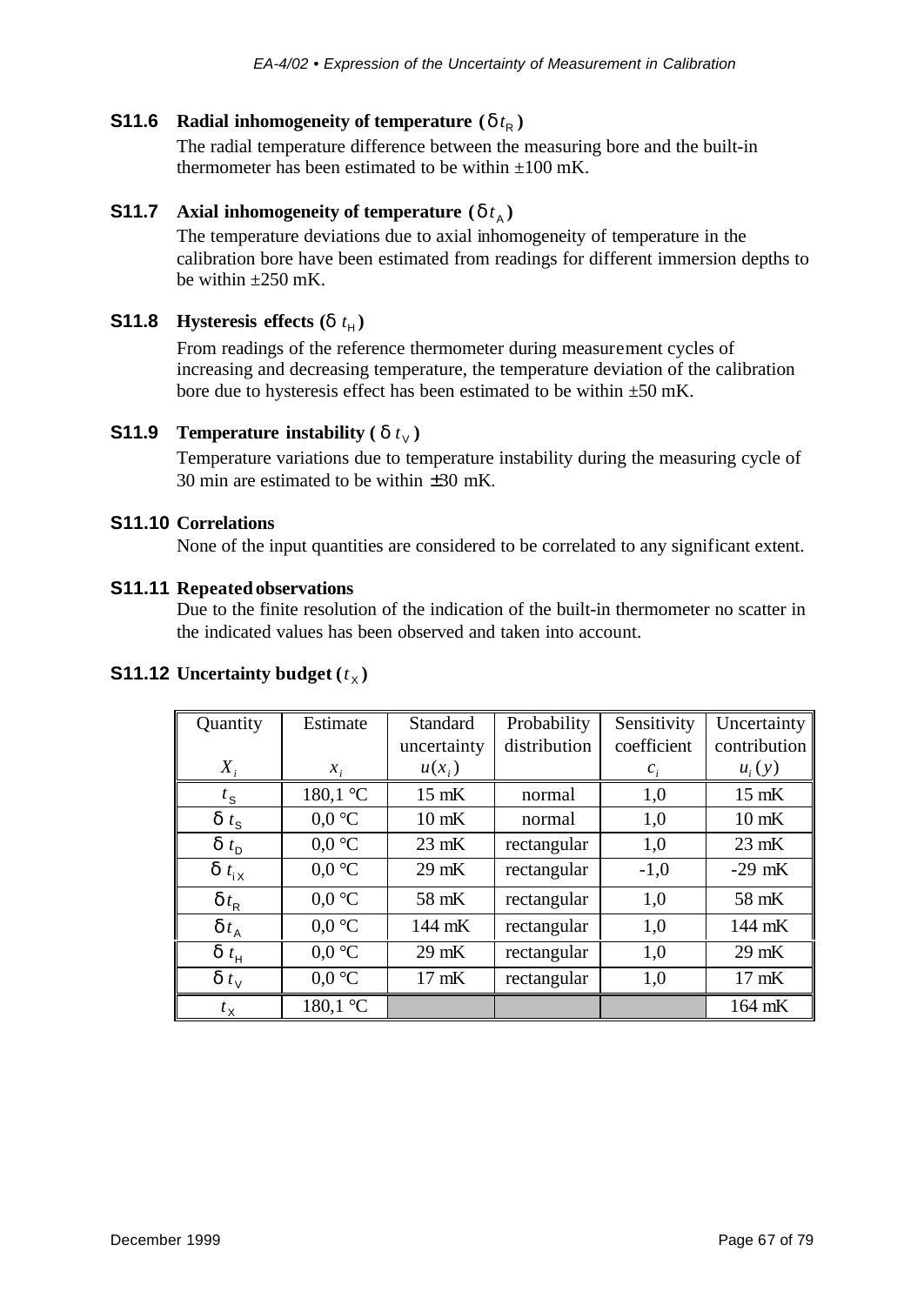#### **S11.13 Expanded uncertainty**

The standard uncertainty of measurement associated with the result is clearly dominated by the effect of the unknown temperature correction due to the axial temperature inhomogeneity in the measuring bore and the radial temperature difference between the built-in thermometer and the working standard. The final distribution is not normal but essentially trapezoidal. According to S10.13, the coverage factor corresponding to the edge parameter  $\mathbf{b} = 0.43$  is  $k = 1.81$ .

$$
U = k \cdot u(t_{\rm X}) = 1.81 \cdot 164 \text{ mK} \approx 0.3 \text{ K}
$$

#### **S11.14 Reported result**

The temperature of the calibration bore that has to be assigned to an indication of the built-in controlling thermometer of 180,0 °C is 180,1 °C  $\pm$  0.3 °C.

The reported expanded uncertainty of measurement is stated as the standard uncertainty of measurement multiplied by the coverage factor  $k = 1.81$  which has been derived from the assumed trapezoidal probability distribution for a coverage probability of 95 %.

#### **S11.15 Mathematical note concerning the model**

Some metrologists are confused that the indication of the controlling thermometer does not appear explicitly in the model function of eq. (S11.1). To fit their needs, the problem can alternatively be formulated with the error of indication

$$
E_{\chi} = t_{\chi} - t_{\rm i} \tag{S11.2}
$$

of the built-in temperature indicator

$$
E_{\rm X} = t_{\rm S} - t_{\rm i} + d t_{\rm S} + d t_{\rm D} - d t_{\rm iX} + d t_{\rm R} + d t_{\rm A} + d t_{\rm H} + d t_{\rm V}
$$
 (S11.3)

The indicated value  $t_i$  is a nominal value. Its effect is to shift the scale of the measurand. It does, however, not contribute to the uncertainty of measurement associated with the error of indication

$$
u(E_x) = u(t_x) \tag{S11.4}
$$

The model function of eq. (S11.1) can be regained from eq. (S11.3) using the definition of the error of indication in eq. (S11.2).

This note shows that there is not necessarily only one unique way to choose the model of evaluation of measurement. The metrologist keeps it in his hands to choose the model that suits his habits and his approach to the problem. Model functions that can be transformed mathematically from one into the other represent the same measurement process. For cases where a continuous scale of indication is involved, as in the calibration of the temperature block under consideration, model functions that are connected by linear scale transformations may serve as equivalent expressions of the measurement problem.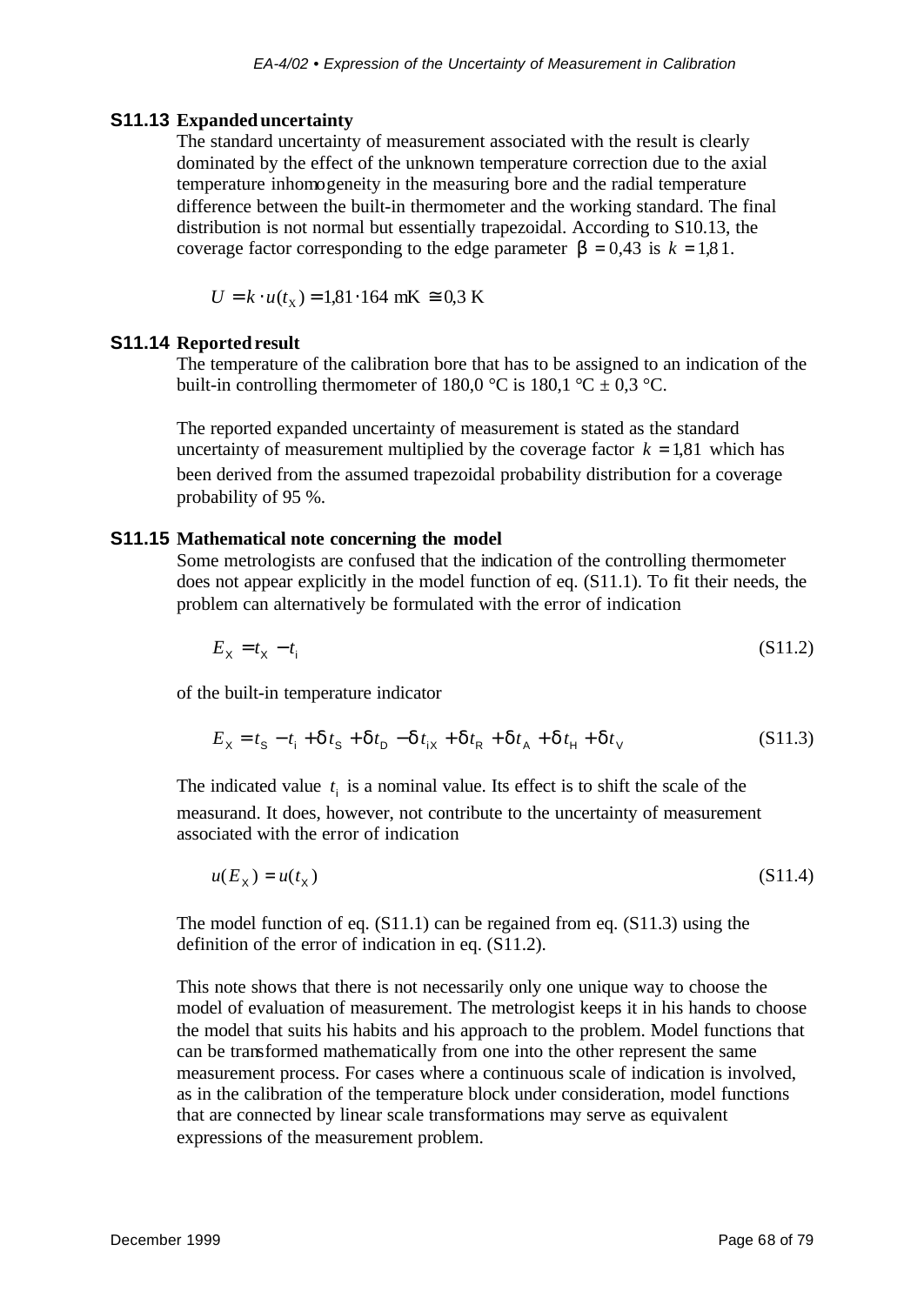#### *S12 CALIBRATION OF A HOUSEHOLD WATER METER*

**S12.1** The calibration of a water meter involves the determination of the relative error of indication within the applicable flow range of the meter. The measurement is made using a test rig that supplies necessary water flow with a pressure of approximately 500 kPa, a value typical for municipal tap water systems. The water is received in an open collecting tank that has been calibrated and determines the reference volume of the water. It is empty but wetted at the beginning of the measurement. The collecting tank has a narrow neck with an attached scale by which the filling level can be detected. The meter to be calibrated is connected between these tanks. It has a mechanical counter with pointers. The measurement is done at a flow rate of 2500 l/h with standing start-and-stop which means that the flow rate is zero both at the beginning and the end of the measurement. The indication of the meter is recorded at the beginning and at the end of the measurement. The level is recorded in the collecting tank at the end of the measurement. The temperature and pressure of the water at the meter, and the temperature of the water in the collecting tank, are recorded as well.

# **S12.2** The relative error of indication  $e_X$  in a single run is defined as

$$
e_{\rm X} = \frac{\Delta V_{\rm iX} + dV_{\rm iX2} - dV_{\rm iX1}}{V_{\rm X}} - 1
$$
\n(S12.1)

with

$$
V_{\rm X} = (V_{\rm iS} + dV_{\rm iS})\big(1 + a_{\rm S}(t_{\rm S} - t_{\rm 0})\big)\big(1 + a_{\rm W}(t_{\rm X} - t_{\rm S})\big)\big(1 - k_{\rm W}(p_{\rm X} - p_{\rm S})\big) \tag{S12.2}
$$

where:

|                                     | $\Delta V_{ix} = V_{ix2} - V_{ix1}$ - difference in meter indications,                                                                                              |
|-------------------------------------|---------------------------------------------------------------------------------------------------------------------------------------------------------------------|
| $V_{1X1}$ , $V_{1X2}$               | - indication of the meter at the beginning of the measurement and<br>at the end of the measurement,                                                                 |
| $dV_{i\times 1}$ , $dV_{i\times 2}$ | - corrections due to the finite resolution of the meter indication,                                                                                                 |
| $V_{\rm x}$                         | - volume that passed the meter during the measurement under the<br>prevailing conditions, i.e. pressure $p_x$ and temperature $t_x$ , at the<br>inlet of the meter, |
| $V_{\text{is}}$                     | - volume indicated at the neck scale of the collecting tank at the<br>end of the measurement,                                                                       |
| $dV_{\rm is}$                       | - correction of the volume indicated at the neck scale of the<br>collecting tank due to the finite resolution of the scale,                                         |
| $a_{\rm s}$                         | - cubic thermal expansion coefficient of the material of the<br>collecting tank,                                                                                    |
| $t_{\rm S}$                         | - temperature of the collecting tank,                                                                                                                               |
| $t_{0}$                             | - reference temperature at which the collecting tank has been<br>calibrated,                                                                                        |
| $\boldsymbol{a}_{\text{W}}$         | - cubic thermal expansion coefficient of water,                                                                                                                     |
| $t_{\rm X}$                         | - temperature of the water at the inlet of the meter,                                                                                                               |
| $\mathbf{k}_{\mathrm{w}}$           | - compressibility of water,                                                                                                                                         |
| $p_{\rm s}$                         | - pressure in the collecting tank (it is zero if excess pressure is<br>considered)                                                                                  |
| $p_{\rm X}$                         | - pressure of the water at the inlet of the meter.                                                                                                                  |
|                                     |                                                                                                                                                                     |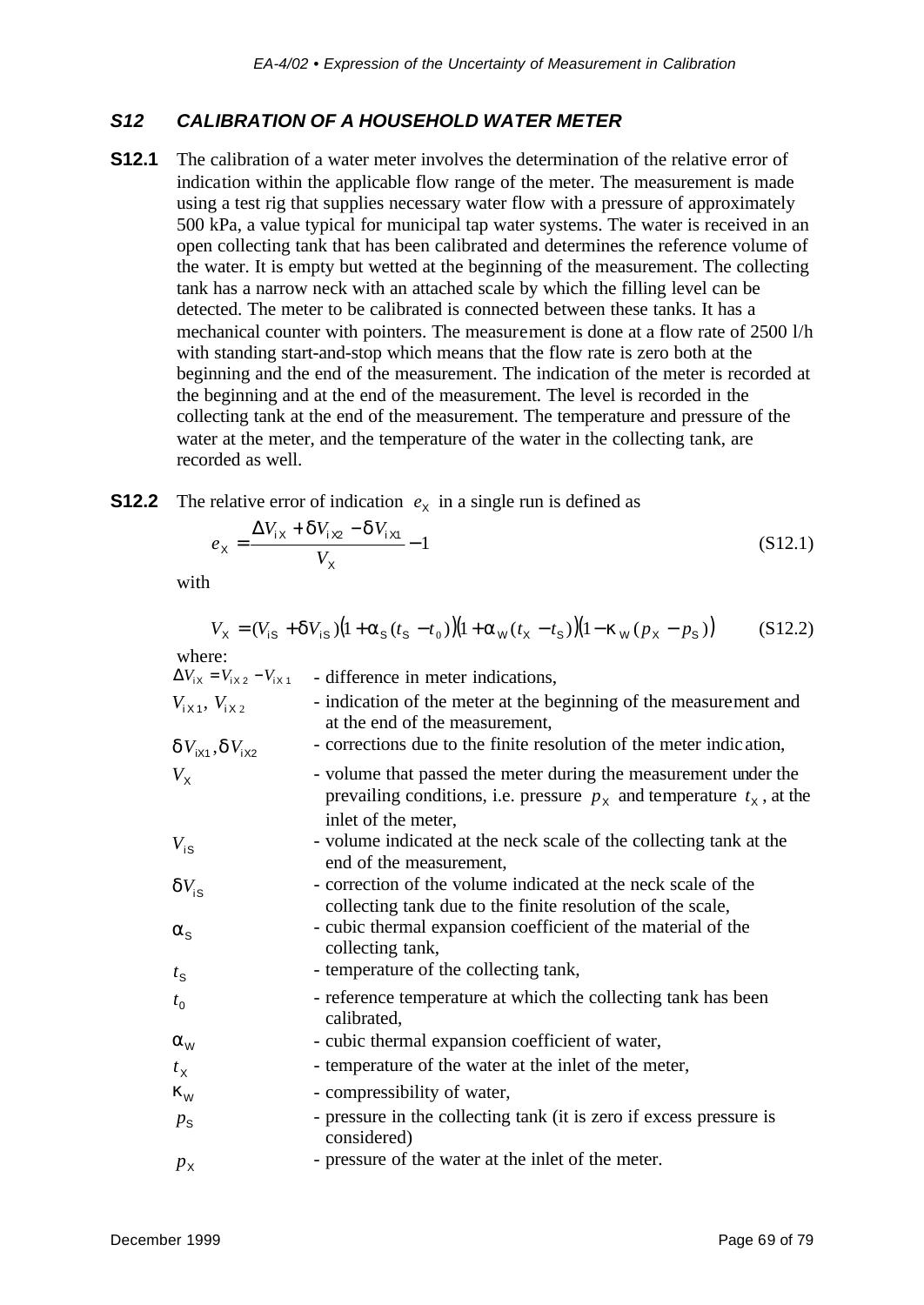# **S12.3** Collecting tank  $(V_{is}, t_0)$

The calibration certificate states that the neck scale indicates the volume of 200 l at the reference temperature  $t_0 = 20$  °C with an associated relative expanded measurement uncertainty of 0,1 % ( $k = 2$ ). The expanded measurement uncertainty associated with the value is  $0,21$  ( $k = 2$ ).

# **S12.4 Resolution of the collecting tank scale**  $(dV_{\text{is}})$

The water level of the collecting tank can be determined to within  $\pm 1$  mm. With the scale factor of the tank of 0,02 l/mm the maximum deviation of the volume of water in the collecting tank from the observed indicated value is estimated to be within  $\pm 0.02$  l.

# **S12.5** Temperature of the water and the collecting tank  $(a_s, t_s)$

The temperature of the water in the collecting tank is determined to be  $15^{\circ}$ C within  $\pm$ 2 K. The stated limits cover all possible sources of uncertainty, such as calibration of temperature sensors, resolution in reading and temperature gradients in the tank. The cubic thermal expansion coefficient of the tank material (steel) is taken from a material handbook to be a constant equal to  $a_{\rm s} = 51 \cdot 10^{-6}$  K<sup>-1</sup> in the temperature interval considered. Since there is no uncertainty statement accompanying this value it is assumed to be known to within its least significant digit. Unknown deviations are considered to be within the rounding limits of  $\pm 0.5 \cdot 10^{-6}$  K<sup>-1</sup>.

# **S12.6** Temperature of the water at the meter  $(a_w, t_x)$

The temperature of the water at the inlet of the meter is determined to be 16 °C within  $\pm 2$  K. The stated limits cover all possible sources of uncertainty, such as contributions from calibration of sensors, resolution in reading and small temperature changes during one measurement run. The cubic expansion coefficient of water is taken from a material handbook to be a constant equal to  $a_w = 0.15 \cdot 10^{-3}$  K<sup>-1</sup> in the temperature interval considered. Since there is no uncertainty statement accompanying this value it is assumed to be known to within its least significant digit. Unknown deviations are considered to be within the rounding limits of  $\pm 0.5 \cdot 10^{-6}$  K<sup>-1</sup>.

# **S12.7** Pressure difference of the water between the meter and the tank  $(\mathbf{k}_W, p_S, p_X)$

The excess pressure of the water supplied to the inlet of the meter is 500 kPa with relative deviations not larger than  $\pm 10$  %. On its way from the inlet to the collecting tank, the water expands to excess pressure 0 kPa (atmospheric pressure condition). The compressibility of water is taken from a material handbook to be a constant equal to  $\mathbf{k}_{\rm W} = 0.46 \cdot 10^{-6} \text{ kPa}^{-1}$  in the temperature interval considered. Since there is no uncertainty statement accompanying this value, it is assumed to be known to within its least significant digit. Unknown deviations are considered to be within the rounding limits of  $\pm 0,005 \cdot 10^{-6}$  kPa<sup>-1</sup>.

#### **S12.8 Correlation**

None of the input quantities are considered to be correlated to any significant extent.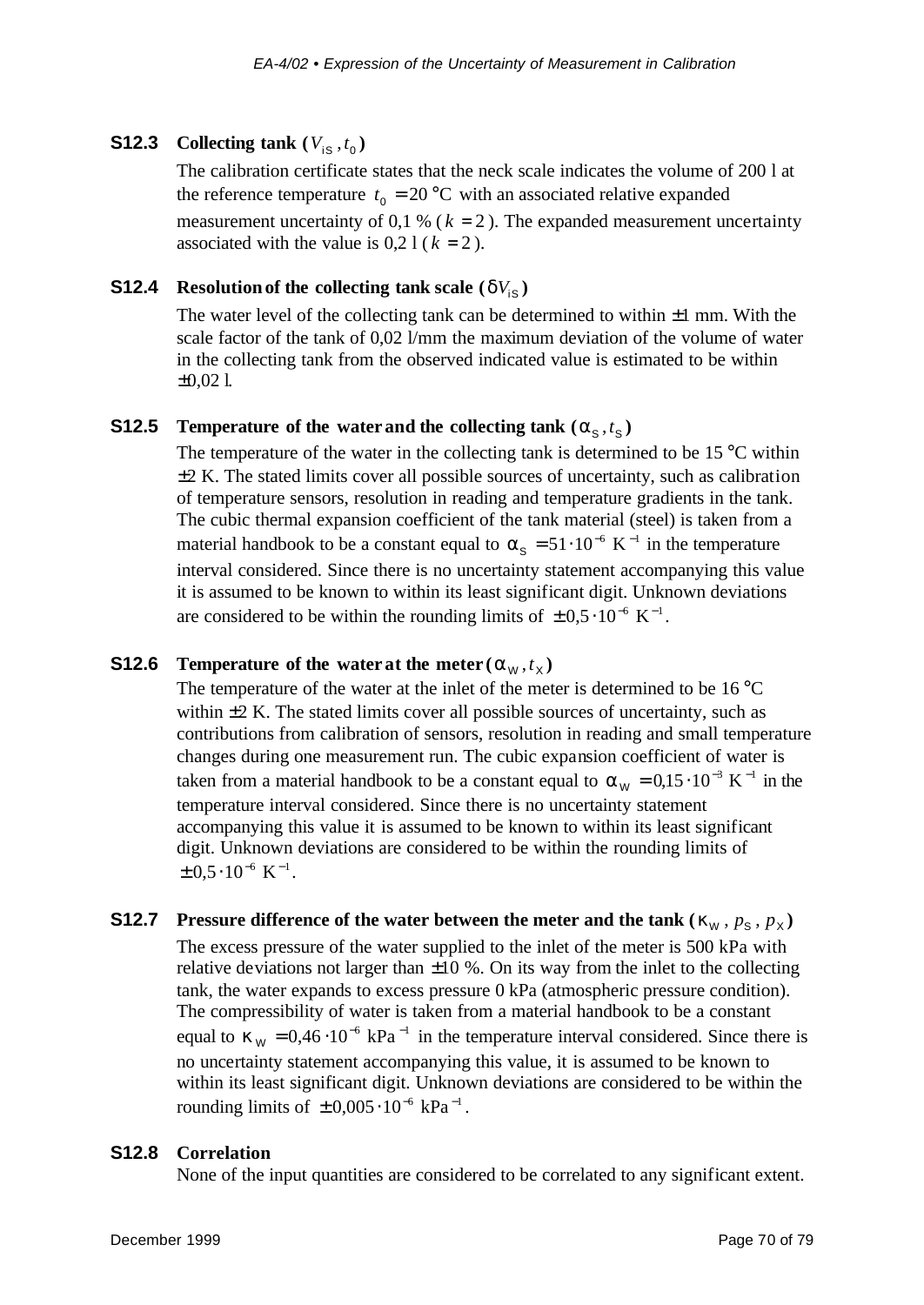| quantity                  | estimate                           | standard                             | probability  | sensitivity                               | uncertainty            |
|---------------------------|------------------------------------|--------------------------------------|--------------|-------------------------------------------|------------------------|
|                           |                                    | uncertainty                          | distribution | coefficient                               | contribution           |
| $X_i$                     | $x_i$                              | $u(x_i)$                             |              | $c_i$                                     | $u_i(y)$               |
| $V_{\text{is}}$           | 200,021                            | 0,101                                | normal       | 1,0                                       | 0,101                  |
| $dV_{\text{is}}$          | 0,01                               | 0,01151                              | rectangular  | 1,0                                       | 0,01151                |
| $a_{\rm s}$               | $51 \cdot 10^{-6}$ K <sup>-1</sup> | $0.29 \cdot 10^{-6}$ K <sup>-1</sup> | rectangular  | $-1000$ $\text{1K}$                       | $-0,29.10^{-3}$ 1      |
| $t_{\rm S}$               | $15^{\circ}$ C                     | 1,15 K                               | rectangular  | $-0,0198$ $\rm kK^{-1}$                   | $-0,02281$             |
| $\mathbf{a}_{\mathrm{w}}$ | $0,15\cdot10^{-3}$ K <sup>-1</sup> | $2,9.10^{-6}$ K <sup>-1</sup>        | rectangular  | 200 l·K                                   | $0,58 \cdot 10^{-3}$ 1 |
| $t_{\rm X}$               | $16^{\circ}$ C                     | 1,15 K                               | rectangular  | $-0,0300$ $\rm kK^{-1}$                   | $-0,03461$             |
| $\mathbf{k}_{\mathrm{w}}$ | $0,46.10^{-6}$ kPa <sup>-1</sup>   | $2,9.10^{-6}$ kPa <sup>-1</sup>      | rectangular  | $-100$ $lkPa$                             | $-0,29.10^{-3}$ 1      |
| $p_{\rm X}$               | 500 kPa                            | 29 kPa                               | rectangular  | $-9,2.10$<br>$6$ l <sub>kPa</sub> $^{-1}$ | $-0,00271$             |
| $p_{\rm s}$               | $0,0$ Pa                           |                                      |              |                                           |                        |
| $V_{\rm X}$               | 199,951                            |                                      |              |                                           | 0,1091                 |

# **S12.9** Uncertainty budget  $(V_\chi)$

The standard uncertainty of measurement associated with the result is clearly dominated by the volume indication at the neck scale of the collecting tank. The final distribution is not normal but essentially rectangular. This must be kept in mind in the further processing of the uncertainty evaluation.

# **S12.10** Indication of the meter ( $\Delta V_{\text{iX}}$  ,  $dV_{\text{iX1}}$  ,  $dV_{\text{iX2}}$ )

The water meter to be calibrated has a resolution of 0,2 l resulting in the limits  $\pm$  0,1 l in both readings for the maximum deviations resulting from the meter resolution.

# **S12.11** Uncertainty budget  $(e_{\chi})$

| quantity<br>$X_{i}$    | estimate<br>$x_i$ | standard<br>uncertainty<br>$u(x_i)$ | probability<br>distribution | sensitivity<br>coefficient<br>$c_{i}$ | uncertainty<br>contribution<br>$u_i(y)$ |
|------------------------|-------------------|-------------------------------------|-----------------------------|---------------------------------------|-----------------------------------------|
| $\Delta V_{\text{IX}}$ | 200,01            |                                     | nominal                     |                                       |                                         |
| $dV_{iX1}$             | 0,01              | 0,0581                              | rectangular                 | $-5,0.10^{-3}$                        | $-0,29.10^{-3}$ 1                       |
| $dV_{iX2}$             | 0,01              | 0,0581                              | rectangular                 | $5,0.10^{-3}$                         | $0.29 \cdot 10^{-3}$ 1                  |
| $V_\mathsf{X}$         | 199,951           | 0,1091                              | rectangular                 | $-5,0.10^{-3}$                        | $-0,55 \cdot 10^{-3}$ 1                 |
| $e_{\rm X}$            | 0,0003            |                                     |                             |                                       | $0,68 \cdot 10^{-3}$                    |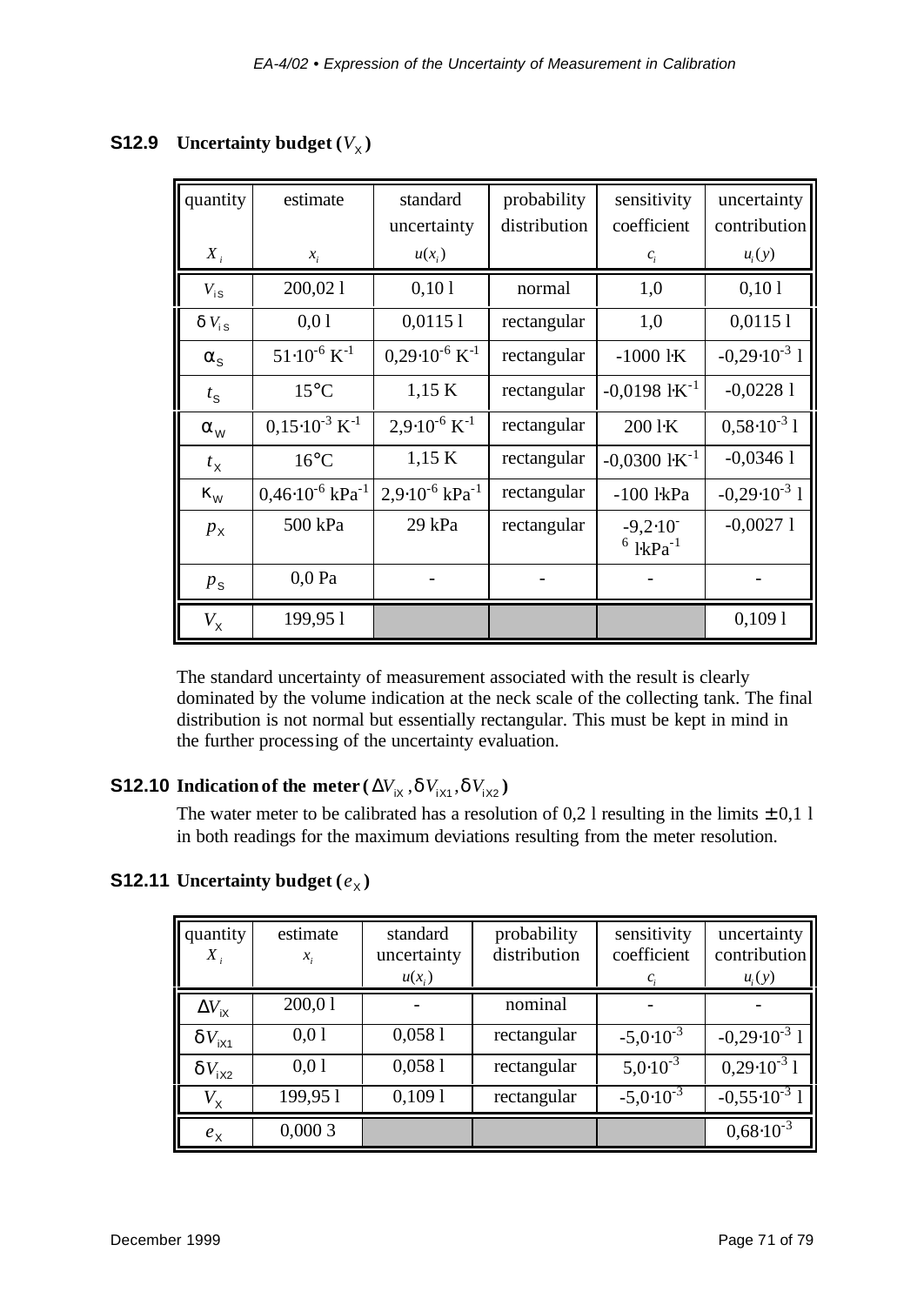#### **S12.12 Repeatability of the meter**

The relative error of indication of the water meter to be calibrated, determined at the same flow rate of 2500 l/h, shows considerable scatter. For that reason the relative error of indication is determined three times. The results of these three runs are treated as independent observations  $e_{x_j}$  in the model that determines the average error of indication  $e_{\text{X av}}$ :

$$
e_{\text{Xav}} = e_{\text{X}} + d e_{\text{X}}
$$
 (S12.3)

where:

 $e_{x}$ *e* - relative error of indication of a single run,

 $d e_x$  - correction of the relative error of indication obtained in the different runs due to the lack of repeatability of the meter.

# **S12.13 Measurements**  $(e_x)$

| No. | observed relative<br>error of indication |
|-----|------------------------------------------|
|     | 0,0003                                   |
|     | 0,0005                                   |
|     | 0.0022                                   |

arithmetic mean:  $\overline{e}_x = 0,001$ 

experimental standard deviation:  $s(e_{X_j}) = 0.001$ 

standard uncertainty:

$$
u(\overline{e}_x) = s(\overline{e}_x) = \frac{0,001}{\sqrt{3}} = 0,00060
$$

# **S12.14 Uncertainty budget**  $(e_{xav})$

| quantity          | estimate | standard<br>uncertainty | freedom                       | degrees of probability<br>distribution | sensitivity<br>coefficient | uncertainty<br>contribution |
|-------------------|----------|-------------------------|-------------------------------|----------------------------------------|----------------------------|-----------------------------|
| $X_i$             | $x_i$    | $u(x_i)$                | $\boldsymbol{n}_{\text{eff}}$ |                                        | $c_i$                      | $u_i(y)$                    |
| $e_{\rm X}$       | 0,001    | $0,60 \cdot 10^{-3}$    |                               | normal                                 | 1,0                        | $0,60 \cdot 10^{-3}$        |
| $de_{x}$          | 0,0      | $0,68 \cdot 10^{-3}$    | $\infty$                      | normal                                 | 1,0                        | $0,68 \cdot 10^{-3}$        |
| $e_{\text{X av}}$ | 0,001    |                         | 10                            |                                        |                            | $0,91 \cdot 10^{-3}$        |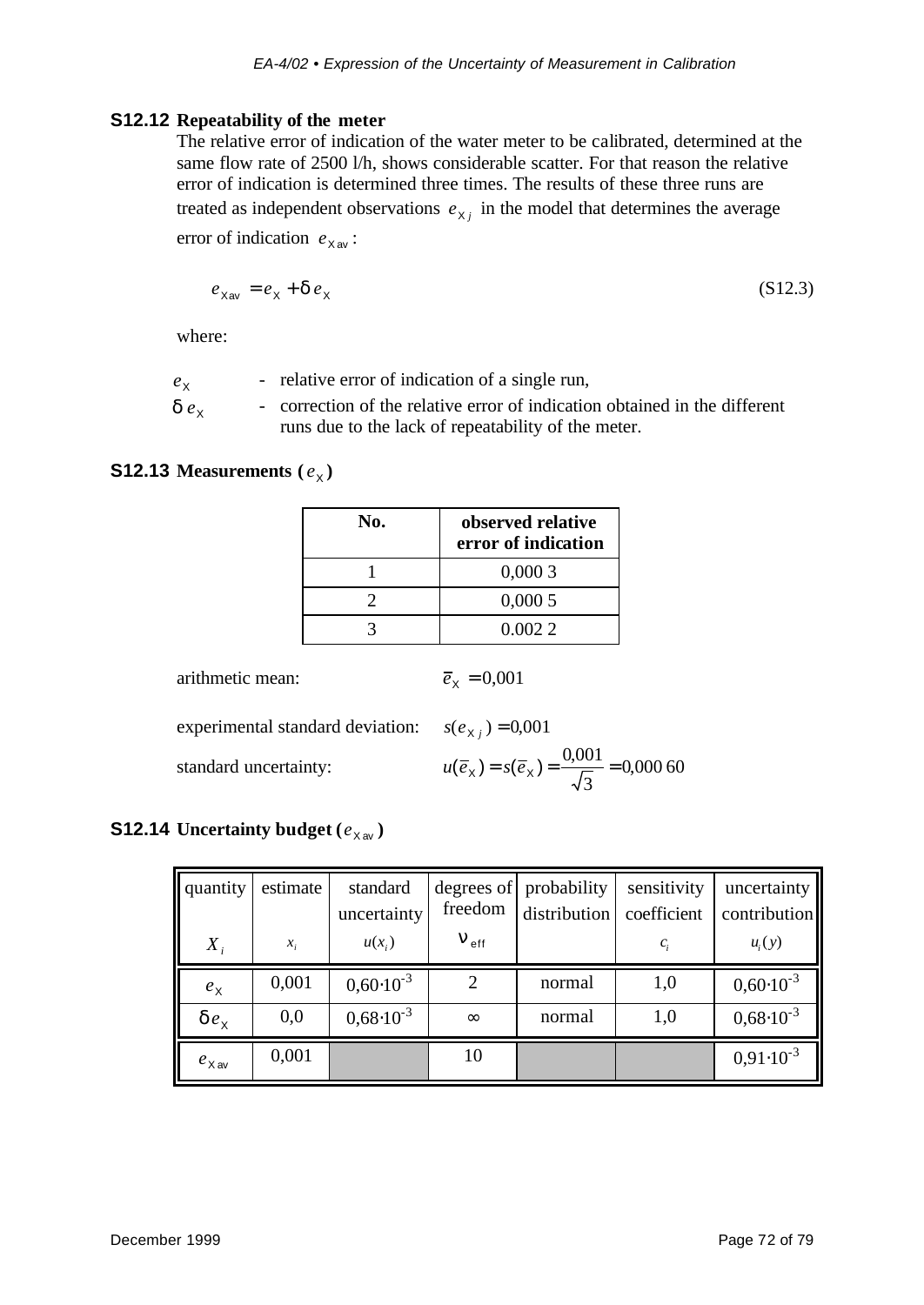#### **S12.15 Expanded uncertainty**

Because of the small number of effective degrees of freedom of the standard uncertainty associated with the mean relative error of indication the standard coverage factor has to be modified according to table E1

$$
U = k \cdot u(e_{\text{Xav}}) = 2,28 \cdot 0,91 \cdot 10^{-3} \approx 2 \cdot 10^{-3}
$$

#### **S12.16 Reported result**

The average relative error of indication of the water meter determined at a flow rate of 2500 l/h is  $0.001 \pm 0.002$ .

The reported expanded uncertainty of measurement is stated as the standard uncertainty of measurement multiplied by the coverage factor  $k = 2.28$ , which for a t-distribution with  $\mathbf{n}_{\text{eff}} = 10$  effective degrees of freedom corresponds to a coverage probability of approximately 95 %.

## *S13 CALIBRATION OF A RING GAUGE WITH A NOMINAL DIAMETER OF 90 MM*

**S13.1** A steel ring gauge of  $D_x = 90$  mm nominal inner diameter is calibrated applying the procedure introduced in EAL-G29. A length comparator of the Abbe type and a steel setting ring, whose nominal inner diameter  $(D_s = 40 \text{ mm})$  differs significantly from that of the ring to be calibrated, are employed. In this case the length comparator and the steel setting ring both take the role of working standards. The rings are gently clamped sequentially on a 4-degrees of freedom table, which includes all position elements for aligning the test pieces. The rings are contacted at several points diametrically apart by two C-shaped arms, fixed on the steady and the measuring spindle, respectively. The C-shaped arms are supplied with spherical contact tips. The measuring force is generated by a tension weight ensuring a constant force of nominally 1,5 N over the whole measuring range. The measuring spindle is rigidly connected with the gauge head of a steel line scale of resolution 0,1 µm. The line scale of the comparator has been verified periodically to meet the manufacturer's specification of maximum permissible error.

The ambient temperature is monitored in order to maintain the environmental conditions stated by calibration procedure. The temperature in the comparator working volume is maintained at 20  $^{\circ}$ C within  $\pm$ 0,5 K. Care is taken to ensure that the rings and the line scale (ruler) maintain the monitored temperature throughout the calibration.

**S13.2** The diameter  $d_x$  of the ring to be calibrated at the reference temperature  $t_0 = 20$  °C is obtained from the relationship:

$$
d_{\mathbf{x}} = d_{\mathbf{s}} + \Delta l + \mathbf{d}l_{\mathbf{i}} + \mathbf{d}l_{\mathbf{T}} + \mathbf{d}l_{\mathbf{p}} + \mathbf{d}l_{\mathbf{g}} + \mathbf{d}l_{\mathbf{A}}
$$
 (S13.1)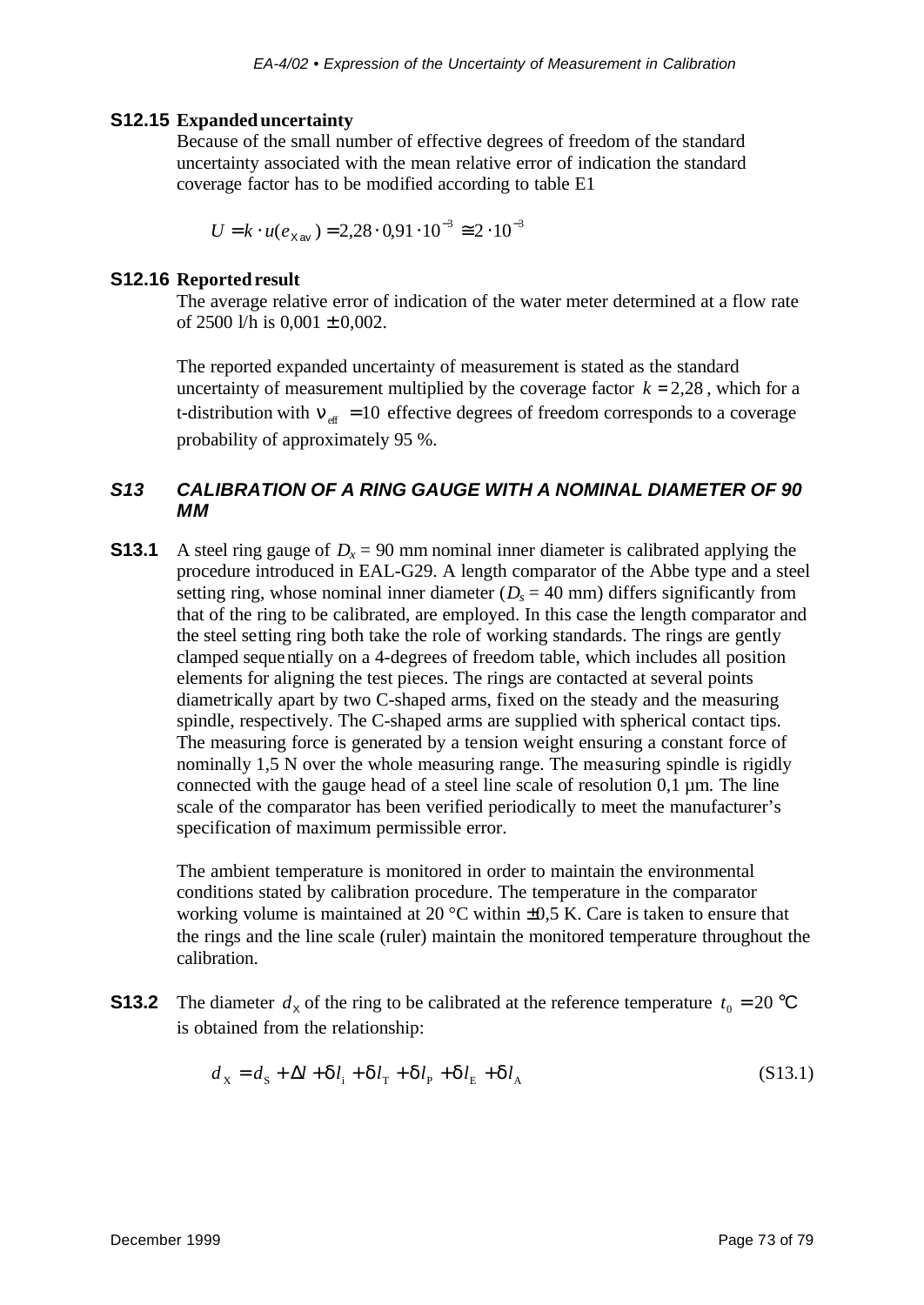where:

| $d_{\rm S}$  | - diameter of the reference setting ring at the reference temperature,                                                                                             |
|--------------|--------------------------------------------------------------------------------------------------------------------------------------------------------------------|
| Al           | - observed difference in displacement of the measuring spindle when the<br>contact tips touch the inner surface of the rings at two diametrically apart<br>points, |
| $dl_i$       | - correction for the errors of indication of the comparator,                                                                                                       |
| $dl_{\tau}$  | - correction due to the temperature effects of the ring to be calibrated, the<br>reference setting ring and the comparator line scale,                             |
| $d_l$        | - correction due to coaxial misalignment of the probes with respect to the<br>measuring line,                                                                      |
| $dl_{\rm E}$ | - correction due to the difference in elastic deformations of the ring to be                                                                                       |

calibrated and the reference setting ring,  $d_l$  - correction due to the difference of the Abbe errors of the comparator when the diameters of the ring to be calibrated and the reference setting ring are measured.

# **S13.3 Working standard**  $(d_s)$

The inner diameter of the setting ring used as the working standard together with the associated expanded uncertainty of measurement is given in the calibration certificate as  $40,0007$  mm  $\pm$  0,2 µm (coverage factor  $k = 2$ ).

# **S13.4 Comparator** ( $d l_i$ )

The corrections for the errors of indication of the line scale (ruler) were determined by the manufacturer and prestored electronically. Any residuals are within the manufacturers specification of  $\pm (0.3 \,\mu m + 1.5 \cdot 10^{-6} \cdot l_i)$  $\pm (0.3 \mu m + 1.5 \cdot 10^{-6} \cdot l_i)$  with  $l_i$  being the indicated length. The specifications are ascertained by periodical verifications. For the actual length difference  $D_X - D_S = 50$  mm unknown residuals are estimated to be within  $\pm$  (0,375) µm.

# **S13.5 Temperature corrections**  $(d l_{\tau})$

Throughout the measurement care is taken to ensure that the ring to be calibrated, the setting ring and the comparator scale maintain the monitored temperature. From previous measurements and general experience with the measurement system it can be ascertained that the deviations of temperatures of the ring to be calibrated, the setting ring and the comparator scale from ambient temperature stay within  $\pm 0.2$  K. The ambient temperature of the measuring room, however, is estimated to be within  $\pm 0.5$  K. The knowledge on the measurement, therefore, is best described by the deviation of the ambient temperature from the reference temperature and the deviations of the temperatures of the ring to be calibrated, the setting ring and the comparator scale (ruler) from the ambient temperature. The correction  $d_l$  due to temperature influences is determined from the model:

$$
\boldsymbol{d} l_{\mathsf{T}} = (D_{\mathsf{S}} \cdot (\boldsymbol{a}_{\mathsf{S}} - \boldsymbol{a}_{\mathsf{R}}) - D_{\mathsf{X}} \cdot (\boldsymbol{a}_{\mathsf{X}} - \boldsymbol{a}_{\mathsf{X}})) \cdot \Delta t_{\mathsf{A}}
$$
\n
$$
+ D_{\mathsf{S}} \cdot \boldsymbol{a}_{\mathsf{S}} \cdot \boldsymbol{d} t_{\mathsf{S}} - D_{\mathsf{X}} \cdot \boldsymbol{a}_{\mathsf{X}} \cdot \boldsymbol{d} t_{\mathsf{X}} - (D_{\mathsf{S}} - D_{\mathsf{X}}) \cdot \boldsymbol{a}_{\mathsf{R}} \cdot \boldsymbol{d} t_{\mathsf{R}}
$$
\n(S13.2)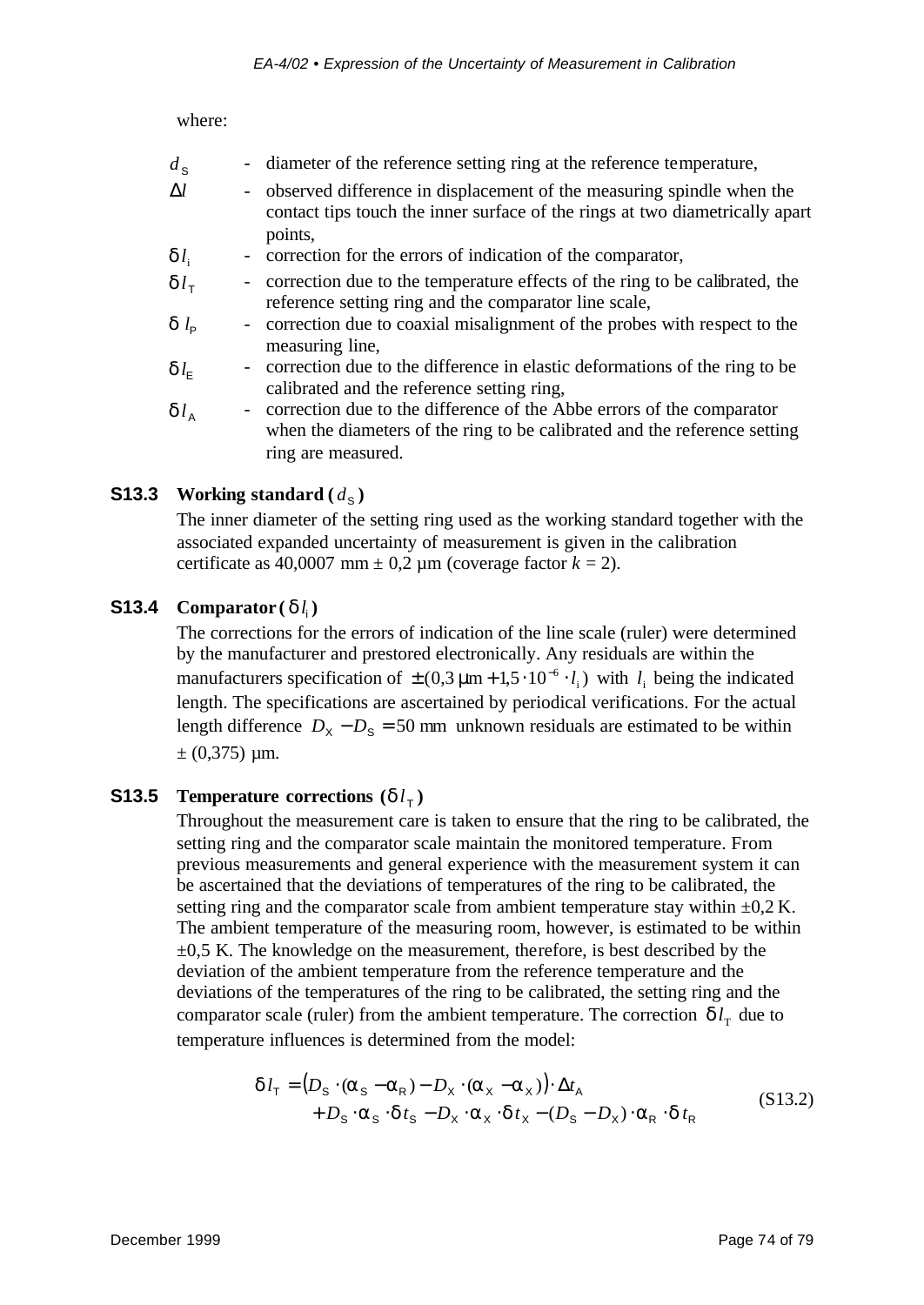where:

| $D_{\rm x}, D_{\rm s}$                            |                          | - nominal diameters of the ring to be calibrated and the reference    |
|---------------------------------------------------|--------------------------|-----------------------------------------------------------------------|
|                                                   |                          | setting ring,                                                         |
| $a_{x}, a_{s}, a_{R}$                             |                          | - linear thermal expansion coefficients of the ring to be calibrated, |
|                                                   |                          | the reference setting ring and the comparator line scale (ruler),     |
| $\Delta t_{\rm A} = t_{\rm A} - t_{\rm 0}$        | $\sim$                   | deviations of the ambient temperature of the measuring room from      |
|                                                   |                          | the reference temperature $t_0 = 20$ °C,                              |
| $dt_{\times}$ , $dt_{\text{s}}$ , $dt_{\text{R}}$ | $\overline{\phantom{a}}$ | deviations of the temperature of the ring to be calibrated, the       |
|                                                   |                          | reference setting ring and the comparator line scale (ruler) from     |
|                                                   |                          | ambient temperature                                                   |

Since the expectations of the four temperature differences entering eq. (S13.2) are zero, the usual linearized version will not include effects of the measurement uncertainty associated with the values of the three linear thermal expansion coefficients. As depicted in section S4.13 the non-linear version has to be used to determine the standard uncertainty associated with the four product terms:

$$
\begin{aligned}\n\mathbf{d} \, l_{\text{TA}} &= \left( D_{\text{S}} \cdot (\mathbf{a}_{\text{S}} - \mathbf{a}_{\text{R}}) - D_{\text{X}} \cdot (\mathbf{a}_{\text{X}} - \mathbf{a}_{\text{R}}) \right) \cdot \Delta t_{\text{A}} \\
\mathbf{d} \, l_{\text{TS}} &= D_{\text{S}} \cdot \mathbf{a}_{\text{S}} \cdot \mathbf{d} \, t_{\text{S}} \\
\mathbf{d} \, l_{\text{TX}} &= D_{\text{X}} \cdot \mathbf{a}_{\text{X}} \cdot \mathbf{d} \, t_{\text{X}} \\
\mathbf{d} \, l_{\text{TR}} &= (D_{\text{S}} - D_{\text{X}}) \cdot \mathbf{a}_{\text{R}} \cdot \mathbf{d} \, t_{\text{R}}\n\end{aligned} \tag{S13.3}
$$

Based on the calibration certificate of the setting ring, on the manufacturer's data for the ring to be calibrated and the comparator scale, the linear thermal expansion coefficients are assumed to be within the interval  $(11.5 \pm 1.0) 10^{-6}$  °K<sup>-1</sup>. Using this value and the limits of temperature variation stated at the beginning, the standard uncertainties associated with the four product terms are  $u(\mathbf{d} l_{\text{TA}}) = 0.012 \,\mu\text{m}$ ,  $u(\mathbf{d} l_{\text{TS}}) = 0.053 \,\mu\text{m}$ ,  $u(\mathbf{d} l_{\text{TX}}) = 0.12 \,\mu\text{m}$  and  $u(\mathbf{d} l_{\text{TR}}) = 0.066 \,\mu\text{m}$ . The standard uncertainty associated with the combined temperature corrections is derived from these values with the use of the following uncertainty sub-budget:

| quantity            | estimate    | standard<br>uncertainty | probability<br>distribution | sensitivity<br>coefficient | uncertainty<br>contribution |
|---------------------|-------------|-------------------------|-----------------------------|----------------------------|-----------------------------|
| $X_i$               | $x_i$       | $u(x_i)$                |                             | $c_i$                      | $u_i(y)$                    |
| $d$ $l_{\text{TA}}$ | $0,0 \mu m$ | $0,012 \mu m$           |                             | 1,0                        | $0,012 \mu m$               |
| $d l_{\text{TS}}$   | $0,0 \mu m$ | $0,053 \mu m$           |                             | 1,0                        | $0,053 \mu m$               |
| $d$ $l_{\rm TX}$    | $0,0 \mu m$ | $0,12 \mu m$            |                             | 1,0                        | $0,12 \mu m$                |
| $d$ $l_{TR}$        | $0,0 \mu m$ | $0,066 \mu m$           |                             | 1,0                        | $0,066 \mu m$               |
| $d_l$               | $0,0 \mu m$ |                         |                             |                            | $0,15 \mu m$                |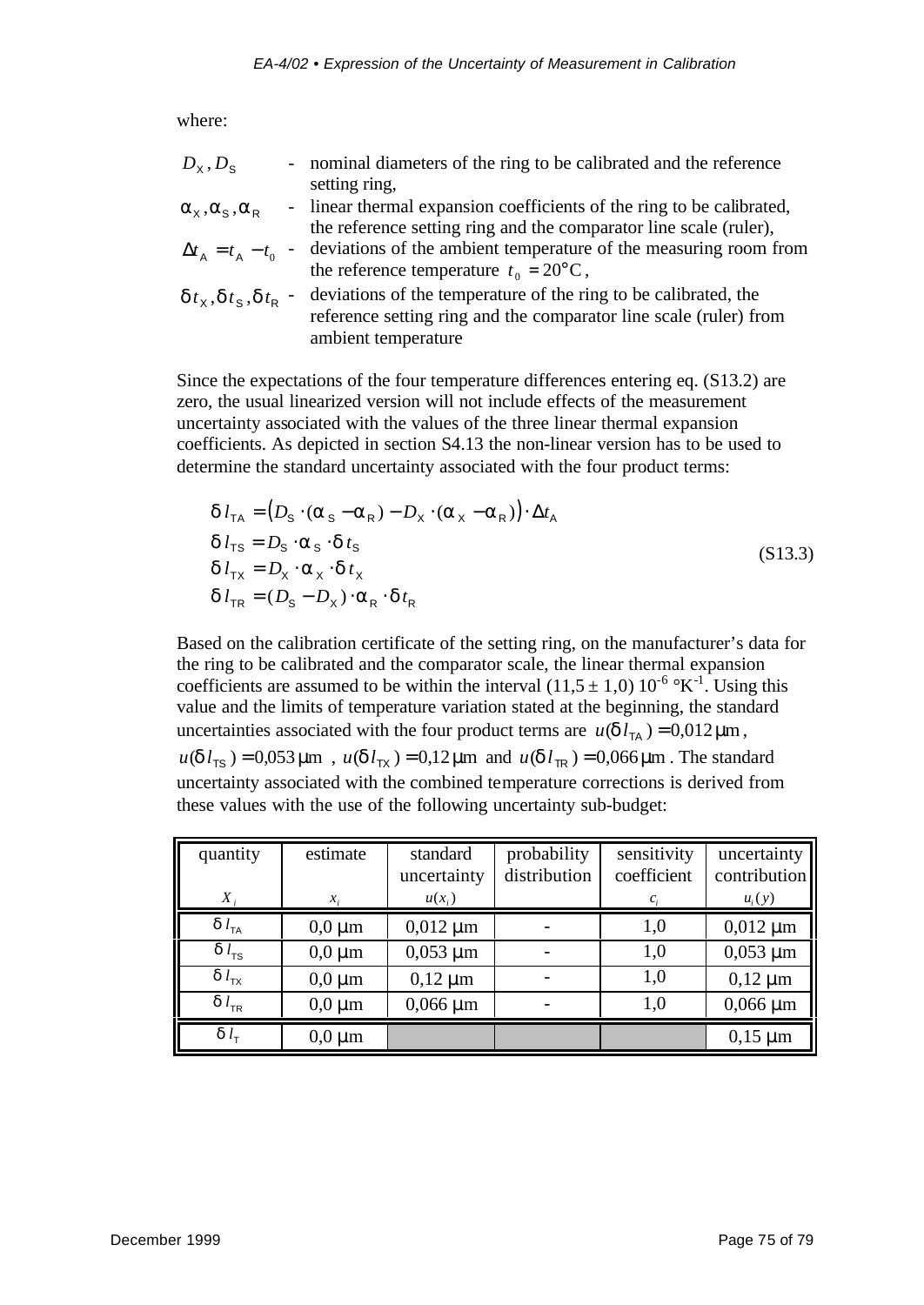# **S13.6** Coaxiality correction ( $d l_p$ )

The deviation from coaxiality of the two spherical probes and the measuring line is assumed to be within  $\pm 20 \mu$ m. Using the equations stated in the mathematical note (S13.13) the correction due to possible non-coaxiality and the associated standard uncertainty of measurement is given by

$$
dl_{\rm P} = 2 \cdot \left(\frac{1}{D_{\rm x}} - \frac{1}{D_{\rm s}}\right) u^2 \left(\frac{d}{c}\right) \tag{S13.4}
$$

$$
u^{2}(\mathbf{d}l_{\mathsf{P}}) = \frac{16}{5} \cdot \left(\frac{1}{D_{\mathsf{X}}^{2}} + \frac{1}{D_{\mathsf{S}}^{2}}\right) \cdot u^{4}(\mathbf{d}c)
$$
 (S13.5)

Here *d c* is the small distance of the measured cord from the centre of the ring. The values resulting for the correction and the associated standard measurement uncertainty are  $d l_{\rm p} \approx -0.004 \,\mu m$  and  $u(d l_{\rm p}) \approx 0.0065 \,\mu m$ . As can been seen from the uncertainty budget (S13.10), these values are two orders of magnitude smaller than the remaining uncertainty contributions so that their influence need not be taken into account under the current measurement conditions.

## **S13.7 Elastic deformation correction (** $d l_{\rm E}$ **)**

The elastic deformation of the ring to be calibrated or the reference setting ring are not determined during the current measurement. From previous experience, however, the effects resulting from elastic deformations are estimated to be within  $\pm 0.03$  µm.

# **S13.8 Abbe error correction** ( $d l_{\text{A}}$ )

The actual values of the Abbe errors of the comparator are not determined during the current measurement. From experience and periodical verification data of the comparator, however, the effects due to Abbe errors are estimated to be within  $± 0,02 \mu m$ .

### **S13.9 Measurements (** Δ*l* **)**

The following observations are made of the inner diameter of the unknown and the setting ring:

| N <sub>0</sub> | Object                   | <b>Observation</b>    | <b>Measurand</b>                                                                                                                                                         |
|----------------|--------------------------|-----------------------|--------------------------------------------------------------------------------------------------------------------------------------------------------------------------|
|                | reference                |                       | diameter in the nominal direction of the                                                                                                                                 |
|                | setting ring             | during this step the  | symmetry plane orthogonal to the                                                                                                                                         |
|                |                          | comparator display is | cylinder axis                                                                                                                                                            |
|                |                          | zeroed                |                                                                                                                                                                          |
| $\overline{2}$ | ring to be<br>calibrated | 49,99935 mm           | diameter in the nominal direction of the<br>symmetry plane orthogonal to the                                                                                             |
|                |                          |                       | cylinder axis                                                                                                                                                            |
| 3              | ring to be<br>calibrated | 49,99911 mm           | diameter in the symmetry plane<br>orthogonal to the cylinder axis rotated<br>around the axis with respect to the<br>nominal direction by $+1$ mm on the<br>circumference |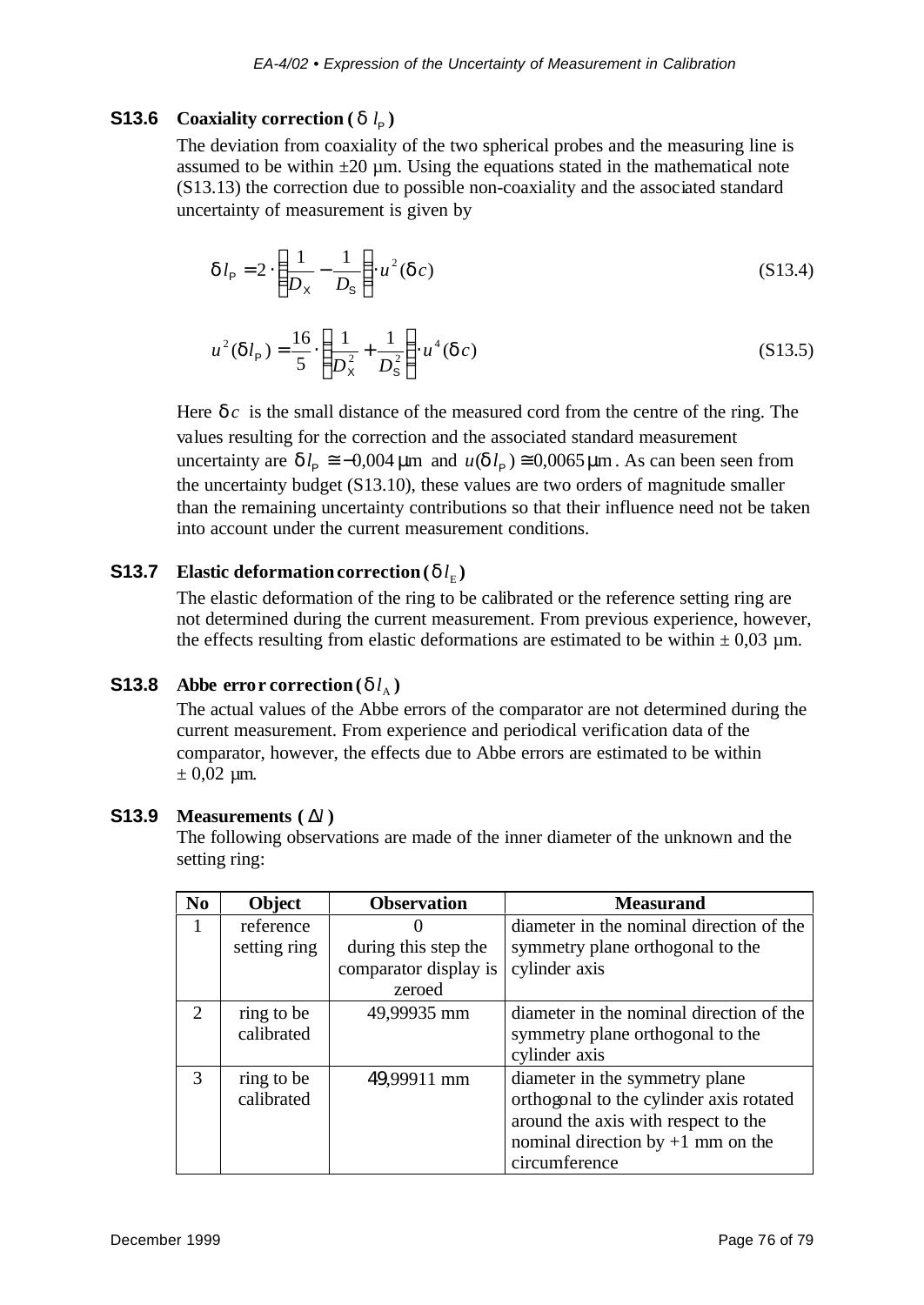| N <sub>0</sub> | <b>Object</b> | <b>Observation</b> | <b>Measurand</b>                                                               |
|----------------|---------------|--------------------|--------------------------------------------------------------------------------|
| 4              | ring to be    | 49,99972 mm        | diameter in the symmetry plane                                                 |
|                | calibrated    |                    | orthogonal to the cylinder axis rotated<br>around the axis with respect to the |
|                |               |                    | nominal direction by $-1$ mm on the<br>circumference.                          |
| $\overline{5}$ | ring to be    | 49,99954 mm        | diameter in the nominal direction                                              |
|                | calibrated    |                    | translated to the plane parallel to                                            |
|                |               |                    | symmetry plane orthogonal to the                                               |
|                |               |                    | cylinder axis by 1 mm upwards                                                  |
| 6              | ring to be    | 49,99996 mm        | diameter in the nominal direction                                              |
|                | calibrated    |                    | translated to the plane parallel to                                            |
|                |               |                    | symmetry plane orthogonal to the                                               |
|                |               |                    | cylinder axis by 1 mm downwards                                                |

The observations may be divided into two groups: the observation of the diameter of the setting ring (observation no 1) that is used to set the comparator display to zero and the observation of the diameter of the ring to be calibrated (observations no 2 to no 6) that give the difference in diameters:

arithmetic mean:  $\overline{\Delta l}$  = 49,999 54 mm

standard deviation of a single observation:  $s(\Delta l) = 0.33 \,\text{\mu m}$ 

standard deviation of the mean: 5  $s(\overline{\Delta l}) = \frac{s(\Delta l)}{\sqrt{2}} = 0.15 \,\mu$ 

The standard deviation of a single observation  $s(\Delta l) = 0.18 \,\mu m$  takes into account effects due to form deviations of the ring to be calibrated as well as due to the repeatability of the comparator. To obtain the standard uncertainty of measurement to be associated with the observed mean difference of the diameters, the uncertainty resulting from the zeroing of the comparator display must also be taken into account. This is deduced from the pooled estimate of the standard deviation  $s_p(0) = 0.25 \,\mu\text{m}$ obtained in a prior measurement under the same conditions of measurement. The resulting standard measurement uncertainty to be associated with the observed diameter difference is:

$$
u(\Delta l) = \sqrt{s^2(\overline{\Delta l}) + s_p^2(0)} = 0,30 \,\mu\text{m}
$$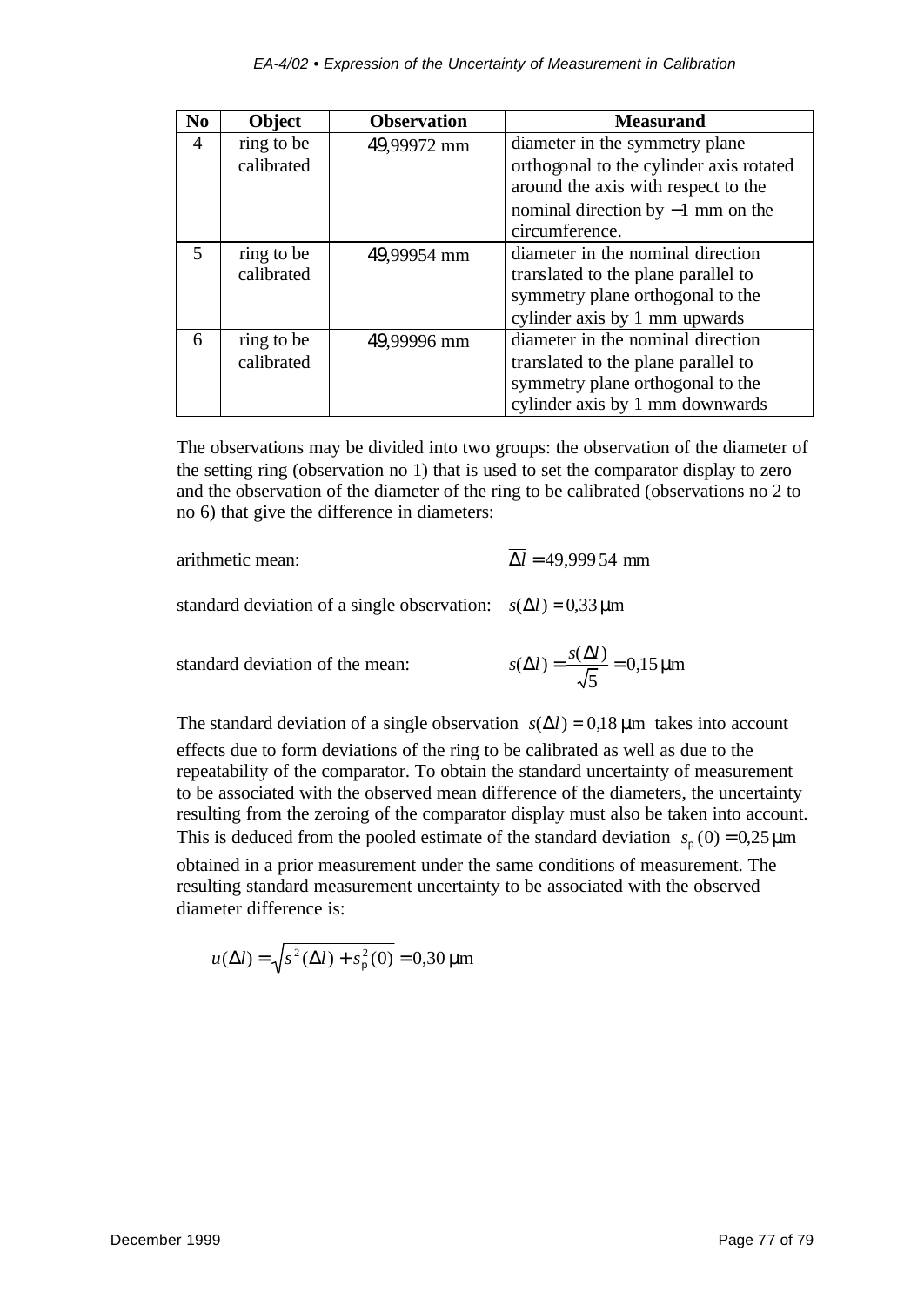# **S13.10** Uncertainty budget  $(d_{\chi})$

| quantity         | estimate         | standard       | probability  | sensitivity | uncertainty    |
|------------------|------------------|----------------|--------------|-------------|----------------|
|                  |                  | uncertainty    | distribution | coefficient | contribution   |
| $X_i$            | $x_i$            | $u(x_i)$       |              | $c_i$       | $u_i(y)$       |
| $d_{\rm S}$      | 40,000 7 mm      | $0,10 \mu m$   | normal       | 1,0         | $0,10 \mu m$   |
| $\Delta l$       | 49,999 55 mm     | $0,30 \mu m$   | normal       | 1,0         | $0,30 \mu m$   |
| $dl_i$           | $0,0$ mm         | $0,22 \mu m$   | rectangular  | 1,0         | $0,22 \mu m$   |
| $dl_{\tau}$      | $0.0 \text{ mm}$ | $0,15 \mu m$   | normal       | 1,0         | $0,15 \mu m$   |
| $dl_{\rm p}$     | 0,000 004 mm     | $0,0065 \mu m$ | rectangular  | 1,0         | $0,0065 \mu m$ |
| $dl_{\rm F}$     | $0.0 \text{ mm}$ | $0,018 \mu m$  | rectangular  | 1,0         | $0,018 \mu m$  |
| $dl_A$           | $0.0 \text{ mm}$ | $0,012 \mu m$  | rectangular  | 1,0         | $0,012 \mu m$  |
| $d_{\mathsf{X}}$ | 90,000 25 mm     |                |              |             | $0,433 \mu m$  |

## **S13.11 Expanded uncertainty**

 $U = k \cdot u(d_{x}) = 2 \cdot 0.433 \,\text{\mu m} \approx 0.9 \,\text{\mu m}$ 

#### **S13.12 Reported result**

The diameter of the ring gauge is  $(90,0003 \pm 0,0009)$  mm.

The reported expanded uncertainty of measurement is stated as the standard uncertainty of measurement multiplied by the coverage factor  $k = 2$  which for a normal distribution corresponds to a coverage probability of approximately 95%.

#### **S13.13 Mathematical note on non-coaxiality**

Since it is not possible to make an exact adjustment of the rings with respect to the measuring axis of the comparator, the quantity determined in the measurement is a chord of the respective ring in the proximity of its diameter. The length *d*' of this chord, which is observed in the measurement, is related to the diameter of the ring *d* by

$$
d' = d \cdot \cos(\boldsymbol{dj}) \equiv d \cdot \left(1 - \frac{1}{2}(\boldsymbol{dj})^2\right)
$$
 (S13.6)

where *d***j** is the small angle that complements half of the central angle of the chord to  $p/2$ . This angle is related on the other hand to the small distance  $\boldsymbol{d}c$  of the chord form the centre of the ring by

$$
\boldsymbol{d}\,c = \frac{1}{2} \cdot d \cdot \sin(\boldsymbol{dj}) \equiv \frac{1}{2} \cdot d \cdot \boldsymbol{dj}
$$
\n(S13.7)